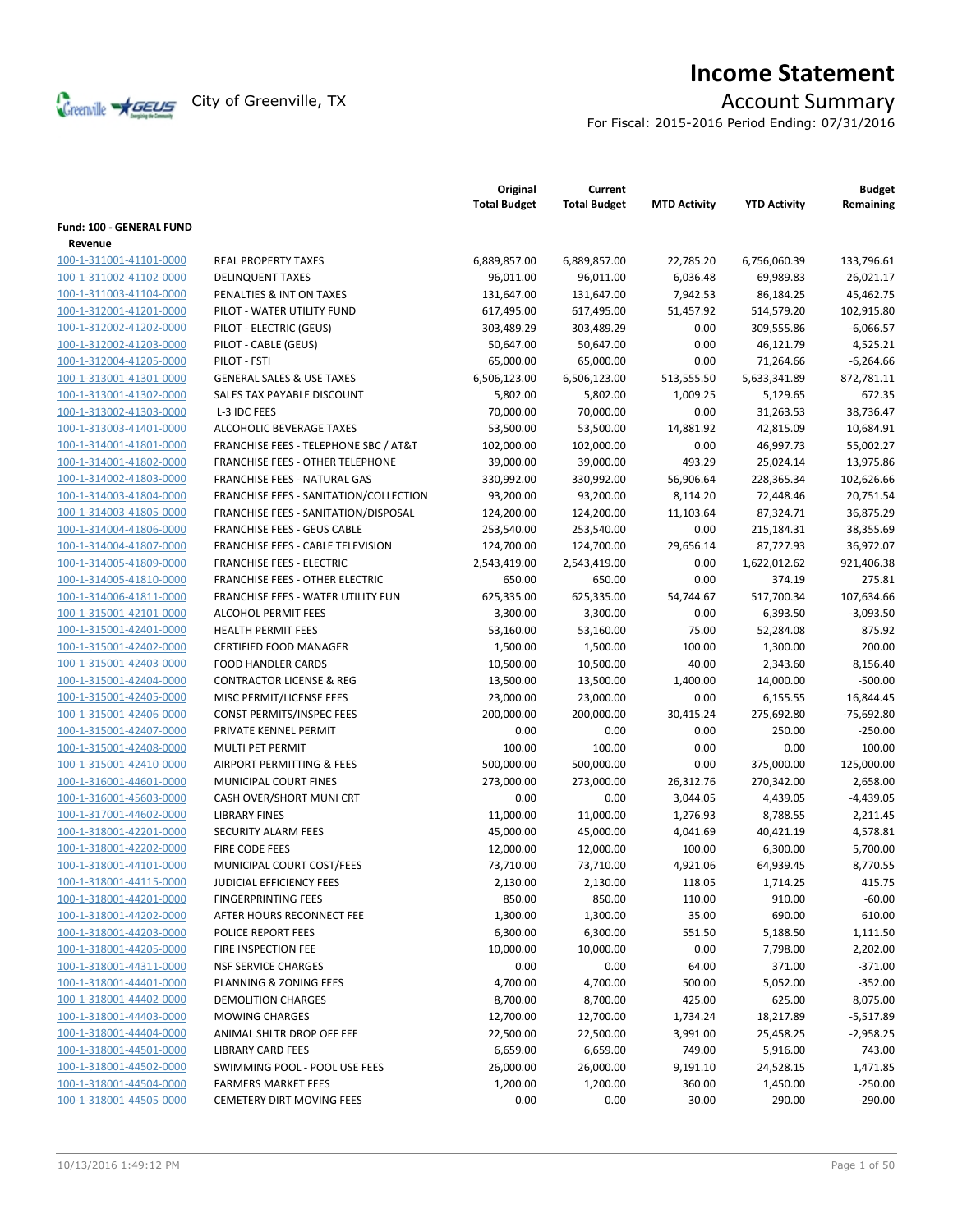|                                                    |                                                    | Original<br><b>Total Budget</b> | Current<br><b>Total Budget</b> | <b>MTD Activity</b> | <b>YTD Activity</b>    | <b>Budget</b><br>Remaining |
|----------------------------------------------------|----------------------------------------------------|---------------------------------|--------------------------------|---------------------|------------------------|----------------------------|
| 100-1-319001-44102-0000                            | SALE OF CITY PUBLICATIONS                          | 1,850.00                        | 1,850.00                       | 0.00                | 1,200.00               | 650.00                     |
| 100-1-319001-44503-0000                            | SWIMMING POOL - SWIMMING LESSONS                   | 6,500.00                        | 6,500.00                       | 1,610.04            | 4,189.63               | 2,310.37                   |
| 100-1-319001-44506-0000                            | LIBRARY COPY MACHINE                               | 8,200.00                        | 8,200.00                       | 382.10              | 3,670.84               | 4,529.16                   |
| 100-1-319001-45302-0000                            | <b>CEMETERY LOTS SALES</b>                         | 0.00                            | 0.00                           | 0.00                | 100.00                 | $-100.00$                  |
| 100-1-319001-45304-0000                            | <b>PROPERTY SALES</b>                              | 0.00                            | 0.00                           | 0.00                | 2,280.00               | $-2,280.00$                |
| 100-1-319001-45305-0000                            | <b>AUCTION PROCEEDS</b>                            | 1,500.00                        | 1,500.00                       | 0.00                | 0.00                   | 1,500.00                   |
| 100-1-319001-45401-0000                            | <b>INTEREST REVENUES</b>                           | 28,500.00                       | 28,500.00                      | 1,803.04            | 19,750.87              | 8,749.13                   |
| 100-1-319001-45501-0000                            | <b>LIBRARY MTG ROOM RENTAL</b>                     | 600.00                          | 600.00                         | 80.00               | 345.00                 | 255.00                     |
| 100-1-319001-45503-0000                            | <b>PAVILION RENTALS</b>                            | 5,500.00                        | 5,500.00                       | 573.94              | 4,884.97               | 615.03                     |
| 100-1-319001-45601-0000                            | MISCELLANEOUS REVENUES                             | 35,000.00                       | 35,000.00                      | 0.00                | 25,788.35              | 9,211.65                   |
| 100-1-319001-45602-0000                            | PRIOR YEAR REIMBURSEMENTS                          | 10,000.00                       | 10,000.00                      | 0.00                | 0.00                   | 10,000.00                  |
| 100-1-319001-45604-0000                            | OTHER REVENUE / OVER/SHORT                         | 0.00                            | 0.00                           | 2,668.83            | 6,917.20               | $-6,917.20$                |
| 100-1-322001-43001-0000                            | <b>GISD OFFICER REIMB</b>                          | 190,485.00                      | 190,485.00                     | 15,144.00           | 151,440.00             | 39,045.00                  |
| 100-1-322001-43002-0000                            | ANIMAL SHELTER CONTRIB                             | 100,000.00                      | 100,000.00                     | 0.00                | 100,000.00             | 0.00                       |
| 100-1-322001-43003-0000                            | HUNT CO CONTRIB - FIRE                             | 28,800.00                       | 28,800.00                      | 2,400.00            | 24,000.00              | 4,800.00                   |
| 100-1-322001-43004-0000                            | HUNT CO MEM HOSP REIM                              | 21,000.00                       | 21,000.00                      | 0.00                | 16,800.03              | 4,199.97                   |
| 100-1-323001-46008-0000                            | <b>XFR - TOURISM FUND</b>                          | 45,000.00                       | 45,000.00                      | 3,750.00            | 37,500.00              | 7,500.00                   |
| 100-1-324001-46506-0000                            | <b>CA - RECREATION FUND</b>                        | 7,073.00                        | 7,073.00                       | 589.42              | 5,894.20               | 1,178.80                   |
| 100-1-324001-46509-0000                            | <b>CA - VENUE MGMT FUND</b>                        | 14,811.00                       | 14,811.00                      | 1,234.25            | 12,342.50              | 2,468.50                   |
| 100-1-324001-46537-0000                            | <b>CA - MAIL MACHINE LEASE</b>                     | 3,132.00                        | 3,132.00                       | 261.00              | 2,610.00               | 522.00                     |
| 100-1-324001-46614-0000                            | CA - SANITATION FUND COLLECTION                    | 23,643.00                       | 23,643.00                      | 2,189.25            | 21,892.50              | 1,750.50                   |
| 100-1-324001-46650-0000                            | CA - UTILITY FUND TO GENERAL GOVERNME              | 366,088.00                      | 366,088.00                     | 30,507.33           | 305,073.30             | 61,014.70                  |
| 100-1-324001-46651-0000                            | CA - UTILITY FUND TO PUBLIC WORKS                  | 141,596.00                      | 141,596.00                     | 11,799.67           | 117,996.70             | 23,599.30                  |
| 100-1-324001-46801-0000                            | <b>CA - SPENCE FUND</b>                            | 600.00                          | 600.00                         | 50.00               | 500.00                 | 100.00                     |
| 100-1-324009-46901-0000                            | CA - ELECTRIC UTILITY                              | 310,741.00                      | 310,741.00                     | 25,895.09           | 258,950.90             | 51,790.10                  |
| 100-1-324009-46906-0000                            | <b>CA - CABLE UTILITY</b>                          | 59,458.00                       | 59,458.00                      | 4,954.83            | 49,548.30              | 9,909.70                   |
|                                                    | <b>Revenue Total:</b>                              | 21,759,493.29                   | 21,759,493.29                  | 974,165.79          | 18,870,000.01          | 2,889,493.28               |
| Expense                                            |                                                    |                                 |                                |                     |                        |                            |
| 100-1-411000-52001-0000                            | <b>OFFICE SUPPLIES</b>                             | 80.00                           | 80.00                          | 0.00                | 14.99                  | 65.01                      |
| 100-1-411000-52005-0000                            | PRINTED MATERIALS                                  | 108.00                          | 108.00                         | 0.00                | 24.00                  | 84.00                      |
| 100-1-411000-52103-0000                            | <b>MEETING SUPPLIES</b>                            | 1,800.00                        | 1,800.00                       | 91.57               | 596.93                 | 1,203.07                   |
| 100-1-411000-54001-0000                            | <b>TELEPHONE CHARGES</b>                           | 4,352.00                        | 4,352.00                       | 259.91              | 2,760.75               | 1,591.25                   |
| 100-1-411000-54101-0000                            | PROFESSIONAL SERVICES                              | 0.00                            | 0.00                           | 0.00                | 0.00                   | 0.00                       |
| 100-1-411000-54201-0000                            | MEMBERSHIPS & SUBSCRIPTIONS                        | 6,899.00                        | 6,899.00                       | 0.00                | 6,741.40               | 157.60                     |
| 100-1-411000-54204-0000                            | PUBLIC RELATIONS                                   | 600.00                          | 600.00                         | 0.00                | 0.00<br>133.12         | 600.00                     |
| 100-1-411000-54213-0000<br>100-1-411000-54214-0000 | PLAQUES AND AWARDS<br><b>TRAVEL &amp; TRAINING</b> | 650.00                          | 650.00                         | 9.95                |                        | 516.88                     |
| 100-1-411400-51001-0000                            |                                                    | 14,700.00<br>72,877.00          | 14,700.00<br>72,877.00         | 0.00<br>5,736.48    | 218.27                 | 14,481.73<br>8,356.84      |
| 100-1-411400-51021-0000                            | REGULAR SALARIES<br><b>LONGEVITY</b>               | 1,134.00                        | 1,134.00                       | 0.00                | 64,520.16<br>1,128.00  | 6.00                       |
| 100-1-411400-51116-0000                            | CAR ALLOWANCE                                      | 4,200.00                        | 4,200.00                       |                     | 3,715.42               | 484.58                     |
| 100-1-411400-51117-0000                            | <b>CELL PHONE ALLOWANCE</b>                        | 696.00                          | 696.00                         | 323.08<br>53.54     | 615.71                 | 80.29                      |
| 100-1-411400-51201-0000                            | <b>FICA</b>                                        | 4,892.00                        | 4,892.00                       | 367.48              | 5,667.75               | $-775.75$                  |
| 100-1-411400-51202-0000                            | MEDICARE                                           | 1,144.00                        | 1,144.00                       | 85.94               | 1,325.57               | $-181.57$                  |
| 100-1-411400-51203-0000                            | <b>HEALTH INSURANCE</b>                            | 9,600.00                        | 9,600.00                       | 800.00              | 8,000.00               | 1,600.00                   |
| 100-1-411400-51204-0000                            | <b>WORKERS COMPENSATION</b>                        | 205.00                          | 205.00                         | 17.08               | 170.80                 | 34.20                      |
| 100-1-411400-51205-0000                            | <b>STATE UNEMPLOYMENT</b>                          | 173.00                          | 173.00                         | 0.00                | 134.67                 | 38.33                      |
| 100-1-411400-51301-0000                            | <b>TMRS</b>                                        |                                 |                                | 643.10              | 9,956.08               | $-1,598.08$                |
|                                                    |                                                    |                                 |                                |                     |                        |                            |
|                                                    |                                                    | 8,358.00                        | 8,358.00                       |                     |                        |                            |
| 100-1-411400-51401-0000                            | <b>CONTRA - SALARIES</b>                           | 0.00                            | 0.00                           | 0.00                | $-244.29$              | 244.29                     |
| 100-1-411400-52001-0000                            | <b>OFFICE SUPPLIES</b>                             | 200.00                          | 200.00                         | 71.00               | 144.62                 | 55.38                      |
| 100-1-411400-52002-0000                            | POSTAGE / FREIGHT                                  | 180.00                          | 180.00                         | 3.63                | 204.80                 | $-24.80$                   |
| 100-1-411400-52005-0000                            | PRINTED MATERIALS                                  | 150.00                          | 150.00                         | 0.00                | 150.00                 | 0.00                       |
| 100-1-411400-54001-0000                            | <b>TELEPHONE CHARGES</b>                           | 2,220.00                        | 2,220.00                       | 36.80               | 1,072.86               | 1,147.14                   |
| 100-1-411400-54101-0000                            | PROFESSIONAL SERVICES                              | 875.00                          | 1,323.65                       | 0.00                | 1,323.65               | 0.00                       |
| 100-1-411400-54201-0000                            | MEMBERSHIPS & SUBSCRIPTIONS                        | 125.00                          | 125.00                         | 0.00                | 125.00                 | 0.00                       |
| 100-1-411400-54206-0000                            | <b>ELECTION EXPENSE</b>                            | 10,440.00                       | 9,991.35                       | 0.00                | 7,055.99               | 2,935.36                   |
| 100-1-411400-54212-0000                            | PRINTING                                           | 4,000.00                        | 4,000.00                       | 0.00                | 3,976.00               | 24.00                      |
| 100-1-411400-54214-0000                            | <b>TRAVEL &amp; TRAINING</b>                       | 1,000.00                        | 1,000.00                       | 0.00                | 437.70                 | 562.30                     |
| 100-1-412100-51001-0000<br>100-1-412100-51020-0000 | <b>REGULAR SALARIES</b><br><b>OVERTIME</b>         | 168,347.00<br>6,268.00          | 168,347.00<br>6,268.00         | 11,871.03<br>166.30 | 132,837.01<br>3,667.05 | 35,509.99<br>2,600.95      |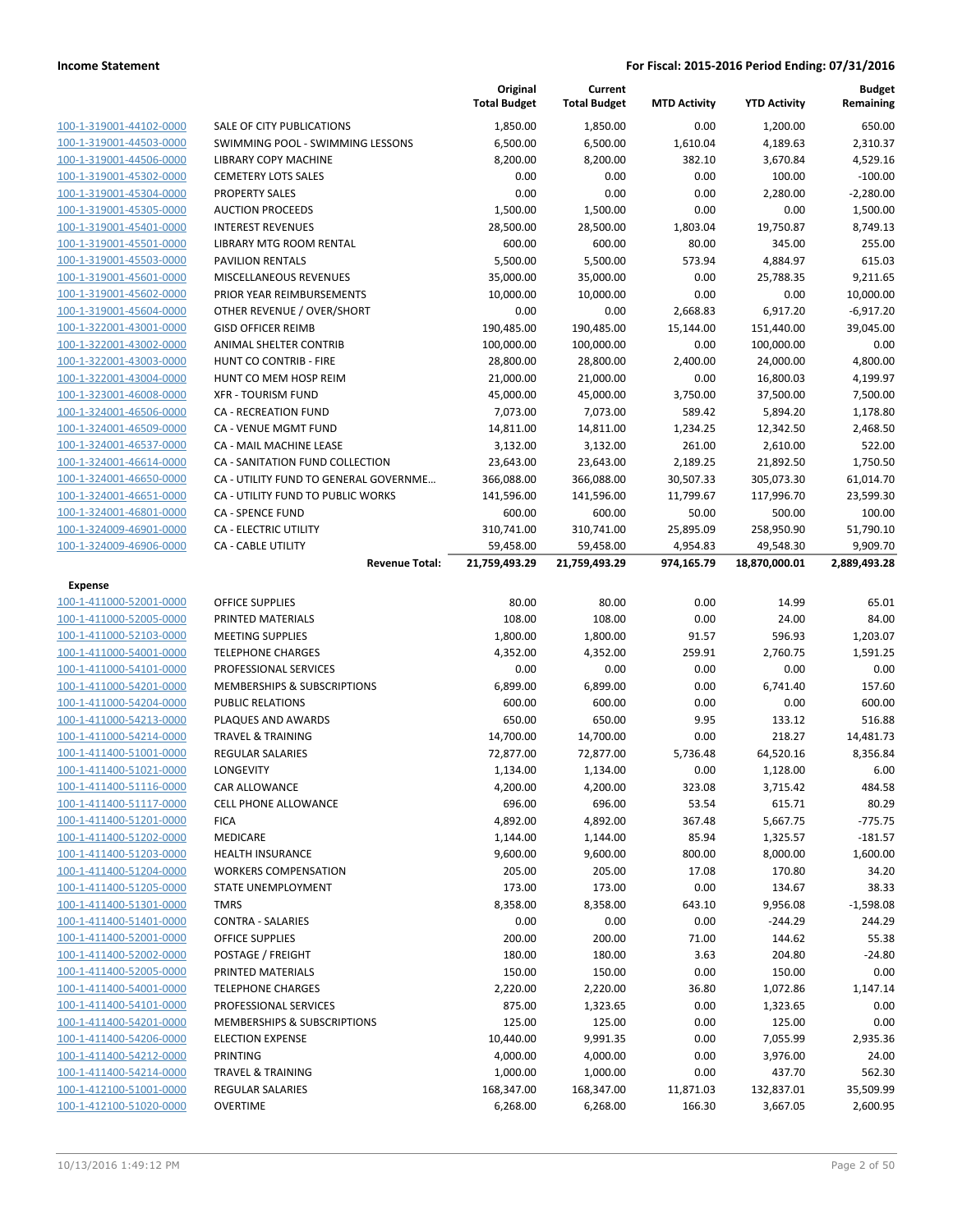| 100-1-412100-51021-0000        |
|--------------------------------|
| 100-1-412100-51101-0000        |
| 100-1-412100-51201-0000        |
| 100-1-412100-51202-0000        |
| 100-1-412100-51203-0000        |
| 100-1-412100-51204-0000        |
| 100-1-412100-51205-0000        |
| 100-1-412100-51301-0000        |
| 100-1-412100-52001-0000        |
| 100-1-412100-52002-0000        |
| 100-1-412100-52005-0000        |
| 100-1-412100-52102-0000        |
| 100-1-412100-52110-0000        |
| 100-1-412100-53201-0000        |
| 100-1-412100-54001-0000        |
| 100-1-412100-54101-0000        |
| 100-1-412100-54201-0000        |
| 100-1-412100-54207-0000        |
| 100-1-412100-54214-0000        |
| 100-1-413200-51001-0000        |
| 100-1-413200-51020-0000        |
| 100-1-413200-51021-0000        |
|                                |
| 100-1-413200-51101-0000        |
| 100-1-413200-51116-0000        |
| 100-1-413200-51117-0000        |
| 100-1-413200-51201-0000        |
| 100-1-413200-51202-0000        |
| 100-1-413200-51203-0000        |
| 100-1-413200-51204-0000        |
| 100-1-413200-51205-0000        |
| 100-1-413200-51301-0000        |
| 100-1-413200-52001-0000        |
| 100-1-413200-52002-0000        |
| 100-1-413200-52102-0000        |
| 100-1-413200-52103-0000        |
| 100-1-413200-52201-0000        |
| 100-1-413200-54001-0000        |
| 100-1-413200-54101-0000        |
| 100-1-413200-54201-0000        |
| 100-1-413200-54205-0000        |
| 100-1-413200-54212-0000        |
| <u>100-1-413200-54214-0000</u> |
| <u>100-1-415100-51001-0000</u> |
| 100-1-415100-51020-0000        |
| 100-1-415100-51021-0000        |
| <u>100-1-415100-51116-0000</u> |
| 100-1-415100-51117-0000        |
| <u>100-1-415100-51201-0000</u> |
| <u>100-1-415100-51202-0000</u> |
| 100-1-415100-51203-0000        |
| <u>100-1-415100-51204-0000</u> |
| 100-1-415100-51205-0000        |
| <u>100-1-415100-51301-0000</u> |
| 100-1-415100-51401-0000        |
|                                |
| 100-1-415100-52001-0000        |
| <u>100-1-415100-52002-0000</u> |
| 100-1-415100-52005-0000        |
| <u>100-1-415100-54001-0000</u> |
| 100-1-415100-54110-0000        |

|                                                    |                                            | Original<br><b>Total Budget</b> | Current<br><b>Total Budget</b> | <b>MTD Activity</b> | <b>YTD Activity</b>   | Budget<br>Remaining   |
|----------------------------------------------------|--------------------------------------------|---------------------------------|--------------------------------|---------------------|-----------------------|-----------------------|
| 100-1-412100-51021-0000                            | LONGEVITY                                  | 4,218.00                        | 4,218.00                       | 0.00                | 4,182.00              | 36.00                 |
| 100-1-412100-51101-0000                            | <b>CERTIFICATION PAY</b>                   | 2,400.00                        | 2,400.00                       | 230.78              | 2,538.58              | $-138.58$             |
| 100-1-412100-51201-0000                            | <b>FICA</b>                                | 11,236.00                       | 11,236.00                      | 723.19              | 8,552.38              | 2,683.62              |
| 100-1-412100-51202-0000                            | MEDICARE                                   | 2,628.00                        | 2,628.00                       | 169.14              | 2,000.15              | 627.85                |
| 100-1-412100-51203-0000                            | <b>HEALTH INSURANCE</b>                    | 38,400.00                       | 38,400.00                      | 3,200.00            | 32,000.00             | 6,400.00              |
| 100-1-412100-51204-0000                            | <b>WORKERS COMPENSATION</b>                | 470.00                          | 470.00                         | 39.17               | 391.70                | 78.30                 |
| 100-1-412100-51205-0000                            | STATE UNEMPLOYMENT                         | 992.00                          | 992.00                         | 18.76               | 893.37                | 98.63                 |
| 100-1-412100-51301-0000                            | <b>TMRS</b>                                | 18,485.00                       | 18,485.00                      | 1,174.18            | 13,417.16             | 5,067.84              |
| 100-1-412100-52001-0000                            | <b>OFFICE SUPPLIES</b>                     | 800.00                          | 800.00                         | 78.96               | 920.91                | $-120.91$             |
| 100-1-412100-52002-0000                            | <b>POSTAGE / FREIGHT</b>                   | 3,000.00                        | 3,000.00                       | 312.05              | 2,336.10              | 663.90                |
| 100-1-412100-52005-0000                            | PRINTED MATERIALS                          | 1,400.00                        | 1,400.00                       | 0.00                | 838.58                | 561.42                |
| 100-1-412100-52102-0000                            | <b>BOOKS / REF SUPPLIES</b>                | 150.00                          | 150.00                         | 0.00                | 119.93                | 30.07                 |
| 100-1-412100-52110-0000                            | <b>TICKET WRITER SUPPLIES</b>              | 8,485.00                        | 8,485.00                       | 0.00                | 0.00                  | 8,485.00              |
| 100-1-412100-53201-0000                            | FURNITURE & OFFICE EQUIPMENT               | 3,100.00                        | 3,100.00                       | 89.99               | 1,051.53              | 2,048.47              |
| 100-1-412100-54001-0000                            | <b>TELEPHONE CHARGES</b>                   | 12,000.00                       | 12,000.00                      | 158.26              | 4,972.30              | 7,027.70              |
| 100-1-412100-54101-0000                            | PROFESSIONAL SERVICES                      | 22,500.00                       | 22,500.00                      | 140.00              | 23,086.56             | $-586.56$             |
| 100-1-412100-54201-0000                            | MEMBERSHIPS & SUBSCRIPTIONS                | 400.00                          | 400.00                         | 0.00                | 302.29                | 97.71                 |
| 100-1-412100-54207-0000                            | COURT COSTS, JURY, WIT FEES                | 360.00                          | 360.00                         | 36.00               | 36.00                 | 324.00                |
| 100-1-412100-54214-0000                            | <b>TRAVEL &amp; TRAINING</b>               | 5,350.00<br>200,122.00          | 5,350.00                       | 0.00                | 4,886.21              | 463.79                |
| 100-1-413200-51001-0000                            | <b>REGULAR SALARIES</b><br><b>OVERTIME</b> |                                 | 200,122.00                     | 16,083.05           | 164,694.12            | 35,427.88<br>$-48.02$ |
| 100-1-413200-51020-0000<br>100-1-413200-51021-0000 | LONGEVITY                                  | 0.00<br>2,010.00                | 0.00<br>2,010.00               | 0.00<br>0.00        | 48.02<br>1,998.00     | 12.00                 |
| 100-1-413200-51101-0000                            | <b>CERTIFICATION PAY</b>                   | 1,200.00                        | 1,200.00                       | 92.30               | 1,015.30              | 184.70                |
| 100-1-413200-51116-0000                            | <b>CAR ALLOWANCE</b>                       | 7,380.00                        | 7,380.00                       | 567.70              | 6,244.70              | 1,135.30              |
| 100-1-413200-51117-0000                            | <b>CELL PHONE ALLOWANCE</b>                | 420.00                          | 420.00                         | 0.00                | 32.30                 | 387.70                |
| 100-1-413200-51201-0000                            | <b>FICA</b>                                | 8,746.00                        | 8,746.00                       | 1,019.75            | 7,626.95              | 1,119.05              |
| 100-1-413200-51202-0000                            | MEDICARE                                   | 3,061.00                        | 3,061.00                       | 238.49              | 2,503.88              | 557.12                |
| 100-1-413200-51203-0000                            | <b>HEALTH INSURANCE</b>                    | 19,200.00                       | 19,200.00                      | 1,600.00            | 16,000.00             | 3,200.00              |
| 100-1-413200-51204-0000                            | <b>WORKERS COMPENSATION</b>                | 547.00                          | 547.00                         | 45.58               | 455.80                | 91.20                 |
| 100-1-413200-51205-0000                            | STATE UNEMPLOYMENT                         | 345.00                          | 345.00                         | 0.00                | 667.25                | $-322.25$             |
| 100-1-413200-51301-0000                            | <b>TMRS</b>                                | 22,364.00                       | 22,364.00                      | 1,761.36            | 18,112.55             | 4,251.45              |
| 100-1-413200-52001-0000                            | <b>OFFICE SUPPLIES</b>                     | 550.00                          | 550.00                         | 0.00                | 348.36                | 201.64                |
| 100-1-413200-52002-0000                            | POSTAGE / FREIGHT                          | 300.00                          | 300.00                         | 0.00                | 91.93                 | 208.07                |
| 100-1-413200-52102-0000                            | <b>BOOKS / REF SUPPLIES</b>                | 100.00                          | 100.00                         | 0.00                | 0.00                  | 100.00                |
| 100-1-413200-52103-0000                            | <b>MEETING SUPPLIES</b>                    | 775.00                          | 775.00                         | $-7.67$             | 252.90                | 522.10                |
| 100-1-413200-52201-0000                            | MINOR TOOLS & EQUIPMENT                    | 125.00                          | 125.00                         | 0.00                | 124.62                | 0.38                  |
| 100-1-413200-54001-0000                            | <b>TELEPHONE CHARGES</b>                   | 4,750.00                        | 4,750.00                       | 200.00              | 4,908.46              | $-158.46$             |
| 100-1-413200-54101-0000                            | PROFESSIONAL SERVICES                      | 0.00                            | 0.00                           | 0.00                | 92.00                 | $-92.00$              |
| 100-1-413200-54201-0000                            | MEMBERSHIPS & SUBSCRIPTIONS                | 3,057.00                        | 3,057.00                       | 0.00                | 886.24                | 2,170.76              |
| 100-1-413200-54205-0000                            | <b>BUSINESS MEALS</b>                      | 1,000.00                        | 1,000.00                       | 0.00                | 240.57                | 759.43                |
| 100-1-413200-54212-0000                            | PRINTING                                   | 1,500.00                        | 1,500.00                       | 135.00              | 207.00                | 1,293.00              |
| 100-1-413200-54214-0000                            | <b>TRAVEL &amp; TRAINING</b>               | 6,740.00                        | 6,740.00                       | 0.00                | 3,233.32              | 3,506.68              |
| 100-1-415100-51001-0000                            | REGULAR SALARIES                           | 306,570.00                      | 306,570.00                     | 17,973.53           | 188,256.05            | 118,313.95            |
| 100-1-415100-51020-0000                            | <b>OVERTIME</b>                            | 708.00                          | 708.00                         | 100.64              | 1,180.41              | $-472.41$             |
| 100-1-415100-51021-0000                            | LONGEVITY                                  | 3,870.00                        | 3,870.00                       | 0.00                | 3,294.00              | 576.00                |
| 100-1-415100-51116-0000                            | CAR ALLOWANCE                              | 4,200.00                        | 4,200.00                       | 184.62              | 1,661.58              | 2,538.42              |
| 100-1-415100-51117-0000                            | CELL PHONE ALLOWANCE                       | 1,920.00                        | 1,920.00                       | 32.30               | 475.30                | 1,444.70              |
| 100-1-415100-51201-0000<br>100-1-415100-51202-0000 | <b>FICA</b>                                | 19,671.00<br>4,600.00           | 19,671.00                      | 1,053.53            | 11,358.82             | 8,312.18              |
| 100-1-415100-51203-0000                            | MEDICARE<br><b>HEALTH INSURANCE</b>        | 67,200.00                       | 4,600.00<br>67,200.00          | 246.39<br>5,600.00  | 2,656.48<br>56,000.00 | 1,943.52<br>11,200.00 |
| 100-1-415100-51204-0000                            | <b>WORKERS COMPENSATION</b>                | 822.00                          | 822.00                         | 68.50               | 685.00                | 137.00                |
| 100-1-415100-51205-0000                            | STATE UNEMPLOYMENT                         | 1,209.00                        | 1,209.00                       | 0.00                | 810.90                | 398.10                |
| 100-1-415100-51301-0000                            | <b>TMRS</b>                                | 33,607.00                       | 33,607.00                      | 1,924.23            | 20,736.02             | 12,870.98             |
| 100-1-415100-51401-0000                            | <b>CONTRA - SALARIES</b>                   | $-24,861.00$                    | $-24,861.00$                   | 0.00                | $-538.68$             | $-24,322.32$          |
| 100-1-415100-52001-0000                            | OFFICE SUPPLIES                            | 1,950.00                        | 1,950.00                       | 88.38               | 1,354.60              | 595.40                |
| 100-1-415100-52002-0000                            | POSTAGE / FREIGHT                          | 5,000.00                        | 5,000.00                       | 359.31              | 3,600.91              | 1,399.09              |
| 100-1-415100-52005-0000                            | PRINTED MATERIALS                          | 158.00                          | 158.00                         | 0.00                | 72.00                 | 86.00                 |
| 100-1-415100-54001-0000                            | <b>TELEPHONE CHARGES</b>                   | 4,428.00                        | 4,428.00                       | 39.59               | 1,705.53              | 2,722.47              |
| 100-1-415100-54110-0000                            | <b>AUDIT</b>                               | 53,150.00                       | 53,150.00                      | 0.00                | 63,400.00             | $-10,250.00$          |
|                                                    |                                            |                                 |                                |                     |                       |                       |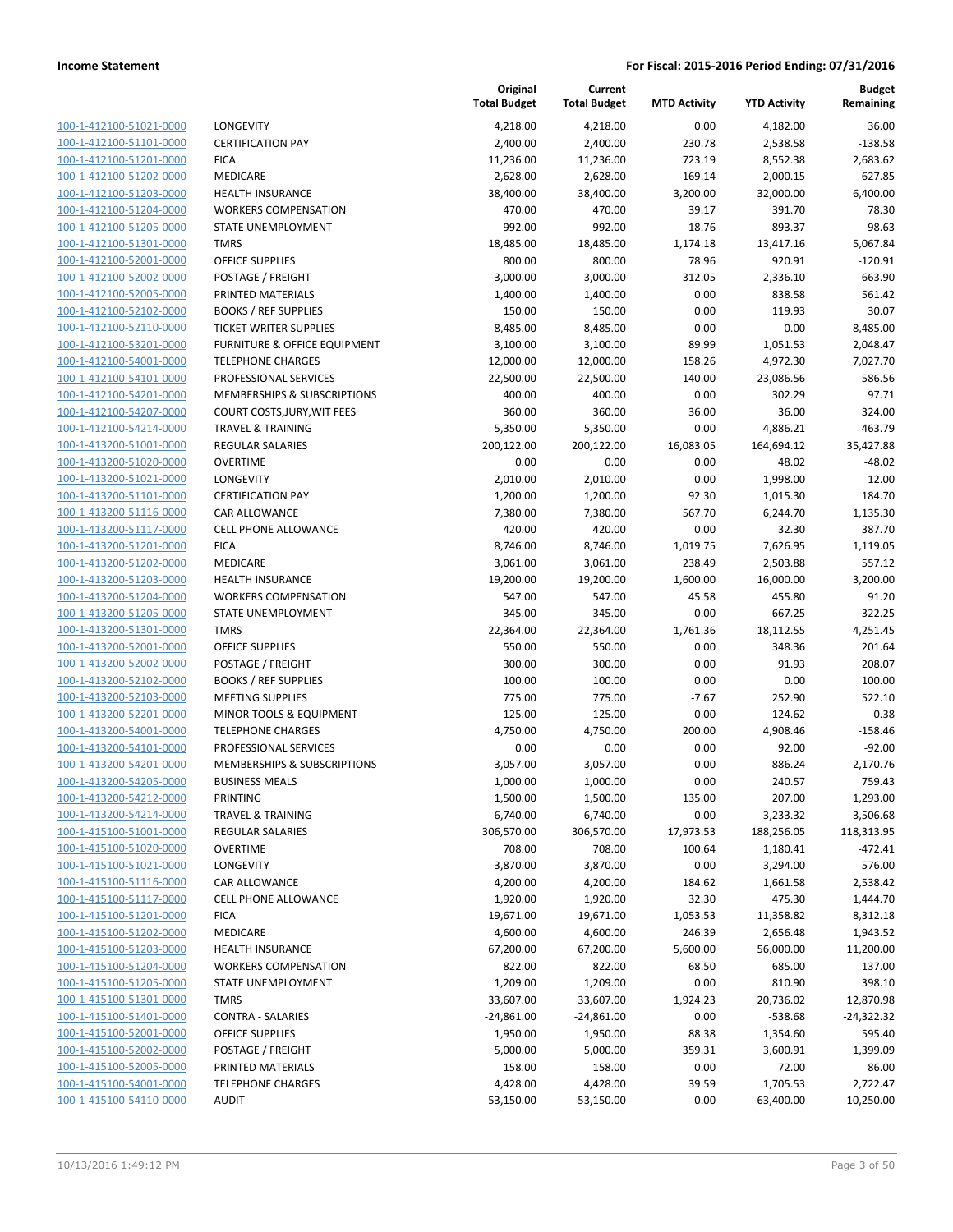| 100-1-415100-54201-0000        |
|--------------------------------|
| 100-1-415100-54211-0000        |
| 100-1-415100-54212-0000        |
| 100-1-415100-54214-0000        |
|                                |
| 100-1-415150-54401-0000        |
| 100-1-415150-54402-0000        |
| 100-1-415300-54106-0000        |
| <u>100-1-415500-51001-0000</u> |
| 100-1-415500-51020-0000        |
| 100-1-415500-51021-0000        |
| 100-1-415500-51102-0000        |
| 100-1-415500-51116-0000        |
|                                |
| <u>100-1-415500-51117-0000</u> |
| 100-1-415500-51201-0000        |
| 100-1-415500-51202-0000        |
| 100-1-415500-51203-0000        |
| 100-1-415500-51204-0000        |
| 100-1-415500-51205-0000        |
| 100-1-415500-51301-0000        |
| 100-1-415500-52001-0000        |
| 100-1-415500-52002-0000        |
|                                |
| 100-1-415500-52303-0000        |
| <u>100-1-415500-52401-0000</u> |
| 100-1-415500-54001-0000        |
| 100-1-415500-54102-0000        |
| 100-1-415500-54103-0000        |
| 100-1-415500-54107-0000        |
| 100-1-415500-54118-0000        |
| 100-1-415500-54119-0000        |
|                                |
| 100-1-415500-54201-0000        |
| 100-1-415500-54213-0000        |
| 100-1-415500-54214-0000        |
| <u>100-1-421100-51001-0000</u> |
| 100-1-421100-51020-0000        |
| 100-1-421100-51021-0000        |
| 100-1-421100-51101-0000        |
| 100-1-421100-51115-0000        |
|                                |
| 100-1-421100-51117-0000        |
| 100-1-421100-51201-0000        |
| 100-1-421100-51202-0000        |
| 100-1-421100-51203-0000        |
| 100-1-421100-51204-0000        |
| 100-1-421100-51205-0000        |
| 100-1-421100-51301-0000        |
| 100-1-421100-52001-0000        |
| 100-1-421100-52002-0000        |
| 100-1-421100-52004-0000        |
|                                |
| <u>100-1-421100-52005-0000</u> |
| <u>100-1-421100-52102-0000</u> |
| 100-1-421100-52103-0000        |
| 100-1-421100-52104-0000        |
| 100-1-421100-52201-0000        |
| 100-1-421100-52203-0000        |
| <u>100-1-421100-52302-0000</u> |
| 100-1-421100-52305-0000        |
|                                |
| 100-1-421100-53202-0000        |
| 100-1-421100-53205-0000        |
| <u>100-1-421100-54001-0000</u> |
| <u>100-1-421100-54002-0000</u> |
|                                |

|                         |                              | Original<br><b>Total Budget</b> | Current<br><b>Total Budget</b> | <b>MTD Activity</b> | <b>YTD Activity</b> | <b>Budget</b><br>Remaining |
|-------------------------|------------------------------|---------------------------------|--------------------------------|---------------------|---------------------|----------------------------|
| 100-1-415100-54201-0000 | MEMBERSHIPS & SUBSCRIPTIONS  | 2,390.00                        | 2,390.00                       | 150.00              | 1,991.29            | 398.71                     |
| 100-1-415100-54211-0000 | ADVERTISING                  | 25,000.00                       | 25,000.00                      | 362.20              | 24,952.40           | 47.60                      |
| 100-1-415100-54212-0000 | PRINTING                     | 2,966.00                        | 2,966.00                       | 0.00                | 0.00                | 2,966.00                   |
| 100-1-415100-54214-0000 | <b>TRAVEL &amp; TRAINING</b> | 6,000.00                        | 6,000.00                       | 0.00                | 3,572.47            | 2,427.53                   |
| 100-1-415150-54401-0000 | APPRAISER                    | 203,000.00                      | 203,000.00                     | 0.00                | 160,854.27          | 42,145.73                  |
| 100-1-415150-54402-0000 | <b>COLLECTOR</b>             | 15,350.00                       | 15,350.00                      | 0.00                | 15,266.25           | 83.75                      |
| 100-1-415300-54106-0000 | <b>ATTORNEY FEES</b>         | 217,500.00                      | 217,500.00                     | 16,028.01           | 134,523.30          | 82,976.70                  |
| 100-1-415500-51001-0000 | <b>REGULAR SALARIES</b>      | 155,207.00                      | 155,207.00                     | 12,038.08           | 131,809.49          | 23,397.51                  |
| 100-1-415500-51020-0000 | <b>OVERTIME</b>              | 2,372.00                        | 2,372.00                       | 0.00                | 389.73              | 1,982.27                   |
| 100-1-415500-51021-0000 | LONGEVITY                    | 2,886.00                        | 2,886.00                       | 0.00                | 2,676.00            | 210.00                     |
| 100-1-415500-51102-0000 | <b>BILINGUAL PAY</b>         | 600.00                          | 600.00                         | 46.16               | 507.76              | 92.24                      |
| 100-1-415500-51116-0000 | <b>CAR ALLOWANCE</b>         | 4,200.00                        | 4,200.00                       | 323.08              | 3,553.88            | 646.12                     |
| 100-1-415500-51117-0000 | <b>CELL PHONE ALLOWANCE</b>  | 960.00                          | 960.00                         | 73.84               | 812.24              | 147.76                     |
| 100-1-415500-51201-0000 | <b>FICA</b>                  | 10,306.00                       | 10,306.00                      | 741.72              | 8,335.59            | 1,970.41                   |
| 100-1-415500-51202-0000 | MEDICARE                     | 2,410.00                        | 2,410.00                       | 173.46              | 1,949.43            | 460.57                     |
| 100-1-415500-51203-0000 | <b>HEALTH INSURANCE</b>      | 28,800.00                       | 28,800.00                      | 2,400.00            | 24,000.00           | 4,800.00                   |
| 100-1-415500-51204-0000 | <b>WORKERS COMPENSATION</b>  | 431.00                          | 431.00                         | 35.92               | 359.20              | 71.80                      |
| 100-1-415500-51205-0000 | STATE UNEMPLOYMENT           | 518.00                          | 518.00                         | 0.00                | 404.63              | 113.37                     |
| 100-1-415500-51301-0000 | <b>TMRS</b>                  | 17,607.00                       | 17,607.00                      | 1,313.02            | 14,844.00           | 2,763.00                   |
| 100-1-415500-52001-0000 | <b>OFFICE SUPPLIES</b>       | 2,000.00                        | 2,000.00                       | 0.00                | 833.98              | 1,166.02                   |
| 100-1-415500-52002-0000 | POSTAGE / FREIGHT            | 750.00                          | 750.00                         | 8.52                | 394.51              | 355.49                     |
| 100-1-415500-52303-0000 | <b>TRAINING SUPPLIES</b>     | 500.00                          | 500.00                         | 0.00                | 0.00                | 500.00                     |
| 100-1-415500-52401-0000 | RECREATIONAL SUPPLIES        | 2,800.00                        | 2,800.00                       | 0.00                | 95.00               | 2,705.00                   |
| 100-1-415500-54001-0000 | <b>TELEPHONE CHARGES</b>     | 2,500.00                        | 2,500.00                       | 34.10               | 1,086.57            | 1,413.43                   |
| 100-1-415500-54102-0000 | <b>MVR CHECKS</b>            | 200.00                          | 200.00                         | 0.00                | 108.17              | 91.83                      |
| 100-1-415500-54103-0000 | CONSULTING                   | 300.00                          | 300.00                         | 0.00                | 0.00                | 300.00                     |
| 100-1-415500-54107-0000 | <b>MEDICAL</b>               | 8,500.00                        | 8,500.00                       | 277.00              | 6,134.00            | 2,366.00                   |
| 100-1-415500-54118-0000 | <b>MEDICAL - POLICE</b>      | 0.00                            | 0.00                           | 25.00               | 491.00              | $-491.00$                  |
| 100-1-415500-54119-0000 | <b>MEDICAL - FIRE</b>        | 0.00                            | 0.00                           | 0.00                | 25.00               | $-25.00$                   |
| 100-1-415500-54201-0000 | MEMBERSHIPS & SUBSCRIPTIONS  | 3,547.00                        | 3,547.00                       | 200.00              | 1,835.63            | 1,711.37                   |
| 100-1-415500-54213-0000 | PLAQUES AND AWARDS           | 8,270.00                        | 8,270.00                       | 558.66              | 4,776.11            | 3,493.89                   |
| 100-1-415500-54214-0000 | <b>TRAVEL &amp; TRAINING</b> | 3,550.00                        | 3,550.00                       | 0.00                | 3,523.18            | 26.82                      |
| 100-1-421100-51001-0000 | <b>REGULAR SALARIES</b>      | 252,138.00                      | 252,138.00                     | 19,396.16           | 213,798.41          | 38,339.59                  |
| 100-1-421100-51020-0000 | <b>OVERTIME</b>              | 2,444.00                        | 2,444.00                       | 212.22              | 660.35              | 1,783.65                   |
| 100-1-421100-51021-0000 | LONGEVITY                    | 3,192.00                        | 3,192.00                       | 0.00                | 3,180.00            | 12.00                      |
| 100-1-421100-51101-0000 | <b>CERTIFICATION PAY</b>     | 3,000.00                        | 3,000.00                       | 230.76              | 2,538.36            | 461.64                     |
| 100-1-421100-51115-0000 | <b>CLOTHING ALLOWANCE</b>    | 600.00                          | 600.00                         | 0.00                | 600.00              | 0.00                       |
| 100-1-421100-51117-0000 | <b>CELL PHONE ALLOWANCE</b>  | 960.00                          | 960.00                         | 120.00              | 1,320.00            | $-360.00$                  |
| 100-1-421100-51201-0000 | <b>FICA</b>                  | 16,265.00                       | 16,265.00                      | 1,165.04            | 13,039.20           | 3,225.80                   |
| 100-1-421100-51202-0000 | MEDICARE                     | 3,804.00                        | 3,804.00                       | 272.47              | 3,049.50            | 754.50                     |
| 100-1-421100-51203-0000 | <b>HEALTH INSURANCE</b>      | 38,400.00                       | 38,400.00                      | 3,200.00            | 32,000.00           | 6,400.00                   |
| 100-1-421100-51204-0000 | <b>WORKERS COMPENSATION</b>  | 4,257.00                        | 4,257.00                       | 354.75              | 3,547.50            | 709.50                     |
| 100-1-421100-51205-0000 | STATE UNEMPLOYMENT           | 691.00                          | 691.00                         | 0.00                | 539.30              | 151.70                     |
| 100-1-421100-51301-0000 | <b>TMRS</b>                  | 27,788.00                       | 27,788.00                      | 2,099.71            | 23,575.30           | 4,212.70                   |
| 100-1-421100-52001-0000 | <b>OFFICE SUPPLIES</b>       | 1,402.92                        | 1,402.92                       | 98.75               | 926.78              | 476.14                     |
| 100-1-421100-52002-0000 | POSTAGE / FREIGHT            | 240.00                          | 240.00                         | 3.27                | 195.43              | 44.57                      |
| 100-1-421100-52004-0000 | <b>COMPUTER SUPPLIES</b>     | 335.04                          | 335.04                         | 0.00                | 29.99               | 305.05                     |
| 100-1-421100-52005-0000 | PRINTED MATERIALS            | 210.00                          | 210.00                         | 0.00                | 24.00               | 186.00                     |
| 100-1-421100-52102-0000 | <b>BOOKS / REF SUPPLIES</b>  | 396.00                          | 396.00                         | 0.00                | 135.42              | 260.58                     |
| 100-1-421100-52103-0000 | <b>MEETING SUPPLIES</b>      | 2,445.00                        | 2,157.39                       | 180.88              | 1,362.52            | 794.87                     |
| 100-1-421100-52104-0000 | <b>WEARING APPAREL</b>       | 300.00                          | 550.00                         | 115.10              | 663.38              | $-113.38$                  |
| 100-1-421100-52201-0000 | MINOR TOOLS & EQUIPMENT      | 632.00                          | 632.00                         | 0.00                | 134.90              | 497.10                     |
| 100-1-421100-52203-0000 | <b>MOTOR VEHICLE FUEL</b>    | 3,945.00                        | 3,945.00                       | 200.78              | 2,573.84            | 1,371.16                   |
| 100-1-421100-52302-0000 | <b>MEDICAL SUPPLIES</b>      | 228.00                          | 228.00                         | 0.00                | 456.08              | $-228.08$                  |
| 100-1-421100-52305-0000 | PUBLIC EDUCATION             | 7,800.00                        | 7,800.00                       | 1,149.99            | 4,481.02            | 3,318.98                   |
| 100-1-421100-53202-0000 | MACHINE, TOOLS & IMPLMNTS    | 150.00                          | 150.00                         | 0.00                | 0.00                | 150.00                     |
| 100-1-421100-53205-0000 | <b>MOTOR VEHICLES</b>        | 2,500.00                        | 2,500.00                       | 634.10              | 2,398.53            | 101.47                     |
| 100-1-421100-54001-0000 | <b>TELEPHONE CHARGES</b>     | 8,000.00                        | 8,000.00                       | 2,288.92            | 23,244.33           | $-15,244.33$               |
| 100-1-421100-54002-0000 | UTILITY CHARGES              | 78,032.11                       | 78,032.11                      | 7,420.65            | 67,717.62           | 10,314.49                  |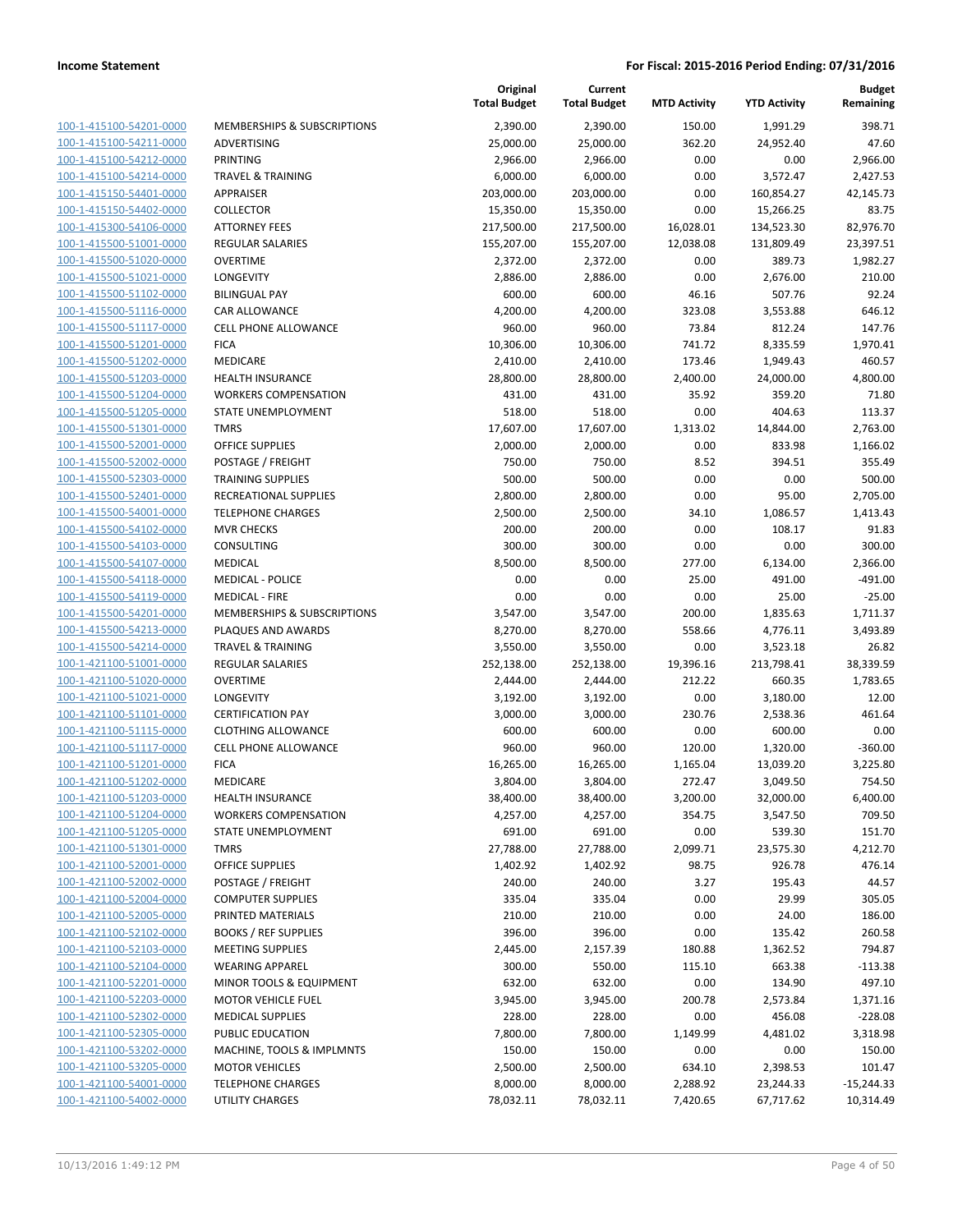| 100-1-421100-54201-0000        |
|--------------------------------|
| 100-1-421100-54205-0000        |
| 100-1-421100-54212-0000        |
| 100-1-421100-54213-0000        |
| 100-1-421100-54214-0000        |
|                                |
| 100-1-421210-51001-0000        |
| 100-1-421210-51020-0000        |
| 100-1-421210-51021-0000        |
| 100-1-421210-51101-0000        |
| 100-1-421210-51115-0000        |
| 100-1-421210-51117-0000        |
| 100-1-421210-51201-0000        |
| 100-1-421210-51202-0000        |
| 100-1-421210-51203-0000        |
|                                |
| 100-1-421210-51204-0000        |
| 100-1-421210-51205-0000        |
| 100-1-421210-51301-0000        |
| 100-1-421210-51401-0000        |
| 100-1-421210-52001-0000        |
| 100-1-421210-52002-0000        |
| 100-1-421210-52004-0000        |
| 100-1-421210-52005-0000        |
| 100-1-421210-52102-0000        |
| 100-1-421210-52104-0000        |
|                                |
| 100-1-421210-52201-0000        |
| 100-1-421210-52203-0000        |
| 100-1-421210-53203-0000        |
| 100-1-421210-53205-0000        |
| 100-1-421210-54001-0000        |
| 100-1-421210-54101-0000        |
| 100-1-421210-54201-0000        |
| 100-1-421210-54208-0000        |
| 100-1-421210-54214-0000        |
| 100-1-421210-54215-0000        |
| 100-1-421210-54216-0000        |
| 100-1-421230-51001-0000        |
|                                |
| 100-1-421230-51020-0000        |
| 100-1-421230-51021-0000        |
| 100-1-421230-51101-0000        |
| 100-1-421230-51102-0000        |
| 100-1-421230-51115-0000        |
| 100-1-421230-51117-0000        |
| <u>100-1-421230-51201-0000</u> |
| <u>100-1-421230-51202-0000</u> |
| 100-1-421230-51203-0000        |
| 100-1-421230-51204-0000        |
|                                |
| <u>100-1-421230-51205-0000</u> |
| <u>100-1-421230-51301-0000</u> |
| 100-1-421230-51401-0000        |
| 100-1-421230-52001-0000        |
| 100-1-421230-52002-0000        |
| <u>100-1-421230-52004-0000</u> |
| <u>100-1-421230-52005-0000</u> |
| <u>100-1-421230-52102-0000</u> |
| 100-1-421230-52104-0000        |
| 100-1-421230-52108-0000        |
|                                |
| <u>100-1-421230-52109-0000</u> |
| <u>100-1-421230-52111-0000</u> |
| 100-1-421230-52201-0000        |

|                                                    |                                                   | Original<br><b>Total Budget</b> | Current<br><b>Total Budget</b> | <b>MTD Activity</b> | <b>YTD Activity</b>   | <b>Budget</b><br>Remaining |
|----------------------------------------------------|---------------------------------------------------|---------------------------------|--------------------------------|---------------------|-----------------------|----------------------------|
| 100-1-421100-54201-0000                            | MEMBERSHIPS & SUBSCRIPTIONS                       | 2,479.00                        | 2,766.61                       | 301.49              | 2,766.61              | 0.00                       |
| 100-1-421100-54205-0000                            | <b>BUSINESS MEALS</b>                             | 200.00                          | 150.00                         | 0.00                | 66.30                 | 83.70                      |
| 100-1-421100-54212-0000                            | <b>PRINTING</b>                                   | 200.00                          | 200.00                         | 0.00                | 0.00                  | 200.00                     |
| 100-1-421100-54213-0000                            | PLAQUES AND AWARDS                                | 200.00                          | 0.00                           | 0.00                | 0.00                  | 0.00                       |
| 100-1-421100-54214-0000                            | <b>TRAVEL &amp; TRAINING</b>                      | 8,275.00                        | 8,275.00                       | 433.00              | 6,319.92              | 1,955.08                   |
| 100-1-421210-51001-0000                            | <b>REGULAR SALARIES</b>                           | 713,726.00                      | 713,726.00                     | 44,810.25           | 509,352.89            | 204,373.11                 |
| 100-1-421210-51020-0000                            | <b>OVERTIME</b>                                   | 40,281.00                       | 40,281.00                      | 4,132.93            | 40,241.66             | 39.34                      |
| 100-1-421210-51021-0000                            | <b>LONGEVITY</b>                                  | 14,286.00                       | 14,286.00                      | 138.46              | 13,239.79             | 1,046.21                   |
| 100-1-421210-51101-0000                            | <b>CERTIFICATION PAY</b>                          | 15,600.00                       | 15,600.00                      | 1,199.98            | 13,245.87             | 2,354.13                   |
| 100-1-421210-51115-0000                            | <b>CLOTHING ALLOWANCE</b>                         | 6,000.00                        | 6,000.00                       | 0.00                | 4,800.00              | 1,200.00                   |
| 100-1-421210-51117-0000                            | <b>CELL PHONE ALLOWANCE</b>                       | 4,800.00                        | 4,800.00                       | 332.32              | 3,770.80              | 1,029.20                   |
| 100-1-421210-51201-0000<br>100-1-421210-51202-0000 | <b>FICA</b><br><b>MEDICARE</b>                    | 49,271.00                       | 49,271.00                      | 2,955.51<br>691.21  | 39,301.69             | 9,969.31                   |
| 100-1-421210-51203-0000                            | HEALTH INSURANCE                                  | 11,523.00<br>105,600.00         | 11,523.00<br>105,600.00        | 8,800.00            | 9,191.50<br>88,000.00 | 2,331.50<br>17,600.00      |
| 100-1-421210-51204-0000                            | <b>WORKERS COMPENSATION</b>                       | 17,577.00                       | 17,577.00                      | 1,464.75            | 14,647.50             | 2,929.50                   |
| 100-1-421210-51205-0000                            | STATE UNEMPLOYMENT                                | 1,900.00                        | 1,900.00                       | 0.00                | 1,263.46              | 636.54                     |
| 100-1-421210-51301-0000                            | <b>TMRS</b>                                       | 84,178.00                       | 84,178.00                      | 5,324.60            | 70,656.50             | 13,521.50                  |
| 100-1-421210-51401-0000                            | <b>CONTRA - SALARIES</b>                          | 0.00                            | 0.00                           | 0.00                | $-8,538.93$           | 8,538.93                   |
| 100-1-421210-52001-0000                            | OFFICE SUPPLIES                                   | 1,955.00                        | 855.00                         | 0.00                | 212.50                | 642.50                     |
| 100-1-421210-52002-0000                            | POSTAGE / FREIGHT                                 | 150.00                          | 150.00                         | 0.00                | 213.13                | $-63.13$                   |
| 100-1-421210-52004-0000                            | <b>COMPUTER SUPPLIES</b>                          | 1,087.00                        | 2,187.00                       | 0.00                | 1,469.94              | 717.06                     |
| 100-1-421210-52005-0000                            | PRINTED MATERIALS                                 | 100.00                          | 100.00                         | 0.00                | 120.00                | $-20.00$                   |
| 100-1-421210-52102-0000                            | <b>BOOKS / REF SUPPLIES</b>                       | 120.00                          | 120.00                         | 0.00                | 0.00                  | 120.00                     |
| 100-1-421210-52104-0000                            | <b>WEARING APPAREL</b>                            | 180.00                          | 180.00                         | $-115.10$           | 0.00                  | 180.00                     |
| 100-1-421210-52201-0000                            | MINOR TOOLS & EQUIPMENT                           | 900.00                          | 1,900.00                       | 203.91              | 220.96                | 1,679.04                   |
| 100-1-421210-52203-0000                            | <b>MOTOR VEHICLE FUEL</b>                         | 10,427.00                       | 10,427.00                      | 553.22              | 6,448.98              | 3,978.02                   |
| 100-1-421210-53203-0000                            | <b>INSTRUMENTS &amp; APPARATUS</b>                | 150.00                          | 150.00                         | 0.00                | 0.00                  | 150.00                     |
| 100-1-421210-53205-0000                            | <b>MOTOR VEHICLES</b>                             | 3,000.00                        | 3,000.00                       | 132.87              | 1,519.16              | 1,480.84                   |
| 100-1-421210-54001-0000                            | <b>TELEPHONE CHARGES</b>                          | 16,200.00                       | 16,200.00                      | 2,483.80            | 30,851.92             | $-14,651.92$               |
| 100-1-421210-54101-0000                            | PROFESSIONAL SERVICES                             | 400.00                          | 400.00                         | 0.00                | 0.00                  | 400.00                     |
| 100-1-421210-54201-0000                            | MEMBERSHIPS & SUBSCRIPTIONS                       | 4,302.00                        | 4,302.00                       | 300.00              | 3,233.66              | 1,068.34                   |
| 100-1-421210-54208-0000                            | <b>LABORATORY WORK</b>                            | 8,475.00                        | 8,475.00                       | 167.75              | 1,379.00              | 7,096.00                   |
| 100-1-421210-54214-0000                            | <b>TRAVEL &amp; TRAINING</b>                      | 7,350.00                        | 6,180.00                       | 0.00                | 4,189.08              | 1,990.92                   |
| 100-1-421210-54215-0000                            | <b>EVIDENCE PURCHASES</b>                         | 2,000.00                        | 1,000.00                       | 0.00                | 0.00                  | 1,000.00                   |
| 100-1-421210-54216-0000                            | <b>INFORMANT EXPENSES</b>                         | 1,000.00                        | 1,000.00                       | 0.00                | 0.00                  | 1,000.00                   |
| 100-1-421230-51001-0000                            | <b>REGULAR SALARIES</b>                           | 2,702,480.00                    | 2,702,480.00                   | 207,946.94          | 2,211,896.10          | 490,583.90                 |
| 100-1-421230-51020-0000                            | <b>OVERTIME</b>                                   | 193,007.00                      | 193,007.00                     | 23,940.49           | 212,392.40            | $-19,385.40$               |
| 100-1-421230-51021-0000                            | <b>LONGEVITY</b>                                  | 35,139.00                       | 35,139.00                      | 504.00              | 31,610.43             | 3,528.57                   |
| 100-1-421230-51101-0000                            | <b>CERTIFICATION PAY</b>                          | 48,600.00                       | 48,600.00                      | 3,876.86<br>115.40  | 41,699.19             | 6,900.81<br>$-877.04$      |
| 100-1-421230-51102-0000<br>100-1-421230-51115-0000 | <b>BILINGUAL PAY</b><br><b>CLOTHING ALLOWANCE</b> | 0.00<br>600.00                  | 0.00<br>600.00                 | 0.00                | 877.04<br>600.00      | 0.00                       |
| 100-1-421230-51117-0000                            | <b>CELL PHONE ALLOWANCE</b>                       | 2,880.00                        | 2,880.00                       | 147.68              | 1,786.04              | 1,093.96                   |
| 100-1-421230-51201-0000                            | <b>FICA</b>                                       | 183,880.00                      | 183,880.00                     | 14,110.02           | 149,574.71            | 34,305.29                  |
| 100-1-421230-51202-0000                            | MEDICARE                                          | 43,249.00                       | 43,249.00                      | 3,299.93            | 34,981.19             | 8,267.81                   |
| 100-1-421230-51203-0000                            | HEALTH INSURANCE                                  | 403,200.00                      | 403,200.00                     | 33,600.00           | 336,000.00            | 67,200.00                  |
| 100-1-421230-51204-0000                            | <b>WORKERS COMPENSATION</b>                       | 65,643.00                       | 65,643.00                      | 5,470.25            | 54,702.50             | 10,940.50                  |
| 100-1-421230-51205-0000                            | STATE UNEMPLOYMENT                                | 7,253.00                        | 7,253.00                       | 33.88               | 6,607.40              | 645.60                     |
| 100-1-421230-51301-0000                            | <b>TMRS</b>                                       | 316,101.00                      | 316,101.00                     | 25,116.44           | 267,607.32            | 48,493.68                  |
| 100-1-421230-51401-0000                            | <b>CONTRA - SALARIES</b>                          | $-108,670.00$                   | $-108,670.00$                  | $-3,456.20$         | $-16,253.81$          | $-92,416.19$               |
| 100-1-421230-52001-0000                            | OFFICE SUPPLIES                                   | 1,200.00                        | 1,200.00                       | 0.00                | 572.60                | 627.40                     |
| 100-1-421230-52002-0000                            | POSTAGE / FREIGHT                                 | 390.00                          | 390.00                         | 0.81                | 233.09                | 156.91                     |
| 100-1-421230-52004-0000                            | <b>COMPUTER SUPPLIES</b>                          | 400.00                          | 400.00                         | 0.00                | 0.00                  | 400.00                     |
| 100-1-421230-52005-0000                            | PRINTED MATERIALS                                 | 1,000.00                        | 1,000.00                       | 211.35              | 435.35                | 564.65                     |
| 100-1-421230-52102-0000                            | <b>BOOKS / REF SUPPLIES</b>                       | 500.00                          | 500.00                         | 0.00                | 0.00                  | 500.00                     |
| 100-1-421230-52104-0000                            | <b>WEARING APPAREL</b>                            | 19,000.00                       | 19,000.00                      | 2,133.40            | 7,264.24              | 11,735.76                  |
| 100-1-421230-52108-0000                            | <b>MENAGERIE SUPPLIES</b>                         | 475.00                          | 475.00                         | 0.00                | 334.66                | 140.34                     |
| 100-1-421230-52109-0000                            | <b>SUPPORT OF PRISONERS</b>                       | 2,400.00                        | 2,400.00                       | 38.27               | 1,228.00              | 1,172.00                   |
| 100-1-421230-52111-0000                            | <b>AMMUNITION</b>                                 | 15,166.89                       | 15,166.89                      | 359.32              | 7,618.80              | 7,548.09                   |
| 100-1-421230-52201-0000                            | MINOR TOOLS & EQUIPMENT                           | 22,948.00                       | 22,638.56                      | 0.00                | 20,371.72             | 2,266.84                   |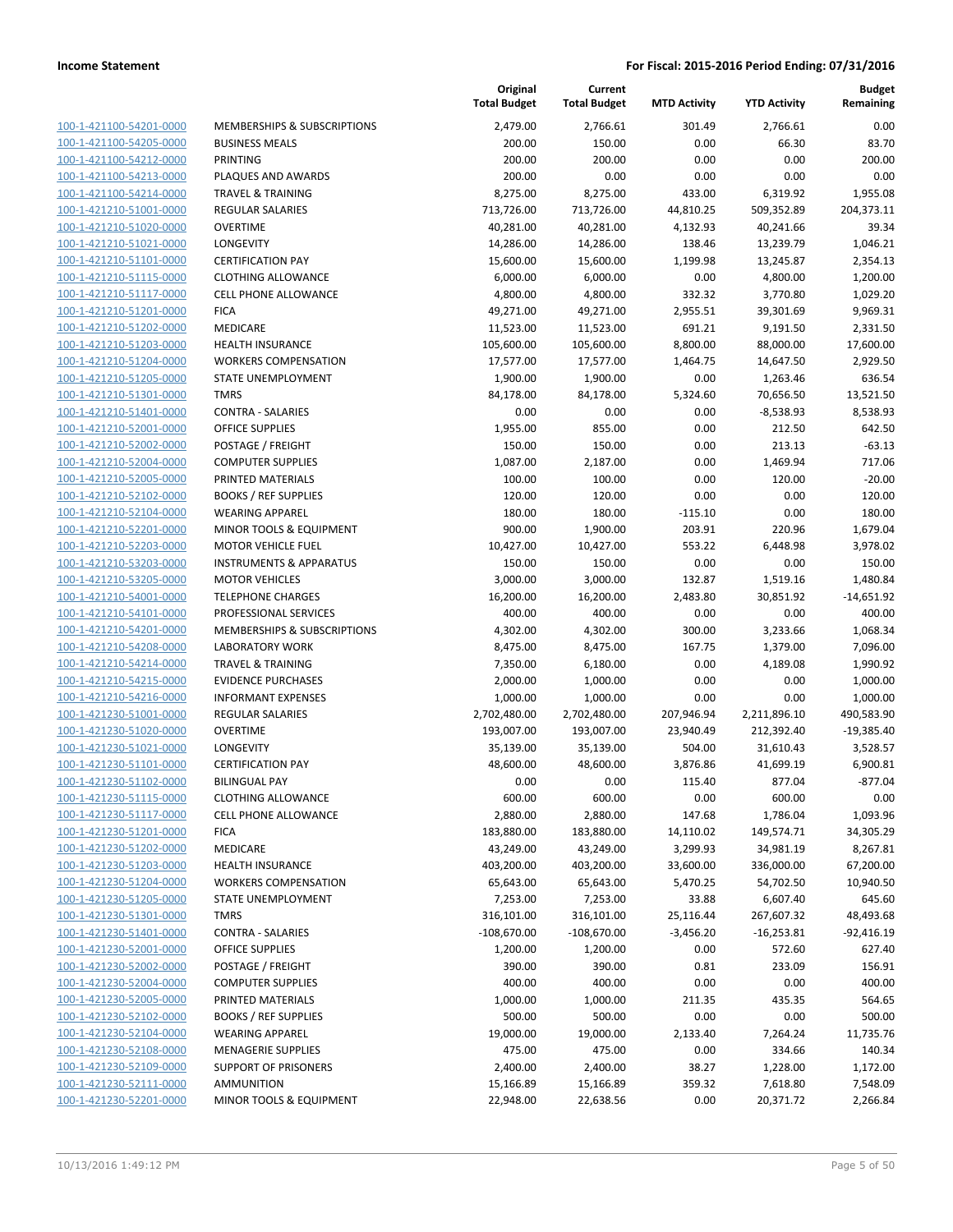|                                                    |                                                  | Original<br><b>Total Budget</b> | Current<br><b>Total Budget</b> | <b>MTD Activity</b> | <b>YTD Activity</b>    | <b>Budget</b><br>Remaining |
|----------------------------------------------------|--------------------------------------------------|---------------------------------|--------------------------------|---------------------|------------------------|----------------------------|
| 100-1-421230-52203-0000                            | <b>MOTOR VEHICLE FUEL</b>                        | 155,256.00                      | 109,896.00                     | 7,436.87            | 57,884.53              | 52.011.47                  |
| 100-1-421230-52303-0000                            | <b>TRAINING SUPPLIES</b>                         | 97.00                           | 97.00                          | 0.00                | 24.44                  | 72.56                      |
| 100-1-421230-53202-0000                            | MACHINE, TOOLS & IMPLMNTS                        | 1,500.00                        | 1,500.00                       | 0.00                | 100.01                 | 1,399.99                   |
| 100-1-421230-53205-0000                            | <b>MOTOR VEHICLES</b>                            | 67,790.00                       | 67,790.00                      | 3,452.73            | 23,285.46              | 44,504.54                  |
| 100-1-421230-54001-0000                            | <b>TELEPHONE CHARGES</b>                         | 38,000.00                       | 38,000.00                      | 4,033.37            | 46,706.88              | $-8,706.88$                |
| 100-1-421230-54108-0000                            | <b>VETERINARY SERVICES</b>                       | 970.00                          | 970.00                         | 0.00                | 362.00                 | 608.00                     |
| 100-1-421230-54201-0000                            | MEMBERSHIPS & SUBSCRIPTIONS                      | 180.00                          | 180.00                         | 0.00                | 50.00                  | 130.00                     |
| 100-1-421230-54214-0000                            | <b>TRAVEL &amp; TRAINING</b>                     | 4,050.00                        | 4,420.00                       | 164.00              | 1,154.74               | 3,265.26                   |
| 100-1-421240-51001-0000                            | <b>REGULAR SALARIES</b>                          | 711,488.00                      | 711,488.00                     | 52,940.26           | 589,984.81             | 121,503.19                 |
| 100-1-421240-51020-0000                            | <b>OVERTIME</b>                                  | 40,156.00                       | 40,156.00                      | 2,561.91            | 42,145.94              | $-1,989.94$                |
| 100-1-421240-51021-0000                            | <b>LONGEVITY</b>                                 | 9,090.00                        | 9,090.00                       | 132.92              | 8,629.11               | 460.89                     |
| 100-1-421240-51101-0000                            | <b>CERTIFICATION PAY</b>                         | 10,200.00                       | 10,200.00                      | 1,246.12            | 11,861.24              | $-1,661.24$                |
| 100-1-421240-51102-0000                            | <b>BILINGUAL PAY</b>                             | 1,200.00                        | 1,200.00                       | 115.40              | 1,269.40               | $-69.40$                   |
| 100-1-421240-51117-0000                            | <b>CELL PHONE ALLOWANCE</b>                      | 1,920.00                        | 1,920.00                       | 147.68              | 1,624.48               | 295.52                     |
| 100-1-421240-51201-0000                            | <b>FICA</b>                                      | 29,646.00                       | 29,646.00                      | 1,406.70            | 16,716.25              | 12,929.75                  |
| 100-1-421240-51202-0000                            | MEDICARE                                         | 11,224.00                       | 11,224.00                      | 797.05              | 9,183.14               | 2,040.86                   |
| 100-1-421240-51203-0000                            | <b>HEALTH INSURANCE</b>                          | 172,800.00                      | 172,800.00                     | 14,400.00           | 144,000.00             | 28,800.00                  |
| 100-1-421240-51204-0000                            | <b>WORKERS COMPENSATION</b>                      | 3,851.00                        | 3,851.00                       | 320.92              | 3,209.20               | 641.80                     |
| 100-1-421240-51205-0000                            | <b>STATE UNEMPLOYMENT</b>                        | 3,108.00                        | 3,108.00                       | 63.84               | 3,096.58               | 11.42                      |
| 100-1-421240-51301-0000                            | <b>TMRS</b>                                      | 32,765.00                       | 32,765.00                      | 2,615.68            | 30,990.96              | 1,774.04                   |
| 100-1-421240-51302-0000                            | <b>FR&amp;R RETIREMENT</b>                       | 74,044.00                       | 74,044.00                      | 5,261.74            | 59,271.30              | 14,772.70                  |
| 100-1-421240-51401-0000                            | <b>CONTRA - SALARIES</b>                         | 0.00                            | 0.00                           | 0.00                | $-996.11$              | 996.11                     |
| 100-1-421240-52001-0000                            | <b>OFFICE SUPPLIES</b>                           | 2,247.00                        | 2,247.00                       | 539.93              | 2,225.23               | 21.77                      |
| 100-1-421240-52002-0000                            | POSTAGE / FREIGHT                                | 2,500.00                        | 2,500.00                       | 79.74               | 2,611.32               | $-111.32$                  |
| 100-1-421240-52004-0000                            | <b>COMPUTER SUPPLIES</b>                         | 500.00                          | 500.00                         | 282.35              | 441.38                 | 58.62                      |
| 100-1-421240-52005-0000                            | PRINTED MATERIALS                                | 533.50                          | 533.50                         | 0.00                | 246.01                 | 287.49                     |
| 100-1-421240-52102-0000                            | <b>REFERENCE SUPPLIES</b>                        | 538.35                          | 538.35                         | 39.44               | 39.44                  | 498.91                     |
| 100-1-421240-52104-0000                            | <b>WEARING APPAREL</b>                           | 1,800.00                        | 1,800.00                       | 0.00                | 1,113.00               | 687.00                     |
| 100-1-421240-52201-0000                            | MINOR TOOLS & EQUIPMENT                          | 2,220.00                        | 1,910.56                       | 0.00                | 448.85                 | 1,461.71                   |
| 100-1-421240-52203-0000                            | <b>MOTOR VEHICLE FUEL</b>                        | 664.00                          | 664.00                         | 0.00                | 439.24                 | 224.76                     |
| 100-1-421240-52303-0000                            | <b>TRAINING SUPPLIES</b>                         | 970.00                          | 970.00                         | 0.00                | 134.33                 | 835.67                     |
| 100-1-421240-53202-0000                            | MACHINE, TOOLS & IMPLMNTS                        | 194.00                          | 194.00                         | 0.00                | 0.00                   | 194.00                     |
| 100-1-421240-53205-0000<br>100-1-421240-53207-0000 | <b>MOTOR VEHICLES</b>                            | 840.00                          | 840.00                         | 0.00                | 8.62                   | 831.38                     |
| 100-1-421240-54001-0000                            | RADIO/COMMUNICATIONS<br><b>TELEPHONE CHARGES</b> | 40,078.00                       | 40,078.00<br>20,672.00         | 0.00<br>2,276.04    | 32,596.00              | 7,482.00                   |
| 100-1-421240-54101-0000                            | PROFESSIONAL SERVICES                            | 20,672.00<br>8,520.00           |                                | 2,890.00            | 29,011.11<br>10,727.89 | $-8,339.11$<br>$-2,207.89$ |
| 100-1-421240-54201-0000                            | MEMBERSHIPS & SUBSCRIPTIONS                      | 1,140.00                        | 8,520.00<br>1,140.00           | 0.00                | 925.00                 | 215.00                     |
| 100-1-421240-54212-0000                            | <b>PRINTING</b>                                  | 485.00                          | 485.00                         | 0.00                | 470.00                 | 15.00                      |
| 100-1-421240-54214-0000                            | <b>TRAVEL &amp; TRAINING</b>                     | 19,769.00                       | 20,569.00                      | 353.55              | 17,851.90              | 2,717.10                   |
| 100-1-421240-55231-0000                            | LESS LETHAL PROGRAM                              | 0.00                            | 45,360.00                      | 0.00                | 0.00                   | 45,360.00                  |
| 100-1-421600-52104-0000                            | <b>WEARING APPAREL</b>                           | 3,060.00                        | 3,060.00                       | 710.87              | 1,464.44               | 1,595.56                   |
| 100-1-421600-52111-0000                            | <b>AMMUNITION</b>                                | 6,500.00                        | 6,500.00                       | 3,092.00            | 5,470.67               | 1,029.33                   |
| 100-1-421600-52201-0000                            | MINOR TOOLS & EQUIPMENT                          | 5,100.00                        | 5,718.88                       | 0.00                | 5,718.88               | 0.00                       |
| 100-1-421600-52206-0000                            | SPECIAL OPS EQUIPMENT                            | 5,810.00                        | 5,810.00                       | 0.00                | 2,347.65               | 3,462.35                   |
| 100-1-421600-53202-0000                            | MACHINE, TOOLS & IMPLMNTS                        | 1,324.95                        | 1,324.95                       | 0.00                | 1,317.93               | 7.02                       |
| 100-1-421600-54201-0000                            | MEMBERSHIPS & SUBSCRIPTIONS                      | 440.00                          | 440.00                         | 0.00                | 200.00                 | 240.00                     |
| 100-1-421600-54214-0000                            | <b>TRAVEL &amp; TRAINING</b>                     | 6,400.00                        | 6,400.00                       | 575.00              | 4,251.05               | 2,148.95                   |
| 100-1-421600-55201-0000                            | <b>EQUIPMENT PURCHASES</b>                       | 2,350.00                        | 2,350.00                       | 0.00                | 0.00                   | 2,350.00                   |
| 100-1-422100-51001-0000                            | <b>REGULAR SALARIES</b>                          | 238,147.00                      | 238,147.00                     | 17,734.40           | 171,490.30             | 66,656.70                  |
| 100-1-422100-51020-0000                            | <b>OVERTIME</b>                                  | 1,297.00                        | 1,297.00                       | 0.00                | 0.00                   | 1,297.00                   |
| 100-1-422100-51021-0000                            | LONGEVITY                                        | 3,690.00                        | 3,690.00                       | 88.62               | 2,402.79               | 1,287.21                   |
| 100-1-422100-51101-0000                            | <b>CERTIFICATION PAY</b>                         | 4,800.00                        | 4,800.00                       | 295.40              | 3,027.80               | 1,772.20                   |
| 100-1-422100-51116-0000                            | CAR ALLOWANCE                                    | 7,800.00                        | 7,800.00                       | 276.92              | 4,661.52               | 3,138.48                   |
| 100-1-422100-51117-0000                            | <b>CELL PHONE ALLOWANCE</b>                      | 1,920.00                        | 1,920.00                       | 73.84               | 1,181.44               | 738.56                     |
| 100-1-422100-51201-0000                            | <b>FICA</b>                                      | 2,947.00                        | 2,947.00                       | 184.20              | 2,133.69               | 813.31                     |
| 100-1-422100-51202-0000                            | MEDICARE                                         | 3,736.00                        | 3,736.00                       | 259.62              | 3,589.46               | 146.54                     |
| 100-1-422100-51203-0000                            | <b>HEALTH INSURANCE</b>                          | 28,800.00                       | 28,800.00                      | 2,400.00            | 24,000.00              | 4,800.00                   |
| 100-1-422100-51204-0000                            | <b>WORKERS COMPENSATION</b>                      | 4,035.00                        | 4,035.00                       | 336.25              | 3,362.50               | 672.50                     |
| 100-1-422100-51205-0000                            | STATE UNEMPLOYMENT                               | 518.00                          | 518.00                         | 0.00                | 404.63                 | 113.37                     |
|                                                    |                                                  |                                 |                                |                     |                        |                            |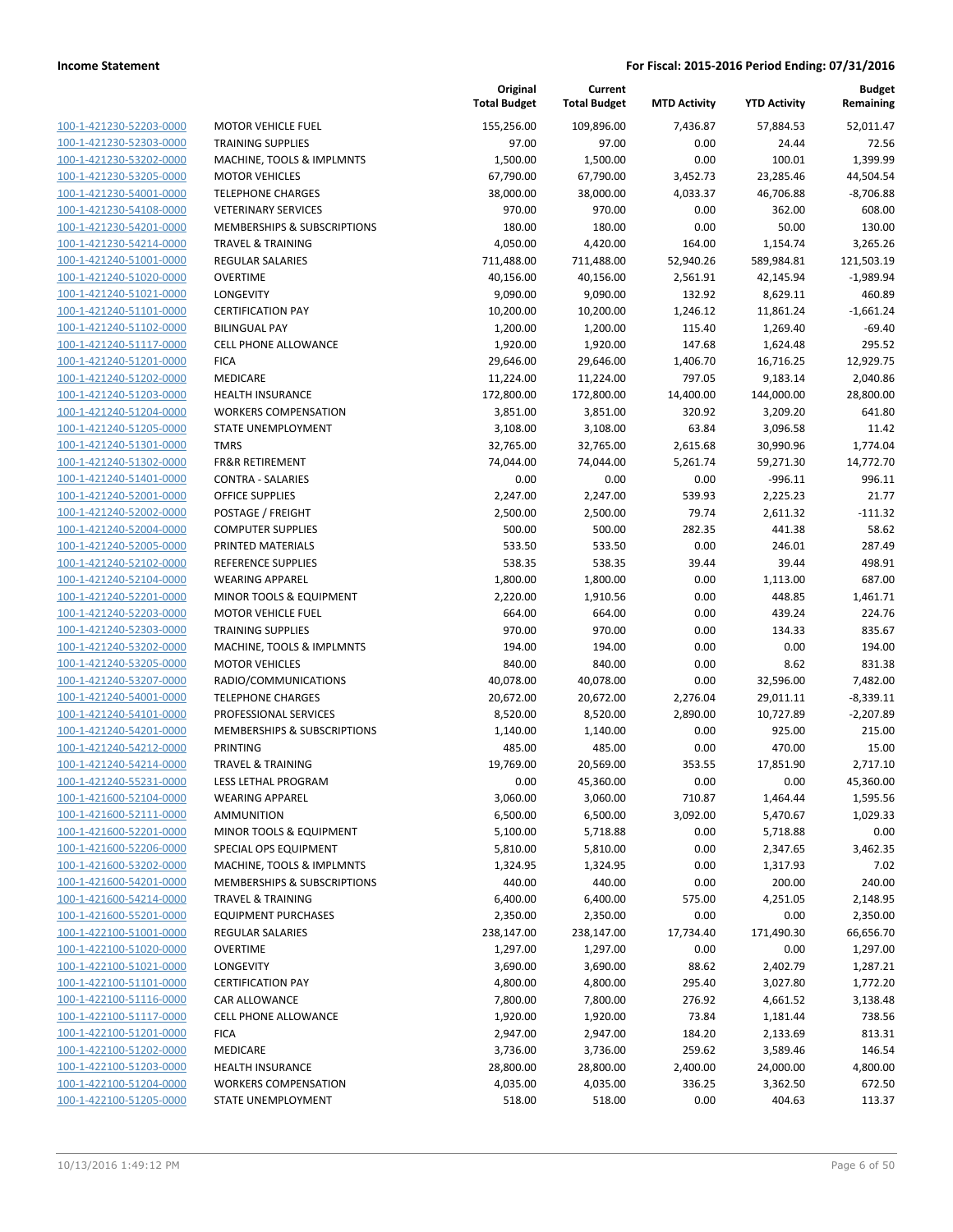| 100-1-422100-51301-0000        |
|--------------------------------|
| 100-1-422100-51302-0000        |
| 100-1-422100-51401-0000        |
| 100-1-422100-52001-0000        |
| 100-1-422100-52002-0000        |
| 100-1-422100-52102-0000        |
| 100-1-422100-52103-0000        |
| 100-1-422100-52104-0000        |
| 100-1-422100-52201-0000        |
| 100-1-422100-53207-0000        |
| 100-1-422100-54001-0000        |
| 100-1-422100-54002-0000        |
| 100-1-422100-54101-0000        |
| 100-1-422100-54201-0000        |
| 100-1-422100-54214-0000        |
| 100-1-422200-51001-0000        |
|                                |
| 100-1-422200-51020-0000        |
| 100-1-422200-51021-0000        |
| 100-1-422200-51101-0000        |
| 100-1-422200-51102-0000        |
| 100-1-422200-51117-0000        |
| 100-1-422200-51202-0000        |
| 100-1-422200-51203-0000        |
| 100-1-422200-51204-0000        |
| 100-1-422200-51205-0000        |
| 100-1-422200-51302-0000        |
| 100-1-422200-51401-0000        |
| 100-1-422200-52001-0000        |
| 100-1-422200-52101-0000        |
| 100-1-422200-52104-0000        |
| 100-1-422200-52201-0000        |
| 100-1-422200-52203-0000        |
|                                |
| 100-1-422200-52205-0000        |
| 100-1-422200-52207-0000        |
| 100-1-422200-52306-0000        |
| 100-1-422200-53202-0000        |
| 100-1-422200-53205-0000        |
| 100-1-422200-53208-0000        |
| 100-1-422200-53213-0000        |
| 100-1-422200-53402-0000        |
| 100-1-422200-54001-0000        |
| <u>100-1-422200-54002-0000</u> |
| 100-1-422200-54109-0000        |
| <u>100-1-422200-54214-0000</u> |
| <u>100-1-422200-54908-0000</u> |
| 100-1-422200-55203-0000        |
| <u>100-1-422200-55207-0000</u> |
|                                |
| <u>100-1-422300-51001-0000</u> |
| <u>100-1-422300-51020-0000</u> |
| 100-1-422300-51021-0000        |
| 100-1-422300-51101-0000        |
| 100-1-422300-51117-0000        |
| 100-1-422300-51201-0000        |
| <u>100-1-422300-51202-0000</u> |
| <u>100-1-422300-51203-0000</u> |
| 100-1-422300-51204-0000        |
| <u>100-1-422300-51205-0000</u> |
| <u>100-1-422300-51302-0000</u> |
| <u>100-1-422300-51401-0000</u> |
|                                |

| MRS <sup>.</sup>                       |  |
|----------------------------------------|--|
| <b>R&amp;R RETIREMENT</b>              |  |
| CONTRA - SALARIES                      |  |
| <b>DEFICE SUPPLIES</b>                 |  |
| OSTAGE / FREIGHT                       |  |
| REFERENCE SUPPLIES                     |  |
| <b>MEETING SUPPLIES</b>                |  |
| <b><i>NEARING APPAREL</i></b>          |  |
| MINOR TOOLS & EQUIPMENT                |  |
| RADIO/COMMUNICATIONS                   |  |
| <b>ELEPHONE CHARGES</b>                |  |
| <b>JTILITY CHARGES</b>                 |  |
| PROFESSIONAL SERVICES                  |  |
| <b>MEMBERSHIPS &amp; SUBSCRIPTIONS</b> |  |
| <b>RAVEL &amp; TRAINING</b>            |  |
| ĩ<br>REGULAR SALARIES                  |  |
| <b>DVERTIME</b>                        |  |
| ONGEVITY.                              |  |
| <b>CERTIFICATION PAY</b>               |  |
| <b>BILINGUAL PAY</b>                   |  |
| CELL PHONE ALLOWANCE                   |  |
| MEDICARE                               |  |
| IEALTH INSURANCE                       |  |
| <b>NORKERS COMPENSATION</b>            |  |
| STATE UNEMPLOYMENT                     |  |
| <b>R&amp;R RETIREMENT</b>              |  |
| CONTRA - SALARIES                      |  |
| DFFICE SUPPLIES                        |  |
| <b>ANITORIAL SUPPLIES</b>              |  |
| VEARING APPAREL                        |  |
| MINOR TOOLS & EQUIPMENT                |  |
| MOTOR VEHICLE FUEL                     |  |
| <b>IRST RESPONDER SUPPLIES</b>         |  |
| <b>BUNKER GEAR</b>                     |  |
| <b>HAZMAT SUPPLIES</b>                 |  |
| MACHINE, TOOLS & IMPLMNTS              |  |
| <b>MOTOR VEHICLES</b>                  |  |
| <b>IRE HOSE/NOZZLES</b>                |  |
| <b>GBA MAINTENANCE</b>                 |  |
| <b>BUILDING MAINTENANCE</b>            |  |
| <b>ELEPHONE CHARGES</b>                |  |
| <b>JTILITY CHARGES</b>                 |  |
| NSPECTIONS/TESTING                     |  |
| <b>RAVEL &amp; TRAINING</b>            |  |
| <b>EASE PURCHASE PAYMENTS</b>          |  |
| URNITURE/OFFICE EQUIP                  |  |
| RADIO COMMUNICATION EQUIP              |  |
| REGULAR SALARIES                       |  |
| <b>OVERTIME</b>                        |  |
| <b>ONGEVITY</b>                        |  |
| <b>CERTIFICATION PAY</b>               |  |
| CELL PHONE ALLOWANCE                   |  |
| <b>ICA</b>                             |  |
| <b>MEDICARE</b>                        |  |
| <b>IEALTH INSURANCE</b>                |  |
| <b>NORKERS COMPENSATION</b>            |  |
| TATE UNEMPLOYMENT                      |  |
| R&R RETIREMENT                         |  |
| CONTRA - SALARIES                      |  |
|                                        |  |

|                         |                               | Original<br><b>Total Budget</b> | Current<br><b>Total Budget</b> | <b>MTD Activity</b> | <b>YTD Activity</b> | <b>Budget</b><br>Remaining |
|-------------------------|-------------------------------|---------------------------------|--------------------------------|---------------------|---------------------|----------------------------|
| 100-1-422100-51301-0000 | <b>TMRS</b>                   | 5,036.00                        | 5,036.00                       | 367.50              | 4,166.20            | 869.80                     |
| 100-1-422100-51302-0000 | <b>FR&amp;R RETIREMENT</b>    | 34,249.00                       | 34,249.00                      | 2,441.06            | 23,393.76           | 10,855.24                  |
| 100-1-422100-51401-0000 | <b>CONTRA - SALARIES</b>      | 0.00                            | 0.00                           | 0.00                | $-106.25$           | 106.25                     |
| 100-1-422100-52001-0000 | <b>OFFICE SUPPLIES</b>        | 1,610.00                        | 1,610.00                       | 0.00                | 796.31              | 813.69                     |
| 100-1-422100-52002-0000 | POSTAGE / FREIGHT             | 250.00                          | 250.00                         | 0.00                | 49.00               | 201.00                     |
| 100-1-422100-52102-0000 | REFERENCE SUPPLIES            | 1,000.00                        | 1,000.00                       | 0.00                | 123.44              | 876.56                     |
| 100-1-422100-52103-0000 | <b>MEETING SUPPLIES</b>       | 916.00                          | 916.00                         | 409.79              | 1,076.75            | $-160.75$                  |
| 100-1-422100-52104-0000 | <b>WEARING APPAREL</b>        | 1,028.00                        | 1,028.00                       | 70.00               | 364.17              | 663.83                     |
| 100-1-422100-52201-0000 | MINOR TOOLS & EQUIPMENT       | 0.00                            | 0.00                           | 0.00                | 192.09              | $-192.09$                  |
| 100-1-422100-53207-0000 | RADIO/COMMUNICATIONS          | 5,250.00                        | 5,250.00                       | 0.00                | 4,208.80            | 1,041.20                   |
| 100-1-422100-54001-0000 | <b>TELEPHONE CHARGES</b>      | 5,300.00                        | 5,300.00                       | 268.86              | 3,233.33            | 2,066.67                   |
| 100-1-422100-54002-0000 | <b>UTILITY CHARGES</b>        | 5,960.02                        | 5,960.02                       | 588.13              | 3,444.52            | 2,515.50                   |
| 100-1-422100-54101-0000 | PROFESSIONAL SERVICES         | 5,200.00                        | 5,200.00                       | 0.00                | 0.00                | 5,200.00                   |
| 100-1-422100-54201-0000 | MEMBERSHIPS & SUBSCRIPTIONS   | 7,175.00                        | 7,175.00                       | 49.99               | 5,592.14            | 1,582.86                   |
| 100-1-422100-54214-0000 | <b>TRAVEL &amp; TRAINING</b>  | 6,980.00                        | 6,980.00                       | 0.00                | 4,533.37            | 2,446.63                   |
| 100-1-422200-51001-0000 | <b>REGULAR SALARIES</b>       | 2,698,398.00                    | 2,698,398.00                   | 207,664.39          | 2,369,724.75        | 328,673.25                 |
| 100-1-422200-51020-0000 | <b>OVERTIME</b>               | 330,458.00                      | 330,458.00                     | 28,062.49           | 250,943.82          | 79,514.18                  |
| 100-1-422200-51021-0000 | LONGEVITY                     | 36,084.00                       | 36,084.00                      | 216.00              | 35,883.67           | 200.33                     |
| 100-1-422200-51101-0000 | <b>CERTIFICATION PAY</b>      | 57,600.00                       | 57,600.00                      | 4,726.26            | 51,582.81           | 6,017.19                   |
| 100-1-422200-51102-0000 | <b>BILINGUAL PAY</b>          | 600.00                          | 600.00                         | 46.16               | 507.76              | 92.24                      |
| 100-1-422200-51117-0000 | CELL PHONE ALLOWANCE          | 2,688.00                        | 2,688.00                       | 152.28              | 1,368.23            | 1,319.77                   |
| 100-1-422200-51202-0000 | MEDICARE                      | 45,324.00                       | 45,324.00                      | 3,479.42            | 39,145.01           | 6,178.99                   |
| 100-1-422200-51203-0000 | <b>HEALTH INSURANCE</b>       | 460,800.00                      | 460,800.00                     | 38,400.00           | 384,000.00          | 76,800.00                  |
| 100-1-422200-51204-0000 | <b>WORKERS COMPENSATION</b>   | 58,155.00                       | 58,155.00                      | 4,846.25            | 48,462.50           | 9,692.50                   |
| 100-1-422200-51205-0000 | STATE UNEMPLOYMENT            | 8,289.00                        | 8,289.00                       | 0.00                | 6,693.77            | 1,595.23                   |
| 100-1-422200-51302-0000 | <b>FR&amp;R RETIREMENT</b>    | 509,510.00                      | 509,510.00                     | 39,261.40           | 441,731.67          | 67,778.33                  |
| 100-1-422200-51401-0000 | <b>CONTRA - SALARIES</b>      | 0.00                            | 0.00                           | 0.00                | $-4,095.60$         | 4,095.60                   |
| 100-1-422200-52001-0000 | <b>OFFICE SUPPLIES</b>        | 998.00                          | 998.00                         | 649.97              | 996.86              | 1.14                       |
| 100-1-422200-52101-0000 | <b>JANITORIAL SUPPLIES</b>    | 5,800.00                        | 5,800.00                       | 280.94              | 4,357.55            | 1,442.45                   |
| 100-1-422200-52104-0000 | <b>WEARING APPAREL</b>        | 19,600.00                       | 19,600.00                      | 32.48               | 9,632.08            | 9,967.92                   |
| 100-1-422200-52201-0000 | MINOR TOOLS & EQUIPMENT       | 14,420.00                       | 14,420.00                      | 2,277.58            | 6,442.39            | 7,977.61                   |
| 100-1-422200-52203-0000 | <b>MOTOR VEHICLE FUEL</b>     | 35,000.00                       | 35,000.00                      | 1,878.47            | 15,421.24           | 19,578.76                  |
| 100-1-422200-52205-0000 | FIRST RESPONDER SUPPLIES      | 19,400.00                       | 19,400.00                      | 2,975.86            | 14,380.01           | 5,019.99                   |
| 100-1-422200-52207-0000 | <b>BUNKER GEAR</b>            | 33,750.00                       | 33,750.00                      | 55.37               | 35,969.66           | $-2,219.66$                |
| 100-1-422200-52306-0000 | <b>HAZMAT SUPPLIES</b>        | 6,400.00                        | 6,400.00                       | 0.00                | 0.00                | 6,400.00                   |
| 100-1-422200-53202-0000 | MACHINE, TOOLS & IMPLMNTS     | 2,150.00                        | 2,150.00                       | 137.76              | 394.12              | 1,755.88                   |
| 100-1-422200-53205-0000 | <b>MOTOR VEHICLES</b>         | 25,000.00                       | 25,000.00                      | 6,093.45            | 48,282.05           | $-23,282.05$               |
| 100-1-422200-53208-0000 | FIRE HOSE/NOZZLES             | 5,200.00                        | 5,200.00                       | 0.00                | 0.00                | 5,200.00                   |
| 100-1-422200-53213-0000 | <b>SCBA MAINTENANCE</b>       | 4,000.00                        | 4,000.00                       | 0.00                | 2,007.00            | 1,993.00                   |
| 100-1-422200-53402-0000 | <b>BUILDING MAINTENANCE</b>   | 1,500.00                        | 1,500.00                       | 0.00                | 0.00                | 1,500.00                   |
| 100-1-422200-54001-0000 | <b>TELEPHONE CHARGES</b>      | 8,250.00                        | 8,250.00                       | 35.98               | 3,080.51            | 5,169.49                   |
| 100-1-422200-54002-0000 | <b>UTILITY CHARGES</b>        | 60,000.00                       | 60,000.00                      | 3,510.93            | 37,795.78           | 22,204.22                  |
| 100-1-422200-54109-0000 | INSPECTIONS/TESTING           | 9,400.00                        | 9,400.00                       | 0.00                | 5,657.72            | 3,742.28                   |
| 100-1-422200-54214-0000 | <b>TRAVEL &amp; TRAINING</b>  | 23,500.00                       | 23,500.00                      | 2,376.74            | 16,873.54           | 6,626.46                   |
| 100-1-422200-54908-0000 | LEASE PURCHASE PAYMENTS       | 65,037.00                       | 65,037.00                      | 10,839.44           | 54,197.20           | 10,839.80                  |
| 100-1-422200-55203-0000 | <b>FURNITURE/OFFICE EQUIP</b> | 0.00                            | 0.00                           | 0.00                | 428.67              | $-428.67$                  |
| 100-1-422200-55207-0000 | RADIO COMMUNICATION EQUIP     | 5,200.00                        | 5,200.00                       | 2,688.00            | 2,688.00            | 2,512.00                   |
| 100-1-422300-51001-0000 | <b>REGULAR SALARIES</b>       | 79,032.00                       | 79,032.00                      | 7,221.57            | 79,919.62           | $-887.62$                  |
| 100-1-422300-51020-0000 | <b>OVERTIME</b>               | 5,643.00                        | 5,643.00                       | 184.99              | 23,547.18           | $-17,904.18$               |
| 100-1-422300-51021-0000 | LONGEVITY                     | 1,200.00                        | 1,200.00                       | 0.00                | 1,194.00            | 6.00                       |
| 100-1-422300-51101-0000 | <b>CERTIFICATION PAY</b>      | 1,920.00                        | 1,920.00                       | 147.70              | 1,624.70            | 295.30                     |
| 100-1-422300-51117-0000 | <b>CELL PHONE ALLOWANCE</b>   | 432.00                          | 432.00                         | 46.16               | 507.76              | $-75.76$                   |
| 100-1-422300-51201-0000 | <b>FICA</b>                   | 5,470.00                        | 5,470.00                       | 0.00                | 0.00                | 5,470.00                   |
| 100-1-422300-51202-0000 | MEDICARE                      | 1,279.00                        | 1,279.00                       | 108.61              | 1,531.43            | $-252.43$                  |
| 100-1-422300-51203-0000 | <b>HEALTH INSURANCE</b>       | 9,600.00                        | 9,600.00                       | 800.00              | 8,000.00            | 1,600.00                   |
| 100-1-422300-51204-0000 | <b>WORKERS COMPENSATION</b>   | 1,641.00                        | 1,641.00                       | 136.75              | 1,367.50            | 273.50                     |
| 100-1-422300-51205-0000 | STATE UNEMPLOYMENT            | 173.00                          | 173.00                         | 0.00                | 134.83              | 38.17                      |
| 100-1-422300-51302-0000 | <b>FR&amp;R RETIREMENT</b>    | 14,381.00                       | 14,381.00                      | 1,238.87            | 17,407.30           | $-3,026.30$                |
| 100-1-422300-51401-0000 | <b>CONTRA - SALARIES</b>      | 0.00                            | 0.00                           | $-424.62$           | $-2,547.72$         | 2,547.72                   |
|                         |                               |                                 |                                |                     |                     |                            |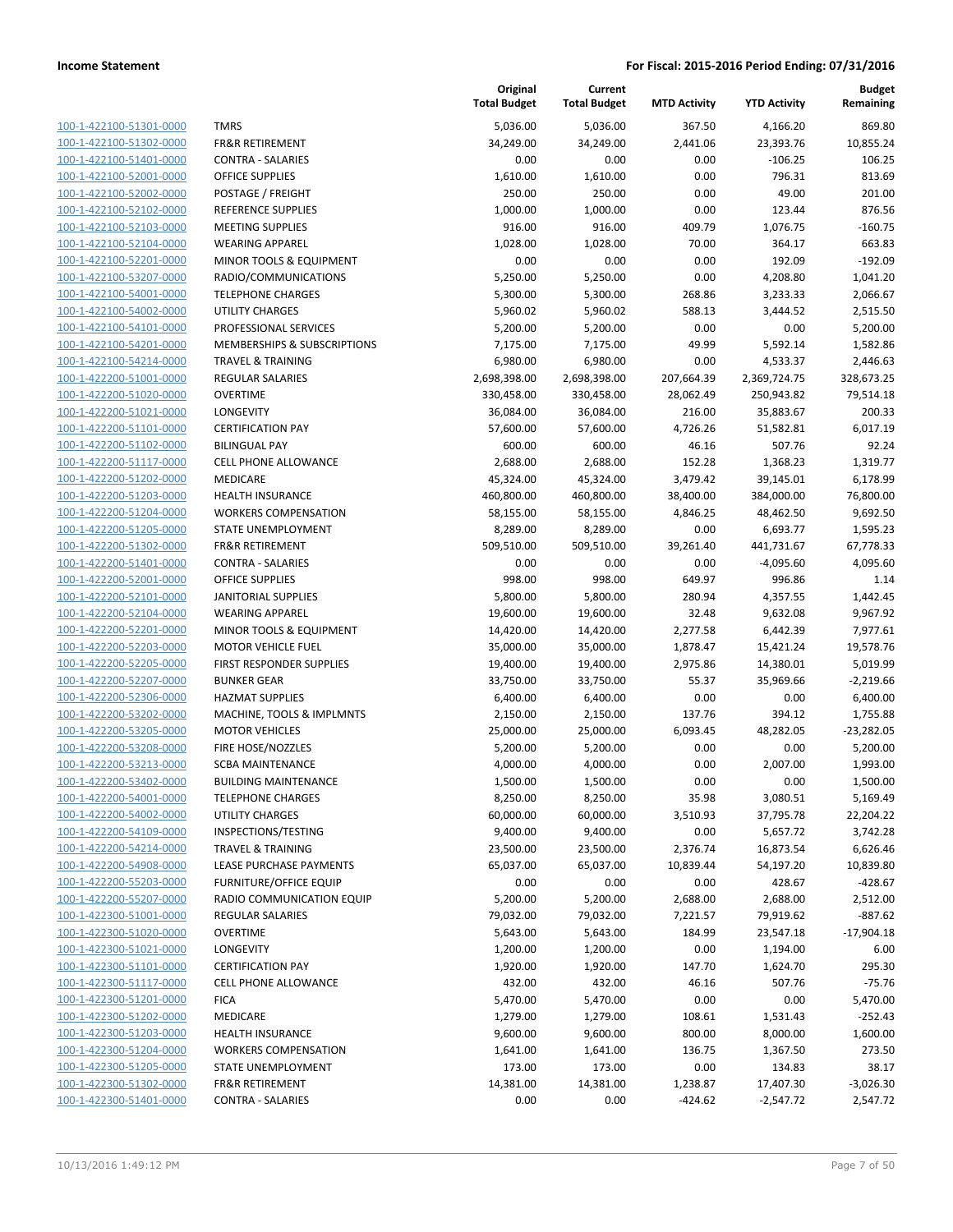| 100-1-422300-52002-0000         |
|---------------------------------|
| 100-1-422300-52005-0000         |
| 100-1-422300-52104-0000         |
| 100-1-422300-52201-0000         |
| 100-1-422300-52203-0000         |
| 100-1-422300-52304-0000         |
| 100-1-422300-53205-0000         |
| 100-1-422300-54001-0000         |
| 100-1-422300-54201-0000         |
| 100-1-422300-54208-0000         |
| 100-1-422300-54210-0000         |
| 100-1-422300-54214-0000         |
| 100-1-422300-54217-0000         |
| 100-1-422400-53209-0000         |
| 100-1-422400-54001-0000         |
| 100-1-431100-51001-0000         |
| 100-1-431100-51020-0000         |
| 100-1-431100-51021-0000         |
| 100-1-431100-51116-0000         |
| -431100-51201-0000<br>$100 - 1$ |
| 100-1-431100-51202-0000         |
| 100-1-431100-51203-0000         |
| 100-1-431100-51204-0000         |
| 100-1-431100-51205-0000         |
| 100-1-431100-51301-0000         |
| 100-1-431100-52001-0000         |
| 100-1-431100-52002-0000         |
|                                 |
| 100-1-431100-52103-0000         |
| 100-1-431100-52203-0000         |
| -431100-53201-0000<br>$100 - 1$ |
| 100-1-431100-53205-0000         |
| 100-1-431100-53207-0000         |
| 100-1-431100-54001-0000         |
| 100-1-431100-54002-0000         |
| 100-1-431100-54101-0000         |
| 100-1-431100-54201-0000         |
| 100-1-431100-54214-0000         |
| 100-1-431200-51001-0000         |
| 100-1-431200-51020-0000         |
| 100-1-431200-51021-0000         |
| 100-1-431200-51117-0000         |
| 100-1-431200-51201-0000         |
| <u>100-1-431200-51202-0000</u>  |
| <u>100-1-431200-51203-0000</u>  |
| 100-1-431200-51204-0000         |
| 100-1-431200-51205-0000         |
| 100-1-431200-51301-0000         |
| <u>100-1-431200-51401-0000</u>  |
| 100-1-431200-52001-0000         |
| 100-1-431200-52002-0000         |
| 100-1-431200-52103-0000         |
| 100-1-431200-52104-0000         |
|                                 |
| <u>100-1-431200-52106-0000</u>  |
| <u>100-1-431200-52107-0000</u>  |
| 100-1-431200-52201-0000         |
| 100-1-431200-52203-0000         |
| 100-1-431200-52302-0000         |
| <u>100-1-431200-52303-0000</u>  |
| <u>100-1-431200-53202-0000</u>  |

|                         |                                    | Original<br><b>Total Budget</b> | Current<br><b>Total Budget</b> | <b>MTD Activity</b> | <b>YTD Activity</b> | <b>Budget</b><br>Remaining |
|-------------------------|------------------------------------|---------------------------------|--------------------------------|---------------------|---------------------|----------------------------|
| 100-1-422300-52002-0000 | POSTAGE / FREIGHT                  | 50.00                           | 50.00                          | 6.80                | 13.27               | 36.73                      |
| 100-1-422300-52005-0000 | PRINTED MATERIALS                  | 400.00                          | 400.00                         | 0.00                | 323.50              | 76.50                      |
| 100-1-422300-52104-0000 | <b>WEARING APPAREL</b>             | 481.00                          | 481.00                         | 0.00                | 160.95              | 320.05                     |
| 100-1-422300-52201-0000 | <b>MINOR TOOLS &amp; EQUIPMENT</b> | 3,142.00                        | 3,142.00                       | 141.23              | 2,100.56            | 1,041.44                   |
| 100-1-422300-52203-0000 | <b>MOTOR VEHICLE FUEL</b>          | 1,450.00                        | 1,450.00                       | 97.84               | 1,375.77            | 74.23                      |
| 100-1-422300-52304-0000 | FIRE PREVENTION SUPPLIES           | 11,910.00                       | 11,910.00                      | 945.60              | 5,886.58            | 6,023.42                   |
| 100-1-422300-53205-0000 | <b>MOTOR VEHICLES</b>              | 600.00                          | 600.00                         | 10.00               | 247.31              | 352.69                     |
| 100-1-422300-54001-0000 | <b>TELEPHONE CHARGES</b>           | 1,000.00                        | 1,000.00                       | 0.14                | 148.47              | 851.53                     |
| 100-1-422300-54201-0000 | MEMBERSHIPS & SUBSCRIPTIONS        | 1,445.00                        | 1,445.00                       | 0.00                | 1,536.15            | $-91.15$                   |
| 100-1-422300-54208-0000 | <b>LABORATORY WORK</b>             | 600.00                          | 600.00                         | 0.00                | 0.00                | 600.00                     |
| 100-1-422300-54210-0000 | PHOTO PROCESSING                   | 200.00                          | 200.00                         | 0.00                | 0.00                | 200.00                     |
| 100-1-422300-54214-0000 | <b>TRAVEL &amp; TRAINING</b>       | 2,200.00                        | 2,200.00                       | 128.07              | 232.93              | 1,967.07                   |
| 100-1-422300-54217-0000 | <b>AWARDS PROGRAM</b>              | 320.00                          | 320.00                         | 0.00                | 0.00                | 320.00                     |
| 100-1-422400-53209-0000 | HARDWARE/SOFTWARE                  | 10,000.00                       | 10,000.00                      | 0.00                | 10,000.00           | 0.00                       |
| 100-1-422400-54001-0000 | <b>TELEPHONE CHARGES</b>           | 4,630.00                        | 4,630.00                       | 153.49              | 2,342.85            | 2,287.15                   |
| 100-1-431100-51001-0000 | <b>REGULAR SALARIES</b>            | 131,720.00                      | 131,720.00                     | 9,418.03            | 105,452.16          | 26,267.84                  |
| 100-1-431100-51020-0000 | <b>OVERTIME</b>                    | 578.00                          | 578.00                         | 0.00                | 233.69              | 344.31                     |
| 100-1-431100-51021-0000 | <b>LONGEVITY</b>                   | 1,524.00                        | 1,524.00                       | 0.00                | 1,518.00            | 6.00                       |
| 100-1-431100-51116-0000 | CAR ALLOWANCE                      | 4,200.00                        | 4,200.00                       | 323.08              | 3,553.88            | 646.12                     |
| 100-1-431100-51201-0000 | <b>FICA</b>                        | 9,256.00                        | 9,256.00                       | 599.90              | 7,148.11            | 2,107.89                   |
| 100-1-431100-51202-0000 | <b>MEDICARE</b>                    | 2,001.00                        | 2,001.00                       | 140.30              | 1,671.73            | 329.27                     |
| 100-1-431100-51203-0000 | <b>HEALTH INSURANCE</b>            | 19,200.00                       | 19,200.00                      | 1,600.00            | 16,000.00           | 3,200.00                   |
| 100-1-431100-51204-0000 | <b>WORKERS COMPENSATION</b>        | 358.00                          | 358.00                         | 29.83               | 298.30              | 59.70                      |
| 100-1-431100-51205-0000 | <b>STATE UNEMPLOYMENT</b>          | 345.00                          | 345.00                         | 0.00                | 340.81              | 4.19                       |
| 100-1-431100-51301-0000 | <b>TMRS</b>                        | 14,620.00                       | 14,620.00                      | 1,024.78            | 12,332.15           | 2,287.85                   |
| 100-1-431100-52001-0000 | <b>OFFICE SUPPLIES</b>             | 600.00                          | 469.59                         | 24.00               | 492.01              | $-22.42$                   |
| 100-1-431100-52002-0000 | POSTAGE / FREIGHT                  | 200.00                          | 200.00                         | 3.65                | 181.82              | 18.18                      |
| 100-1-431100-52103-0000 | <b>MEETING SUPPLIES</b>            | 0.00                            | 0.00                           | 0.00                | 130.41              | $-130.41$                  |
| 100-1-431100-52203-0000 | <b>MOTOR VEHICLE FUEL</b>          | 500.00                          | 500.00                         | 38.02               | 147.39              | 352.61                     |
| 100-1-431100-53201-0000 | FURNITURE & OFFICE EQUIPMENT       | 150.00                          | 0.00                           | 0.00                | 0.00                | 0.00                       |
| 100-1-431100-53205-0000 | <b>MOTOR VEHICLES</b>              | 400.00                          | 400.00                         | 110.71              | 155.39              | 244.61                     |
| 100-1-431100-53207-0000 | RADIO/COMMUNICATIONS               | 1,000.00                        | 1,000.00                       | 0.00                | 100.00              | 900.00                     |
| 100-1-431100-54001-0000 | <b>TELEPHONE CHARGES</b>           | 5,000.00                        | 5,000.00                       | 36.46               | 1,564.52            | 3,435.48                   |
| 100-1-431100-54002-0000 | <b>UTILITY CHARGES</b>             | 2,500.00                        | 2,500.00                       | 6.48                | 457.04              | 2,042.96                   |
| 100-1-431100-54101-0000 | PROFESSIONAL SERVICES              | 1,000.00                        | 943.92                         | 0.00                | 0.00                | 943.92                     |
| 100-1-431100-54201-0000 | MEMBERSHIPS & SUBSCRIPTIONS        | 600.00                          | 600.00                         | 94.02               | 397.02              | 202.98                     |
| 100-1-431100-54214-0000 | <b>TRAVEL &amp; TRAINING</b>       | 1,500.00                        | 1,836.49                       | 0.00                | 1,902.03            | $-65.54$                   |
| 100-1-431200-51001-0000 | <b>REGULAR SALARIES</b>            | 337,515.00                      | 337,515.00                     | 26,222.31           | 249,387.46          | 88,127.54                  |
| 100-1-431200-51020-0000 | <b>OVERTIME</b>                    | 27,852.00                       | 27,852.00                      | 661.04              | 9,646.75            | 18,205.25                  |
| 100-1-431200-51021-0000 | LONGEVITY                          | 5,964.00                        | 5,964.00                       | 0.00                | 6,390.00            | $-426.00$                  |
| 100-1-431200-51117-0000 | <b>CELL PHONE ALLOWANCE</b>        | 864.00                          | 864.00                         | 66.44               | 725.03              | 138.97                     |
| 100-1-431200-51201-0000 | <b>FICA</b>                        | 23,076.00                       | 23,076.00                      | 1,571.88            | 15,676.52           | 7,399.48                   |
| 100-1-431200-51202-0000 | <b>MEDICARE</b>                    | 5,397.00                        | 5,397.00                       | 367.62              | 3,666.29            | 1,730.71                   |
| 100-1-431200-51203-0000 | <b>HEALTH INSURANCE</b>            | 105,600.00                      | 105,600.00                     | 8,800.00            | 88,000.00           | 17,600.00                  |
| 100-1-431200-51204-0000 | <b>WORKERS COMPENSATION</b>        | 20,025.00                       | 20,025.00                      | 1,668.75            | 16,687.50           | 3,337.50                   |
| 100-1-431200-51205-0000 | <b>STATE UNEMPLOYMENT</b>          | 1,900.00                        | 1,900.00                       | 25.09               | 1,548.55            | 351.45                     |
| 100-1-431200-51301-0000 | <b>TMRS</b>                        | 39,425.00                       | 39,425.00                      | 2,835.12            | 28,561.76           | 10,863.24                  |
| 100-1-431200-51401-0000 | <b>CONTRA - SALARIES</b>           | 0.00                            | 0.00                           | $-157.50$           | $-3,741.19$         | 3,741.19                   |
| 100-1-431200-52001-0000 | <b>OFFICE SUPPLIES</b>             | 350.00                          | 350.00                         | 0.00                | 0.00                | 350.00                     |
| 100-1-431200-52002-0000 | POSTAGE / FREIGHT                  | 20.00                           | 20.00                          | 0.00                | 0.00                | 20.00                      |
| 100-1-431200-52103-0000 | <b>MEETING SUPPLIES</b>            | 200.00                          | 200.00                         | 71.00               | 167.00              | 33.00                      |
| 100-1-431200-52104-0000 | <b>WEARING APPAREL</b>             | 10,000.00                       | 10,000.00                      | 402.60              | 8,118.94            | 1,881.06                   |
| 100-1-431200-52106-0000 | <b>CHEMICAL SUPPLIES</b>           | 2,000.00                        | 2,000.00                       | 0.00                | 201.00              | 1,799.00                   |
| 100-1-431200-52107-0000 | <b>BOTANICAL SUPPLIES</b>          | 252.00                          | 252.00                         | 0.00                | 0.00                | 252.00                     |
| 100-1-431200-52201-0000 | MINOR TOOLS & EQUIPMENT            | 6,000.00                        | 6,000.00                       | 113.81              | 2,452.12            | 3,547.88                   |
| 100-1-431200-52203-0000 | <b>MOTOR VEHICLE FUEL</b>          | 43,000.00                       | 43,000.00                      | 2,919.87            | 20,862.47           | 22,137.53                  |
| 100-1-431200-52302-0000 | <b>MEDICAL SUPPLIES</b>            | 150.00                          | 150.00                         | 124.78              | 124.78              | 25.22                      |
| 100-1-431200-52303-0000 | <b>TRAINING SUPPLIES</b>           | 200.00                          | 200.00                         | 0.00                | 111.00              | 89.00                      |
| 100-1-431200-53202-0000 | MACHINE, TOOLS & IMPLMNTS          | 3,000.00                        | 3,000.00                       | 11.63               | 1,340.73            | 1,659.27                   |
|                         |                                    |                                 |                                |                     |                     |                            |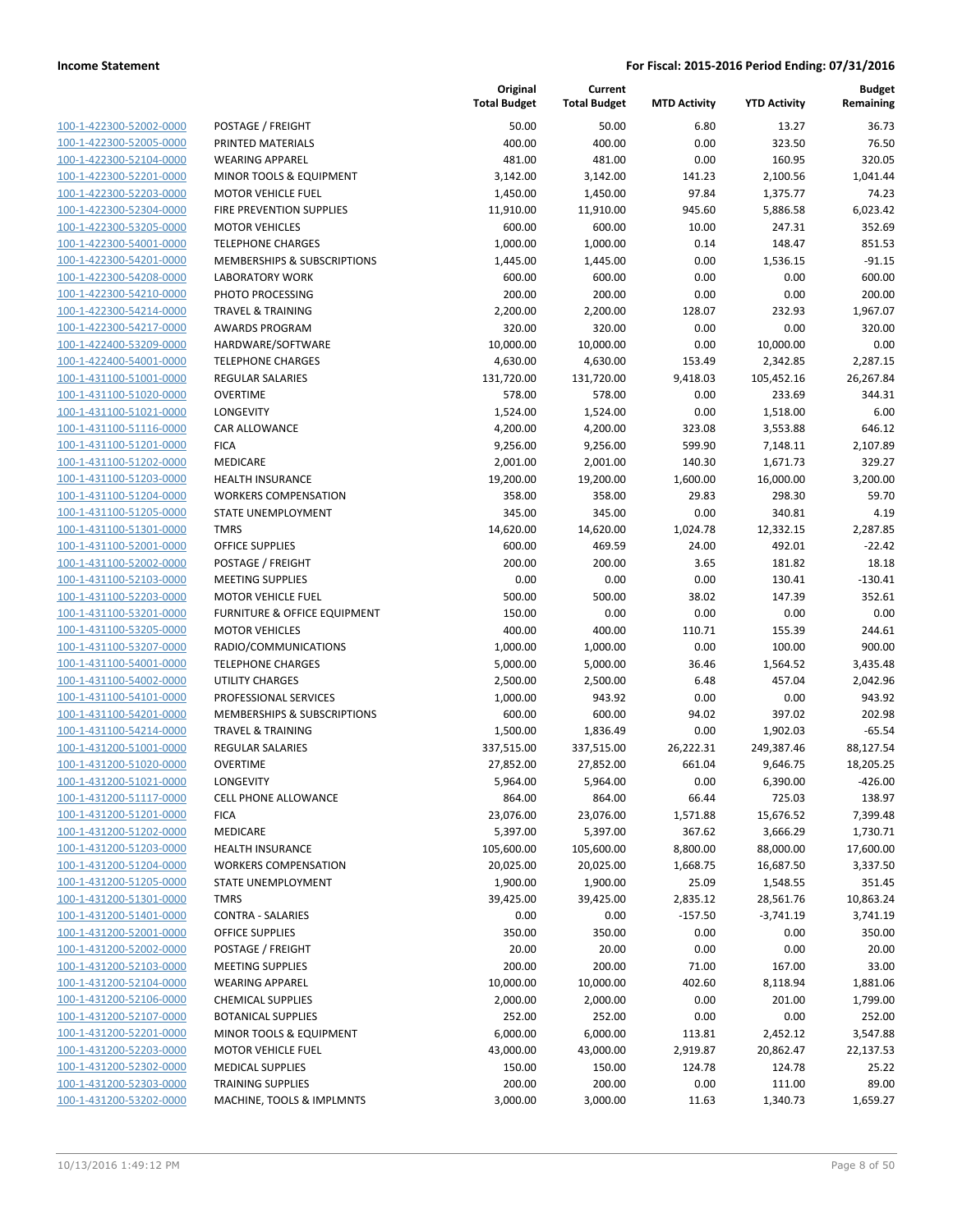|                                                    |                                                        | Original<br><b>Total Budget</b> | Current<br><b>Total Budget</b> | <b>MTD Activity</b> | <b>YTD Activity</b>  | <b>Budget</b><br>Remaining |
|----------------------------------------------------|--------------------------------------------------------|---------------------------------|--------------------------------|---------------------|----------------------|----------------------------|
| 100-1-431200-53205-0000                            | <b>MOTOR VEHICLES</b>                                  | 45,000.00                       | 45,000.00                      | 3.917.84            | 26,111.78            | 18,888.22                  |
| 100-1-431200-53207-0000                            | RADIO/COMMUNICATIONS                                   | 1,700.00                        | 1,700.00                       | 0.00                | 180.00               | 1,520.00                   |
| 100-1-431200-53301-0000                            | SIDEWALKS, CURBS, & GUTTERS                            | 12,000.00                       | 12,000.00                      | 328.25              | 2,932.45             | 9,067.55                   |
| 100-1-431200-53303-0000                            | MAINT - STREET /ALLEY/APRN/RNWY                        | 111,000.00                      | 96,215.00                      | 4,313.13            | 37,391.33            | 58,823.67                  |
| 100-1-431200-53305-0000                            | <b>BRIDGES &amp; CULVERTS</b>                          | 5,500.00                        | 5,500.00                       | 0.00                | 0.00                 | 5,500.00                   |
| 100-1-431200-53308-0000                            | <b>STORM SEWERS</b>                                    | 4,000.00                        | 4,000.00                       | 0.00                | 858.88               | 3,141.12                   |
| 100-1-431200-54001-0000                            | <b>TELEPHONE CHARGES</b>                               | 1,975.00                        | 1,975.00                       | 21.13               | 1,204.09             | 770.91                     |
| 100-1-431200-54002-0000                            | <b>UTILITY CHARGES</b>                                 | 8,700.00                        | 8,700.00                       | 321.49              | 5,010.05             | 3,689.95                   |
| 100-1-431200-54201-0000                            | MEMBERSHIPS & SUBSCRIPTIONS                            | 300.00                          | 300.00                         | 0.00                | 235.00               | 65.00                      |
| 100-1-431200-54214-0000                            | <b>TRAVEL &amp; TRAINING</b>                           | 100.00                          | 100.00                         | 0.00                | 71.00                | 29.00                      |
| 100-1-431200-55201-0000                            | <b>EQUIPMENT PURCHASES</b>                             | 0.00                            | 14,785.00                      | 0.00                | 0.00                 | 14,785.00                  |
| 100-1-431200-55207-0000                            | RADIO COMMUNICATION EQUIP                              | 1,500.00                        | 1,500.00                       | 0.00                | 0.00                 | 1,500.00                   |
| 100-1-431600-51001-0000                            | <b>REGULAR SALARIES</b>                                | 66,154.00                       | 66,154.00                      | 5,088.49            | 56,187.07            | 9,966.93                   |
| 100-1-431600-51020-0000                            | <b>OVERTIME</b>                                        | 2,415.00                        | 2,415.00                       | 672.35              | 3,241.62             | $-826.62$                  |
| 100-1-431600-51021-0000                            | LONGEVITY                                              | 1,896.00                        | 1,896.00                       | 0.00                | 1,884.00             | 12.00                      |
| 100-1-431600-51101-0000                            | <b>CERTIFICATION PAY</b>                               | 600.00                          | 600.00                         | 46.16               | 507.76               | 92.24                      |
| 100-1-431600-51201-0000                            | <b>FICA</b>                                            | 4,406.00                        | 4,406.00                       | 355.34              | 3,774.87             | 631.13                     |
| 100-1-431600-51202-0000                            | MEDICARE                                               | 1,030.00                        | 1,030.00                       | 83.11               | 882.87               | 147.13                     |
| 100-1-431600-51203-0000                            | <b>HEALTH INSURANCE</b>                                | 19,200.00                       | 19,200.00                      | 1,600.00            | 16,000.00            | 3,200.00                   |
| 100-1-431600-51204-0000                            | <b>WORKERS COMPENSATION</b>                            | 4,314.00                        | 4,314.00                       | 359.50              | 3,595.00             | 719.00                     |
| 100-1-431600-51205-0000                            | STATE UNEMPLOYMENT                                     | 345.00                          | 345.00                         | 0.00                | 269.80               | 75.20                      |
| 100-1-431600-51301-0000                            | <b>TMRS</b>                                            | 7,528.00                        | 7,528.00                       | 610.89              | 6,564.64             | 963.36                     |
| 100-1-431600-52001-0000                            | <b>OFFICE SUPPLIES</b>                                 | 200.00                          | 200.00                         | 0.00                | 67.99                | 132.01                     |
| 100-1-431600-52104-0000                            | <b>WEARING APPAREL</b>                                 | 1,800.00                        | 1,800.00                       | 0.00                | 3,051.54             | $-1,251.54$                |
| 100-1-431600-52106-0000                            | <b>CHEMICAL SUPPLIES</b>                               | 300.00                          | 300.00                         | 0.00                | 27.43                | 272.57                     |
| 100-1-431600-52201-0000                            | MINOR TOOLS & EQUIPMENT                                | 2,000.00                        | 2,000.00                       | 0.00                | 796.20               | 1,203.80                   |
| 100-1-431600-52203-0000                            | <b>MOTOR VEHICLE FUEL</b>                              | 5,400.00                        | 5,400.00                       | 236.32              | 2,131.23             | 3,268.77                   |
| 100-1-431600-53202-0000                            | MACHINE, TOOLS & IMPLMNTS                              | 400.00                          | 400.00                         | 56.95               | 56.95                | 343.05                     |
| 100-1-431600-53205-0000                            | <b>MOTOR VEHICLES</b>                                  | 2,628.00                        | 2,628.00                       | 198.52              | 2,424.74             | 203.26                     |
| 100-1-431600-53207-0000                            | RADIO/COMMUNICATIONS                                   | 500.00                          | 500.00                         | 0.00                | 0.00                 | 500.00                     |
| 100-1-431600-53303-0000                            | MAINT - STREET /ALLEY/APRN/RNWY                        | 22,000.00                       | 22,000.00                      | 0.00                | 15,741.22            | 6,258.78                   |
| 100-1-431600-54001-0000                            | <b>TELEPHONE CHARGES</b>                               | 1,350.00                        | 1,350.00                       | 15.64               | 683.16               | 666.84                     |
| 100-1-431600-54002-0000                            | <b>UTILITY CHARGES</b>                                 | 323,436.00                      | 323,436.00                     | 25,993.73           | 256,475.49           | 66,960.51                  |
| 100-1-431600-54214-0000                            | <b>TRAVEL &amp; TRAINING</b>                           | 100.00                          | 100.00                         | 0.00                | 0.00                 | 100.00                     |
| 100-1-431600-55201-0000                            | <b>EQUIPMENT PURCHASES</b>                             | 1,100.00                        | 1,100.00                       | 0.00                | 0.00                 | 1,100.00                   |
| 100-1-431700-51001-0000                            | <b>REGULAR SALARIES</b>                                | 101,973.00                      | 101,973.00                     | 7,844.64            | 86,291.08            | 15,681.92                  |
| 100-1-431700-51020-0000                            | <b>OVERTIME</b>                                        | 319.00                          | 319.00                         | 0.00                | 0.00                 | 319.00                     |
| 100-1-431700-51021-0000                            | <b>LONGEVITY</b>                                       | 1,242.00                        | 1,242.00                       | 0.00                | 1,230.00             | 12.00                      |
| 100-1-431700-51117-0000                            | CELL PHONE ALLOWANCE                                   | 432.00                          | 432.00                         | 32.30               | 355.30               | 76.70                      |
| 100-1-431700-51201-0000                            | <b>FICA</b>                                            | 6,446.00                        | 6,446.00                       | 451.60              | 5,080.75             | 1,365.25                   |
| 100-1-431700-51202-0000                            | MEDICARE                                               | 1,508.00                        | 1,508.00                       | 105.62              | 1,188.26             | 319.74<br>3,200.00         |
| 100-1-431700-51203-0000                            | <b>HEALTH INSURANCE</b><br><b>WORKERS COMPENSATION</b> | 19,200.00                       | 19,200.00                      | 1,600.00            | 16,000.00            | 101.80                     |
| 100-1-431700-51204-0000<br>100-1-431700-51205-0000 | STATE UNEMPLOYMENT                                     | 611.00                          | 611.00                         | 50.92               | 509.20               |                            |
| 100-1-431700-51301-0000                            | <b>TMRS</b>                                            | 345.00                          | 345.00                         | 0.00<br>828.66      | 269.80               | 75.20<br>1,684.84          |
| 100-1-431700-52001-0000                            | <b>OFFICE SUPPLIES</b>                                 | 11,013.00<br>800.00             | 11,013.00                      | 0.00                | 9,328.16<br>2,421.88 | 0.00                       |
| 100-1-431700-52002-0000                            | POSTAGE / FREIGHT                                      | 100.00                          | 2,421.88<br>100.00             | 0.00                | 0.00                 | 100.00                     |
| 100-1-431700-52104-0000                            | <b>WEARING APPAREL</b>                                 | 800.00                          | 800.00                         | 189.95              | 369.71               | 430.29                     |
| 100-1-431700-52201-0000                            | MINOR TOOLS & EQUIPMENT                                | 500.00                          | 300.00                         | 0.00                | 59.85                | 240.15                     |
| 100-1-431700-52203-0000                            | <b>MOTOR VEHICLE FUEL</b>                              | 4,000.00                        | 4,000.00                       | 163.64              | 1,454.91             | 2,545.09                   |
| 100-1-431700-52303-0000                            | <b>TRAINING SUPPLIES</b>                               | 100.00                          | 78.12                          | 0.00                | 72.75                | 5.37                       |
| 100-1-431700-53201-0000                            | FURNITURE & OFFICE EQUIPMENT                           | 800.00                          | 300.00                         | 0.00                | 0.00                 | 300.00                     |
| 100-1-431700-53205-0000                            | <b>MOTOR VEHICLES</b>                                  | 1,100.00                        | 1,100.00                       | 0.00                | 954.94               | 145.06                     |
| 100-1-431700-53207-0000                            | RADIO/COMMUNICATIONS                                   | 100.00                          | 100.00                         | 0.00                | 0.00                 | 100.00                     |
| 100-1-431700-54001-0000                            | <b>TELEPHONE CHARGES</b>                               | 1,440.00                        | 1,440.00                       | 20.83               | 893.13               | 546.87                     |
| 100-1-431700-54002-0000                            | <b>UTILITY CHARGES</b>                                 | 1,100.00                        | 1,100.00                       | 6.48                | 457.06               | 642.94                     |
| 100-1-431700-54201-0000                            | MEMBERSHIPS & SUBSCRIPTIONS                            | 600.00                          | 410.00                         | 0.00                | 0.00                 | 410.00                     |
| 100-1-431700-54212-0000                            | <b>PRINTING</b>                                        | 200.00                          | 200.00                         | 0.00                | 24.00                | 176.00                     |
| 100-1-431700-54214-0000                            | <b>TRAVEL &amp; TRAINING</b>                           | 1,300.00                        | 790.00                         | 0.00                | 36.00                | 754.00                     |
|                                                    |                                                        |                                 |                                |                     |                      |                            |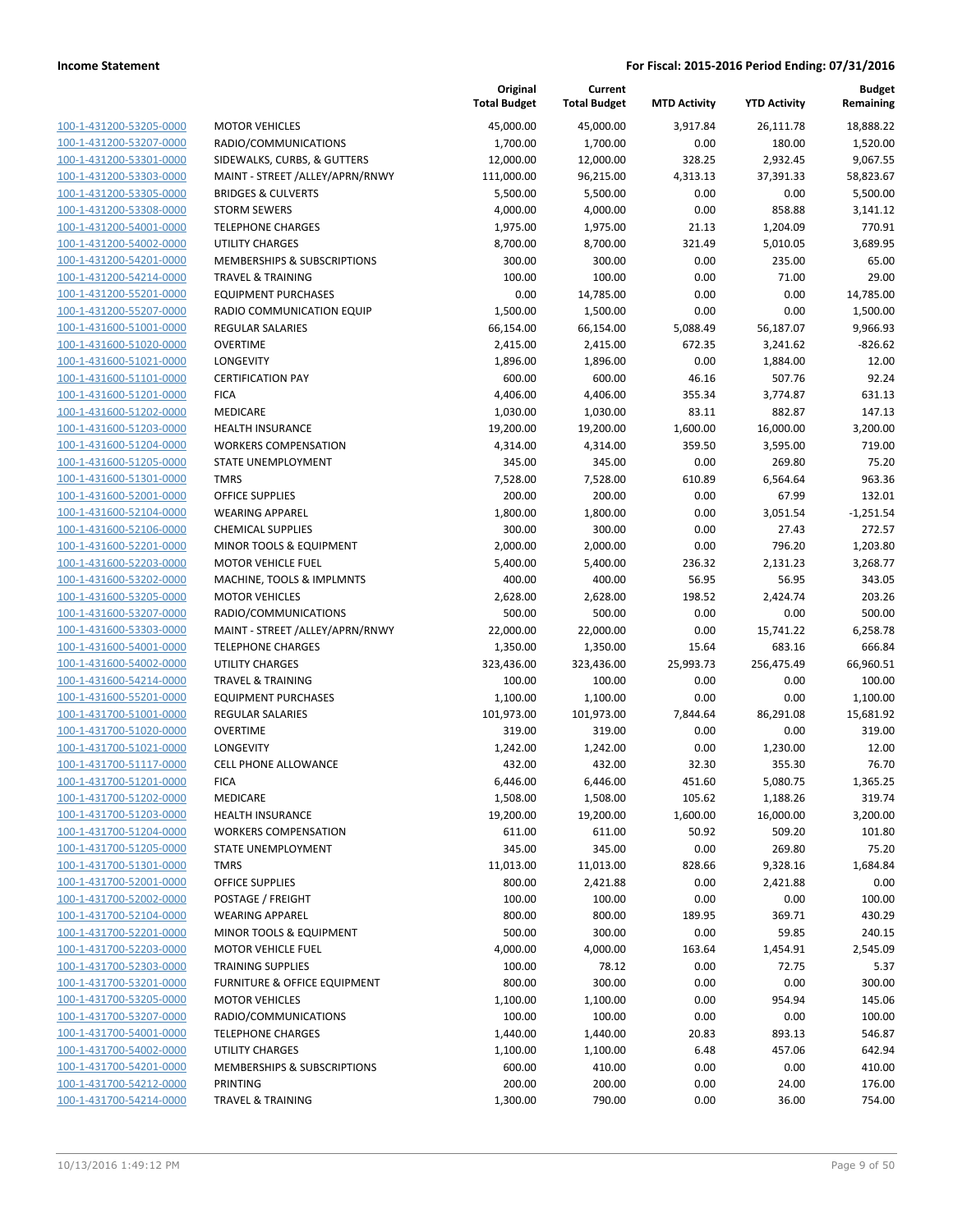| 100-1-431700-54410-0000        |
|--------------------------------|
| 100-1-441100-51001-0000        |
| 100-1-441100-51020-0000        |
| 100-1-441100-51021-0000        |
| 100-1-441100-51102-0000        |
| 100-1-441100-51201-0000        |
| 100-1-441100-51202-0000        |
| 100-1-441100-51203-0000        |
| 100-1-441100-51204-0000        |
| 100-1-441100-51205-0000        |
| 100-1-441100-51301-0000        |
| 100-1-441100-51401-<br>-0000   |
| 100-1-441100-52001-0000        |
| 100-1-441100-52002-0000        |
| <u>100-1-441100-52005-0000</u> |
| 100-1-441100-53207-0000        |
| 100-1-441100-54001-0000        |
| 100-1-441100-54002-0000        |
| 100-1-441200-51001-0000        |
| 100-1-441200-51021-0000        |
| 100-1-441200-51101-0000        |
| 100-1-441200-51117-0000        |
| 100-1-441200-51201-0000        |
| 100-1-441200-51202-0000        |
| 100-1-441200-51203-0000        |
| 100-1-441200-51204-0000        |
| 100-1-441200-51205-0000        |
| 100-1-441200-51301-0000        |
|                                |
| 100-1-441200-52102-0000        |
| 100-1-441200-52104-0000        |
| 100-1-441200-54214-0000        |
| 100-1-441300-51001-0000        |
| 100-1-441300-51021-0000        |
| 100-1-441300-51101-0000        |
| 100-1-441300-51117-0000        |
| 100-1-441300-51201-0000        |
| 100-1-441300-51202-0000        |
| 100-1-441300-51203-0000        |
| 100-1-441300-51204-0000        |
| 100-1-441300-51205-0000        |
| 100-1-441300-51301-0000        |
| 100-1-441300-52002-0000        |
| 100-1-441300-52005-0000        |
| <u>100-1-441300-52102-0000</u> |
| <u>100-1-441300-52104-0000</u> |
| <u>100-1-441300-52201-0000</u> |
| 100-1-441300-52203-0000        |
| 100-1-441300-53205-0000        |
| <u>100-1-441300-53207-0000</u> |
| <u>100-1-441300-54001-0000</u> |
| <u>100-1-441300-54002-0000</u> |
| 100-1-441300-54201-0000        |
| 100-1-441300-54212-0000        |
| <u>100-1-441300-54214-0000</u> |
| <u>100-1-441300-54410-0000</u> |
| <u>100-1-443200-51001-0000</u> |
|                                |
| <u>100-1-443200-51020-0000</u> |
| 100-1-443200-51021-0000        |
| 100-1-443200-51117-0000        |

|                         |                                        | Original<br><b>Total Budget</b> | Current<br><b>Total Budget</b> | <b>MTD Activity</b> | <b>YTD Activity</b> | <b>Budget</b><br>Remaining |
|-------------------------|----------------------------------------|---------------------------------|--------------------------------|---------------------|---------------------|----------------------------|
| 100-1-431700-54410-0000 | PERMITS/FEES                           | 200.00                          | 0.00                           | 0.00                | 0.00                | 0.00                       |
| 100-1-441100-51001-0000 | <b>REGULAR SALARIES</b>                | 115,901.00                      | 115,901.00                     | 4,459.81            | 49,446.36           | 66,454.64                  |
| 100-1-441100-51020-0000 | <b>OVERTIME</b>                        | 0.00                            | 0.00                           | 98.66               | 434.42              | $-434.42$                  |
| 100-1-441100-51021-0000 | <b>LONGEVITY</b>                       | 330.00                          | 330.00                         | 0.00                | 252.00              | 78.00                      |
| 100-1-441100-51102-0000 | <b>BILINGUAL PAY</b>                   | 600.00                          | 600.00                         | 92.32               | 1,015.52            | $-415.52$                  |
| 100-1-441100-51201-0000 | <b>FICA</b>                            | 7,244.00                        | 7,244.00                       | 268.31              | 2,974.04            | 4,269.96                   |
| 100-1-441100-51202-0000 | MEDICARE                               | 1,694.00                        | 1,694.00                       | 62.75               | 695.53              | 998.47                     |
| 100-1-441100-51203-0000 | <b>HEALTH INSURANCE</b>                | 28,800.00                       | 28,800.00                      | 2,400.00            | 24,000.00           | 4,800.00                   |
| 100-1-441100-51204-0000 | <b>WORKERS COMPENSATION</b>            | 303.00                          | 303.00                         | 25.25               | 252.50              | 50.50                      |
| 100-1-441100-51205-0000 | STATE UNEMPLOYMENT                     | 518.00                          | 518.00                         | 0.00                | 269.80              | 248.20                     |
| 100-1-441100-51301-0000 | <b>TMRS</b>                            | 12,375.00                       | 12,375.00                      | 489.26              | 5,428.61            | 6,946.39                   |
| 100-1-441100-51401-0000 | <b>CONTRA - SALARIES</b>               | $-67,642.00$                    | $-67,642.00$                   | 0.00                | 0.00                | $-67,642.00$               |
| 100-1-441100-52001-0000 | OFFICE SUPPLIES                        | 4,255.02                        | 4,255.02                       | 0.00                | 359.46              | 3,895.56                   |
| 100-1-441100-52002-0000 | POSTAGE / FREIGHT                      | 500.00                          | 500.00                         | 37.78               | 403.71              | 96.29                      |
| 100-1-441100-52005-0000 | PRINTED MATERIALS                      | 284.88                          | 284.88                         | 0.00                | 165.55              | 119.33                     |
| 100-1-441100-53207-0000 | RADIO/COMMUNICATIONS                   | 228.00                          | 228.00                         | 0.00                | 0.00                | 228.00                     |
| 100-1-441100-54001-0000 | <b>TELEPHONE CHARGES</b>               | 1,265.00                        | 1,265.00                       | 0.46                | 493.81              | 771.19                     |
| 100-1-441100-54002-0000 | <b>UTILITY CHARGES</b>                 | 1,160.00                        | 1,160.00                       | 6.48                | 457.05              | 702.95                     |
| 100-1-441200-51001-0000 | <b>REGULAR SALARIES</b>                | 41,008.00                       | 41,008.00                      | 3,155.04            | 34,705.44           | 6,302.56                   |
| 100-1-441200-51021-0000 | <b>LONGEVITY</b>                       | 78.00                           | 78.00                          | 0.00                | 78.00               | 0.00                       |
| 100-1-441200-51101-0000 | <b>CERTIFICATION PAY</b>               | 1,200.00                        | 1,200.00                       | 0.00                | 0.00                | 1,200.00                   |
| 100-1-441200-51117-0000 | <b>CELL PHONE ALLOWANCE</b>            | 432.00                          | 432.00                         | 0.00                | 0.00                | 432.00                     |
| 100-1-441200-51201-0000 | <b>FICA</b>                            | 2,648.00                        | 2,648.00                       | 195.62              | 2,156.66            | 491.34                     |
| 100-1-441200-51202-0000 | MEDICARE                               | 619.00                          | 619.00                         | 45.74               | 504.27              | 114.73                     |
| 100-1-441200-51203-0000 | <b>HEALTH INSURANCE</b>                | 9,600.00                        | 9,600.00                       | 800.00              | 8,000.00            | 1,600.00                   |
| 100-1-441200-51204-0000 | <b>WORKERS COMPENSATION</b>            | 251.00                          | 251.00                         | 20.92               | 209.20              | 41.80                      |
| 100-1-441200-51205-0000 | STATE UNEMPLOYMENT                     | 173.00                          | 173.00                         | 0.00                | 134.98              | 38.02                      |
| 100-1-441200-51301-0000 | <b>TMRS</b>                            | 4,525.00                        | 4,525.00                       | 331.92              | 3,691.54            | 833.46                     |
| 100-1-441200-52102-0000 | <b>BOOKS / REF SUPPLIES</b>            | 500.00                          | 500.00                         | 0.00                | 0.00                | 500.00                     |
| 100-1-441200-52104-0000 | <b>WEARING APPAREL</b>                 | 500.04                          | 500.04                         | 0.00                | 0.00                | 500.04                     |
| 100-1-441200-54214-0000 | <b>TRAVEL &amp; TRAINING</b>           | 260.00                          | 260.00                         | 0.00                | 85.00               | 175.00                     |
| 100-1-441300-51001-0000 | <b>REGULAR SALARIES</b>                | 238,121.00                      | 238,121.00                     | 18,336.64           | 202,018.02          | 36,102.98                  |
| 100-1-441300-51021-0000 | <b>LONGEVITY</b>                       | 1,410.00                        | 1,410.00                       | 0.00                | 1,386.00            | 24.00                      |
| 100-1-441300-51101-0000 | <b>CERTIFICATION PAY</b>               | 2,400.00                        | 2,400.00                       | 138.46              | 1,523.06            | 876.94                     |
| 100-1-441300-51117-0000 | <b>CELL PHONE ALLOWANCE</b>            | 1,824.00                        | 1,824.00                       | 98.74               | 1,086.14            | 737.86                     |
| 100-1-441300-51201-0000 | <b>FICA</b>                            | 15,113.00                       | 15,113.00                      | 1,127.52            | 12,526.25           | 2,586.75                   |
| 100-1-441300-51202-0000 | MEDICARE                               | 3,534.00                        | 3,534.00                       | 263.70              | 2,929.57            | 604.43                     |
| 100-1-441300-51203-0000 | <b>HEALTH INSURANCE</b>                | 48,000.00                       | 48,000.00                      | 4,000.00            | 40,000.00           | 8,000.00                   |
| 100-1-441300-51204-0000 | <b>WORKERS COMPENSATION</b>            | 1,479.00                        | 1,479.00                       | 123.25              | 1,232.50            | 246.50                     |
| 100-1-441300-51205-0000 | STATE UNEMPLOYMENT                     | 863.00                          | 863.00                         | 0.00                | 674.28              | 188.72                     |
| 100-1-441300-51301-0000 | TMRS                                   | 25,820.00                       | 25,820.00                      | 1,953.94            | 21,865.91           | 3,954.09                   |
| 100-1-441300-52002-0000 | POSTAGE / FREIGHT                      | 6,000.00                        | 6,000.00                       | 326.85              | 3,874.87            | 2,125.13                   |
| 100-1-441300-52005-0000 | PRINTED MATERIALS                      | 400.00                          | 400.00                         | 231.05              | 303.05              | 96.95                      |
| 100-1-441300-52102-0000 | <b>BOOKS / REF SUPPLIES</b>            | 1,500.00                        | 1,500.00                       | 0.00                | 0.00                | 1,500.00                   |
| 100-1-441300-52104-0000 | <b>WEARING APPAREL</b>                 | 2,000.00                        | 2,000.00                       | 708.14              | 1,068.77            | 931.23                     |
| 100-1-441300-52201-0000 | MINOR TOOLS & EQUIPMENT                | 500.00                          | 500.00                         | 0.00                | 29.97               | 470.03                     |
| 100-1-441300-52203-0000 | <b>MOTOR VEHICLE FUEL</b>              | 6,117.00                        | 6,117.00                       | 384.67              | 3,214.76            | 2,902.24                   |
| 100-1-441300-53205-0000 | <b>MOTOR VEHICLES</b>                  | 2,500.00                        | 2,500.00                       | 272.86              | 720.02              | 1,779.98                   |
| 100-1-441300-53207-0000 | RADIO/COMMUNICATIONS                   | 114.00                          | 114.00                         | 0.00                | 0.00                | 114.00                     |
| 100-1-441300-54001-0000 | <b>TELEPHONE CHARGES</b>               | 7,200.00                        | 7,200.00                       | 310.41              | 7,967.27            | $-767.27$                  |
| 100-1-441300-54002-0000 | UTILITY CHARGES                        | 1,135.44                        | 1,135.44                       | 6.48                | 457.04              | 678.40                     |
| 100-1-441300-54201-0000 | <b>MEMBERSHIPS &amp; SUBSCRIPTIONS</b> | 1,000.00                        | 1,000.00                       | 0.00                | 304.50              | 695.50                     |
| 100-1-441300-54212-0000 | PRINTING                               | 24.00                           | 24.00                          | 0.00                | 0.00                | 24.00                      |
| 100-1-441300-54214-0000 | <b>TRAVEL &amp; TRAINING</b>           | 5,075.00                        | 5,075.00                       | 0.00                | 779.03              | 4,295.97                   |
| 100-1-441300-54410-0000 | PERMITS/FEES                           | 15,002.00                       | 15,002.00                      | 143.00              | 9,784.50            | 5,217.50                   |
| 100-1-443200-51001-0000 | <b>REGULAR SALARIES</b>                | 135,355.00                      | 135,355.00                     | 10,424.09           | 114,874.55          | 20,480.45                  |
| 100-1-443200-51020-0000 | <b>OVERTIME</b>                        | 5,995.00                        | 5,995.00                       | 609.91              | 6,353.75            | $-358.75$                  |
| 100-1-443200-51021-0000 | LONGEVITY                              | 4,692.00                        | 4,692.00                       | 0.00                | 4,668.00            | 24.00                      |
| 100-1-443200-51117-0000 | CELL PHONE ALLOWANCE                   | 432.00                          | 432.00                         | 33.22               | 365.42              | 66.58                      |
|                         |                                        |                                 |                                |                     |                     |                            |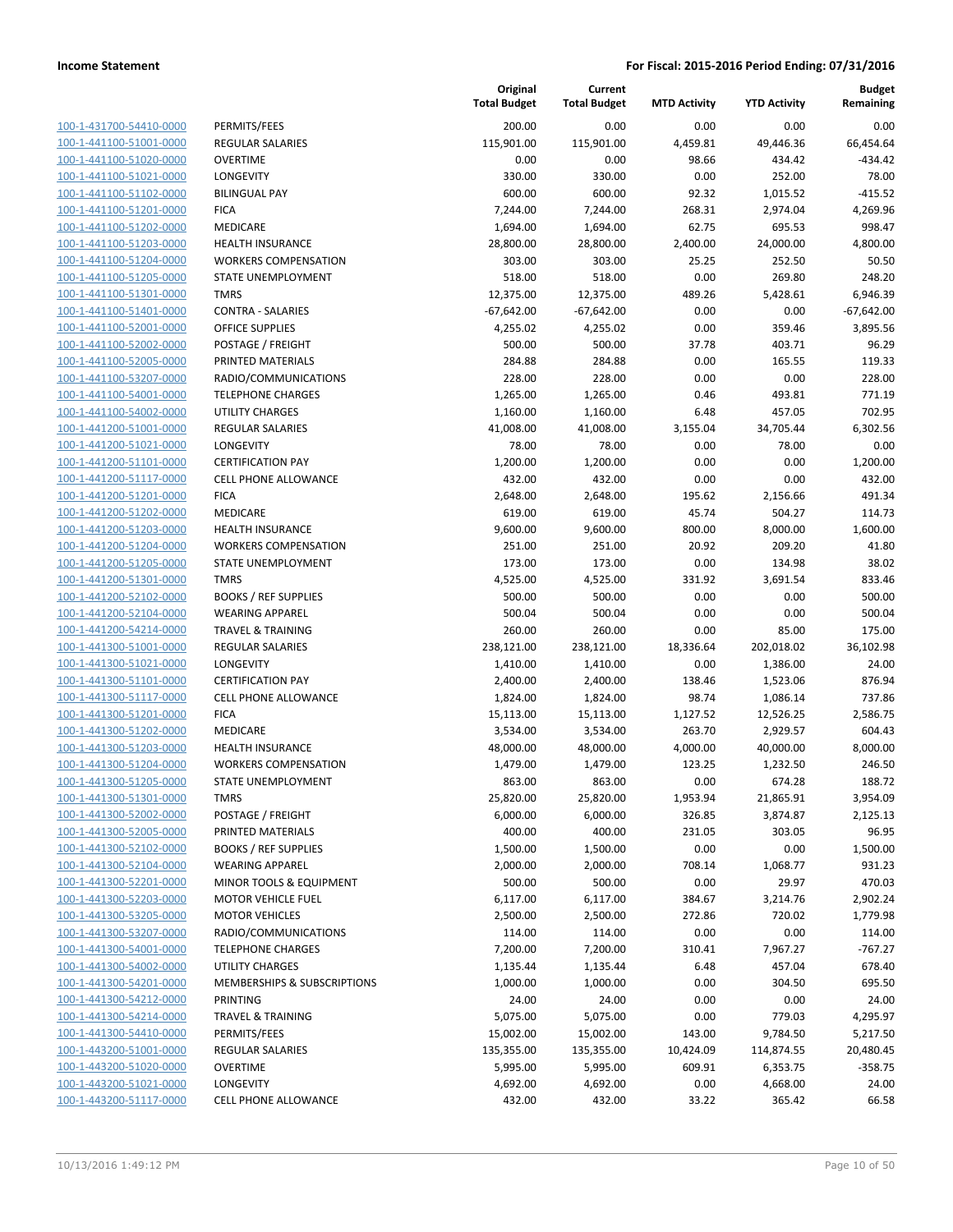| 100-1-443200-51201-0000        | FI                        |
|--------------------------------|---------------------------|
| 100-1-443200-51202-0000        | M                         |
| 100-1-443200-51203-0000        | н                         |
| 100-1-443200-51204-0000        | N                         |
| 100-1-443200-51205-0000        | $\mathsf{S}^{\mathsf{T}}$ |
| 100-1-443200-51301-0000        | TI                        |
| 100-1-443200-52001-0000        | О                         |
| 100-1-443200-52002-0000        | P                         |
| 100-1-443200-52101-0000        | J/                        |
| 100-1-443200-52104-0000        | W                         |
| 100-1-443200-52106-0000        | C                         |
| 100-1-443200-52108-0000        | M                         |
| 100-1-443200-52201-0000        | M                         |
| 100-1-443200-52203-0000        | M                         |
| 100-1-443200-53202-0000        | M                         |
|                                | N                         |
| 100-1-443200-53205-0000        |                           |
| 100-1-443200-53207-0000        | R.                        |
| 100-1-443200-54001-0000        | TI                        |
| 100-1-443200-54002-0000        | Ù                         |
| 100-1-443200-54107-0000        | M                         |
| 100-1-443200-54108-0000        | V                         |
| 100-1-443200-54201-0000        | N                         |
| 100-1-443200-54214-0000        | TI                        |
| 100-1-451100-51001-0000        | R                         |
| 100-1-451100-51020-0000        | 0                         |
| 100-1-451100-51021-0000        | L(                        |
| 100-1-451100-51101-0000        | C                         |
| 100-1-451100-51116-0000        | C,                        |
| 100-1-451100-51117-0000        | CI                        |
| 100-1-451100-51201-0000        | FI                        |
| 100-1-451100-51202-0000        | N                         |
| 100-1-451100-51203-0000        | Н                         |
| 100-1-451100-51204-0000        | N                         |
| 100-1-451100-51205-0000        | ς.                        |
| 100-1-451100-51301-0000        | TI                        |
| 100-1-451100-51401-0000        | C                         |
| 100-1-451100-52001-0000        | 0                         |
| 100-1-451100-52002-0000        | P                         |
| 100-1-451100-52101-0000        | J/                        |
| 100-1-451100-52104-0000        | N                         |
| 100-1-451100-52106-0000        | C                         |
| 100-1-451100-52107-0000        | B١                        |
| 100-1-451100-52201-0000        | M                         |
| 100-1-451100-52203-0000        | M                         |
| 100-1-451100-52401-0000        | R                         |
| 100-1-451100-53202-0000        | M                         |
| 100-1-451100-53205-0000        | M                         |
| 100-1-451100-53207-0000        | R,                        |
| 100-1-451100-53402-0000        | B                         |
| 100-1-451100-53707-0000        | M                         |
| <u>100-1-451100-53708-0000</u> | A                         |
| 100-1-451100-53709-0000        | S١                        |
| 100-1-451100-53710-0000        | P,                        |
| 100-1-451100-54001-0000        | TI                        |
| 100-1-451100-54002-0000        | U                         |
| 100-1-451100-54101-0000        | PI                        |
| 100-1-451100-54201-0000        | N                         |
| 100-1-451100-54211-0000        | А                         |
| 100-1-451100-54212-0000        | PI                        |
|                                |                           |

|                         |                                        | Original<br><b>Total Budget</b> | Current<br><b>Total Budget</b> | <b>MTD Activity</b> | <b>YTD Activity</b> | <b>Budget</b><br>Remaining |
|-------------------------|----------------------------------------|---------------------------------|--------------------------------|---------------------|---------------------|----------------------------|
| 100-1-443200-51201-0000 | <b>FICA</b>                            | 9,081.00                        | 9,081.00                       | 605.16              | 7,098.42            | 1,982.58                   |
| 100-1-443200-51202-0000 | <b>MEDICARE</b>                        | 2,124.00                        | 2,124.00                       | 141.53              | 1,660.11            | 463.89                     |
| 100-1-443200-51203-0000 | <b>HEALTH INSURANCE</b>                | 38,400.00                       | 38,400.00                      | 3,200.00            | 32,000.00           | 6,400.00                   |
| 100-1-443200-51204-0000 | <b>WORKERS COMPENSATION</b>            | 3,822.00                        | 3,822.00                       | 318.50              | 3,185.00            | 637.00                     |
| 100-1-443200-51205-0000 | STATE UNEMPLOYMENT                     | 691.00                          | 691.00                         | 0.00                | 539.00              | 152.00                     |
| 100-1-443200-51301-0000 | <b>TMRS</b>                            | 15,515.00                       | 15,515.00                      | 1,164.28            | 13,408.95           | 2,106.05                   |
| 100-1-443200-52001-0000 | OFFICE SUPPLIES                        | 1,000.00                        | 1,000.00                       | 0.00                | 866.06              | 133.94                     |
| 100-1-443200-52002-0000 | POSTAGE / FREIGHT                      | 20.00                           | 20.00                          | 3.26                | 7.92                | 12.08                      |
| 100-1-443200-52101-0000 | <b>JANITORIAL SUPPLIES</b>             | 800.00                          | 800.00                         | 0.00                | 966.34              | $-166.34$                  |
| 100-1-443200-52104-0000 | <b>WEARING APPAREL</b>                 | 1,900.00                        | 1,900.00                       | 0.00                | 549.20              | 1,350.80                   |
| 100-1-443200-52106-0000 | <b>CHEMICAL SUPPLIES</b>               | 9,500.00                        | 9,500.00                       | 610.65              | 12,578.56           | $-3,078.56$                |
| 100-1-443200-52108-0000 | <b>MENAGERIE SUPPLIES</b>              | 7,500.00                        | 7,500.00                       | 432.04              | 4,761.05            | 2,738.95                   |
| 100-1-443200-52201-0000 | MINOR TOOLS & EQUIPMENT                | 750.00                          | 750.00                         | 0.00                | 930.15              | $-180.15$                  |
| 100-1-443200-52203-0000 | <b>MOTOR VEHICLE FUEL</b>              | 8,560.00                        | 8,560.00                       | 466.53              | 3,652.96            | 4,907.04                   |
| 100-1-443200-53202-0000 | MACHINE, TOOLS & IMPLMNTS              | 1,500.00                        | 1,500.00                       | 0.00                | 0.00                | 1,500.00                   |
| 100-1-443200-53205-0000 | <b>MOTOR VEHICLES</b>                  | 2,500.00                        | 2,500.00                       | 0.00                | 348.29              | 2,151.71                   |
| 100-1-443200-53207-0000 | RADIO/COMMUNICATIONS                   | 500.00                          | 500.00                         | 0.00                | 0.00                | 500.00                     |
| 100-1-443200-54001-0000 | <b>TELEPHONE CHARGES</b>               | 2,400.00                        | 2,400.00                       | 0.75                | 797.81              | 1,602.19                   |
| 100-1-443200-54002-0000 | <b>UTILITY CHARGES</b>                 | 32,000.00                       | 32,000.00                      | 2,681.61            | 22,676.00           | 9,324.00                   |
| 100-1-443200-54107-0000 | <b>MEDICAL</b>                         | 3,000.00                        | 3,000.00                       | 0.00                | 1,414.59            | 1,585.41                   |
| 100-1-443200-54108-0000 | <b>VETERINARY SERVICES</b>             | $-6,000.00$                     | $-6,000.00$                    | $-4,237.00$         | $-8,933.50$         | 2,933.50                   |
| 100-1-443200-54201-0000 | <b>MEMBERSHIPS &amp; SUBSCRIPTIONS</b> | 200.00                          | 200.00                         | 0.00                | 0.00                | 200.00                     |
| 100-1-443200-54214-0000 | <b>TRAVEL &amp; TRAINING</b>           | 500.00                          | 500.00                         | 0.00                | 210.00              | 290.00                     |
| 100-1-451100-51001-0000 | REGULAR SALARIES                       | 527,283.00                      | 527,283.00                     | 38,122.03           | 393,016.58          | 134,266.42                 |
| 100-1-451100-51020-0000 | <b>OVERTIME</b>                        | 18,116.00                       | 18,116.00                      | $-1,593.93$         | 13,691.57           | 4,424.43                   |
| 100-1-451100-51021-0000 | LONGEVITY                              | 5,418.00                        | 5,418.00                       | 0.00                | 4,992.00            | 426.00                     |
| 100-1-451100-51101-0000 | <b>CERTIFICATION PAY</b>               | 1,200.00                        | 1,200.00                       | 92.32               | 1,015.52            | 184.48                     |
| 100-1-451100-51116-0000 | CAR ALLOWANCE                          | 1,800.00                        | 1,800.00                       | 184.62              | 2,030.82            | $-230.82$                  |
| 100-1-451100-51117-0000 | CELL PHONE ALLOWANCE                   | 1,476.00                        | 1,476.00                       | 125.54              | 1,604.81            | $-128.81$                  |
| 100-1-451100-51201-0000 | <b>FICA</b>                            | 34,428.00                       | 34,428.00                      | 2,472.18            | 25,599.97           | 8,828.03                   |
| 100-1-451100-51202-0000 | <b>MEDICARE</b>                        | 8,052.00                        | 8,052.00                       | 578.18              | 5,987.11            | 2,064.89                   |
| 100-1-451100-51203-0000 | <b>HEALTH INSURANCE</b>                | 124,800.00                      | 124,800.00                     | 10,400.00           | 104,000.00          | 20,800.00                  |
| 100-1-451100-51204-0000 | <b>WORKERS COMPENSATION</b>            | 11,870.00                       | 11,870.00                      | 989.17              | 9,891.70            | 1,978.30                   |
| 100-1-451100-51205-0000 | STATE UNEMPLOYMENT                     | 3,726.00                        | 3,726.00                       | 136.25              | 3,929.20            | $-203.20$                  |
| 100-1-451100-51301-0000 | <b>TMRS</b>                            | 58,267.00                       | 58,267.00                      | 3,666.58            | 40,701.78           | 17,565.22                  |
| 100-1-451100-51401-0000 | <b>CONTRA - SALARIES</b>               | 0.00                            | 0.00                           | 0.00                | $-154.56$           | 154.56                     |
| 100-1-451100-52001-0000 | <b>OFFICE SUPPLIES</b>                 | 500.00                          | 1,500.00                       | 0.00                | 557.33              | 942.67                     |
| 100-1-451100-52002-0000 | POSTAGE / FREIGHT                      | 50.00                           | 294.00                         | 0.81                | 84.61               | 209.39                     |
| 100-1-451100-52101-0000 | <b>JANITORIAL SUPPLIES</b>             | 5,178.00                        | 5,178.00                       | 41.30               | 3,952.22            | 1,225.78                   |
| 100-1-451100-52104-0000 | <b>WEARING APPAREL</b>                 | 9,430.00                        | 9,430.00                       | 0.00                | 7,292.43            | 2,137.57                   |
| 100-1-451100-52106-0000 | <b>CHEMICAL SUPPLIES</b>               | 8,800.00                        | 10,500.00                      | 0.00                | 8,473.86            | 2,026.14                   |
| 100-1-451100-52107-0000 | <b>BOTANICAL SUPPLIES</b>              | 12,000.00                       | 12,000.00                      | 0.00                | 5,826.05            | 6,173.95                   |
| 100-1-451100-52201-0000 | MINOR TOOLS & EQUIPMENT                | 9,575.00                        | 11,575.00                      | 624.20              | 8,580.29            | 2,994.71                   |
| 100-1-451100-52203-0000 | <b>MOTOR VEHICLE FUEL</b>              | 45,800.00                       | 26,200.00                      | 2,443.81            | 13,983.16           | 12,216.84                  |
| 100-1-451100-52401-0000 | RECREATIONAL SUPPLIES                  | 2,000.00                        | 5,000.00                       | 0.00                | 1,355.65            | 3,644.35                   |
| 100-1-451100-53202-0000 | MACHINE, TOOLS & IMPLMNTS              | 8,985.00                        | 4,985.00                       | 1,123.02            | 3,765.77            | 1,219.23                   |
| 100-1-451100-53205-0000 | <b>MOTOR VEHICLES</b>                  | 18,000.00                       | 15,500.00                      | 1,162.05            | 12,190.61           | 3,309.39                   |
| 100-1-451100-53207-0000 | RADIO/COMMUNICATIONS                   | 1,250.00                        | 1,206.00                       | 0.00                | 1,206.00            | 0.00                       |
| 100-1-451100-53402-0000 | <b>BUILDING MAINTENANCE</b>            | 850.00                          | 4,350.00                       | 175.98              | 769.10              | 3,580.90                   |
| 100-1-451100-53707-0000 | <b>MAINT - GROUNDS</b>                 | 8,000.00                        | 15,500.00                      | 1,978.01            | 11,583.60           | 3,916.40                   |
| 100-1-451100-53708-0000 | <b>ATHLETIC FIELDS</b>                 | 14,500.00                       | 17,000.00                      | 638.74              | 13,646.70           | 3,353.30                   |
| 100-1-451100-53709-0000 | <b>SWIMMING POOL</b>                   | 2,000.00                        | 7,700.00                       | 5,456.76            | 7,590.09            | 109.91                     |
| 100-1-451100-53710-0000 | PARK IMPROVEMENTS                      | 5,750.00                        | 10,495.54                      | 0.00                | 8,295.54            | 2,200.00                   |
| 100-1-451100-54001-0000 | <b>TELEPHONE CHARGES</b>               | 10,000.00                       | 4,254.46                       | 181.27              | 3,246.50            | 1,007.96                   |
| 100-1-451100-54002-0000 | UTILITY CHARGES                        | 151,966.30                      | 151,966.30                     | 13,568.93           | 118,166.39          | 33,799.91                  |
| 100-1-451100-54101-0000 | PROFESSIONAL SERVICES                  | 60,965.00                       | 60,965.00                      | 21,000.00           | 42,429.00           | 18,536.00                  |
| 100-1-451100-54201-0000 | MEMBERSHIPS & SUBSCRIPTIONS            | 1,510.00                        | 1,510.00                       | 227.28              | 565.10              | 944.90                     |
| 100-1-451100-54211-0000 | ADVERTISING                            | 4,000.00                        | 4,000.00                       | 1,187.04            | 2,935.71            | 1,064.29                   |
| 100-1-451100-54212-0000 | PRINTING                               | 50.00                           | 50.00                          | 0.00                | 0.00                | 50.00                      |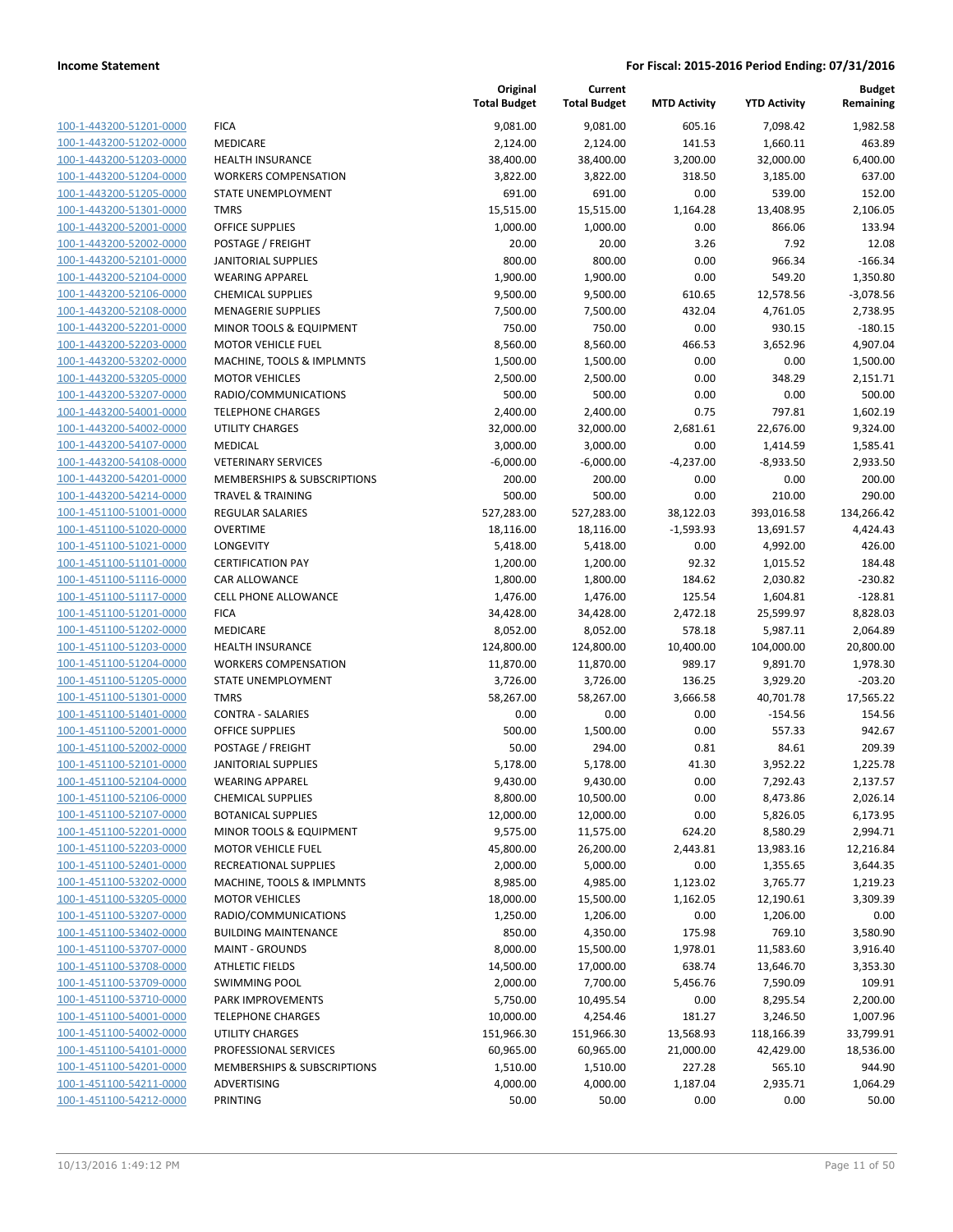|                                                    |                                        | Original<br><b>Total Budget</b> | Current<br><b>Total Budget</b> | <b>MTD Activity</b> | <b>YTD Activity</b> | <b>Budget</b><br>Remaining |
|----------------------------------------------------|----------------------------------------|---------------------------------|--------------------------------|---------------------|---------------------|----------------------------|
| 100-1-451100-54214-0000                            | <b>TRAVEL &amp; TRAINING</b>           | 2,500.00                        | 3,000.00                       | 42.00               | 2,361.87            | 638.13                     |
| 100-1-451100-54301-0000                            | <b>SPECIAL EVENTS</b>                  | 27,600.00                       | 27,100.00                      | 0.00                | 27,313.59           | $-213.59$                  |
| 100-1-451100-54409-0000                            | <b>CEMETERY MAINTENANCE</b>            | 72,000.00                       | 72,000.00                      | 5,500.00            | 55,000.00           | 17,000.00                  |
| 100-1-451100-55206-0000                            | MACHINE, TOOLS, & IMPLMNT              | 0.00                            | 0.00                           | 0.00                | 60,709.76           | $-60,709.76$               |
| 100-1-455100-51001-0000                            | REGULAR SALARIES                       | 307,982.00                      | 307,982.00                     | 24,359.32           | 258,716.92          | 49,265.08                  |
| 100-1-455100-51020-0000                            | <b>OVERTIME</b>                        | 0.00                            | 0.00                           | 0.00                | 101.27              | $-101.27$                  |
| 100-1-455100-51021-0000                            | LONGEVITY                              | 2,466.00                        | 2,466.00                       | 0.00                | 1,848.00            | 618.00                     |
| 100-1-455100-51116-0000                            | CAR ALLOWANCE                          | 3,600.00                        | 3,600.00                       | 276.92              | 3,046.12            | 553.88                     |
| 100-1-455100-51117-0000                            | CELL PHONE ALLOWANCE                   | 480.00                          | 480.00                         | 33.22               | 365.42              | 114.58                     |
| 100-1-455100-51201-0000                            | <b>FICA</b>                            | 19,501.00                       | 19,501.00                      | 1,491.17            | 16,139.00           | 3,362.00                   |
| 100-1-455100-51202-0000                            | MEDICARE                               | 4,561.00                        | 4,561.00                       | 348.74              | 3,774.47            | 786.53                     |
| 100-1-455100-51203-0000                            | <b>HEALTH INSURANCE</b>                | 48,000.00                       | 48,000.00                      | 4,000.00            | 40,000.00           | 8,000.00                   |
| 100-1-455100-51204-0000                            | <b>WORKERS COMPENSATION</b>            | 831.00                          | 831.00                         | 69.25               | 692.50              | 138.50                     |
| 100-1-455100-51205-0000                            | STATE UNEMPLOYMENT                     | 2,028.00                        | 2,028.00                       | 164.96              | 2,745.87            | $-717.87$                  |
| 100-1-455100-51301-0000                            | <b>TMRS</b>                            | 27,287.00                       | 27,287.00                      | 2,066.84            | 22,923.93           | 4,363.07                   |
| 100-1-455100-51401-0000                            | <b>CONTRA - SALARIES</b>               | 0.00                            | 0.00                           | 0.00                | $-228.33$           | 228.33                     |
| 100-1-455100-52001-0000                            | <b>OFFICE SUPPLIES</b>                 | 5,000.00                        | 5,000.00                       | 1,328.42            | 3,930.82            | 1,069.18                   |
| 100-1-455100-52002-0000                            | POSTAGE / FREIGHT                      | 1,300.00                        | 1,300.00                       | 0.00                | 174.73              | 1,125.27                   |
| 100-1-455100-52004-0000                            | <b>COMPUTER SUPPLIES</b>               | 500.00                          | 500.00                         | 0.00                | 0.00                | 500.00                     |
| 100-1-455100-52005-0000                            | PRINTED MATERIALS                      | 600.00                          | 600.00                         | 0.00                | 24.00               | 576.00                     |
| 100-1-455100-52402-0000                            | <b>BASIC PROGRAM EXPENSE</b>           | 8,500.00                        | 8,500.00                       | 193.19              | 1,998.89            | 6,501.11                   |
| 100-1-455100-53201-0000                            | FURNITURE & OFFICE EQUIPMENT           | 1,500.00                        | 1,500.00                       | 0.00                | 0.00                | 1,500.00                   |
| 100-1-455100-54001-0000                            | <b>TELEPHONE CHARGES</b>               | 5,325.00                        | 5,325.00                       | 68.73               | 2,751.46            | 2,573.54                   |
| 100-1-455100-54002-0000                            | UTILITY CHARGES                        | 47,800.00                       | 47,800.00                      | 4,318.36            | 36,192.90           | 11,607.10                  |
| 100-1-455100-54201-0000                            | MEMBERSHIPS & SUBSCRIPTIONS            | 14,395.00                       | 14,395.00                      | 0.00                | 13,876.16           | 518.84                     |
| 100-1-455100-54202-0000                            | <b>LIBRARY PERIODICALS</b>             | 2,600.00                        | 2,600.00                       | 0.00                | 2,481.28            | 118.72                     |
| 100-1-455100-54214-0000                            | <b>TRAVEL &amp; TRAINING</b>           | 2,500.00                        | 2,500.00                       | 0.00                | 2,005.92            | 494.08                     |
| 100-1-455100-55203-0000                            | <b>FURNITURE/OFFICE EQUIP</b>          | 1,000.00                        | 1,000.00                       | 0.00                | 0.00                | 1,000.00                   |
| 100-1-455100-55211-0000                            | <b>BOOKS</b>                           | 44,625.00                       | 44,625.00                      | 3,594.38            | 29,022.86           | 15,602.14                  |
| 100-1-456100-51001-0000                            | <b>REGULAR SALARIES</b>                | 52,940.00                       | 52,940.00                      | 4,074.72            | 44,821.93           | 8,118.07                   |
| 100-1-456100-51021-0000                            | LONGEVITY                              | 1,152.00                        | 1,152.00                       | 0.00                | 1,146.00            | 6.00                       |
| 100-1-456100-51116-0000                            | <b>CAR ALLOWANCE</b>                   | 3,600.00                        | 3,600.00                       | 276.92              | 3,046.12            | 553.88                     |
| 100-1-456100-51117-0000                            | CELL PHONE ALLOWANCE                   | 432.00                          | 432.00                         | 33.22               | 365.42              | 66.58                      |
| 100-1-456100-51201-0000                            | <b>FICA</b>                            | 3,604.00                        | 3,604.00                       | 235.94              | 2,711.68            | 892.32                     |
| 100-1-456100-51202-0000                            | MEDICARE                               | 843.00                          | 843.00                         | 55.18               | 634.18              | 208.82                     |
| 100-1-456100-51203-0000                            | <b>HEALTH INSURANCE</b>                | 9,600.00                        | 9,600.00                       | 800.00              | 8,000.00            | 1,600.00                   |
| 100-1-456100-51204-0000                            | <b>WORKERS COMPENSATION</b>            | 151.00                          | 151.00                         | 12.58               | 125.80              | 25.20                      |
| 100-1-456100-51205-0000                            | <b>STATE UNEMPLOYMENT</b>              | 173.00                          | 173.00                         | 0.00                | 134.67              | 38.33                      |
| 100-1-456100-51301-0000                            | <b>TMRS</b>                            | 6,157.00                        | 6,157.00                       | 461.28              | 5,242.48            | 914.52                     |
| 100-1-456100-52001-0000                            | OFFICE SUPPLIES                        | 125.00                          | 125.00                         | 0.00                | 46.21               | 78.79                      |
| 100-1-456100-52002-0000<br>100-1-456100-52005-0000 | POSTAGE / FREIGHT<br>PRINTED MATERIALS | 250.00<br>400.00                | 250.00<br>131.00               | 17.86<br>0.00       | 75.41<br>155.38     | 174.59<br>$-24.38$         |
| 100-1-456100-52103-0000                            | <b>MEETING SUPPLIES</b>                | 50.00                           | 50.00                          | 0.00                | 50.00               | 0.00                       |
| 100-1-456100-53402-0000                            | MAINTENANCE OF BUILDINGS               | 0.00                            | 369.00                         | 173.31              | 173.31              | 195.69                     |
| 100-1-456100-54001-0000                            | <b>TELEPHONE CHARGES</b>               | 400.00                          | 400.00                         | 0.16                | 169.70              | 230.30                     |
| 100-1-456100-54201-0000                            | MEMBERSHIPS & SUBSCRIPTIONS            | 1,150.00                        | 1,150.00                       | 0.00                | 850.00              | 300.00                     |
| 100-1-456100-54214-0000                            | <b>TRAVEL &amp; TRAINING</b>           | 900.00                          | 800.00                         | 0.00                | 614.74              | 185.26                     |
| 100-1-456100-54301-0000                            | <b>SPECIAL EVENTS</b>                  | 4,800.00                        | 4,800.00                       | 259.97              | 4,187.58            | 612.42                     |
| 100-1-480000-52003-0000                            | <b>COPIER CHARGES</b>                  | 57,500.00                       | 57,500.00                      | 7,144.99            | 52,582.41           | 4,917.59                   |
| 100-1-480000-52006-0000                            | <b>COPIER PAPER</b>                    | 5,600.00                        | 5,600.00                       | 185.49              | 2,950.45            | 2,649.55                   |
| 100-1-480000-54002-0000                            | <b>UTILITY CHARGES</b>                 | 552.00                          | 552.00                         | 45.30               | 452.89              | 99.11                      |
| 100-1-480000-54105-0000                            | <b>MARKETING</b>                       | 7,950.00                        | 7,950.00                       | 0.00                | 7,400.00            | 550.00                     |
| 100-1-480000-54201-0000                            | MEMBERSHIPS & SUBSCRIPTIONS            | 8,601.00                        | 8,601.00                       | 616.97              | 6,202.22            | 2,398.78                   |
| 100-1-480000-54904-0000                            | POSTAGE METER RENTAL                   | 0.00                            | 0.00                           | $-332.00$           | $-1,405.57$         | 1,405.57                   |
| 100-1-480000-54905-0000                            | MAIL MACHINE LEASE INT                 | 413.00                          | 413.00                         | 0.00                | 401.37              | 11.63                      |
| 100-1-480000-54906-0000                            | MAIL MACHINE LEASE PRINC               | 2,096.00                        | 2,096.00                       | 0.00                | 1,480.20            | 615.80                     |
| 100-1-480000-56309-0000                            | PAYOUT ARRANGEMENT LOCAL SALES TAX     | 69,364.00                       | 69,364.00                      | 5,780.30            | 57,803.00           | 11,561.00                  |
| 100-1-480000-57005-0000                            | <b>ACCRUED VAC &amp; SICK PAY</b>      | 157,000.00                      | 157,000.00                     | 2,217.90            | 213,644.84          | $-56,644.84$               |
| 100-1-480000-57007-0000                            | <b>COMMUNITY SERVICES</b>              | 43,600.00                       | 43,600.00                      | 6,250.00            | 25,000.00           | 18,600.00                  |
|                                                    |                                        |                                 |                                |                     |                     |                            |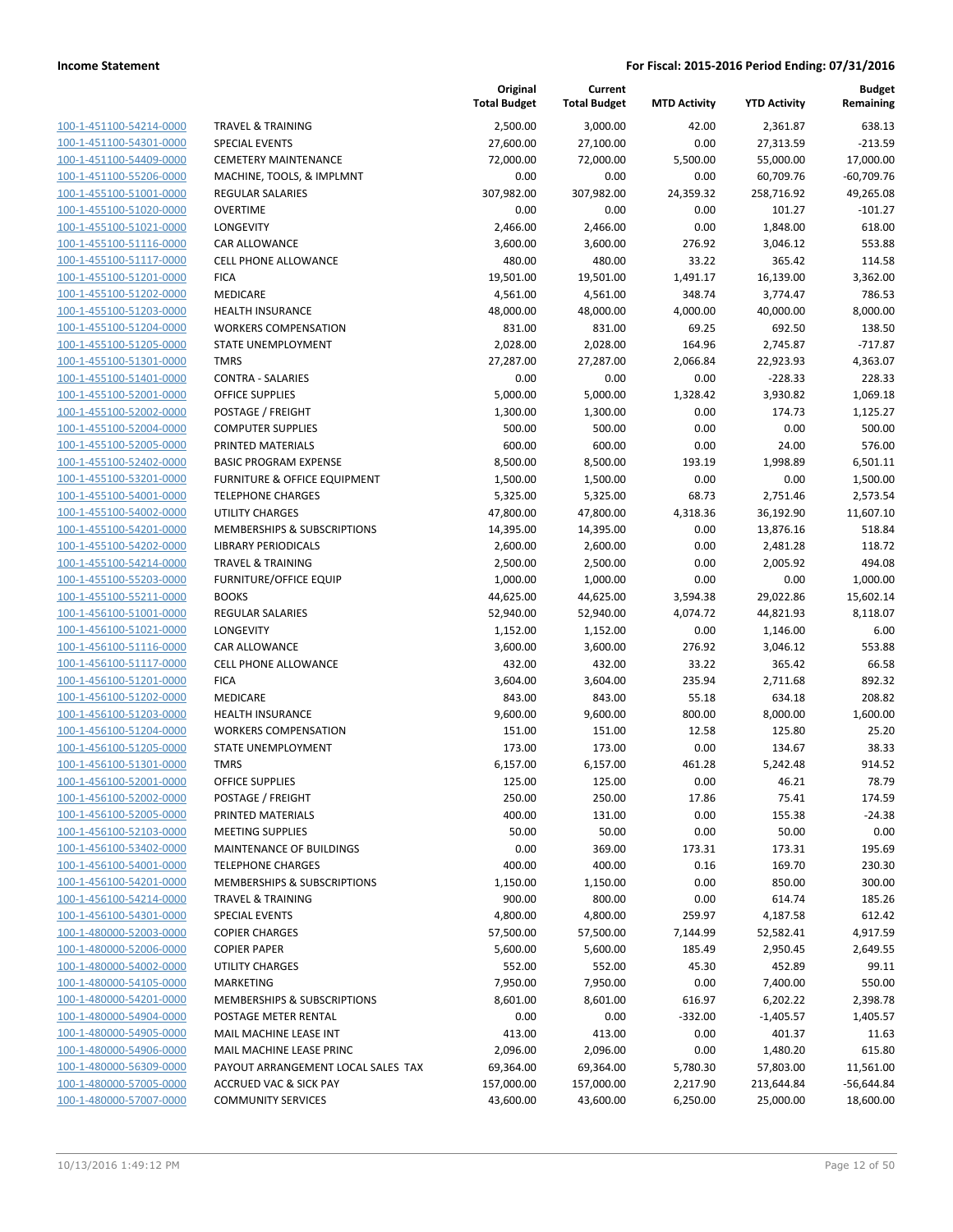|                                                           |                                                                       |                       | Original<br><b>Total Budget</b> | Current<br><b>Total Budget</b> | <b>MTD Activity</b> | <b>YTD Activity</b> | <b>Budget</b><br>Remaining |
|-----------------------------------------------------------|-----------------------------------------------------------------------|-----------------------|---------------------------------|--------------------------------|---------------------|---------------------|----------------------------|
| 100-1-480000-57008-0000                                   | <b>BANK CHARGES</b>                                                   |                       | 13,486.00                       | 13,486.00                      | 1,447.93            | 15,628.73           | $-2,142.73$                |
| 100-1-480000-57015-0000                                   | <b>CONTINGENCY EXPENSE</b>                                            |                       | 34,634.00                       | 34,634.00                      | 0.00                | 0.00                | 34,634.00                  |
| 100-1-491000-58040-0000                                   | <b>XFR - GENERAL CIP</b>                                              |                       | 1,698,000.00                    | 1,855,953.50                   | 141,500.00          | 1,722,953.50        | 133,000.00                 |
| 100-1-491000-58204-0000                                   | XFR - VEHICLE/EQUIP RPLCMNT                                           |                       | 387,931.00                      | 387,931.00                     | 32,327.58           | 323,275.80          | 64,655.20                  |
| 100-1-495000-58702-0000                                   | CA - GEN GOV TO CENTRAL SERVICE FUND                                  |                       | 3,581.00                        | 3,581.00                       | 298.42              | 2,984.20            | 596.80                     |
| 100-1-495000-58703-0000                                   | CA - PUBLIC WORKS TO CENTRAL SERVICE FU                               |                       | 78,375.00                       | 78,375.00                      | 6,531.24            | 65,312.40           | 13,062.60                  |
| 100-1-495000-58704-0000                                   | CA - PUBLIC SAFETY TO CENTRAL SERVICE FU                              |                       | 205,586.00                      | 205,586.00                     | 17,132.17           | 171,321.70          | 34,264.30                  |
| 100-1-495000-58705-0000                                   | CA - COM DEV TO CENTRAL SERVICE FUND                                  |                       | 33,518.00                       | 33,518.00                      | 2,793.17            | 27,931.70           | 5,586.30                   |
| 100-1-495000-58706-0000                                   | CA - PARKS & REC TO CENTRAL SERVICE FUND                              |                       | 170,772.00                      | 170,772.00                     | 14,231.00           | 142,310.00          | 28,462.00                  |
| 100-1-495000-58712-0000                                   | CA - GEN GOV TO INSURANCE FUND                                        |                       | 2,715.00                        | 2,715.00                       | 226.25              | 2,262.50            | 452.50                     |
| 100-1-495000-58713-0000                                   | CA - PUBLIC WORKS TO INSURANCE FUND                                   |                       | 20,556.00                       | 20,556.00                      | 1,713.00            | 17,130.00           | 3,426.00                   |
| 100-1-495000-58714-0000                                   | CA - PUBLIC SAFETY TO INSURANCE FUND                                  |                       | 111,950.00                      | 111,950.00                     | 9,329.17            | 93,291.70           | 18,658.30                  |
| 100-1-495000-58715-0000                                   | CA - COM DEV TO INSURANCE FUND                                        |                       | 9,417.00                        | 9,417.00                       | 784.75              | 7,847.50            | 1,569.50                   |
| 100-1-495000-58716-0000                                   | CA - PARKS & REC TO INSURANCE FUND                                    |                       | 31,265.00                       | 31,265.00                      | 2,605.42            | 26,054.20           | 5,210.80                   |
| 100-1-495000-58722-0000                                   | CA - GEN GOVERNMENT TO MIS FUND                                       |                       | 52,071.00                       | 52,071.00                      | 4,339.25            | 43,392.50           | 8,678.50                   |
| 100-1-495000-58723-0000                                   | CA - PUBLIC WORKS TO MIS FUND                                         |                       | 44,416.00                       | 44,416.00                      | 3,701.33            | 37,013.30           | 7,402.70                   |
| 100-1-495000-58724-0000                                   | CA - PUBLIC SAFETY TO MIS FUND                                        |                       | 219,205.00                      | 219,205.00                     | 18,267.08           | 182,670.80          | 36,534.20                  |
| 100-1-495000-58725-0000                                   | CA - COM DEV TO MIS FUND                                              |                       | 80,998.00                       | 80,998.00                      | 6,749.83            | 67,498.30           | 13,499.70                  |
| 100-1-495000-58726-0000                                   | CA - PARKS & REC TO MIS FUND                                          |                       | 131,161.00                      | 131,161.00                     | 10,930.08           | 109,300.80          | 21,860.20                  |
|                                                           |                                                                       | <b>Expense Total:</b> | 22,194,537.46                   | 22,352,490.96                  | 1,675,510.71        | 18,429,965.79       | 3,922,525.17               |
|                                                           | Fund: 100 - GENERAL FUND Surplus (Deficit):                           |                       | -435,044.17                     | -592,997.67                    | -701,344.92         | 440,034.22          | $-1,033,031.89$            |
| <b>Fund: 101 - MUNICIPAL COURT BUILDING SECURITY FEES</b> |                                                                       |                       |                                 |                                |                     |                     |                            |
| Revenue                                                   |                                                                       |                       |                                 |                                |                     |                     |                            |
| 101-1-318001-44101-0000                                   | MUNICIPAL COURT COST/FEES                                             |                       | 5,744.00                        | 5,744.00                       | 754.13              | 6,646.24            | $-902.24$                  |
| 101-1-319001-45401-0000                                   | <b>INTEREST REVENUES</b>                                              |                       | 145.00                          | 145.00                         | 11.65               | 96.08               | 48.92                      |
|                                                           |                                                                       | <b>Revenue Total:</b> | 5,889.00                        | 5,889.00                       | 765.78              | 6,742.32            | $-853.32$                  |
| Expense                                                   |                                                                       |                       |                                 |                                |                     |                     |                            |
| 101-1-480000-57008-0000                                   | <b>BANK CHARGES</b>                                                   |                       | 0.00                            | 0.00                           | 5.16                | 43.36               | $-43.36$                   |
|                                                           |                                                                       | <b>Expense Total:</b> | 0.00                            | 0.00                           | 5.16                | 43.36               | -43.36                     |
|                                                           | Fund: 101 - MUNICIPAL COURT BUILDING SECURITY FEES Surplus (Deficit): |                       | 5,889.00                        | 5,889.00                       | 760.62              | 6,698.96            | -809.96                    |
| Fund: 102 - MUNICIPAL COURT TECH FUND                     |                                                                       |                       |                                 |                                |                     |                     |                            |
| Revenue                                                   |                                                                       |                       |                                 |                                |                     |                     |                            |
| 102-1-318001-44101-0000                                   | MUNICIPAL COURT COST/FEES                                             |                       | 7,658.00                        | 7,658.00                       | 1,005.52            | 8,861.61            | $-1,203.61$                |
| 102-1-319001-45401-0000                                   | <b>INTEREST REVENUES</b>                                              |                       | 60.00                           | 60.00                          | 2.59                | 11.97               | 48.03                      |
|                                                           |                                                                       | <b>Revenue Total:</b> | 7,718.00                        | 7,718.00                       | 1,008.11            | 8,873.58            | $-1,155.58$                |
| Expense                                                   |                                                                       |                       |                                 |                                |                     |                     |                            |
| 102-1-412100-54908-0000                                   | LEASE PURCHASE PAYMENTS                                               |                       | 0.00                            | 0.00                           | 0.00                | 6,622.44            | $-6,622.44$                |
| 102-1-480000-57008-0000                                   | <b>BANK CHARGES</b>                                                   |                       | 0.00                            | 0.00                           | 1.09                | 7.17                | $-7.17$                    |
|                                                           |                                                                       | <b>Expense Total:</b> | 0.00                            | 0.00                           | 1.09                | 6,629.61            | -6,629.61                  |
|                                                           | Fund: 102 - MUNICIPAL COURT TECH FUND Surplus (Deficit):              |                       | 7,718.00                        | 7,718.00                       | 1,007.02            | 2,243.97            | 5,474.03                   |
| <b>Fund: 103 - MUNICIPAL COURT CHILD SAFETY FUND</b>      |                                                                       |                       |                                 |                                |                     |                     |                            |
| Revenue                                                   |                                                                       |                       |                                 |                                |                     |                     |                            |
| 103-1-318001-44101-0000                                   | MUNICIPAL COURT COST/FEES                                             |                       | 1,085.00                        | 1,085.00                       | 8.28                | 2,606.60            | $-1,521.60$                |
| 103-1-318001-44110-0000                                   | OPTIONAL COUNTY FEE - CHILD SAFETY                                    |                       | 25,500.00                       | 25,500.00                      | 7,531.24            | 20,136.80           | 5,363.20                   |
| 103-1-319001-45401-0000                                   | <b>INTEREST REVENUES</b>                                              |                       | 60.00                           | 60.00                          | 3.26                | 26.10               | 33.90                      |
|                                                           |                                                                       | <b>Revenue Total:</b> | 26,645.00                       | 26,645.00                      | 7,542.78            | 22,769.50           | 3,875.50                   |
|                                                           |                                                                       |                       |                                 |                                |                     |                     |                            |
| Expense                                                   |                                                                       |                       |                                 |                                |                     |                     |                            |
| 103-1-480000-57007-0000                                   | <b>COMMUNITY SERVICES</b>                                             |                       | 27,000.00                       | 27,000.00                      | 7,531.24            | 20,136.80           | 6,863.20                   |
| 103-1-480000-57008-0000                                   | <b>BANK CHARGES</b>                                                   |                       | 12.00                           | 12.00                          | 1.45                | 12.20               | $-0.20$                    |
|                                                           |                                                                       | <b>Expense Total:</b> | 27,012.00                       | 27,012.00                      | 7,532.69            | 20,149.00           | 6,863.00                   |
|                                                           | Fund: 103 - MUNICIPAL COURT CHILD SAFETY FUND Surplus (Deficit):      |                       | $-367.00$                       | $-367.00$                      | 10.09               | 2,620.50            | $-2,987.50$                |
| <b>Fund: 110 - EXCHANGE BUILDING FUND</b>                 |                                                                       |                       |                                 |                                |                     |                     |                            |
| Revenue                                                   |                                                                       |                       |                                 |                                |                     |                     |                            |
| 110-1-321001-45502-0000                                   | <b>EXCHANGE BUILDING LEASES</b>                                       |                       | 575,320.00                      | 575,320.00                     | 0.00                | 95,539.76           | 479,780.24                 |
|                                                           |                                                                       | <b>Revenue Total:</b> | 575,320.00                      | 575,320.00                     | 0.00                | 95,539.76           | 479,780.24                 |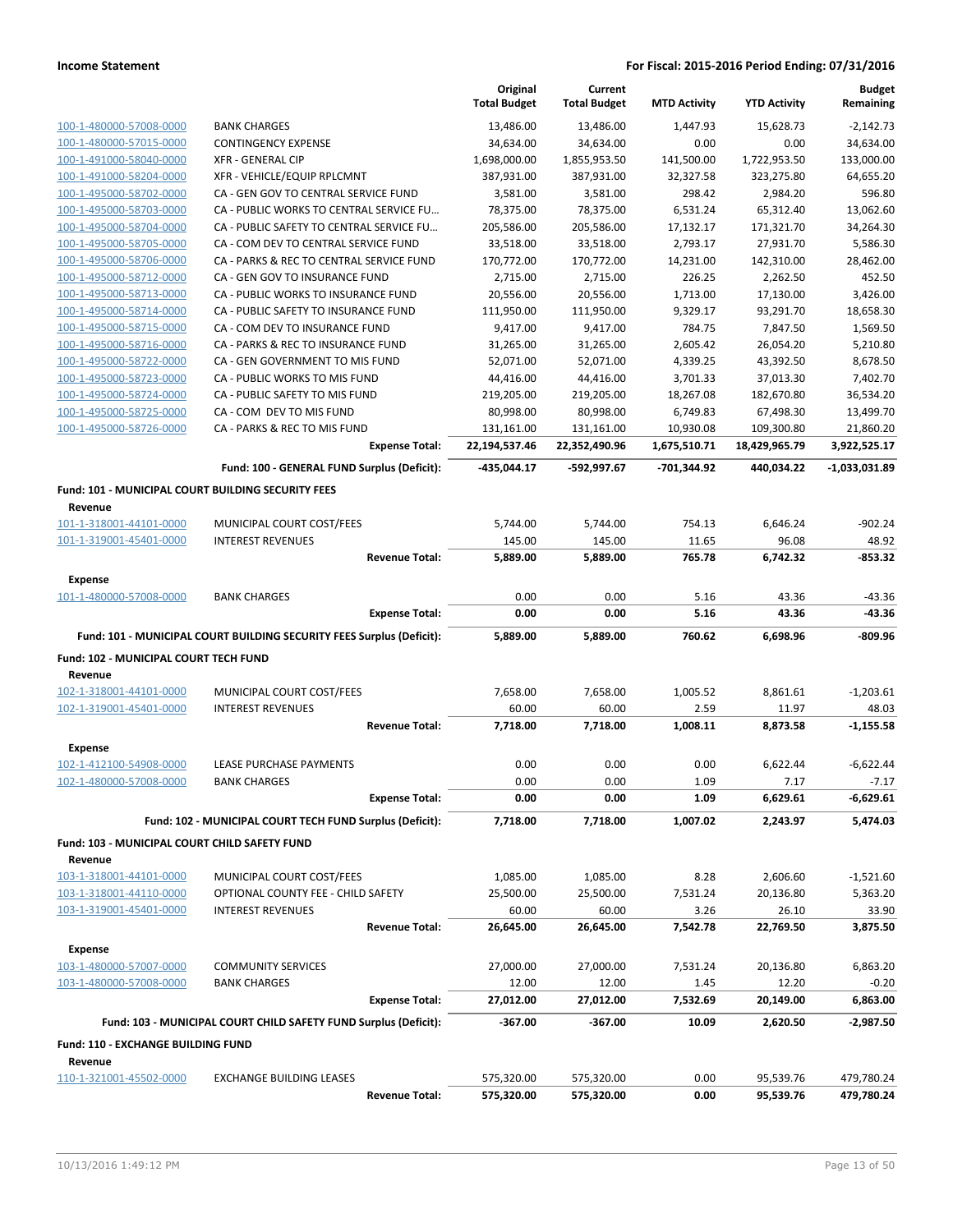|                                                           |                                                           | Original               | Current                |                       |                        | <b>Budget</b> |
|-----------------------------------------------------------|-----------------------------------------------------------|------------------------|------------------------|-----------------------|------------------------|---------------|
|                                                           |                                                           | <b>Total Budget</b>    | <b>Total Budget</b>    | <b>MTD Activity</b>   | <b>YTD Activity</b>    | Remaining     |
| Expense                                                   |                                                           |                        |                        |                       |                        |               |
| 110-1-463100-51001-0000                                   | <b>REGULAR SALARIES</b>                                   | 46,585.00              | 46,585.00              | 0.00                  | 8,394.31               | 38,190.69     |
| 110-1-463100-51020-0000                                   | <b>OVERTIME</b>                                           | 1,339.00               | 1,339.00               | 0.00                  | 151.37                 | 1,187.63      |
| 110-1-463100-51021-0000                                   | LONGEVITY                                                 | 1,404.00               | 1,404.00               | 0.00                  | 477.00                 | 927.00        |
| 110-1-463100-51101-0000                                   | <b>CERTIFICATION PAY</b>                                  | 300.00                 | 300.00                 | 0.00                  | 115.40                 | 184.60        |
| 110-1-463100-51201-0000                                   | <b>FICA</b>                                               | 3,077.00               | 3,077.00               | 0.00                  | 542.61                 | 2,534.39      |
| 110-1-463100-51202-0000                                   | <b>MEDICARE</b>                                           | 720.00                 | 720.00                 | 0.00                  | 126.91                 | 593.09        |
| 110-1-463100-51203-0000                                   | <b>HEALTH INSURANCE</b>                                   | 14,400.00              | 14,400.00              | 1,200.00              | 12,000.00              | 2,400.00      |
| 110-1-463100-51204-0000                                   | <b>WORKERS COMPENSATION</b>                               | 1,421.00               | 1,421.00               | 118.42                | 1,184.20               | 236.80        |
| 110-1-463100-51205-0000                                   | STATE UNEMPLOYMENT                                        | 259.00                 | 259.00                 | 0.00                  | 28.16                  | 230.84        |
| 110-1-463100-51301-0000                                   | <b>TMRS</b>                                               | 5,257.00               | 5,257.00               | 0.00                  | 982.36                 | 4,274.64      |
| 110-1-463100-52101-0000                                   | <b>JANITORIAL SUPPLIES</b>                                | 5,079.00               | 5,079.00               | 0.00                  | 1,392.34               | 3,686.66      |
| 110-1-463100-52104-0000                                   | <b>WEARING APPAREL</b>                                    | 910.00                 | 910.00                 | 0.00                  | 247.43                 | 662.57        |
| 110-1-463100-52203-0000                                   | <b>MOTOR VEHICLE FUEL</b>                                 | 1,200.00               | 1,200.00               | 0.00                  | 202.60                 | 997.40        |
| 110-1-463100-53205-0000                                   | <b>MOTOR VEHICLES</b>                                     | 527.50                 | 527.50                 | 0.00                  | $-18.58$               | 546.08        |
| 110-1-463100-53302-0000                                   | <b>WALKS &amp; PARKING LOTS</b>                           | 900.00                 | 900.00                 | 0.00                  | 0.00                   | 900.00        |
| 110-1-463100-53402-0000                                   | <b>BUILDING MAINTENANCE</b>                               | 30,087.68              | 30,087.68              | 0.00                  | 18,129.37              | 11,958.31     |
| 110-1-463100-53403-0000                                   | <b>HEATING &amp; COOLING SYSTEMS</b>                      | 8,560.00               | 8,560.00               | 0.00                  | 646.78                 | 7,913.22      |
| 110-1-463100-54001-0000                                   | <b>TELEPHONE CHARGES</b>                                  | 3,400.00               | 3,400.00               | 1.74                  | 1,466.03               | 1,933.97      |
| 110-1-463100-54002-0000                                   | UTILITY CHARGES                                           | 103,299.96             | 103,299.96             | 0.00                  | 21,323.05              | 81,976.91     |
| 110-1-463100-54101-0000                                   | PROFESSIONAL SERVICES                                     | 6,300.00               | 6,300.00               | 0.00                  | 0.00                   | 6,300.00      |
| 110-1-463100-54112-0000                                   | <b>ALARM MONITOR SERVICE</b>                              | 50.00                  | 50.00                  | 0.00                  | 0.00                   | 50.00         |
| 110-1-463100-54226-0000                                   | <b>INSURANCE EXPENSE</b>                                  | 4,700.00               | 4,700.00               | 0.00                  | $-207.36$              | 4,907.36      |
| 110-1-491000-58036-0000                                   | <b>XFR - DEBT SERVICE FUND</b>                            | 358,000.00             | 358,000.00             | 29,833.33             | 298,333.30             | 59,666.70     |
|                                                           | <b>Expense Total:</b>                                     | 597,776.14             | 597,776.14             | 31,153.49             | 365,517.28             | 232,258.86    |
|                                                           | Fund: 110 - EXCHANGE BUILDING FUND Surplus (Deficit):     | -22,456.14             | -22,456.14             | -31,153.49            | $-269,977.52$          | 247,521.38    |
| <b>Fund: 111 - RECREATION ACTIVITIES FUND</b>             |                                                           |                        |                        |                       |                        |               |
| Revenue                                                   |                                                           |                        |                        |                       |                        |               |
| 111-1-319010-45306-0000                                   | <b>PARK CONCESSIONS</b>                                   | 40,000.00              | 60,000.00              | 0.00                  | 39,752.91              | 20,247.09     |
| 111-1-319011-44507-0000                                   | <b>ADULT RECREATION FEES</b>                              | 29,000.00              | 29,000.00              | 864.78                | 16,323.17              | 12,676.83     |
| 111-1-319011-44508-0000                                   | YOUTH RECREATION FEES                                     | 26,000.00              | 26,000.00              | 1,668.32              | 10,710.28              | 15,289.72     |
| 111-1-319012-44509-0000                                   | SPECIAL EVENT FUNDING                                     | 20,500.00              | 20,500.00              | 1,640.50              | 32,063.50              | $-11,563.50$  |
| 111-1-319012-45504-0000                                   | PARKS & RECREATION / FIELD RENTALS                        | 14,500.00              | 14,500.00              | 40.00                 | 10,699.67              | 3,800.33      |
|                                                           | <b>Revenue Total:</b>                                     | 130,000.00             | 150,000.00             | 4,213.60              | 109,549.53             | 40,450.47     |
| <b>Expense</b>                                            |                                                           |                        |                        |                       |                        |               |
| 111-1-451200-51011-0000                                   | PART TIME TEMPORARY                                       | 0.00                   | 203.61                 | 0.00                  | 203.61                 | 0.00          |
| 111-1-451200-52001-0000                                   | <b>OFFICE SUPPLIES</b>                                    | 0.00                   | 1,200.00               | 34.83                 | 178.83                 | 1,021.17      |
| 111-1-451200-52101-0000                                   | <b>JANITORIAL SUPPLIES</b>                                | 1,000.00               | 2,500.00               | 6.58                  | 1,838.83               | 661.17        |
|                                                           |                                                           |                        |                        |                       |                        | 5,319.11      |
| <u>111-1-451200-52401-0000</u><br>111-1-451200-52403-0000 | RECREATIONAL SUPPLIES<br><b>RESALE ITEMS</b>              | 21,800.00<br>20,800.00 | 21,800.00<br>31,800.00 | -2,583.70<br>1,751.11 | 16,480.89<br>26,430.83 | 5,369.17      |
| 111-1-451200-54211-0000                                   | ADVERTISING                                               | 1,500.00               | 596.39                 | 0.00                  | 0.00                   | 596.39        |
| 111-1-451200-54301-0000                                   | SPECIAL EVENTS                                            | 30,110.00              | 36,360.00              | 1,413.17              | 34,084.41              | 2,275.59      |
|                                                           |                                                           |                        |                        |                       |                        |               |
| 111-1-451200-54302-0000                                   | <b>TEAM REGISTRATION</b>                                  | 2,900.00               | 2,900.00               | 0.00                  | 1,913.00               | 987.00        |
| 111-1-451200-54303-0000                                   | OFFICALS/INSTRUCTORS                                      | 30,000.00              | 21,750.00              | 1,104.00              | 15,842.60              | 5,907.40      |
| 111-1-451200-54304-0000                                   | <b>CONCESSION STD WRKR CONTR</b>                          | 6,500.00               | 10,200.00              | 747.13                | 8,355.08               | 1,844.92      |
| 111-1-480000-52003-0000                                   | <b>COPIER CHARGES</b>                                     | 2,050.00               | 2,050.00               | 176.87                | 854.96                 | 1,195.04      |
| 111-1-480000-57008-0000                                   | <b>BANK CHARGES</b>                                       | 1,430.00               | 1,430.00               | 0.00                  | 334.39                 | 1,095.61      |
| 111-1-495000-58501-0000                                   | CA - GENERAL FUND                                         | 7,073.00               | 7,073.00               | 589.42                | 5,894.20               | 1,178.80      |
| 111-1-495000-58701-0000                                   | CA - CENTRAL SERVICE FUND                                 | 397.00                 | 397.00                 | 33.08                 | 330.80                 | 66.20         |
| 111-1-495000-58710-0000                                   | <b>CA - INSURANCE FUND</b>                                | 294.00                 | 294.00                 | 24.50                 | 245.00                 | 49.00         |
| 111-1-495000-58720-0000                                   | CA - MIS FUN                                              | 3,095.00               | 3,095.00               | 257.92                | 2,579.20               | 515.80        |
|                                                           | <b>Expense Total:</b>                                     | 128,949.00             | 143,649.00             | 3,554.91              | 115,566.63             | 28,082.37     |
|                                                           | Fund: 111 - RECREATION ACTIVITIES FUND Surplus (Deficit): | 1,051.00               | 6,351.00               | 658.69                | $-6,017.10$            | 12,368.10     |
| Fund: 112 - GUN RANGE FUND                                |                                                           |                        |                        |                       |                        |               |
| Revenue                                                   |                                                           |                        |                        |                       |                        |               |
| 112-1-319001-45401-0000                                   | <b>INTEREST REVENUES</b>                                  | 72.00                  | 72.00                  | 7.70                  | 64.98                  | 7.02          |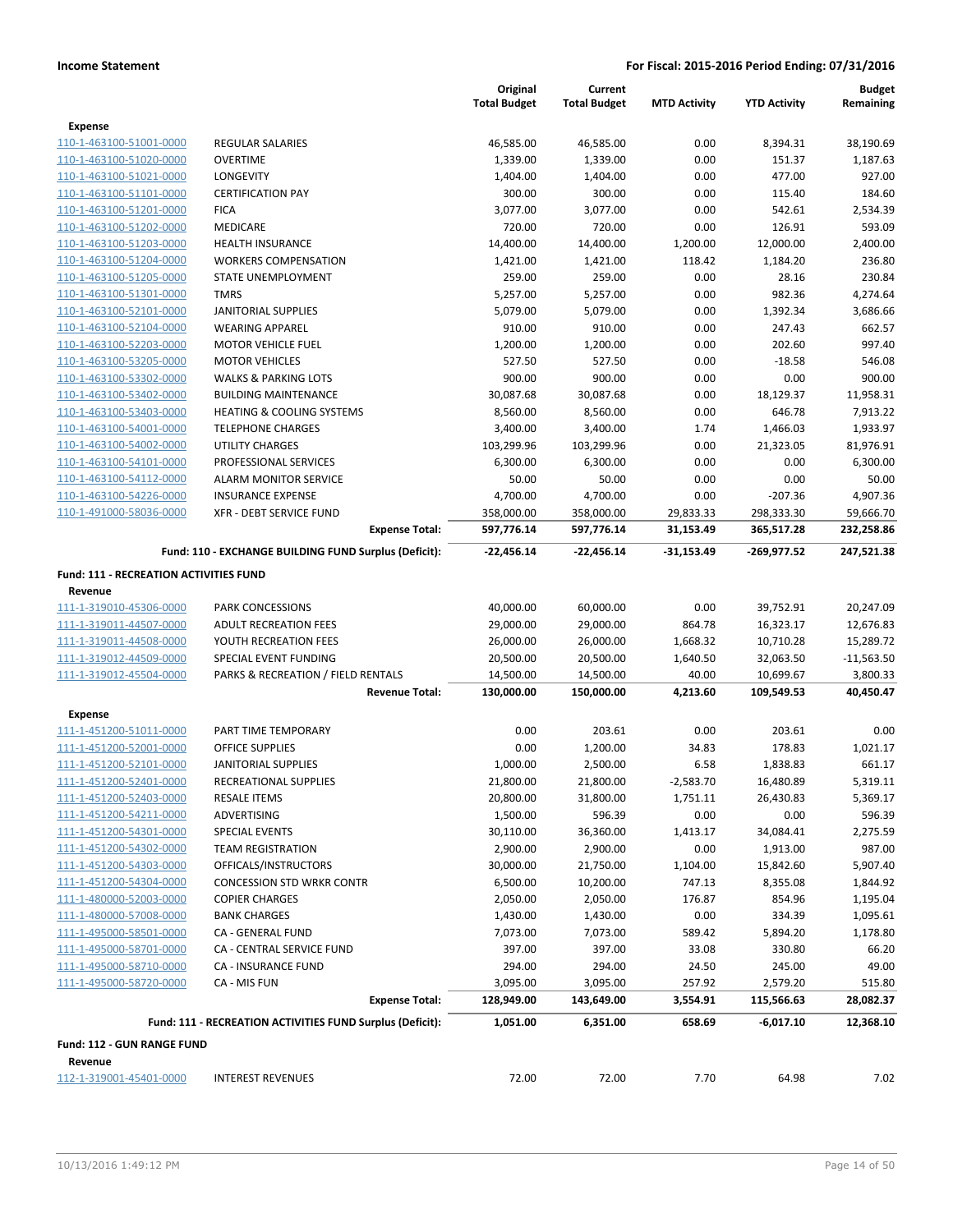|                                                    |                                                                 | Original<br><b>Total Budget</b> | Current<br><b>Total Budget</b> | <b>MTD Activity</b>  | <b>YTD Activity</b>    | <b>Budget</b><br>Remaining |
|----------------------------------------------------|-----------------------------------------------------------------|---------------------------------|--------------------------------|----------------------|------------------------|----------------------------|
| 112-1-319001-45601-0000                            | MISCELLANEOUS REVENUES                                          | 6,500.00                        | 6,500.00                       | 650.00               | 3,950.00               | 2,550.00                   |
|                                                    | <b>Revenue Total:</b>                                           | 6,572.00                        | 6,572.00                       | 657.70               | 4,014.98               | 2,557.02                   |
| <b>Expense</b>                                     |                                                                 |                                 |                                |                      |                        |                            |
| 112-1-421700-52001-0000                            | <b>OFFICE SUPPLIES</b>                                          | 20.00                           | 20.00                          | 0.00                 | 0.00                   | 20.00                      |
| 112-1-421700-53707-0000                            | <b>MAINT - GROUNDS</b>                                          | 10,205.00                       | 10,205.00                      | 0.00                 | 0.00                   | 10,205.00                  |
| 112-1-421700-54501-0000                            | <b>SPECIAL SERVICES</b>                                         | 1,000.00                        | 1,000.00                       | 70.00                | 700.00                 | 300.00                     |
| 112-1-480000-57008-0000                            | <b>BANK CHARGES</b>                                             | 10.00                           | 10.00                          | 3.38                 | 28.96                  | $-18.96$                   |
|                                                    | <b>Expense Total:</b>                                           | 11,235.00                       | 11,235.00                      | 73.38                | 728.96                 | 10,506.04                  |
|                                                    | Fund: 112 - GUN RANGE FUND Surplus (Deficit):                   | -4,663.00                       | -4,663.00                      | 584.32               | 3,286.02               | $-7,949.02$                |
| Fund: 113 - HOTEL / MOTEL OCCUPANCY TAX FUND       |                                                                 |                                 |                                |                      |                        |                            |
| Revenue                                            |                                                                 |                                 |                                |                      |                        |                            |
| 113-1-313005-41402-0000                            | HOTEL/MOTEL OCCUPANCY TAX                                       | 540,000.00                      | 540,000.00                     | 71,485.80            | 478,304.39             | 61,695.61                  |
| 113-1-319001-45401-0000                            | <b>INTEREST REVENUES</b>                                        | 1,200.00                        | 1,200.00                       | 107.12               | $-1,554.61$            | 2,754.61                   |
|                                                    | <b>Revenue Total:</b>                                           | 541,200.00                      | 541,200.00                     | 71,592.92            | 476,749.78             | 64,450.22                  |
| Expense                                            |                                                                 |                                 |                                |                      |                        |                            |
| 113-1-458100-51001-0000                            | <b>REGULAR</b>                                                  | 34,600.00                       | 34,600.00                      | 2,652.40             | 28,741.26              | 5,858.74                   |
| 113-1-458100-51020-0000                            | <b>OVERTIME</b>                                                 | 0.00                            | 0.00                           | 53.06                | 273.85                 | $-273.85$                  |
| 113-1-458100-51116-0000                            | SALARIES / CAR ALLOWANCE                                        | 1,800.00                        | 1,800.00                       | 92.32                | 1,015.40               | 784.60                     |
| 113-1-458100-51117-0000                            | <b>CELL PHONE ALLOWANCE</b>                                     | 348.00                          | 348.00                         | 16.14                | 177.54                 | 170.46                     |
| 113-1-458100-51201-0000                            | <b>FICA</b>                                                     | 2,278.00                        | 2,278.00                       | 168.73               | 1,809.94               | 468.06                     |
| 113-1-458100-51202-0000                            | <b>MEDICARE</b>                                                 | 533.00                          | 533.00                         | 39.47                | 423.35                 | 109.65                     |
| 113-1-458100-51203-0000                            | <b>HEALTH INSURANCE</b>                                         | 9,600.00                        | 9,600.00                       | 800.00               | 8,000.00               | 1,600.00                   |
| 113-1-458100-51204-0000                            | <b>WORKERS COMPENSATION</b>                                     | 623.00                          | 623.00                         | 51.92                | 519.20                 | 103.80                     |
| 113-1-458100-51205-0000                            | UNEMPLOYMENT                                                    | 173.00                          | 173.00                         | 18.93                | 312.83                 | $-139.83$                  |
| 113-1-458100-51301-0000                            | <b>TMRS</b>                                                     | 3,893.00                        | 3,893.00                       | 286.30               | 3,098.47               | 794.53                     |
| 113-1-458100-52001-0000                            | <b>OFFICE SUPPLIES</b>                                          | 500.00                          | 500.00                         | 0.00                 | 41.90                  | 458.10                     |
| 113-1-458100-52002-0000                            | POSTAGE / FREIGHT                                               | 100.00                          | 100.00                         | 0.00                 | 291.55                 | $-191.55$                  |
| 113-1-458100-54101-0000                            | PROFESSIONAL SERVICES                                           | 18,000.00                       | 25,500.00                      | 1,020.00             | 1,220.00               | 24,280.00                  |
| 113-1-458100-54105-0000                            | <b>MARKETING</b>                                                | 30,700.00                       | 23,200.00                      | 4,146.06             | 12,155.97              | 11,044.03                  |
| 113-1-458100-54106-0000                            | <b>ATTORNEY FEES</b>                                            | 200.00                          | 200.00                         | 0.00                 | 432.69                 | $-232.69$                  |
| 113-1-458100-54201-0000                            | MEMBERSHIPS & SUBSCRIPTIONS                                     | 1,315.00                        | 1,315.00                       | 0.00                 | 0.00                   | 1,315.00                   |
| 113-1-458100-54211-0000                            | ADVERTISING                                                     | 53,800.00                       | 53,800.00                      | 5,375.55             | 41,421.22              | 12,378.78                  |
| 113-1-458100-54212-0000                            | PRINTING                                                        | 7,200.00                        | 7,200.00                       | 0.00                 | 7,740.17               | $-540.17$                  |
| 113-1-458100-54214-0000                            | TRAVEL/TRAINING EXPENSE                                         | 5,590.00                        | 5,590.00                       | 0.00                 | 0.00                   | 5,590.00                   |
| 113-1-458100-54301-0000                            | SPECIAL EVENTS                                                  | 7,500.00                        | 7,500.00                       | 0.00                 | 15,062.38              | $-7,562.38$                |
| 113-1-458100-54523-0000                            | <b>PROPOSED EVENTS</b>                                          | 115,815.00                      | 115,815.00                     | 0.00                 | 109,200.00             | 6,615.00                   |
| 113-1-458100-54525-0000                            | <b>SPORTS TOURNAMENTS</b>                                       | 25,000.00                       | 25,000.00                      | 0.00                 | 30,087.24              | $-5,087.24$                |
| 113-1-480000-57008-0000                            | <b>BANK CHARGES</b>                                             | 160.00                          | 160.00                         | 47.20                | 549.30                 | $-389.30$                  |
| 113-1-491000-58001-0000                            | XFR - GENERAL FUND                                              | 45,000.00                       | 45,000.00                      | 3,750.00             | 37,500.00              | 7,500.00                   |
| 113-1-491000-58014-0000<br>113-1-491000-58035-0000 | XFR - VENUE MGMT FUND                                           | 71,000.00                       | 71,000.00                      | 5,916.67             | 59,166.70              | 11,833.30                  |
| 113-1-491000-58040-0000                            | <b>XFR - DEBT SERVICE FUND</b><br>XFR - GENERAL CIP FUND        | 35,000.00<br>71,000.00          | 35,000.00<br>71,000.00         | 2,916.67<br>5,916.67 | 29,166.70<br>59,166.70 | 5,833.30<br>11,833.30      |
|                                                    | <b>Expense Total:</b>                                           | 541,728.00                      | 541,728.00                     | 33,268.09            | 447,574.36             | 94,153.64                  |
|                                                    |                                                                 |                                 |                                |                      |                        |                            |
|                                                    | Fund: 113 - HOTEL / MOTEL OCCUPANCY TAX FUND Surplus (Deficit): | $-528.00$                       | $-528.00$                      | 38,324.83            | 29,175.42              | -29,703.42                 |
| Fund: 114 - VENUE MANAGEMENT FUND                  |                                                                 |                                 |                                |                      |                        |                            |
| Revenue                                            |                                                                 |                                 |                                |                      |                        |                            |
| 114-1-319001-45601-0000                            | MISCELLANEOUS REVENUES                                          | 500.00                          | 500.00                         | 0.00                 | 0.00                   | 500.00                     |
| 114-1-319010-45306-0000                            | <b>CONCESSIONS</b>                                              | 750.00                          | 750.00                         | 0.00                 | 1,798.97               | $-1,048.97$                |
| 114-1-319030-45506-0000                            | <b>AUDITORIUM RENTALS</b>                                       | 22,000.00                       | 22,000.00                      | 2,953.13             | 23,918.10              | $-1,918.10$                |
| 114-1-319031-45505-0000                            | <b>CIVIC CENTER RENTALS</b>                                     | 40,643.00                       | 40,643.00                      | 3,726.00             | 31,421.00              | 9,222.00                   |
| 114-1-319032-44509-0000                            | SPECIAL EVENTS/SPONSORS                                         | 60,000.00                       | 60,000.00                      | 0.00                 | 7,691.25               | 52,308.75                  |
| 114-1-319033-45307-0000                            | <b>TICKET SALES</b>                                             | 70,000.00                       | 70,000.00                      | 0.00                 | 59,541.00              | 10,459.00                  |
| 114-1-323001-46008-0000                            | <b>XFR - TOURISM FUND</b>                                       | 71,000.00                       | 71,000.00                      | 5,916.67             | 59,166.70              | 11,833.30                  |
|                                                    | <b>Revenue Total:</b>                                           | 264,893.00                      | 264,893.00                     | 12,595.80            | 183,537.02             | 81,355.98                  |
| Expense                                            |                                                                 |                                 |                                |                      |                        |                            |
| 114-1-457100-51001-0000                            | REGULAR SALARIES                                                | 65,131.00                       | 65,131.00                      | 2,432.89             | 21,452.42              | 43,678.58                  |
| 114-1-457100-51020-0000                            | <b>OVERTIME</b>                                                 | 0.00                            | 0.00                           | 380.66               | 1,668.05               | $-1,668.05$                |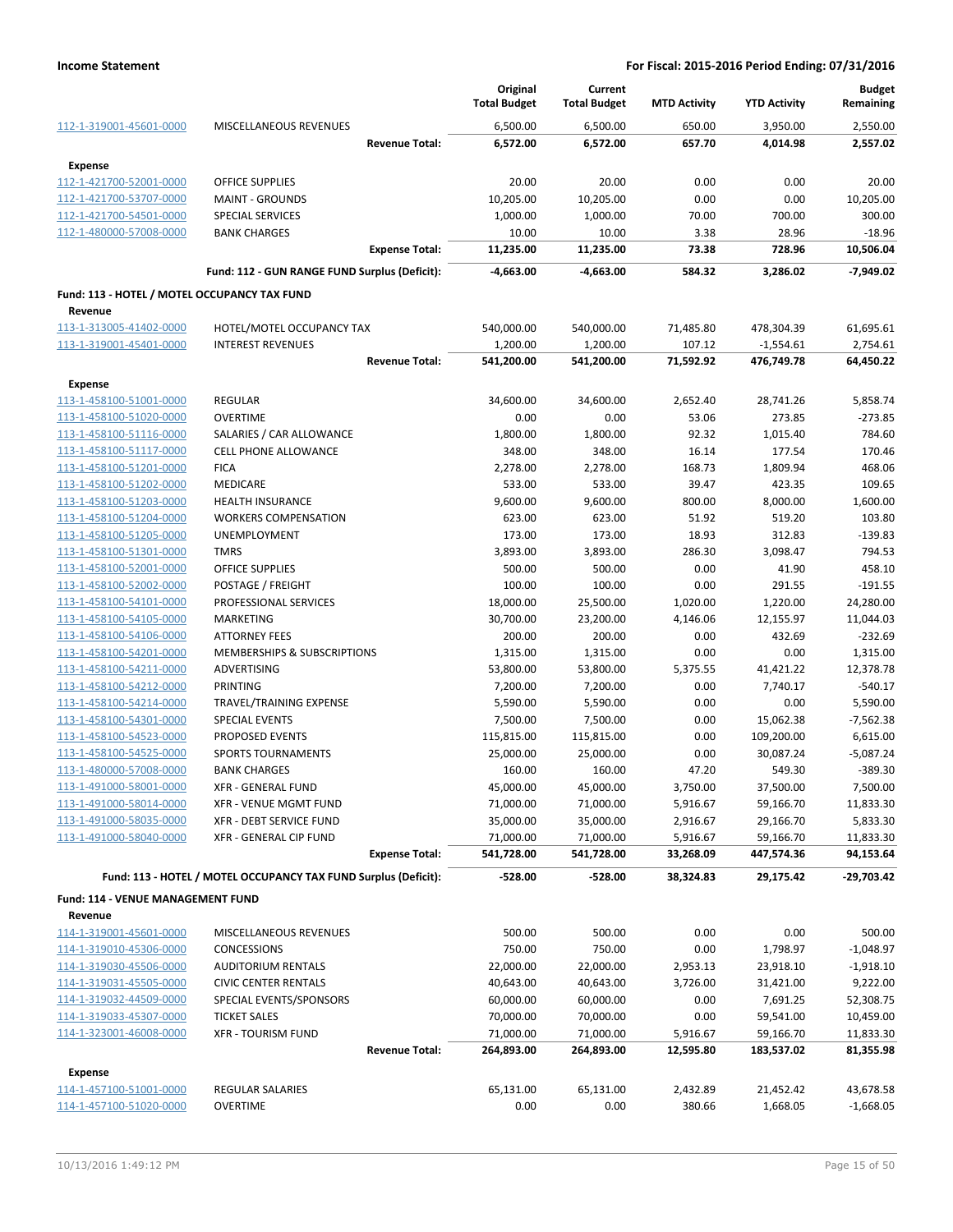|                                             |                                                      | Original<br><b>Total Budget</b> | Current<br><b>Total Budget</b> | <b>MTD Activity</b> | <b>YTD Activity</b> | <b>Budget</b><br>Remaining |
|---------------------------------------------|------------------------------------------------------|---------------------------------|--------------------------------|---------------------|---------------------|----------------------------|
| 114-1-457100-51116-0000                     | <b>CAR ALLOWANCE</b>                                 | 1,800.00                        | 1,800.00                       | 92.30               | 1,015.42            | 784.58                     |
| 114-1-457100-51117-0000                     | <b>CELL PHONE ALLOWANCE</b>                          | 348.00                          | 348.00                         | 16.16               | 177.76              | 170.24                     |
| 114-1-457100-51201-0000                     | <b>FICA</b>                                          | 4,171.00                        | 4,171.00                       | 186.46              | 1,557.07            | 2,613.93                   |
| 114-1-457100-51202-0000                     | <b>MEDICARE</b>                                      | 976.00                          | 976.00                         | 43.60               | 364.17              | 611.83                     |
| 114-1-457100-51203-0000                     | <b>HEALTH INSURANCE</b>                              | 4,800.00                        | 4,800.00                       | 400.00              | 4,000.00            | 800.00                     |
| 114-1-457100-51204-0000                     | <b>WORKERS COMPENSATION</b>                          | 1,819.00                        | 1,819.00                       | 151.58              | 1,515.80            | 303.20                     |
| 114-1-457100-51205-0000                     | STATE UNEMPLOYMENT                                   | 173.00                          | 173.00                         | 0.00                | 101.72              | 71.28                      |
| 114-1-457100-51301-0000                     | <b>TMRS</b>                                          | 7,127.00                        | 7,127.00                       | 317.10              | 2,631.89            | 4,495.11                   |
| 114-1-457100-52001-0000                     | <b>OFFICE SUPPLIES</b>                               | 500.00                          | 500.00                         | 0.00                | 148.24              | 351.76                     |
| 114-1-457100-52002-0000                     | POSTAGE / FREIGHT                                    | 50.00                           | 50.00                          | 123.41              | 667.79              | $-617.79$                  |
| 114-1-457100-52201-0000                     | MINOR TOOLS & EQUIPMENT                              | 2,000.00                        | 2,000.00                       | 120.00              | 1,265.48            | 734.52                     |
| 114-1-457100-52403-0000                     | <b>RESALE ITEMS</b>                                  | 750.00                          | 750.00                         | 0.00                | 1,050.64            | $-300.64$                  |
| 114-1-457100-53702-0000                     | AUDTIORIUM MAINTENANCE                               | 6,305.00                        | 6,305.00                       | 361.12              | 6,735.82            | $-430.82$                  |
| 114-1-457100-53704-0000                     | <b>CIVIC CENTER</b>                                  | 7,760.00                        | 7,760.00                       | 240.44              | 6,794.05            | 965.95                     |
| 114-1-457100-54001-0000                     | <b>TELEPHONE CHARGES</b>                             | 400.00                          | 400.00                         | 0.00                | 0.00                | 400.00                     |
| 114-1-457100-54005-0000                     | <b>CIVIC CENTER UTILITY CHARGES</b>                  | 24,500.00                       | 24,500.00                      | 2,587.18            | 20,534.82           | 3,965.18                   |
| 114-1-457100-54105-0000                     | MARKETING                                            | 15,000.00                       | 15,000.00                      | 0.00                | 5,125.68            | 9,874.32                   |
| 114-1-457100-54106-0000                     | <b>ATTORNEY FEES</b>                                 | 250.00                          | 250.00                         | 172.00              | 2,620.95            | $-2,370.95$                |
| 114-1-457100-54201-0000                     | MEMBERSHIPS & SUBSCRIPTIONS                          | 2,500.00                        | 2,500.00                       | 0.00                | 1,945.00            | 555.00                     |
| 114-1-457100-54205-0000                     | <b>BUSINESS MEALS</b>                                | 250.00                          | 250.00                         | 0.00                | 15.70               | 234.30                     |
| 114-1-457100-54211-0000                     | <b>ADVERTISING</b>                                   | 0.00                            | 0.00                           | 0.00                | 2,062.91            | $-2,062.91$                |
| 114-1-457100-54214-0000                     | <b>TRAVEL &amp; TRAINING</b>                         | 1,000.00                        | 1,000.00                       | 387.11              | 401.06              | 598.94                     |
| 114-1-457100-54301-0000                     | <b>SPECIAL EVENTS</b>                                | 157,000.00                      | 157,000.00                     | 459.00              | 89,747.81           | 67,252.19                  |
| 114-1-480000-52003-0000                     | <b>COPIER CHARGES</b>                                | 2,050.00                        | 2,050.00                       | 176.89              | 1,358.13            | 691.87                     |
| 114-1-480000-57008-0000                     | <b>BANK CHARGES</b>                                  | 650.00                          | 650.00                         | 9.63                | 443.98              | 206.02                     |
| 114-1-495000-58501-0000                     | <b>CA - GENERAL FUND</b>                             | 14,811.00                       | 14,811.00                      | 1,234.25            | 12,342.50           | 2,468.50                   |
| 114-1-495000-58701-0000                     | CA - CENTRAL SERVICE FUND                            | 71,105.00                       | 71,105.00                      | 5,925.42            | 59,254.20           | 11,850.80                  |
| 114-1-495000-58710-0000                     | <b>CA - INSURANCE FUND</b>                           | 985.00                          | 985.00                         | 82.08               | 820.80              | 164.20                     |
|                                             |                                                      |                                 |                                |                     |                     |                            |
| 114-1-495000-58720-0000                     | CA - MIS FUN                                         | 7,239.00                        | 7,239.00                       | 603.25              | 6,032.50            | 1,206.50                   |
|                                             | <b>Expense Total:</b>                                | 401,450.00                      | 401,450.00                     | 16,502.53           | 253,852.36          | 147,597.64                 |
|                                             | Fund: 114 - VENUE MANAGEMENT FUND Surplus (Deficit): | $-136,557.00$                   | $-136,557.00$                  | $-3,906.73$         | $-70,315.34$        | $-66,241.66$               |
| Fund: 116 - ROADWAY IMPACT FEE 1            |                                                      |                                 |                                |                     |                     |                            |
| Revenue                                     |                                                      |                                 |                                |                     |                     |                            |
| 116-1-319001-45401-0000                     | <b>INTEREST REVENUES</b>                             | 0.00                            | 0.00                           | 3.95                | 34.48               | $-34.48$                   |
|                                             | <b>Revenue Total:</b>                                | 0.00                            | 0.00                           | 3.95                | 34.48               | $-34.48$                   |
|                                             |                                                      |                                 |                                |                     |                     |                            |
| <b>Expense</b>                              |                                                      |                                 |                                |                     |                     |                            |
| 116-1-480000-57008-0000                     | <b>BANK CHARGES</b>                                  | 0.00                            | 0.00                           | 1.76                | 15.86               | $-15.86$                   |
|                                             | <b>Expense Total:</b>                                | 0.00                            | 0.00                           | 1.76                | 15.86               | $-15.86$                   |
|                                             | Fund: 116 - ROADWAY IMPACT FEE 1 Surplus (Deficit):  | 0.00                            | 0.00                           | 2.19                | 18.62               | $-18.62$                   |
| Fund: 117 - ROADWAY IMPACT FEE 2            |                                                      |                                 |                                |                     |                     |                            |
| Revenue                                     |                                                      |                                 |                                |                     |                     |                            |
| 117-1-319001-45401-0000                     | <b>INTEREST REVENUES</b>                             | 0.00                            | 0.00                           | 0.02                | 0.18                | $-0.18$                    |
|                                             | <b>Revenue Total:</b>                                | 0.00                            | 0.00                           | 0.02                | 0.18                | $-0.18$                    |
| <b>Expense</b>                              |                                                      |                                 |                                |                     |                     |                            |
| 117-1-480000-57008-0000                     | <b>BANK CHARGES</b>                                  | 0.00                            | 0.00                           | 0.01                | 0.07                | $-0.07$                    |
|                                             | <b>Expense Total:</b>                                | 0.00                            | 0.00                           | 0.01                | 0.07                | -0.07                      |
|                                             |                                                      |                                 |                                |                     |                     |                            |
|                                             | Fund: 117 - ROADWAY IMPACT FEE 2 Surplus (Deficit):  | 0.00                            | 0.00                           | 0.01                | 0.11                | $-0.11$                    |
| Fund: 118 - ROADWAY IMPACT FEE 3<br>Revenue |                                                      |                                 |                                |                     |                     |                            |
| 118-1-319001-45401-0000                     | <b>INTEREST REVENUES</b>                             | 0.00                            | 0.00                           | 0.03                | 0.29                | $-0.29$                    |
|                                             | <b>Revenue Total:</b>                                | 0.00                            | 0.00                           | 0.03                | 0.29                | $-0.29$                    |
| <b>Expense</b>                              |                                                      |                                 |                                |                     |                     |                            |
| 118-1-480000-57008-0000                     | <b>BANK CHARGES</b>                                  | 0.00                            | 0.00                           | 0.01                | 0.11                | $-0.11$                    |
|                                             | <b>Expense Total:</b>                                | 0.00                            | 0.00                           | 0.01                | 0.11                | $-0.11$                    |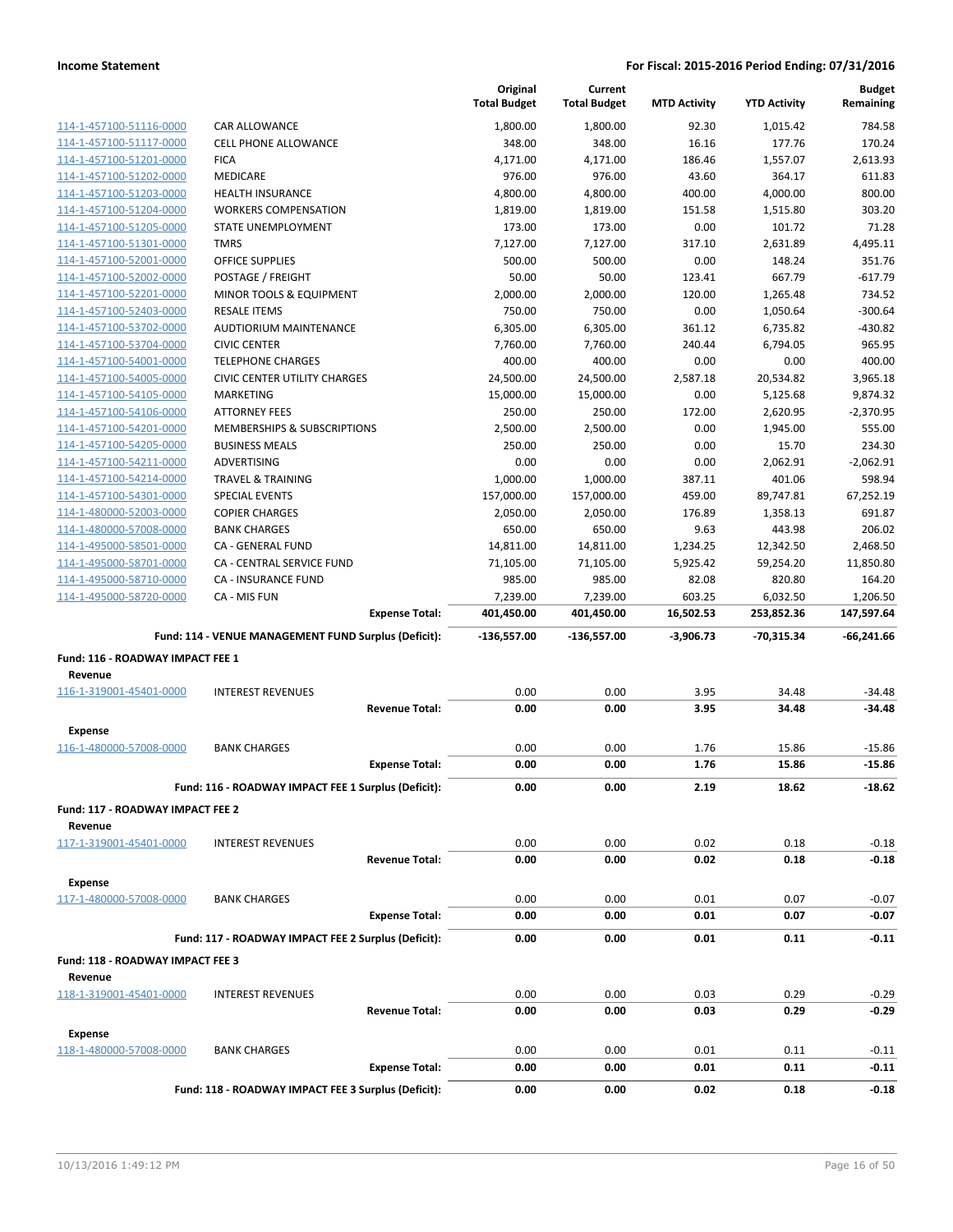| <b>Income Statement</b>                                |                                                                               |                       | For Fiscal: 2015-2016 Period Ending: 07/31/2016 |                                |                     |                            |                            |
|--------------------------------------------------------|-------------------------------------------------------------------------------|-----------------------|-------------------------------------------------|--------------------------------|---------------------|----------------------------|----------------------------|
|                                                        |                                                                               |                       | Original<br><b>Total Budget</b>                 | Current<br><b>Total Budget</b> | <b>MTD Activity</b> | <b>YTD Activity</b>        | <b>Budget</b><br>Remaining |
| <b>Fund: 119 - ROADWAY IMPACT FEE 4</b>                |                                                                               |                       |                                                 |                                |                     |                            |                            |
| Revenue                                                |                                                                               |                       |                                                 |                                |                     |                            |                            |
| 119-1-319001-45401-0000                                | <b>INTEREST REVENUES</b>                                                      |                       | 0.00                                            | 0.00                           | 0.00                | 0.01                       | $-0.01$                    |
|                                                        |                                                                               | <b>Revenue Total:</b> | 0.00                                            | 0.00                           | 0.00                | 0.01                       | $-0.01$                    |
|                                                        | Fund: 119 - ROADWAY IMPACT FEE 4 Total:                                       |                       | 0.00                                            | 0.00                           | 0.00                | 0.01                       | $-0.01$                    |
| Fund: 121 - BROWNSFIELD PETROLEUM EPA GRANT<br>Revenue |                                                                               |                       |                                                 |                                |                     |                            |                            |
| 121-1-319001-45401-0000                                | <b>INTEREST REVENUES</b>                                                      |                       | 0.00                                            | 0.00                           | 0.00                | $-15.82$                   | 15.82                      |
|                                                        |                                                                               | <b>Revenue Total:</b> | 0.00                                            | 0.00                           | 0.00                | $-15.82$                   | 15.82                      |
|                                                        | Fund: 121 - BROWNSFIELD PETROLEUM EPA GRANT Total:                            |                       | 0.00                                            | 0.00                           | 0.00                | -15.82                     | 15.82                      |
|                                                        | <b>Fund: 123 - PTRAIN - POLICE REIMBURSEMENT GRANTS &amp; CONT EDUCAT</b>     |                       |                                                 |                                |                     |                            |                            |
| Revenue                                                |                                                                               |                       |                                                 |                                |                     |                            |                            |
| 123-1-310001-43104-0000                                | <b>GRANTS / LEOSE</b>                                                         |                       | 0.00                                            | 0.00                           | 0.00                | 4,091.59                   | $-4,091.59$                |
| 123-1-310001-43105-0000                                | MISCELLANEOUS / GRANTS                                                        |                       | 0.00                                            | 0.00                           | 0.00                | 4,591.95                   | $-4,591.95$                |
| 123-1-319001-45401-0000                                | <b>INTEREST REVENUES</b>                                                      |                       | 0.00                                            | 0.00                           | 2.12                | 14.71                      | $-14.71$                   |
|                                                        |                                                                               | <b>Revenue Total:</b> | 0.00                                            | 0.00                           | 2.12                | 8,698.25                   | $-8,698.25$                |
| <b>Expense</b>                                         |                                                                               |                       |                                                 |                                |                     |                            |                            |
| 123-1-421230-52104-0000                                | <b>WEARING APPAREL</b>                                                        |                       | 0.00                                            | 0.00                           | 0.00                | 4,591.95                   | $-4,591.95$                |
| 123-1-421230-54214-0000                                | <b>TRAVEL &amp; TRAINING</b>                                                  |                       | 0.00                                            | 0.00                           | 0.00                | 5,125.00                   | $-5,125.00$                |
| 123-1-480000-57008-0000                                | <b>BANK CHARGES</b>                                                           | <b>Expense Total:</b> | 0.00<br>0.00                                    | 0.00<br>0.00                   | 0.96<br>0.96        | 8.97<br>9,725.92           | $-8.97$<br>$-9,725.92$     |
|                                                        |                                                                               |                       |                                                 |                                |                     |                            |                            |
|                                                        | <b>Fund: 123 - PTRAIN - POLICE REIMBURSEMENT GRANTS &amp; CONT EDUCAT Sur</b> |                       | 0.00                                            | 0.00                           | 1.16                | $-1,027.67$                | 1,027.67                   |
| Fund: 140 - DEBT SERVICE FUND                          |                                                                               |                       |                                                 |                                |                     |                            |                            |
| Revenue<br>140-1-311001-41101-0000                     | <b>REAL PROPERTY TAXES</b>                                                    |                       | 3,821,856.00                                    | 3,821,856.00                   | 12,568.15           | 3,867,984.69               | $-46,128.69$               |
| 140-1-311002-41102-0000                                | <b>DELINQUENT TAXES</b>                                                       |                       | 37,897.00                                       | 37,897.00                      | 2,293.40            | 27,121.44                  | 10,775.56                  |
| 140-1-319001-45401-0000                                | <b>INTEREST REVENUES</b>                                                      |                       | 4,778.00                                        | 4,778.00                       | 304.20              | 6,481.24                   | $-1,703.24$                |
| 140-1-319001-45601-0000                                | MISCELLANEOUS REVENUES                                                        |                       | 3,000.00                                        | 3,000.00                       | 0.00                | 0.00                       | 3,000.00                   |
| 140-1-323001-46005-0000                                | XFR - EXCHANGE PROP FUND                                                      |                       | 358,000.00                                      | 358,000.00                     | 29,833.33           | 298,333.30                 | 59,666.70                  |
| 140-1-323001-46008-0000                                | <b>XFR - TOURISM FUND</b>                                                     |                       | 35,000.00                                       | 35,000.00                      | 2,916.67            | 29,166.70                  | 5,833.30                   |
| 140-1-323001-46100-0000                                | <b>XFR - UTILITY FUND</b>                                                     |                       | 1,709,519.00                                    | 1,709,519.00                   | 142,460.00          | 1,424,600.00               | 284,919.00                 |
| 140-1-323001-46107-0000                                | <b>XFR - AIRPORT FUND</b>                                                     |                       | 52,000.00                                       | 52,000.00                      | 4,333.33            | 43,333.30                  | 8,666.70                   |
| 140-1-323001-46203-0000                                | <b>XFR - MIS FUND</b>                                                         |                       | 80,878.00                                       | 80,878.00                      | 6,739.83            | 67,398.30                  | 13,479.70                  |
|                                                        |                                                                               | <b>Revenue Total:</b> | 6,102,928.00                                    | 6,102,928.00                   | 201,448.91          | 5,764,418.97               | 338,509.03                 |
| <b>Expense</b>                                         |                                                                               |                       |                                                 |                                |                     |                            |                            |
| 140-1-471100-56105-0000                                | 2010 CO - PRINCIPAL                                                           |                       | 110,000.00                                      | 110,000.00                     | 0.00                | 110,000.00                 | 0.00                       |
| 140-1-471100-56106-0000                                | 2013 CO PRINCIPAL                                                             |                       | 215,000.00                                      | 215,000.00                     | 0.00                | 215,000.00                 | 0.00                       |
| 140-1-471100-56304-0000                                | 2006 GO REFUNDING PRINC                                                       |                       | 1,510,000.00                                    | 1,510,000.00                   | 0.00                | 1,510,000.00               | 0.00                       |
| 140-1-471100-56306-0000<br>140-1-471100-56308-0000     | 2010 GO REFUND PRINCIPAL<br>2011 GO REFUND PRINCIPAL                          |                       | 555,000.00<br>1,025,000.00                      | 555,000.00<br>1,025,000.00     | 0.00<br>0.00        | 555,000.00<br>1,025,000.00 | 0.00<br>0.00               |
| 140-1-471100-56310-0000                                | 2014 GO REFUND PRINCIPAL                                                      |                       | 174,000.00                                      | 174,000.00                     | 0.00                | 174,000.00                 | 0.00                       |
| 140-1-471100-56311-0000                                | 2014 GENERAL OBLIGATIONS PRINCIPAL                                            |                       | 280,000.00                                      | 280,000.00                     | 0.00                | 280,000.00                 | 0.00                       |
| 140-1-471100-56312-0000                                | 2015 GENERAL OBLIGATIONS PRINCIPAL                                            |                       | 356,000.00                                      | 356,000.00                     | 0.00                | 356,000.00                 | 0.00                       |
| 140-1-471200-56205-0000                                | 2010 CO - INTEREST                                                            |                       | 195,413.00                                      | 195,413.00                     | 0.00                | 98,393.75                  | 97,019.25                  |
| 140-1-471200-56206-0000                                | 2013 CO INTEREST                                                              |                       | 34,310.00                                       | 34,310.00                      | 0.00                | 18,111.50                  | 16,198.50                  |
| 140-1-471200-56404-0000                                | 2006 GO REFUNDING INT                                                         |                       | 603,775.00                                      | 603,775.00                     | 0.00                | 322,650.00                 | 281,125.00                 |
| 140-1-471200-56406-0000                                | 2010 GO REFUND INTEREST                                                       |                       | 370,460.00                                      | 370,460.00                     | 0.00                | 190,086.25                 | 180,373.75                 |
| 140-1-471200-56408-0000                                | 2011 GO REFUND INTEREST                                                       |                       | 154,001.00                                      | 154,001.00                     | 0.00                | 80,203.75                  | 73,797.25                  |
| 140-1-471200-56409-0000                                | 2014 GENERAL OBLIGATIONS - INTEREST                                           |                       | 124,603.00                                      | 124,603.00                     | 0.00                | 64,072.25                  | 60,530.75                  |
| 140-1-471200-56410-0000                                | 2015 GO - INTEREST                                                            |                       | 246,237.00                                      | 246,237.00                     | 0.00                | 161,525.28                 | 84,711.72                  |
| 140-1-471200-56411-0000                                | 2014 GO REFUND INTEREST                                                       |                       | 35,780.00                                       | 35,780.00                      | 0.00                | 18,760.00                  | 17,020.00                  |
| 140-1-475100-56002-0000                                | <b>AGENT FEE</b>                                                              |                       | 1,000.00                                        | 1,000.00                       | 0.00                | 1,000.00                   | 0.00                       |
| 140-1-475100-56005-0000<br>140-1-480000-57008-0000     | ARBITRAGE<br><b>BANK CHARGES</b>                                              |                       | 8,500.00<br>1,200.00                            | 8,500.00<br>1,200.00           | 0.00<br>120.89      | 12,270.00<br>1,286.89      | $-3,770.00$<br>$-86.89$    |
|                                                        |                                                                               | <b>Expense Total:</b> | 6,000,279.00                                    | 6,000,279.00                   | 120.89              | 5,193,359.67               | 806,919.33                 |
|                                                        | Fund: 140 - DEBT SERVICE FUND Surplus (Deficit):                              |                       | 102,649.00                                      | 102,649.00                     | 201,328.02          | 571,059.30                 | -468,410.30                |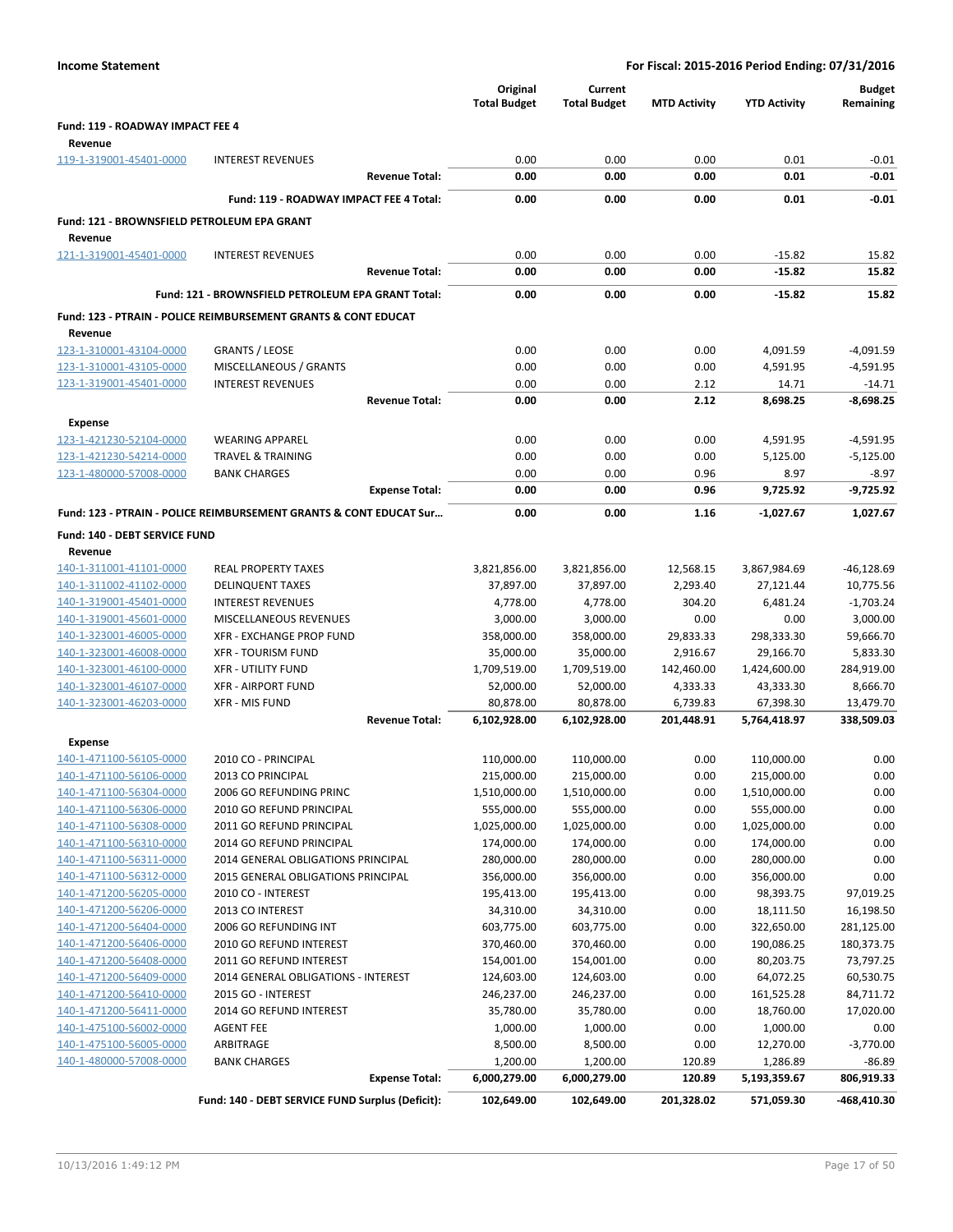|                                              |                                                                 | Original            | Current             |                     |                     | <b>Budget</b>   |
|----------------------------------------------|-----------------------------------------------------------------|---------------------|---------------------|---------------------|---------------------|-----------------|
|                                              |                                                                 | <b>Total Budget</b> | <b>Total Budget</b> | <b>MTD Activity</b> | <b>YTD Activity</b> | Remaining       |
| Fund: 160 - GENERAL CAPITAL IMPROVEMENT FUND |                                                                 |                     |                     |                     |                     |                 |
| Revenue<br>160-1-310002-45321-0000           | SALE OF EXCHANGE BLDG                                           | 0.00                | 0.00                | 0.00                | 2,499,837.00        | $-2,499,837.00$ |
| 160-1-310002-45611-0000                      | <b>DONATIONS FOR PROJECTS</b>                                   | 0.00                | 0.00                | 4,150.00            | 252,586.08          | $-252,586.08$   |
| 160-1-314004-41808-0000                      | FRANCHISE FEES/CABLE-SICFA                                      | 22,400.00           | 22,400.00           | 5,931.23            | 17,545.57           | 4,854.43        |
| 160-1-319001-45401-0000                      | <b>INTEREST REVENUES</b>                                        | 12,696.00           | 12,696.00           | 1,162.87            | 9,236.60            | 3,459.40        |
| 160-1-323001-46001-0000                      | XFR - GENERAL FUND                                              | 1,698,000.00        | 1,855,953.50        | 141,500.00          | 1,723,853.50        | 132,100.00      |
| 160-1-323001-46008-0000                      | <b>XFR - TOURISM FUND</b>                                       | 71,000.00           | 71,000.00           | 5,916.67            | 59,166.70           | 11,833.30       |
| 160-1-323001-46100-0000                      | <b>XFR - UTILITY FUND</b>                                       | 0.00                | 157,953.50          | 0.00                | 157,953.50          | 0.00            |
|                                              | <b>Revenue Total:</b>                                           | 1,804,096.00        | 2,120,003.00        | 158,660.77          | 4,720,178.95        | -2,600,175.95   |
| <b>Expense</b>                               |                                                                 |                     |                     |                     |                     |                 |
| 160-1-421210-55201-0000                      | <b>EQUIPMENT PURCHASES</b>                                      | 0.00                | 0.00                | 0.00                | 404.00              | $-404.00$       |
| 160-1-421240-55003-0000                      | <b>BUILDING IMPROVEMENTS</b>                                    | 0.00                | 0.00                | 0.00                | 54,569.74           | $-54,569.74$    |
| 160-1-431200-53304-0000                      | STREET IMPROV PROGRAM                                           | 1,400,000.00        | 1,400,000.00        | 0.00                | 176,439.35          | 1,223,560.65    |
| 160-1-451100-55012-0000                      | <b>CWIP / CONSTRUCTION</b>                                      | 80,000.00           | 80,000.00           | 800.00              | 77,888.88           | 2,111.12        |
| 160-1-455100-55003-0000                      | <b>BUILDING IMPROVEMENTS</b>                                    | 213,000.00          | 213,000.00          | 0.00                | 53,293.43           | 159,706.57      |
| 160-1-456100-55204-0000                      | <b>OLD TOWN GREENVILLE</b>                                      | 8,000.00            | 8,000.00            | 8,000.00            | 8,000.00            | 0.00            |
| 160-1-457100-54301-0000                      | <b>SPECIAL EVENTS</b>                                           | 0.00                | 0.00                | 3,850.00            | 12,833.33           | $-12,833.33$    |
| 160-1-457100-55203-0000                      | <b>FURNITURE/OFFICE EQUIP</b>                                   | 0.00                | 0.00                | 0.00                | 353,898.93          | -353,898.93     |
| 160-1-480000-55002-0000                      | <b>IMPROVEMENTS</b>                                             | 216,000.00          | 531,907.00          | 69,379.87           | 290,524.09          | 241,382.91      |
| 160-1-480000-55006-0000                      | <b>AQUISITION</b>                                               | 0.00                | 0.00                | 0.00                | 15,140.00           | $-15,140.00$    |
| 160-1-480000-55007-0000                      | CWIP / ENG/ARCHITECTS/MGMT                                      | 0.00                | 0.00                | 0.00                | 1,200.00            | $-1,200.00$     |
| 160-1-480000-55011-0000                      | CWIP / CONSTRUCTION TESTING                                     | 0.00                | 0.00                | 0.00                | 4,800.00            | $-4,800.00$     |
| 160-1-480000-55012-0000                      | <b>CWIP / CONSTRUCTION</b>                                      | 0.00                | 0.00                | 16,205.00           | 55,567.78           | $-55,567.78$    |
| 160-1-480000-55201-0000                      | <b>EQUIPMENT PURCHASES</b>                                      | 0.00                | 0.00                | 0.00                | 19,474.00           | $-19,474.00$    |
| 160-1-480000-57008-0000                      | <b>BANK CHARGES</b>                                             | 1,600.00            | 1,600.00            | 446.34              | 4,652.46            | $-3,052.46$     |
| 160-1-491000-58204-0000                      | VEHICLE/EQUIP REPLACEMENT                                       | 0.00                | 97,155.00           | 0.00                | 97,155.00           | 0.00            |
|                                              | <b>Expense Total:</b>                                           | 1,918,600.00        | 2,331,662.00        | 98,681.21           | 1,225,840.99        | 1,105,821.01    |
|                                              |                                                                 |                     |                     |                     |                     |                 |
|                                              |                                                                 |                     |                     |                     |                     |                 |
|                                              | Fund: 160 - GENERAL CAPITAL IMPROVEMENT FUND Surplus (Deficit): | -114,504.00         | $-211,659.00$       | 59,979.56           | 3,494,337.96        | -3,705,996.96   |
| Fund: 161 - STREET CONSTRUCTION FUND         |                                                                 |                     |                     |                     |                     |                 |
| Revenue                                      |                                                                 |                     |                     |                     |                     |                 |
| 161-1-319001-45401-0000                      | <b>INTEREST REVENUES</b>                                        | 0.00                | 0.00                | 457.48              | 3,249.22            | $-3,249.22$     |
|                                              | <b>Revenue Total:</b>                                           | 0.00                | 0.00                | 457.48              | 3,249.22            | $-3,249.22$     |
|                                              | Fund: 161 - STREET CONSTRUCTION FUND Total:                     | 0.00                | 0.00                | 457.48              | 3,249.22            | $-3,249.22$     |
| Fund: 164 - 2013 CO CAPITAL FUND             |                                                                 |                     |                     |                     |                     |                 |
| Revenue                                      |                                                                 |                     |                     |                     |                     |                 |
| 164-1-319001-45401-0000                      | <b>INTEREST REVENUES</b>                                        | 60.00               | 60.00               | 12.75               | 95.13               | $-35.13$        |
|                                              | <b>Revenue Total:</b>                                           | 60.00               | 60.00               | 12.75               | 95.13               | -35.13          |
|                                              |                                                                 |                     |                     |                     |                     |                 |
|                                              | Fund: 164 - 2013 CO CAPITAL FUND Total:                         | 60.00               | 60.00               | 12.75               | 95.13               | $-35.13$        |
| Fund: 165 - 2014 GO FUND                     |                                                                 |                     |                     |                     |                     |                 |
| Revenue                                      |                                                                 |                     |                     |                     |                     |                 |
| 165-1-319001-45401-0000                      | <b>INTEREST REVENUES</b>                                        | 14,000.00           | 14,000.00           | 1,508.25            | 46,111.01           | $-32,111.01$    |
| 165-1-319001-47201-0000                      | <b>G OF O BOND PROCEEDS</b>                                     | 3,500,000.00        | 3,500,000.00        | 0.00                | 0.00                | 3,500,000.00    |
|                                              | <b>Revenue Total:</b>                                           | 3,514,000.00        | 3,514,000.00        | 1,508.25            | 46,111.01           | 3,467,888.99    |
| <b>Expense</b>                               |                                                                 |                     |                     |                     |                     |                 |
| 165-1-431200-55007-0000                      | ENG/ARCHITECTS/MGMT                                             | 140,000.00          | 140,000.00          | 3,300.00            | 64,409.98           | 75,590.02       |
| 165-1-431200-55011-0000                      | <b>CONSTRUCTION TESTING</b>                                     | 10,000.00           | 10,000.00           | 335,388.25          | 709,909.11          | -699,909.11     |
| 165-1-431200-55012-0000                      | <b>CONSTRUCTION</b>                                             | 7,500,000.00        | 13,555,743.00       | 299,608.96          | 1,495,876.31        | 12,059,866.69   |
| 165-1-475100-56003-0000                      | <b>ISSUANCE COSTS</b>                                           | 62,300.00           | 62,300.00           | 0.00                | 0.00                | 62,300.00       |
| 165-1-480000-57008-0000                      | <b>BANK CHARGES</b>                                             | 4,783.00            | 4,783.00            | 0.00                | 0.00                | 4,783.00        |
|                                              | <b>Expense Total:</b>                                           | 7,717,083.00        | 13,772,826.00       | 638,297.21          | 2,270,195.40        | 11,502,630.60   |
|                                              | Fund: 165 - 2014 GO FUND Surplus (Deficit):                     | -4,203,083.00       | -10,258,826.00      | -636,788.96         | -2,224,084.39       | $-8,034,741.61$ |
| Fund: 171 - MAIN STREET SPECIAL REVENUE      |                                                                 |                     |                     |                     |                     |                 |
| Revenue                                      |                                                                 |                     |                     |                     |                     |                 |
| 171-1-310001-43104-0000                      | <b>GRANT REVENUE - OTHER</b>                                    | 0.00                | 0.00                | 0.00                | 25,000.00           | $-25,000.00$    |
|                                              | <b>Revenue Total:</b>                                           | 0.00                | 0.00                | 0.00                | 25,000.00           | $-25,000.00$    |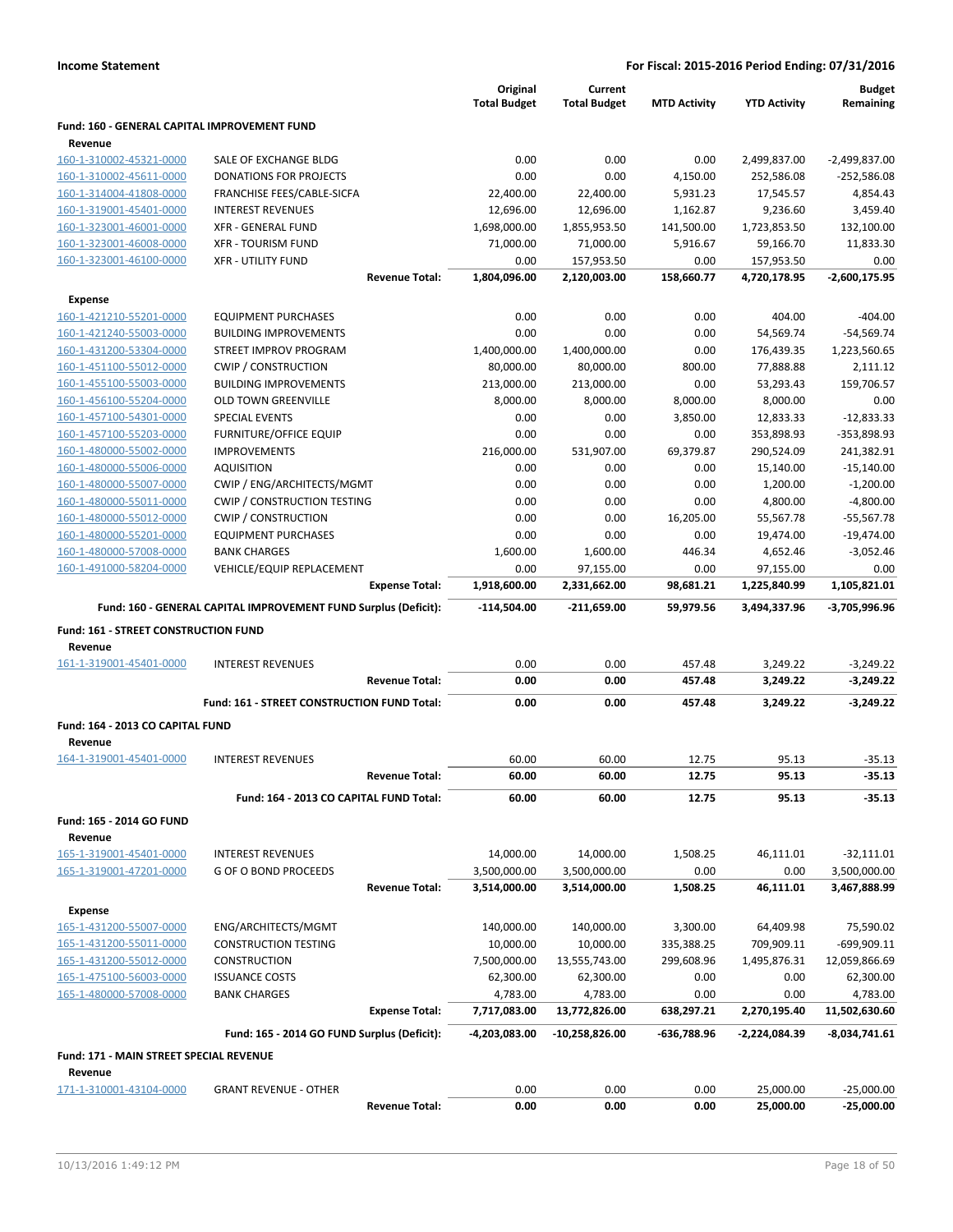|                                                    |                                                               | Original<br><b>Total Budget</b> | Current<br><b>Total Budget</b> | <b>MTD Activity</b>  | <b>YTD Activity</b>    | <b>Budget</b><br>Remaining |
|----------------------------------------------------|---------------------------------------------------------------|---------------------------------|--------------------------------|----------------------|------------------------|----------------------------|
| <b>Expense</b>                                     |                                                               |                                 |                                |                      |                        |                            |
| 171-1-456100-54501-0000                            | <b>SPECIAL SERVICES</b>                                       | 0.00                            | 0.00                           | 0.00                 | 8,878.00               | $-8,878.00$                |
|                                                    | <b>Expense Total:</b>                                         | 0.00                            | 0.00                           | 0.00                 | 8,878.00               | $-8,878.00$                |
|                                                    | Fund: 171 - MAIN STREET SPECIAL REVENUE Surplus (Deficit):    | 0.00                            | 0.00                           | 0.00                 | 16,122.00              | $-16,122.00$               |
| <b>Fund: 172 - MINOR GRANTS FUND</b>               |                                                               |                                 |                                |                      |                        |                            |
| Revenue                                            |                                                               |                                 |                                |                      |                        |                            |
| 172-1-310001-43108-0000                            | <b>GRANTS / LIBRARY GRANT</b>                                 | 0.00                            | 0.00                           | 0.00                 | 3,000.00               | $-3,000.00$                |
| 172-1-310001-43110-0000                            | <b>GRANTS / TEXAS FOREST SERVICE</b>                          | 0.00                            | 0.00                           | 0.00                 | 670.00                 | $-670.00$                  |
| 172-1-310002-45611-0000                            | <b>DONATIONS</b>                                              | 0.00                            | 0.00                           | 0.00                 | 15,000.00              | $-15,000.00$               |
| 172-1-319001-45401-0000                            | <b>INTEREST REVENUES</b>                                      | 0.00                            | 0.00                           | 0.00                 | $-3.17$                | 3.17                       |
|                                                    | <b>Revenue Total:</b>                                         | 0.00                            | 0.00                           | 0.00                 | 18,666.83              | $-18,666.83$               |
| <b>Expense</b>                                     |                                                               |                                 |                                |                      |                        |                            |
| 172-1-422200-54214-0000                            | <b>TRAVEL &amp; TRAINING</b>                                  | 0.00                            | 0.00                           | 0.00                 | 670.00                 | $-670.00$                  |
| 172-1-455100-51011-0000                            | PART TIME TEMPORARY                                           | 0.00                            | 0.00                           | 0.00                 | 228.33                 | $-228.33$                  |
| 172-1-455100-52402-0000                            | <b>BASIC PROGRAM EXPENSE</b>                                  | 0.00                            | 0.00                           | 751.79               | 5,979.37               | $-5,979.37$                |
| 172-1-455100-54101-0000                            | PROFESSIONAL SERVICES                                         | 0.00                            | 0.00                           | 0.00                 | 8,696.00               | $-8,696.00$                |
| 172-1-455100-55211-0000                            | DEPARTMENTAL CAPITAL / BOOKS                                  | 0.00                            | 0.00                           | 0.00                 | 593.62                 | $-593.62$                  |
| 172-1-480000-57008-0000                            | <b>BANK CHARGES</b>                                           | 0.00                            | 0.00                           | 0.00                 | 0.97                   | $-0.97$                    |
|                                                    | <b>Expense Total:</b>                                         | 0.00                            | 0.00                           | 751.79               | 16,168.29              | $-16,168.29$               |
|                                                    | Fund: 172 - MINOR GRANTS FUND Surplus (Deficit):              | 0.00                            | 0.00                           | $-751.79$            | 2,498.54               | $-2,498.54$                |
| Fund: 175 - JUSTICE ASSISTANCE GRANT - JAG         |                                                               |                                 |                                |                      |                        |                            |
| Revenue                                            |                                                               |                                 |                                |                      |                        |                            |
| 175-1-310001-43102-0000                            | <b>GRANTS / GRANT REVENUE</b>                                 | 0.00<br>0.00                    | 0.00<br>0.00                   | 5,492.80<br>5,492.80 | 7,432.80               | $-7,432.80$<br>$-7,432.80$ |
|                                                    | <b>Revenue Total:</b>                                         |                                 |                                |                      | 7,432.80               |                            |
| Expense                                            |                                                               |                                 |                                |                      |                        |                            |
| 175-1-421230-55201-0000                            | <b>EQUIPMENT PURCHASES</b>                                    | 0.00                            | 0.00                           | 5,492.80             | 7,432.80               | $-7,432.80$                |
|                                                    | <b>Expense Total:</b>                                         | 0.00                            | 0.00                           | 5,492.80             | 7,432.80               | $-7,432.80$                |
|                                                    | Fund: 175 - JUSTICE ASSISTANCE GRANT - JAG Surplus (Deficit): | 0.00                            | 0.00                           | 0.00                 | 0.00                   | 0.00                       |
| Fund: 200 - WATER / WASTEWATER FUND                |                                                               |                                 |                                |                      |                        |                            |
| Revenue                                            |                                                               |                                 |                                |                      |                        |                            |
| 200-2-318003-44302-0000                            | WATER REVENUES / SERVICE CHARGES                              | 61,735.00                       | 61,735.00                      | 4,581.29             | 44,786.44              | 16,948.56                  |
| 200-2-318003-44304-0000                            | <b>NEW SERVICES - WATER</b>                                   | 0.00                            | 0.00                           | 2,500.00             | 28,700.00              | $-28,700.00$               |
| 200-2-318003-44305-0000                            | LATE CHARGES - WATER                                          | 61,871.00                       | 61,871.00                      | 3,781.04             | 39,074.53              | 22,796.47                  |
| 200-2-318003-44312-0000                            | <b>METER TAMPERING</b>                                        | 3,875.00                        | 3,875.00                       | 0.00                 | 2,500.00               | 1,375.00                   |
| 200-2-318003-45103-0000                            | <b>GEUS RAW WATER CONSUMPTN</b>                               | 131,216.00                      | 131,216.00                     | 0.00                 | 110,870.66             | 20,345.34                  |
| 200-2-318003-45120-0000                            | OTHER RAW WATER SALES                                         | 25,000.00                       | 25,000.00                      | 0.00                 | 0.00                   | 25,000.00                  |
| 200-2-318004-42303-0000                            | <b>WASTE HAULER PERMITS</b>                                   | 2,600.00                        | 2,600.00                       | 700.00               | 2,100.00               | 500.00                     |
| 200-2-318004-44307-0000                            | <b>NEW SERVICES - SEWER</b>                                   | 0.00                            | 0.00                           | 0.00                 | 3,800.00               | $-3,800.00$                |
| 200-2-318004-44309-0000<br>200-2-318004-44310-0000 | SEWER REVENUES / SERVICE CHARGES<br>LATE CHARGES - SEWER      | 49,529.00<br>52,689.00          | 49,529.00<br>52,689.00         | 4,150.80<br>3,726.60 | 38,868.07<br>36,736.78 | 10,660.93<br>15,952.22     |
| 200-2-318004-45106-0000                            | L-3 COMM COD DISCHARGE                                        | 126,360.00                      | 126,360.00                     | 10,530.00            | 105,300.00             | 21,060.00                  |
| 200-2-318004-45201-0000                            | SEWER REV/ SEWER HAULER FEES                                  | 425,000.00                      | 425,000.00                     | 21,822.00            | 311,034.50             | 113,965.50                 |
| 200-2-319003-45101-0000                            | WATER REVENUES / METERED SALES                                | 5,912,000.00                    | 5,912,000.00                   | 575,486.90           | 5,100,916.84           | 811,083.16                 |
| 200-2-319004-45104-0000                            | SEWER COLLECTION FEES                                         | 5,622,312.00                    | 5,622,312.00                   | 465,355.97           | 4,511,028.19           | 1,111,283.81               |
| 200-2-319004-45105-0000                            | SEWER REVENUES / EPA REVENUE                                  | 0.00                            | 0.00                           | 7.26                 | 620.43                 | $-620.43$                  |
| 200-2-320003-45401-0000                            | <b>INTEREST REVENUES</b>                                      | 32,500.00                       | 32,500.00                      | 1,590.41             | 15,322.95              | 17,177.05                  |
| 200-2-320003-45601-0000                            | MISCELLANEOUS REVENUES                                        | 0.00                            | 0.00                           | 0.00                 | 3,563.69               | $-3,563.69$                |
| 200-2-320003-45602-0000                            | REIMBURSEMENTS / PRIOR YEAR REIMB                             | 0.00                            | 0.00                           | 0.00                 | 249.76                 | $-249.76$                  |
|                                                    | <b>Revenue Total:</b>                                         | 12,506,687.00                   | 12,506,687.00                  | 1,094,232.27         | 10,355,472.84          | 2,151,214.16               |
| <b>Expense</b>                                     |                                                               |                                 |                                |                      |                        |                            |
| 200-2-436100-51001-0000                            | <b>REGULAR SALARIES</b>                                       | 69,032.00                       | 69,032.00                      | 5,309.92             | 60,231.48              | 8,800.52                   |
| 200-2-436100-51020-0000                            | <b>OVERTIME</b>                                               | 282.00                          | 282.00                         | 0.00                 | 403.12                 | $-121.12$                  |
| 200-2-436100-51021-0000                            | <b>LONGEVITY</b>                                              | 672.00                          | 672.00                         | 0.00                 | 660.00                 | 12.00                      |
| 200-2-436100-51101-0000                            | <b>CERTIFICATION PAY</b>                                      | 0.00                            | 0.00                           | 0.00                 | 23.08                  | $-23.08$                   |
| 200-2-436100-51117-0000                            | <b>CELL PHONE ALLOWANCE</b>                                   | 432.00                          | 432.00                         | 33.22                | 382.04                 | 49.96                      |
| 200-2-436100-51201-0000                            | <b>FICA</b>                                                   | 4,366.00                        | 4,366.00                       | 328.52               | 3,789.19               | 576.81                     |
|                                                    |                                                               |                                 |                                |                      |                        |                            |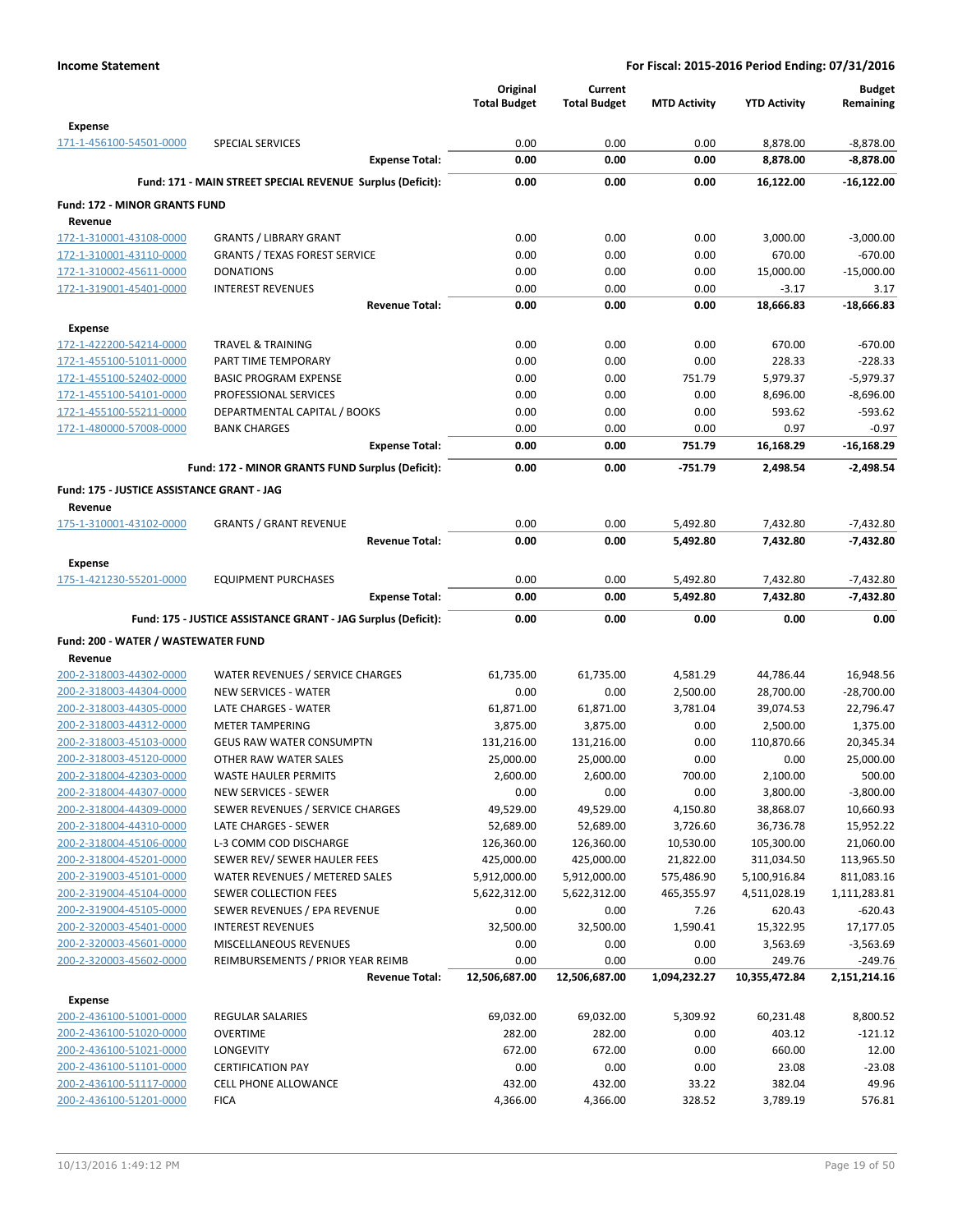| 200-2-436100-51202-0000        |
|--------------------------------|
| 200-2-436100-51203-0000        |
| 200-2-436100-51204-0000        |
| 200-2-436100-51205-0000        |
| 200-2-436100-51301-0000        |
|                                |
| 200-2-436100-52001-0000        |
| 200-2-436100-52002-0000        |
| 200-2-436100-52305-0000        |
| 200-2-436100-53402-0000        |
| 200-2-436100-54001-0000        |
| 200-2-436100-54002-0000        |
| 200-2-436100-54101-0000        |
|                                |
| 200-2-436100-54106-0000        |
| 200-2-436100-54201-0000        |
| 200-2-436100-54214-0000        |
| 200-2-436200-51001-0000        |
| 200-2-436200-51020-0000        |
| 200-2-436200-51021-0000        |
| 200-2-436200-51101-0000        |
| 200-2-436200-51117-0000        |
| 200-2-436200-51201·<br>-0000   |
| 200-2-436200-51202-0000        |
|                                |
| 200-2-436200-51203-0000        |
| 200-2-436200-51204-0000        |
| 200-2-436200-51205-0000        |
| 200-2-436200-51301-0000        |
| 200-2-436200-52001-0000        |
| 200-2-436200-52002-0000        |
| 200-2-436200-52101-0000        |
| 200-2-436200-52102-0000        |
| 200-2-436200-52104-0000        |
| 200-2-436200-52105-0000        |
|                                |
| 200-2-436200-52106-0000        |
| 200-2-436200-52201-0000        |
| 200-2-436200-52202-0000        |
| 200-2-436200-52203-0000        |
| 200-2-436200-52301-0000        |
| 200-2-436200-53201-0000        |
| 200-2-436200-53202-0000        |
| 200-2-436200-53203-0000        |
| 200-2-436200-53205-0000        |
|                                |
| 200-2-436200-53207-0000        |
| 200-2-436200-53310-0000        |
| <u>200-2-436200-53312-0000</u> |
| 200-2-436200-53402-0000        |
| 200-2-436200-53403-0000        |
| 200-2-436200-53404-0000        |
| <u>200-2-436200-53605-0000</u> |
| <u>200-2-436200-53606-0000</u> |
|                                |
|                                |
| <u>200-2-436200-54001-0000</u> |
| 200-2-436200-54002-0000        |
| 200-2-436200-54201-0000        |
| 200-2-436200-54208-0000        |
| <u>200-2-436200-54212-0000</u> |
| <u>200-2-436200-54214-0000</u> |
| 200-2-436200-54219-0000        |
| 200-2-436200-54410-0000        |
| <u>200-2-436300-51001-0000</u> |
| <u>200-2-436300-51020-0000</u> |

|                         |                                         | Original<br><b>Total Budget</b> | Current<br><b>Total Budget</b> | <b>MTD Activity</b> | <b>YTD Activity</b> | <b>Budget</b><br>Remaining |
|-------------------------|-----------------------------------------|---------------------------------|--------------------------------|---------------------|---------------------|----------------------------|
| 200-2-436100-51202-0000 | <b>MEDICARE</b>                         | 1,021.00                        | 1,021.00                       | 76.84               | 886.21              | 134.79                     |
| 200-2-436100-51203-0000 | <b>HEALTH INSURANCE</b>                 | 19,200.00                       | 19,200.00                      | 1,600.00            | 16,000.00           | 3,200.00                   |
| 200-2-436100-51204-0000 | <b>WORKERS COMPENSATION</b>             | 315.00                          | 315.00                         | 26.25               | 262.50              | 52.50                      |
| 200-2-436100-51205-0000 | STATE UNEMPLOYMENT                      | 345.00                          | 345.00                         | 0.00                | 269.50              | 75.50                      |
| 200-2-436100-51301-0000 | <b>TMRS</b>                             | 7,459.00                        | 7,459.00                       | 562.10              | 6,547.00            | 912.00                     |
| 200-2-436100-52001-0000 | <b>OFFICE SUPPLIES</b>                  | 500.00                          | 500.00                         | 0.00                | 158.43              | 341.57                     |
| 200-2-436100-52002-0000 | POSTAGE / FREIGHT                       | 7,500.00                        | 7,500.00                       | 11.73               | 5,039.80            | 2,460.20                   |
| 200-2-436100-52305-0000 | PUBLIC EDUCATION                        | 3,400.00                        | 3,400.00                       | 0.00                | 2,549.50            | 850.50                     |
| 200-2-436100-53402-0000 | <b>BUILDING MAINTENANCE</b>             | 500.00                          | 500.00                         | 0.00                | 2,057.07            | $-1,557.07$                |
| 200-2-436100-54001-0000 | <b>TELEPHONE CHARGES</b>                | 4,000.08                        | 4,000.08                       | 0.00                | 373.25              | 3,626.83                   |
| 200-2-436100-54002-0000 | <b>UTILITY CHARGES</b>                  | 26,821.00                       | 26,821.00                      | 1,670.95            | 19,552.81           | 7,268.19                   |
| 200-2-436100-54101-0000 | PROFESSIONAL SERVICES                   | 2,000.00                        | 2,000.00                       | 0.00                | 0.00                | 2,000.00                   |
| 200-2-436100-54106-0000 | <b>ATTORNEY FEES</b>                    | 3,400.00                        | 3,400.00                       | 47.40               | 2,642.40            | 757.60                     |
| 200-2-436100-54201-0000 | MEMBERSHIPS & SUBSCRIPTIONS             | 350.00                          | 350.00                         | 0.00                | 0.00                | 350.00                     |
| 200-2-436100-54214-0000 | <b>TRAVEL &amp; TRAINING</b>            | 500.00                          | 500.00                         | 0.00                | 0.00                | 500.00                     |
| 200-2-436200-51001-0000 | REGULAR SALARIES                        | 293,372.00                      | 293,372.00                     | 23,501.93           | 253,257.60          | 40,114.40                  |
| 200-2-436200-51020-0000 | <b>OVERTIME</b>                         | 13,301.00                       | 13,301.00                      | 2,043.98            | 14,854.64           | $-1,553.64$                |
| 200-2-436200-51021-0000 | LONGEVITY                               | 3,306.00                        | 3,306.00                       | 0.00                | 3,402.00            | $-96.00$                   |
| 200-2-436200-51101-0000 | <b>CERTIFICATION PAY</b>                | 2,400.00                        | 2,400.00                       | 184.62              | 2,030.82            | 369.18                     |
| 200-2-436200-51117-0000 | <b>CELL PHONE ALLOWANCE</b>             | 432.00                          | 432.00                         | 33.22               | 365.42              | 66.58                      |
| 200-2-436200-51201-0000 | <b>FICA</b>                             | 19,394.00                       | 19,394.00                      | 1,513.18            | 16,108.66           | 3,285.34                   |
| 200-2-436200-51202-0000 | <b>MEDICARE</b>                         | 4,536.00                        | 4,536.00                       | 353.89              | 3,767.35            | 768.65                     |
| 200-2-436200-51203-0000 | <b>HEALTH INSURANCE</b>                 | 76,800.00                       | 76,800.00                      | 6,400.00            | 64,000.00           | 12,800.00                  |
| 200-2-436200-51204-0000 | <b>WORKERS COMPENSATION</b>             | 9,045.00                        | 9,045.00                       | 753.75              | 7,537.50            | 1,507.50                   |
| 200-2-436200-51205-0000 | STATE UNEMPLOYMENT                      | 1,525.00                        | 1,525.00                       | 15.74               | 1,252.40            | 272.60                     |
| 200-2-436200-51301-0000 | <b>TMRS</b>                             | 32,343.00                       | 32,343.00                      | 2,623.14            | 28,683.34           | 3,659.66                   |
| 200-2-436200-52001-0000 | <b>OFFICE SUPPLIES</b>                  | 450.00                          | 450.00                         | 75.56               | 546.17              | $-96.17$                   |
| 200-2-436200-52002-0000 | POSTAGE / FREIGHT                       | 2,300.00                        | 2,300.00                       | 32.81               | 2,328.57            | $-28.57$                   |
| 200-2-436200-52101-0000 | <b>JANITORIAL SUPPLIES</b>              | 2,000.00                        | 2,000.00                       | 0.00                | 2,868.88            | $-868.88$                  |
| 200-2-436200-52102-0000 | <b>BOOKS / REF SUPPLIES</b>             | 100.00                          | 100.00                         | 0.00                | 0.00                | 100.00                     |
| 200-2-436200-52104-0000 | <b>WEARING APPAREL</b>                  | 4,847.00                        | 4,847.00                       | 0.00                | 4,410.70            | 436.30                     |
| 200-2-436200-52105-0000 | <b>LABORATORY</b>                       | 14,433.00                       | 14,433.00                      | 573.86              | 11,460.77           | 2,972.23                   |
| 200-2-436200-52106-0000 | <b>CHEMICAL SUPPLIES</b>                | 296,400.00                      | 296,400.00                     | 28,187.10           | 167,080.63          | 129,319.37                 |
| 200-2-436200-52201-0000 | MINOR TOOLS & EQUIPMENT                 | 2,570.00                        | 2,570.00                       | 251.52              | 1,584.32            | 985.68                     |
| 200-2-436200-52202-0000 | MECHANICAL SUPPLIES                     | 1,461.00                        | 1,461.00                       | 0.00                | 1,234.71            | 226.29                     |
| 200-2-436200-52203-0000 | <b>MOTOR VEHICLE FUEL</b>               | 10,854.00                       | 10,854.00                      | 601.54              | 3,510.75            | 7,343.25                   |
| 200-2-436200-52301-0000 | <b>SAFETY SUPPLIES</b>                  | 1,500.00                        | 1,500.00                       | 49.26               | 140.50              | 1,359.50                   |
| 200-2-436200-53201-0000 | FURNITURE & OFFICE EQUIPMENT            | 250.00                          | 250.00                         | 0.00                | 199.76              | 50.24                      |
| 200-2-436200-53202-0000 | MACHINE, TOOLS & IMPLMNTS               | 2,136.00                        | 2,136.00                       | 0.00                | 2,026.49            | 109.51                     |
| 200-2-436200-53203-0000 | <b>INSTRUMENTS &amp; APPARATUS</b>      | 3,498.00                        | 3,498.00                       | 0.00                | 1,546.58            | 1,951.42                   |
| 200-2-436200-53205-0000 | <b>MOTOR VEHICLES</b>                   | 3,200.00                        | 3,200.00                       | 336.57              | 1,428.02            | 1,771.98                   |
| 200-2-436200-53207-0000 | RADIO/COMMUNICATIONS                    | 900.00                          | 900.00                         | 0.00                | 0.00                | 900.00                     |
| 200-2-436200-53310-0000 | RESVRS/STRG TANKS/ST PIPE               | 20,070.00                       | 20,070.00                      | 0.00                | 9,044.51            | 11,025.49                  |
| 200-2-436200-53312-0000 | <b>WATER LINE EASEMENTS</b>             | 50,000.00                       | 50,000.00                      | 0.00                | 0.00                | 50,000.00                  |
| 200-2-436200-53402-0000 | <b>BUILDING MAINTENANCE</b>             | 1,400.00                        | 1,400.00                       | 34.95               | 2,044.47            | $-644.47$                  |
| 200-2-436200-53403-0000 | HEATING & COOLING SYSTEMS               | 3,700.00                        | 3,700.00                       | 69.99               | 318.99              | 3,381.01                   |
| 200-2-436200-53404-0000 | <b>STRUCTURES / EXTERIOR STRUCTURES</b> | 430.00                          | 430.00                         | 0.00                | 192.95              | 237.05                     |
| 200-2-436200-53605-0000 | STRUCTURES / FILTRATION PLANT           | 35,006.00                       | 35,006.00                      | 231.88              | 38,746.40           | $-3,740.40$                |
| 200-2-436200-53606-0000 | <b>MAINT - GROUNDS</b>                  | 300.00                          | 300.00                         | 0.00                | 27.99               | 272.01                     |
| 200-2-436200-54001-0000 | <b>TELEPHONE CHARGES</b>                | 13,150.00                       | 13,150.00                      | 1,281.55            | 12,996.54           | 153.46                     |
| 200-2-436200-54002-0000 | UTILITY CHARGES                         | 391,551.00                      | 391,551.00                     | 20,272.94           | 226,429.92          | 165,121.08                 |
| 200-2-436200-54201-0000 | MEMBERSHIPS & SUBSCRIPTIONS             | 1,700.00                        | 1,700.00                       | 0.00                | 629.97              | 1,070.03                   |
| 200-2-436200-54208-0000 | <b>LABORATORY WORK</b>                  | 20,591.00                       | 20,591.00                      | 1,227.65            | 9,812.19            | 10,778.81                  |
| 200-2-436200-54212-0000 | <b>PRINTING</b>                         | 800.00                          | 800.00                         | 0.00                | 0.00                | 800.00                     |
| 200-2-436200-54214-0000 | <b>TRAVEL &amp; TRAINING</b>            | 5,500.00                        | 5,500.00                       | 0.00                | 2,367.17            | 3,132.83                   |
| 200-2-436200-54219-0000 | SABINE RIVER AUTHORITY                  | 973,830.96                      | 973,830.96                     | 81,152.58           | 730,586.30          | 243,244.66                 |
| 200-2-436200-54410-0000 | PERMITS/FEES                            | 22,000.00                       | 22,000.00                      | 0.00                | 20,437.90           | 1,562.10                   |
| 200-2-436300-51001-0000 | REGULAR SALARIES                        | 404,047.00                      | 404,047.00                     | 25,987.44           | 307,842.34          | 96,204.66                  |
| 200-2-436300-51020-0000 | <b>OVERTIME</b>                         | 50,454.00                       | 50,454.00                      | 2,995.26            | 28,066.02           | 22,387.98                  |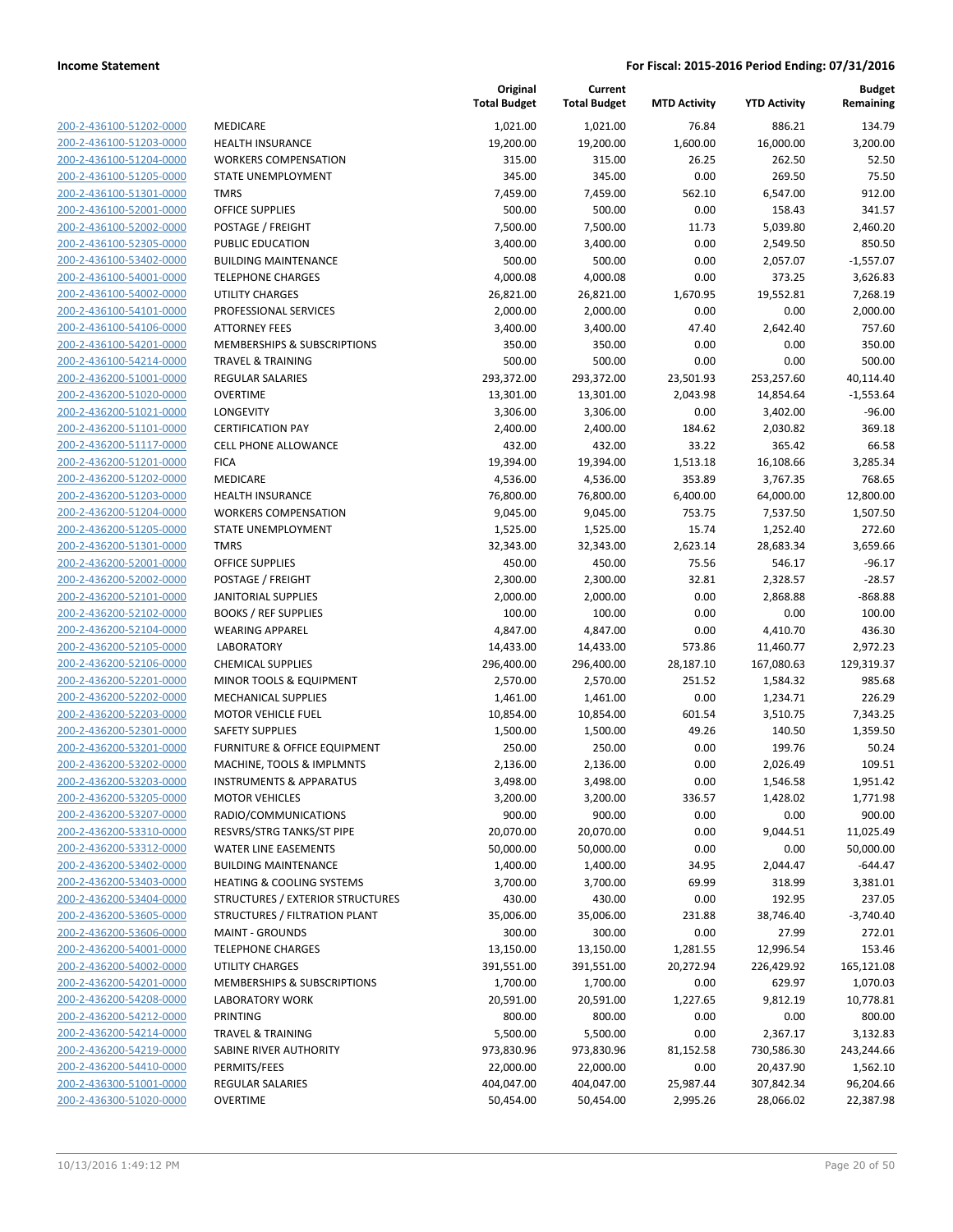| 200-2-436300-51021-0000        |
|--------------------------------|
| 200-2-436300-51101-0000        |
| 200-2-436300-51117-0000        |
| 200-2-436300-51201-0000        |
| 200-2-436300-51202-0000        |
| 200-2-436300-51203-0000        |
| 200-2-436300-51204-0000        |
| 200-2-436300-51205-0000        |
| 200-2-436300-51301-0000        |
| 200-2-436300-51401-0000        |
| <u>200-2-436300-52001-0000</u> |
| 200-2-436300-52002-0000        |
| 200-2-436300-52005-0000        |
| 200-2-436300-52101-0000        |
| 200-2-436300-52103-0000        |
| 200-2-436300-52104-0000        |
| <u>200-2-436300-52106-0000</u> |
| 200-2-436300-52201-0000        |
| 200-2-436300-52203-0000        |
| 200-2-436300-52303-0000        |
| 200-2-436300-53201-0000        |
| 200-2-436300-53202-0000        |
| 200-2-436300-53205-0000        |
| 200-2-436300-53207-0000        |
| 200-2-436300-53210-0000        |
| 200-2-436300-53211-0000        |
| 200-2-436300-53306-0000        |
| 200-2-436300-54001-0000        |
| 200-2-436300-54214-0000        |
| 200-2-436300-55201-0000        |
| 200-2-437200-51001-0000        |
| 200-2-437200-51020-0000        |
| 200-2-437200-51021-0000        |
| 200-2-437200-51101-0000        |
| 200-2-437200-51117-0000        |
| 200-2-437200-51201-0000        |
| 200-2-437200-51202-0000        |
| 200-2-437200-51203-0000        |
| 200-2-437200-51204-0000        |
| 200-2-437200-51205-0000        |
| 200-2-437200-51301-0000        |
| <u>200-2-437200-51401-0000</u> |
| 200-2-437200-52001-0000        |
| 200-2-437200-52103-0000        |
| 200-2-437200-52104-0000        |
| <u>200-2-437200-52106-0000</u> |
| <u>200-2-437200-52107-0000</u> |
| 200-2-437200-52201-0000        |
| 200-2-437200-52203-0000        |
| 200-2-437200-52303-0000        |
| 200-2-437200-53202-0000        |
| 200-2-437200-53205-0000        |
| 200-2-437200-53207-0000        |
| 200-2-437200-53309-0000        |
| 200-2-437200-53311-0000        |
| <u>200-2-437200-54001-0000</u> |
| 200-2-437200-54002-0000        |
| <u>200-2-437200-54214-0000</u> |
| 200-2-437300-51001-0000        |

| <b>LONGEVITY</b>                                |
|-------------------------------------------------|
| CERTIFICATION PAY                               |
| CELL PHONE ALLOWANCE                            |
| FICA.                                           |
| <b>MEDICARE</b>                                 |
| <b>HEALTH INSURANCE</b>                         |
| WORKERS COMPENSATION                            |
| STATE UNEMPLOYMENT                              |
| <b>TMRS</b>                                     |
| CONTRA - SALARIES                               |
| <b>DFFICE SUPPLIES</b>                          |
| POSTAGE / FREIGHT                               |
| <b>PRINTED MATERIALS</b>                        |
| <b>ANITORIAL SUPPLIES</b>                       |
| <b>MEETING SUPPLIES</b>                         |
| WEARING APPAREL                                 |
| CHEMICAL SUPPLIES                               |
| MINOR TOOLS & EQUIPMENT                         |
| <b>MOTOR VEHICLE FUEL</b>                       |
| <b>FRAINING SUPPLIES</b>                        |
| URNITURE & OFFICE EQUIPMENT                     |
| <b>MACHINE, TOOLS &amp; IMPLMNTS</b>            |
| <b>MOTOR VEHICLES</b>                           |
| RADIO/COMMUNICATIONS                            |
| <b>FIRE HYDRANTS</b>                            |
| METERS & SETTINGS                               |
| WATER MAINS                                     |
| <b>FELEPHONE CHARGES</b>                        |
| FRAVEL & TRAINING                               |
| <b>EQUIPMENT PURCHASES</b>                      |
| REGULAR SALARIES                                |
| OVERTIME                                        |
| <b>ONGEVITY</b>                                 |
| CERTIFICATION PAY                               |
| CELL PHONE ALLOWANCE                            |
| FICA.                                           |
| MEDICARE                                        |
| HEALTH INSURANCE                                |
| WORKERS COMPENSATION                            |
| STATE UNEMPLOYMENT                              |
| TMRS                                            |
| CONTRA - SALARIES                               |
| <b><i>OFFICE SUPPLIES</i></b>                   |
| <b>MEETING SUPPLIES</b>                         |
| <b>WEARING APPAREL</b>                          |
| CHEMICAL SUPPLIES                               |
| <b>BOTANICAL SUPPLIES</b>                       |
| MINOR TOOLS & EQUIPMENT                         |
| <b>MOTOR VEHICLE FUEL</b>                       |
| <b>FRAINING SUPPLIES</b>                        |
| <b>MACHINE, TOOLS &amp; IMPLMNTS</b>            |
| <b>MOTOR VEHICLES</b>                           |
| RADIO/COMMUNICATIONS                            |
| SANITARY SEWER                                  |
| <b>IFT STATIONS</b>                             |
| TELEPHONE CHARGES                               |
| JTILITY CHARGES<br><b>FRAVEL &amp; TRAINING</b> |
|                                                 |

|                                                    |                                                       | Original<br><b>Total Budget</b> | Current<br><b>Total Budget</b> | <b>MTD Activity</b> | <b>YTD Activity</b> | <b>Budget</b><br>Remaining |
|----------------------------------------------------|-------------------------------------------------------|---------------------------------|--------------------------------|---------------------|---------------------|----------------------------|
| 200-2-436300-51021-0000                            | LONGEVITY                                             | 9,828.00                        | 9,828.00                       | 0.00                | 8,299.35            | 1,528.65                   |
| 200-2-436300-51101-0000                            | <b>CERTIFICATION PAY</b>                              | 1,500.00                        | 1,500.00                       | 92.32               | 840.68              | 659.32                     |
| 200-2-436300-51117-0000                            | <b>CELL PHONE ALLOWANCE</b>                           | 216.00                          | 216.00                         | 0.00                | 113.84              | 102.16                     |
| 200-2-436300-51201-0000                            | <b>FICA</b>                                           | 28,895.00                       | 28,895.00                      | 1,686.85            | 21,945.37           | 6,949.63                   |
| 200-2-436300-51202-0000                            | MEDICARE                                              | 6,758.00                        | 6,758.00                       | 394.50              | 5,132.43            | 1,625.57                   |
| 200-2-436300-51203-0000                            | <b>HEALTH INSURANCE</b>                               | 110,400.00                      | 110,400.00                     | 9,200.00            | 92,000.00           | 18,400.00                  |
| 200-2-436300-51204-0000                            | <b>WORKERS COMPENSATION</b>                           | 12,987.00                       | 12,987.00                      | 1,082.25            | 10,822.50           | 2,164.50                   |
| 200-2-436300-51205-0000                            | STATE UNEMPLOYMENT                                    | 1,986.00                        | 1,986.00                       | 54.76               | 2,153.01            | $-167.01$                  |
| 200-2-436300-51301-0000                            | <b>TMRS</b>                                           | 49,366.00                       | 49,366.00                      | 3,001.49            | 38,687.31           | 10,678.69                  |
| 200-2-436300-51401-0000                            | <b>CONTRA - SALARIES</b>                              | 0.00                            | 0.00                           | 0.00                | $-1,488.48$         | 1,488.48                   |
| 200-2-436300-52001-0000                            | <b>OFFICE SUPPLIES</b>                                | 300.00                          | 300.00                         | 82.41               | 215.88              | 84.12                      |
| 200-2-436300-52002-0000                            | POSTAGE / FREIGHT                                     | 50.00                           | 50.00                          | 0.00                | 1.62                | 48.38                      |
| 200-2-436300-52005-0000                            | PRINTED MATERIALS                                     | 100.00                          | 100.00                         | 0.00                | 48.00               | 52.00                      |
| 200-2-436300-52101-0000                            | <b>JANITORIAL SUPPLIES</b>                            | 100.00                          | 100.00                         | 0.00                | 0.00                | 100.00                     |
| 200-2-436300-52103-0000                            | <b>MEETING SUPPLIES</b>                               | 150.00                          | 150.00                         | 0.00                | 0.00                | 150.00                     |
| 200-2-436300-52104-0000                            | <b>WEARING APPAREL</b>                                | 11,000.00                       | 11,000.00                      | 0.00                | 10,362.12           | 637.88                     |
| 200-2-436300-52106-0000                            | <b>CHEMICAL SUPPLIES</b>                              | 500.00                          | 500.00                         | 0.00                | 210.92              | 289.08                     |
| 200-2-436300-52201-0000                            | MINOR TOOLS & EQUIPMENT                               | 8,500.00                        | 8,500.00                       | 173.31              | 3,414.43            | 5,085.57                   |
| 200-2-436300-52203-0000                            | <b>MOTOR VEHICLE FUEL</b>                             | 46,888.00                       | 46,888.00                      | 1,304.65            | 14,676.81           | 32,211.19                  |
| 200-2-436300-52303-0000                            | <b>TRAINING SUPPLIES</b>                              | 200.00                          | 200.00                         | 0.00                | 0.00                | 200.00                     |
| 200-2-436300-53201-0000                            | FURNITURE & OFFICE EQUIPMENT                          | 100.00                          | 100.00                         | 0.00                | 0.00                | 100.00                     |
| 200-2-436300-53202-0000                            | MACHINE, TOOLS & IMPLMNTS                             | 5,000.00                        | 5,000.00                       | 0.00                | 926.57              | 4,073.43                   |
| 200-2-436300-53205-0000                            | <b>MOTOR VEHICLES</b>                                 | 51,000.00                       | 51,000.00                      | 2,882.45            | 25,195.75           | 25,804.25                  |
| 200-2-436300-53207-0000                            | RADIO/COMMUNICATIONS                                  | 1,500.00                        | 1,500.00                       | 0.00                | 605.00              | 895.00                     |
| 200-2-436300-53210-0000                            | <b>FIRE HYDRANTS</b>                                  | 8,000.00                        | 8,000.00                       | 116.94              | 2,192.23            | 5,807.77                   |
| 200-2-436300-53211-0000                            | <b>METERS &amp; SETTINGS</b>                          | 70,000.00                       | 100,000.00                     | 27.48               | 47,853.49           | 52,146.51                  |
| 200-2-436300-53306-0000                            | <b>WATER MAINS</b>                                    | 165,000.00                      | 135,000.00                     | 4,204.71            | 58,656.48           | 76,343.52                  |
| 200-2-436300-54001-0000                            | <b>TELEPHONE CHARGES</b>                              | 1,750.00                        | 1,750.00                       | 15.77               | 831.07              | 918.93                     |
| 200-2-436300-54214-0000                            | <b>TRAVEL &amp; TRAINING</b>                          | 4,000.00                        | 4,000.00                       | 222.00              | 1,786.00            | 2,214.00                   |
| 200-2-436300-55201-0000                            | <b>EQUIPMENT PURCHASES</b>                            | 4,400.00                        | 4,400.00                       | 0.00                | 0.00                | 4,400.00                   |
| 200-2-437200-51001-0000                            | REGULAR SALARIES                                      | 367,199.00                      | 367,199.00                     | 26,138.70           | 280,894.44          | 86,304.56                  |
| 200-2-437200-51020-0000                            | <b>OVERTIME</b>                                       | 52,417.00                       | 52,417.00                      | 2,406.34            | 33,694.52           | 18,722.48                  |
| 200-2-437200-51021-0000                            | LONGEVITY                                             | 10,968.00                       | 10,968.00                      | 0.00                | 9,040.65            | 1,927.35                   |
| 200-2-437200-51101-0000                            | <b>CERTIFICATION PAY</b>                              | 1,200.00                        | 1,200.00                       | 92.30               | 1,167.06            | 32.94                      |
| 200-2-437200-51117-0000                            | <b>CELL PHONE ALLOWANCE</b>                           | 0.00                            | 0.00                           | 0.00                | 108.03              | $-108.03$                  |
| 200-2-437200-51201-0000                            | <b>FICA</b>                                           | 26,771.00                       | 26,771.00                      | 1,710.75            | 19,670.23           | 7,100.77                   |
| 200-2-437200-51202-0000                            | MEDICARE                                              | 6,261.00                        | 6,261.00                       | 400.09              | 4,600.34            | 1,660.66                   |
| 200-2-437200-51203-0000                            | <b>HEALTH INSURANCE</b>                               | 100,800.00                      | 100,800.00                     | 8,400.00            | 84,000.00           | 16,800.00                  |
| 200-2-437200-51204-0000<br>200-2-437200-51205-0000 | <b>WORKERS COMPENSATION</b>                           | 8,988.00                        | 8,988.00                       | 749.00              | 7,490.00            | 1,498.00                   |
|                                                    | STATE UNEMPLOYMENT                                    | 1,813.00                        | 1,813.00                       | 48.69               | 1,543.73            | 269.27                     |
| 200-2-437200-51301-0000                            | TMRS                                                  | 45,737.00                       | 45,737.00                      | 2,955.43            | 34,167.73           | 11,569.27                  |
| 200-2-437200-51401-0000                            | <b>CONTRA - SALARIES</b>                              | 0.00                            | 0.00                           | 0.00                | $-1,860.74$         | 1,860.74                   |
| 200-2-437200-52001-0000                            | <b>OFFICE SUPPLIES</b>                                | 300.00                          | 300.00                         | 0.00                | 46.06               | 253.94                     |
| 200-2-437200-52103-0000                            | <b>MEETING SUPPLIES</b>                               | 150.00                          | 150.00                         | 0.00                | 0.00                | 150.00                     |
| 200-2-437200-52104-0000                            | <b>WEARING APPAREL</b>                                | 11,609.00                       | 11,609.00                      | 130.00              | 9,534.79            | 2,074.21                   |
| 200-2-437200-52106-0000                            | <b>CHEMICAL SUPPLIES</b><br><b>BOTANICAL SUPPLIES</b> | 5,500.00                        | 2,375.00                       | 77.43               | 337.42              | 2,037.58                   |
| 200-2-437200-52107-0000<br>200-2-437200-52201-0000 | <b>MINOR TOOLS &amp; EQUIPMENT</b>                    | 400.00                          | 400.00<br>6,500.00             | 0.00                | 0.00                | 400.00                     |
| 200-2-437200-52203-0000                            | <b>MOTOR VEHICLE FUEL</b>                             | 6,500.00                        |                                | 124.78              | 1,448.17            | 5,051.83                   |
|                                                    |                                                       | 27,000.00                       | 27,000.00                      | 1,561.34            | 12,364.39           | 14,635.61<br>150.00        |
| 200-2-437200-52303-0000<br>200-2-437200-53202-0000 | <b>TRAINING SUPPLIES</b><br>MACHINE, TOOLS & IMPLMNTS | 150.00                          | 150.00                         | 0.00                | 0.00                |                            |
|                                                    | <b>MOTOR VEHICLES</b>                                 | 5,000.00                        | 5,000.00                       | 0.00                | 2,539.18            | 2,460.82                   |
| 200-2-437200-53205-0000                            |                                                       | 21,000.00                       | 21,000.00                      | 471.68              | 22,015.56           | $-1,015.56$                |
| 200-2-437200-53207-0000<br>200-2-437200-53309-0000 | RADIO/COMMUNICATIONS                                  | 700.00                          | 700.00                         | 0.00                | 575.00              | 125.00                     |
| 200-2-437200-53311-0000                            | SANITARY SEWER<br><b>LIFT STATIONS</b>                | 69,000.00<br>11,000.00          | 69,000.00                      | 624.77              | 30,304.94           | 38,695.06<br>$-4,483.69$   |
|                                                    |                                                       |                                 | 14,125.00                      | 4,495.38            | 18,608.69           |                            |
| 200-2-437200-54001-0000                            | <b>TELEPHONE CHARGES</b>                              | 9,000.08                        | 9,000.08                       | 301.56              | 4,169.76            | 4,830.32                   |
| 200-2-437200-54002-0000                            | UTILITY CHARGES                                       | 27,000.00                       | 27,000.00                      | 2,169.69            | 22,230.36           | 4,769.64                   |
| 200-2-437200-54214-0000                            | <b>TRAVEL &amp; TRAINING</b>                          | 3,000.00                        | 3,000.00                       | 0.00                | 946.00              | 2,054.00                   |
| 200-2-437300-51001-0000                            | <b>REGULAR SALARIES</b>                               | 496,062.00                      | 496,062.00                     | 36,841.38           | 404,386.65          | 91,675.35                  |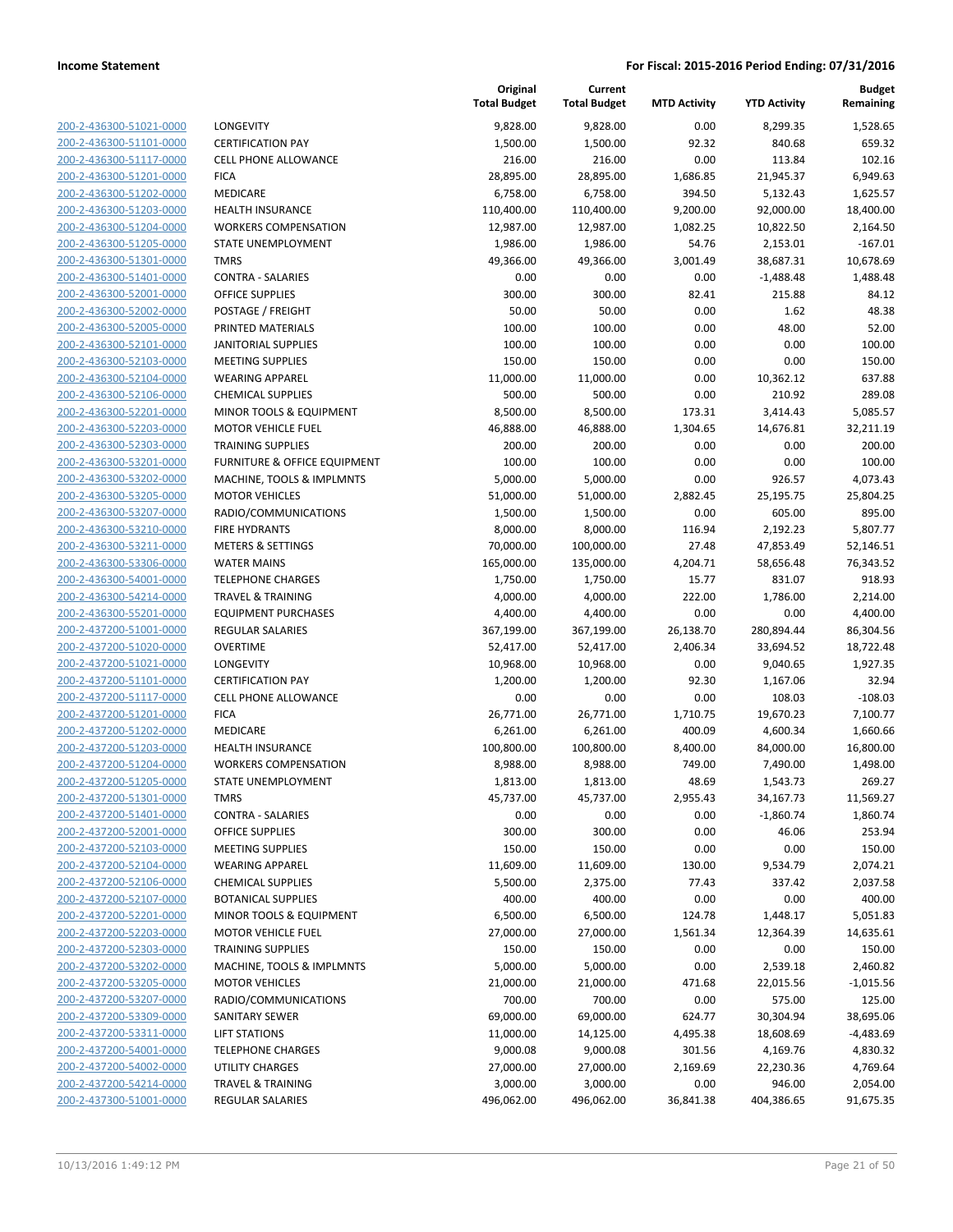**Current**

**Original**

**MTD Activity YTD Activity**

**Budget Remaining**

|                         |                                        | <b>Total Budget</b> | <b>Total Budget</b> | <b>MTD Activity</b> | <b>YTD Activity</b> | Remaining   |
|-------------------------|----------------------------------------|---------------------|---------------------|---------------------|---------------------|-------------|
| 200-2-437300-51020-0000 | <b>OVERTIME</b>                        | 38,333.00           | 38,333.00           | 3,555.08            | 25,291.41           | 13,041.59   |
| 200-2-437300-51021-0000 | LONGEVITY                              | 10,284.00           | 10,284.00           | 0.00                | 10,224.00           | 60.00       |
| 200-2-437300-51101-0000 | <b>CERTIFICATION PAY</b>               | 7,800.00            | 7,800.00            | 461.54              | 5,076.94            | 2,723.06    |
| 200-2-437300-51117-0000 | <b>CELL PHONE ALLOWANCE</b>            | 432.00              | 432.00              | 33.22               | 365.42              | 66.58       |
| 200-2-437300-51201-0000 | <b>FICA</b>                            | 34,280.00           | 34,280.00           | 2,406.11            | 26,363.06           | 7,916.94    |
| 200-2-437300-51202-0000 | MEDICARE                               | 8,017.00            | 8,017.00            | 562.72              | 6,165.57            | 1,851.43    |
| 200-2-437300-51203-0000 | HEALTH INSURANCE                       | 124,800.00          | 124,800.00          | 10,400.00           | 104,000.00          | 20,800.00   |
| 200-2-437300-51204-0000 | <b>WORKERS COMPENSATION</b>            | 11,338.00           | 11,338.00           | 944.83              | 9,448.30            | 1,889.70    |
| 200-2-437300-51205-0000 | STATE UNEMPLOYMENT                     | 2,245.00            | 2,245.00            | 0.00                | 1,617.90            | 627.10      |
| 200-2-437300-51301-0000 | <b>TMRS</b>                            | 58,567.00           | 58,567.00           | 4,301.77            | 47,285.20           | 11,281.80   |
| 200-2-437300-51401-0000 | <b>CONTRA - SALARIES</b>               | 0.00                | 0.00                | 0.00                | $-104.17$           | 104.17      |
| 200-2-437300-52001-0000 | <b>OFFICE SUPPLIES</b>                 | 600.00              | 600.00              | 0.00                | 398.06              | 201.94      |
| 200-2-437300-52002-0000 | POSTAGE / FREIGHT                      | 600.00              | 600.00              | 153.49              | 621.71              | $-21.71$    |
| 200-2-437300-52005-0000 | PRINTED MATERIALS                      | 1,250.00            | 1,250.00            | 0.00                | 0.00                | 1,250.00    |
| 200-2-437300-52101-0000 | JANITORIAL SUPPLIES                    | 1,650.00            | 1,650.00            | 90.19               | 1,151.33            | 498.67      |
| 200-2-437300-52102-0000 | REFERENCE SUPPLIES                     | 500.00              | 500.00              | 0.00                | 0.00                | 500.00      |
| 200-2-437300-52103-0000 | <b>MEETING SUPPLIES</b>                | 500.00              | 500.00              | 0.00                | 208.95              | 291.05      |
| 200-2-437300-52104-0000 | <b>WEARING APPAREL</b>                 | 9,200.00            | 9,200.00            | 0.00                | 6,914.20            | 2,285.80    |
| 200-2-437300-52105-0000 | <b>LABORATORY</b>                      | 15,000.00           | 15,000.00           | 1,248.36            | 7,797.48            | 7,202.52    |
| 200-2-437300-52106-0000 | <b>CHEMICAL SUPPLIES</b>               | 44,920.00           | 44,920.00           | 0.00                | 34,386.89           | 10,533.11   |
| 200-2-437300-52107-0000 | <b>BOTANICAL SUPPLIES</b>              | 900.00              | 900.00              | 0.00                | 0.00                | 900.00      |
| 200-2-437300-52201-0000 | MINOR TOOLS & EQUIPMENT                | 6,300.00            | 6,300.00            | 199.50              | 5,591.96            | 708.04      |
| 200-2-437300-52202-0000 | <b>MECHANICAL SUPPLIES</b>             | 18,400.00           | 18,400.00           | 0.00                | 17,645.54           | 754.46      |
| 200-2-437300-52203-0000 | <b>MOTOR VEHICLE FUEL</b>              | 11,500.00           | 11,500.00           | 324.82              | 2,719.90            | 8,780.10    |
| 200-2-437300-52301-0000 | <b>SAFETY SUPPLIES</b>                 | 2,300.00            | 2,300.00            | 0.00                | 1,907.04            | 392.96      |
| 200-2-437300-53202-0000 | MACHINE, TOOLS & IMPLMNTS              | 60,000.00           | 60,000.00           | 2,188.28            | 19,147.41           | 40,852.59   |
| 200-2-437300-53203-0000 | <b>INSTRUMENTS &amp; APPARATUS</b>     | 6,000.00            | 6,000.00            | 0.00                | 2,530.95            | 3,469.05    |
| 200-2-437300-53205-0000 | <b>MOTOR VEHICLES</b>                  | 4,000.00            | 4,000.00            | 293.30              | 2,903.12            | 1,096.88    |
| 200-2-437300-53402-0000 | <b>BUILDING MAINTENANCE</b>            | 6,000.00            | 6,000.00            | 49.50               | 1,799.22            | 4,200.78    |
| 200-2-437300-54001-0000 | <b>TELEPHONE CHARGES</b>               | 6,300.00            | 6,300.00            | 93.57               | 2,785.79            | 3,514.21    |
| 200-2-437300-54002-0000 | <b>UTILITY CHARGES</b>                 | 441,000.00          | 441,000.00          | 30,363.74           | 318,713.40          | 122,286.60  |
| 200-2-437300-54103-0000 | CONSULTING                             | 15,000.00           | 15,000.00           | 0.00                | 0.00                | 15,000.00   |
| 200-2-437300-54201-0000 | MEMBERSHIPS & SUBSCRIPTIONS            | 10,500.00           | 10,500.00           | 0.00                | 6,489.37            | 4,010.63    |
| 200-2-437300-54208-0000 | <b>LABORATORY WORK</b>                 | 14,000.00           | 14,000.00           | 161.00              | 8,720.55            | 5,279.45    |
| 200-2-437300-54214-0000 | <b>TRAVEL &amp; TRAINING</b>           | 6,000.00            | 6,000.00            | 495.00              | 1,789.50            | 4,210.50    |
| 200-2-437300-54403-0000 | <b>DISPOSAL CHARGES</b>                | 86,000.00           | 86,000.00           | 6,674.94            | 75,978.00           | 10,022.00   |
| 200-2-437300-54410-0000 | PERMITS/FEES                           | 73,700.00           | 73,700.00           | 0.00                | 36,604.65           | 37,095.35   |
| 200-2-471100-56507-0000 | 08 REV BONDS - PRINCIPAL               | 895,000.00          | 895,000.00          | 0.00                | 895,000.00          | 0.00        |
| 200-2-471100-56508-0000 | 09 TWDP REV BOND - PRINC               | 15,000.00           | 15,000.00           | 0.00                | 15,000.00           | 0.00        |
| 200-2-471200-56607-0000 | 08 REV BONDS - INTEREST                | 360,855.00          | 360,855.00          | 0.00                | 184,678.75          | 176,176.25  |
| 200-2-475100-56002-0000 | MISCELLANEOUS DEBT EXP / AGENT FEE     | 750.00              | 750.00              | 0.00                | 750.00              | 0.00        |
| 200-2-475100-56005-0000 | ARBITRAGE                              | 1,750.00            | 1,750.00            | 0.00                | 1,750.00            | 0.00        |
| 200-2-480000-52003-0000 | <b>COPIER CHARGES</b>                  | 10,600.00           | 10,600.00           | 702.38              | 6,349.08            | 4,250.92    |
| 200-2-480000-52006-0000 | <b>COPIER PAPER</b>                    | 240.00              | 240.00              | 0.00                | 31.88               | 208.12      |
| 200-2-480000-54002-0000 | <b>UTILITY CHARGES</b>                 | 3,367.00            | 3,367.00            | 187.57              | 4,390.21            | $-1,023.21$ |
| 200-2-480000-54226-0000 | <b>INSURANCE EXPENSE</b>               | 41,390.00           | 41,390.00           | 0.00                | 27,522.92           | 13,867.08   |
| 200-2-480000-57002-0000 | <b>BAD DEBT EXPENSE</b>                | 16,450.00           | 16,450.00           | 0.00                | 0.00                | 16,450.00   |
| 200-2-480000-57005-0000 | <b>ACCRUED VAC &amp; SICK PAY</b>      | 25,000.00           | 25,000.00           | 0.00                | 22,514.52           | 2,485.48    |
| 200-2-480000-57008-0000 | <b>BANK CHARGES</b>                    | 23,500.00           | 23,500.00           | 2,282.12            | 19,802.68           | 3,697.32    |
| 200-2-491000-58001-0000 | XFR - GENERAL FUND                     | 1,225,280.00        | 1,225,280.00        | 106,202.59          | 1,032,279.54        | 193,000.46  |
| 200-2-491000-58037-0000 | XFR - DEBT SERVICE FUND                | 1,709,519.00        | 1,709,519.00        | 142,460.00          | 1,424,600.00        | 284,919.00  |
| 200-2-491000-58040-0000 | <b>XFR - GENERAL CIP</b>               | 0.00                | 157,953.50          | 0.00                | 157,953.50          | 0.00        |
| 200-2-491000-58120-0000 | <b>XFR - UTILITY CIP FUND</b>          | 1,791,000.00        | 1,791,000.00        | 149,250.00          | 1,492,500.00        | 298,500.00  |
| 200-2-495000-58580-0000 | CA - GENERAL FUND - GENERAL GOVERNMENT | 366,088.00          | 366,088.00          | 30,507.33           | 305,073.30          | 61,014.70   |
| 200-2-495000-58581-0000 | CA - GENERAL FUND - PUBLIC WORKS       | 141,596.00          | 141,596.00          | 11,799.67           | 117,996.70          | 23,599.30   |
| 200-2-495000-58701-0000 | CA - CENTRAL SERVICE FUND              | 178,803.00          | 178,803.00          | 14,900.25           | 149,002.50          | 29,800.50   |
| 200-2-495000-58710-0000 | CA - INSURANCE FUND                    | 87,154.00           | 87,154.00           | 7,262.83            | 72,628.30           | 14,525.70   |
| 200-2-495000-58720-0000 | CA - MIS FUN                           | 175,318.00          | 175,318.00          | 14,609.83           | 146,098.30          | 29,219.70   |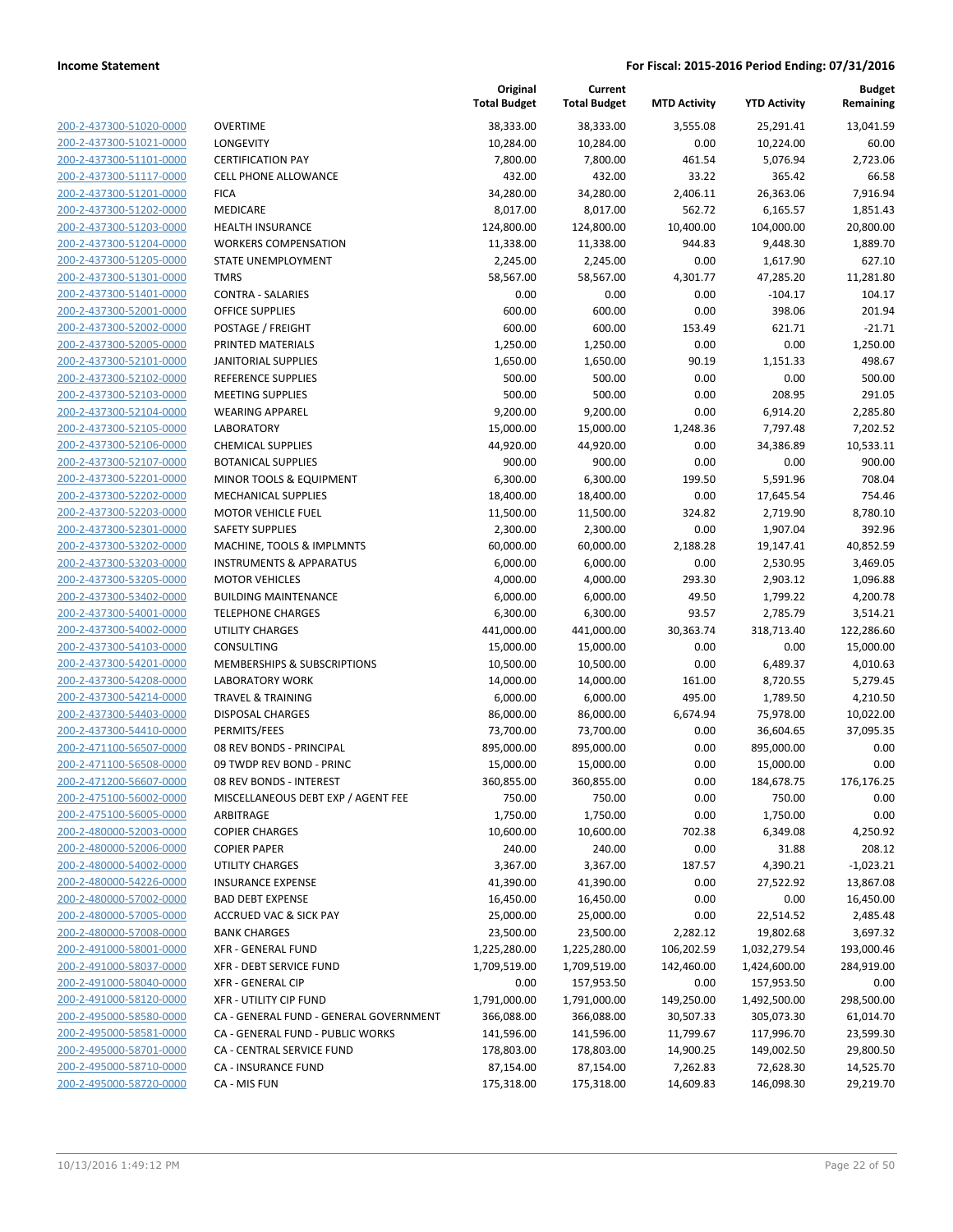|                                                    |                                                        | Original<br><b>Total Budget</b> | Current                     | <b>MTD Activity</b> | <b>YTD Activity</b>  | <b>Budget</b>              |
|----------------------------------------------------|--------------------------------------------------------|---------------------------------|-----------------------------|---------------------|----------------------|----------------------------|
| 200-2-495000-58900-0000                            | <b>CA - ELECTRIC FUND</b>                              | 594,710.00                      | <b>Total Budget</b>         | 49,559.17           | 495,591.70           | Remaining                  |
|                                                    | <b>Expense Total:</b>                                  | 13,667,563.12                   | 594,710.00<br>13,825,516.62 | 919,418.74          | 10,820,555.49        | 99,118.30<br>3,004,961.13  |
|                                                    | Fund: 200 - WATER / WASTEWATER FUND Surplus (Deficit): | $-1,160,876.12$                 | -1,318,829.62               | 174,813.53          | -465,082.65          | $-853,746.97$              |
| <b>Fund: 210 - WATER IMPACT FEES</b>               |                                                        |                                 |                             |                     |                      |                            |
| Revenue                                            |                                                        |                                 |                             |                     |                      |                            |
| 210-2-319001-45401-0000                            | <b>INTEREST REVENUES</b>                               | 0.00                            | 0.00                        | 0.01                | 0.10                 | $-0.10$                    |
|                                                    | <b>Revenue Total:</b>                                  | 0.00                            | 0.00                        | 0.01                | 0.10                 | $-0.10$                    |
| <b>Expense</b>                                     |                                                        |                                 |                             |                     |                      |                            |
| 210-2-480000-57008-0000                            | <b>BANK CHARGES</b>                                    | 0.00                            | 0.00                        | 0.00                | 0.01                 | $-0.01$                    |
|                                                    | <b>Expense Total:</b>                                  | 0.00                            | 0.00                        | 0.00                | 0.01                 | $-0.01$                    |
|                                                    | Fund: 210 - WATER IMPACT FEES Surplus (Deficit):       | 0.00                            | 0.00                        | 0.01                | 0.09                 | $-0.09$                    |
| <b>Fund: 211 - WASTEWATER IMPACT FEES</b>          |                                                        |                                 |                             |                     |                      |                            |
| Revenue                                            |                                                        |                                 |                             |                     |                      |                            |
| 211-2-319001-45401-0000                            | <b>INTEREST REVENUES</b>                               | 0.00                            | 0.00                        | 0.60                | 5.26                 | $-5.26$                    |
|                                                    | <b>Revenue Total:</b>                                  | 0.00                            | 0.00                        | 0.60                | 5.26                 | $-5.26$                    |
| <b>Expense</b>                                     |                                                        |                                 |                             |                     |                      |                            |
| 211-2-480000-57008-0000                            | <b>BANK CHARGES</b><br><b>Expense Total:</b>           | 0.00<br>0.00                    | 0.00<br>0.00                | 0.27<br>0.27        | 2.48<br>2.48         | $-2.48$<br>$-2.48$         |
|                                                    |                                                        |                                 |                             |                     |                      |                            |
|                                                    | Fund: 211 - WASTEWATER IMPACT FEES Surplus (Deficit):  | 0.00                            | 0.00                        | 0.33                | 2.78                 | $-2.78$                    |
| Fund: 216 - UTILIITY CIP FUND                      |                                                        |                                 |                             |                     |                      |                            |
| Revenue<br>216-2-319001-45401-0000                 | <b>INTEREST REVENUES</b>                               | 15,600.00                       | 15,600.00                   | 996.37              | 7,538.94             | 8,061.06                   |
| 216-2-323001-46100-0000                            | <b>XFR - UTILITY FUND</b>                              | 1,791,000.00                    | 1,791,000.00                | 149,250.00          | 1,492,500.00         | 298,500.00                 |
|                                                    | <b>Revenue Total:</b>                                  | 1,806,600.00                    | 1,806,600.00                | 150,246.37          | 1,500,038.94         | 306,561.06                 |
| <b>Expense</b>                                     |                                                        |                                 |                             |                     |                      |                            |
| 216-2-436200-55002-0000                            | <b>IMPROVEMENTS</b>                                    | 1,496,000.00                    | 1,496,000.00                | 0.00                | 0.00                 | 1,496,000.00               |
| 216-2-436300-55201-0000                            | <b>EQUIPMENT PURCHASES</b>                             | 136,000.00                      | 126,843.00                  | 23,921.00           | 126,813.79           | 29.21                      |
| 216-2-437200-55002-0000                            | <b>IMPROVEMENTS</b>                                    | 0.00                            | 0.00                        | 2,665.05            | 134,625.38           | $-134,625.38$              |
| 216-2-437200-55201-0000<br>216-2-437300-55006-0000 | <b>EQUIPMENT PURCHASES</b><br><b>AQUISITION</b>        | 70,000.00<br>0.00               | 79,157.00<br>0.00           | 0.00<br>1,218.00    | 0.00<br>15,818.00    | 79,157.00<br>$-15,818.00$  |
| 216-2-437300-55110-0000                            | <b>LIFT STATIONS</b>                                   | 1,780,626.13                    | 1,780,626.13                | 0.00                | 0.00                 | 1,780,626.13               |
| 216-2-437300-55201-0000                            | <b>EQUIPMENT PURCHASES</b>                             | 89,000.00                       | 89,000.00                   | 23,682.00           | 23,682.00            | 65,318.00                  |
| 216-2-437300-55205-0000                            | COMPUTER EQUIPMENT / SOFTWARE                          | 0.00                            | 0.00                        | 0.00                | 2,556.28             | $-2,556.28$                |
| 216-2-480000-54101-0000                            | PROFESSIONAL SERVICES                                  | 0.00                            | 0.00                        | 0.00                | 6,514.40             | $-6,514.40$                |
| 216-2-480000-57008-0000                            | <b>BANK CHARGES</b>                                    | 0.00                            | 0.00                        | 436.79              | 3,262.63             | $-3,262.63$                |
|                                                    | <b>Expense Total:</b>                                  | 3,571,626.13                    | 3,571,626.13                | 51,922.84           | 313,272.48           | 3,258,353.65               |
|                                                    | Fund: 216 - UTILIITY CIP FUND Surplus (Deficit):       | $-1,765,026.13$                 | $-1,765,026.13$             | 98,323.53           | 1,186,766.46         | -2,951,792.59              |
| <b>Fund: 217 - WASTEWATER RECLAMATION FUND</b>     |                                                        |                                 |                             |                     |                      |                            |
| Revenue                                            | <b>INTEREST REVENUES</b>                               |                                 | 0.00                        |                     |                      |                            |
| 217-2-319001-45401-0000                            | <b>Revenue Total:</b>                                  | 0.00<br>0.00                    | 0.00                        | 280.05<br>280.05    | 2,090.54<br>2,090.54 | $-2,090.54$<br>$-2,090.54$ |
|                                                    | Fund: 217 - WASTEWATER RECLAMATION FUND Total:         | 0.00                            | 0.00                        | 280.05              | 2,090.54             | $-2,090.54$                |
|                                                    |                                                        |                                 |                             |                     |                      |                            |
| Fund: 300 - AIRPORT FUND<br>Revenue                |                                                        |                                 |                             |                     |                      |                            |
| 300-2-319001-44315-0000                            | <b>AIRPORT FUEL FEES</b>                               | 0.00                            | 0.00                        | 0.00                | 780.72               | $-780.72$                  |
| 300-2-319001-44316-0000                            | PARKING & TIE DOWN/MISC.                               | 0.00                            | 0.00                        | 2,293.08            | 2,722.80             | $-2,722.80$                |
| 300-2-319001-45401-0000                            | <b>INTEREST REVENUES</b>                               | 1,700.00                        | 1,700.00                    | 255.45              | 1,908.56             | $-208.56$                  |
| 300-2-319001-45601-0000                            | MISCELLANEOUS REVENUES                                 | 0.00                            | 0.00                        | 0.00                | 50.00                | $-50.00$                   |
| 300-2-321001-45507-0000                            | L-3 COMM LEASE                                         | 572,500.00                      | 572,500.00                  | 47,708.28           | 477,082.80           | 95,417.20                  |
| 300-2-321001-45508-0000<br>300-2-321001-45509-0000 | AIR EVAC HANGAR FEES<br>BLUE SKY T-HANGAR LEASE        | 24,772.00<br>4,769.00           | 8,101.00<br>4,769.00        | 675.09<br>0.00      | 7,425.99<br>4,768.50 | 675.01<br>0.50             |
| 300-2-321001-45510-0000                            | ARKOMA - HORIZONS AHEAD LEASE                          | 46,800.00                       | 46,800.00                   | 3,900.00            | 39,000.00            | 7,800.00                   |
| 300-2-321001-45513-0000                            | MAJORS FLYING CLUB LAND LEASE                          | 2,228.00                        | 1,256.00                    | 116.33              | 953.93               | 302.07                     |
| 300-2-321001-45515-0000                            | TEXSAN AVIATION LAND LEASE                             | 0.00                            | 972.00                      | 0.00                | 972.00               | 0.00                       |
| 300-2-321001-45516-0000                            | MFC PARTNERS LAND LEASE                                | 0.00                            | 1,260.00                    | 0.00                | 1,260.00             | 0.00                       |
|                                                    |                                                        |                                 |                             |                     |                      |                            |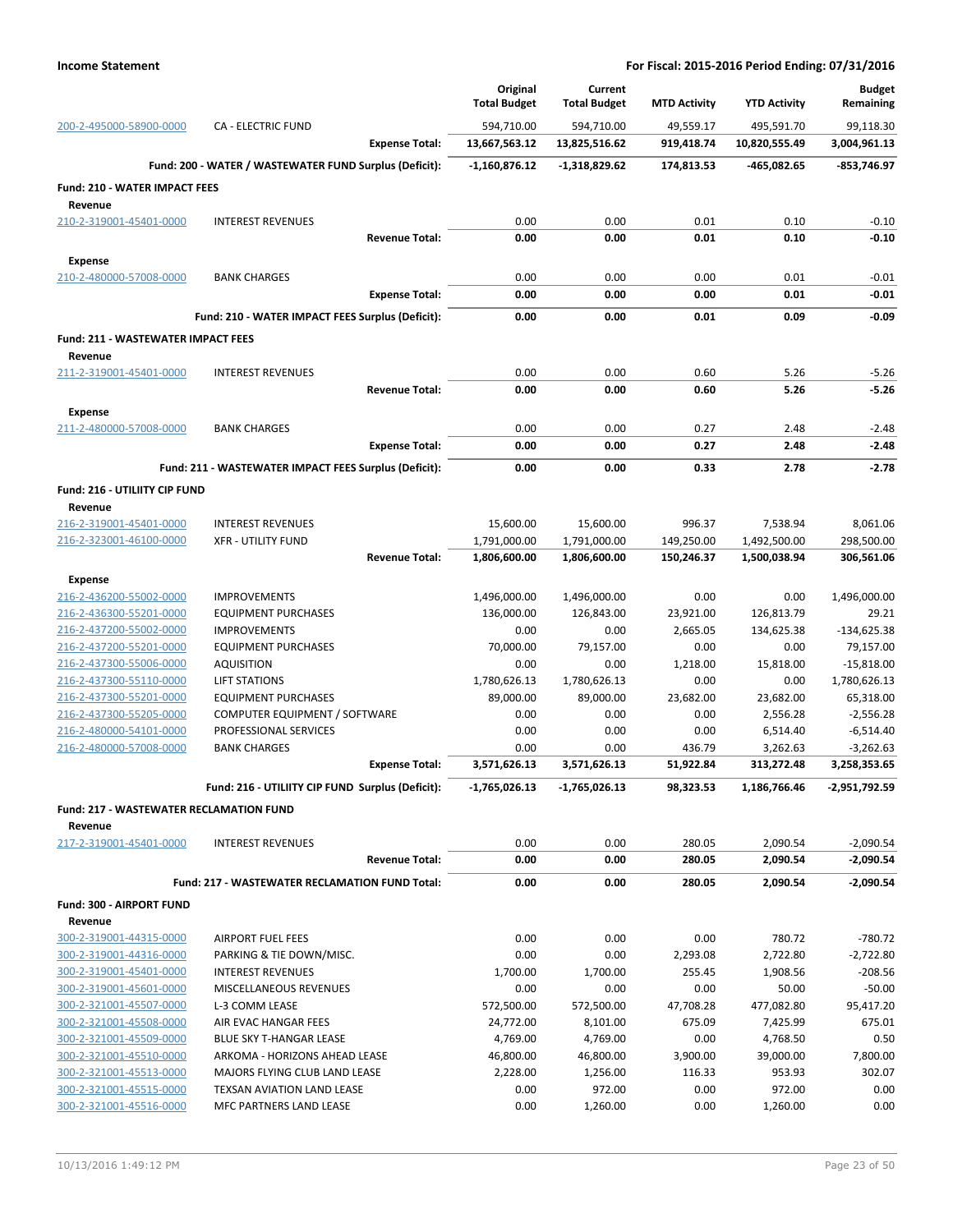|                                                    |                                                    | Original<br><b>Total Budget</b> | Current<br><b>Total Budget</b> | <b>MTD Activity</b> | <b>YTD Activity</b> | <b>Budget</b><br>Remaining |
|----------------------------------------------------|----------------------------------------------------|---------------------------------|--------------------------------|---------------------|---------------------|----------------------------|
| 300-2-321001-45517-0000                            | INNOVATION FIRST MAINT HANGAR                      | 0.00                            | 16,671.00                      | 16,671.00           | 16,671.00           | 0.00                       |
| 300-2-324001-46108-0000                            | XFR - AIRPORT TXDOT GRANT FUND                     | 0.00                            | 0.00                           | 0.00                | 69,646.56           | $-69,646.56$               |
|                                                    | <b>Revenue Total:</b>                              | 652,769.00                      | 654,029.00                     | 71,619.23           | 623,242.86          | 30,786.14                  |
| <b>Expense</b>                                     |                                                    |                                 |                                |                     |                     |                            |
| 300-2-438100-51001-0000                            | <b>REGULAR SALARIES</b>                            | 28,886.00                       | 28,886.00                      | 3,520.00            | 38,653.31           | $-9,767.31$                |
| 300-2-438100-51117-0000                            | <b>CELL PHONE ALLOWANCE</b>                        | 432.00                          | 432.00                         | 33.24               | 478.63              | $-46.63$                   |
| 300-2-438100-51201-0000                            | <b>FICA</b>                                        | 1,818.00                        | 1,818.00                       | 220.30              | 2,464.06            | $-646.06$                  |
| 300-2-438100-51202-0000                            | <b>MEDICARE</b>                                    | 425.00                          | 425.00                         | 51.52               | 576.25              | $-151.25$                  |
| 300-2-438100-51204-0000                            | <b>WORKERS COMPENSATION</b>                        | 562.00                          | 562.00                         | 46.83               | 468.30              | 93.70                      |
| 300-2-438100-51205-0000                            | <b>STATE UNEMPLOYMENT</b>                          | 345.00                          | 345.00                         | 0.00                | 266.20              | 78.80                      |
| 300-2-438100-51301-0000                            | <b>TMRS</b>                                        | 3,106.00                        | 3,106.00                       | 373.80              | 3,422.01            | $-316.01$                  |
| 300-2-438100-52001-0000                            | <b>OFFICE SUPPLIES</b>                             | 250.00                          | 250.00                         | 0.00                | 351.85              | $-101.85$                  |
| 300-2-438100-52002-0000                            | POSTAGE / FREIGHT                                  | 50.00                           | 50.00                          | 0.00                | 33.23               | 16.77                      |
| 300-2-438100-52101-0000                            | <b>JANITORIAL SUPPLIES</b>                         | 80.00                           | 80.00                          | 0.00                | 0.00                | 80.00                      |
| 300-2-438100-52107-0000                            | <b>BOTANICAL SUPPLIES</b>                          | 100.00                          | 100.00                         | 0.00                | 0.00                | 100.00                     |
| 300-2-438100-52201-0000                            | MINOR TOOLS & EQUIPMENT                            | 100.00                          | 100.00                         | 0.00                | 0.00                | 100.00                     |
| 300-2-438100-52203-0000                            | <b>MOTOR VEHICLE FUEL</b>                          | 200.00                          | 200.00                         | 0.00                | 0.00                | 200.00                     |
| 300-2-438100-53202-0000                            | MACHINE, TOOLS & IMPLMNTS                          | 100.00                          | 100.00                         | 0.00                | 147.96              | $-47.96$                   |
| 300-2-438100-53205-0000                            | <b>MOTOR VEHICLES</b>                              | 1,500.00                        | 1,500.00                       | 86.96               | 210.95              | 1,289.05                   |
| 300-2-438100-53303-0000                            | MAINT - STREET /ALLEY/APRN/RNWY                    | 1,500.00                        | 1,500.00                       | 0.00                | 0.00                | 1,500.00                   |
| 300-2-438100-53402-0000                            | <b>BUILDING MAINTENANCE</b>                        | 20,000.00                       | 20,000.00                      | 218.86              | 16,450.52           | 3,549.48                   |
| 300-2-438100-54001-0000                            | <b>TELEPHONE CHARGES</b>                           | 1,400.00                        | 1,400.00                       | 33.82               | 797.83              | 602.17                     |
| 300-2-438100-54002-0000                            | UTILITY CHARGES<br><b>MARKETING</b>                | 18,000.00<br>300.00             | 18,000.00                      | 1,746.78            | 16,300.66<br>101.37 | 1,699.34<br>198.63         |
| 300-2-438100-54105-0000<br>300-2-438100-54106-0000 | <b>ATTORNEY FEES</b>                               | 2,500.00                        | 300.00<br>2,500.00             | 0.00<br>0.00        | 7,690.11            | $-5,190.11$                |
| 300-2-438100-54110-0000                            | <b>AUDIT</b>                                       | 10,000.00                       | 10,000.00                      | 0.00                | 10,000.00           | 0.00                       |
| 300-2-438100-54201-0000                            | <b>MEMBERSHIPS &amp; SUBSCRIPTIONS</b>             | 200.00                          | 200.00                         | 0.00                | 0.00                | 200.00                     |
| 300-2-438100-54214-0000                            | <b>TRAVEL &amp; TRAINING</b>                       | 2,500.00                        | 2,500.00                       | 0.00                | 1,193.00            | 1,307.00                   |
| 300-2-438100-54408-0000                            | OTHER / INSURANCE EXPENSE                          | 15,000.00                       | 15,000.00                      | 0.00                | 11,154.12           | 3,845.88                   |
| 300-2-438100-54410-0000                            | PERMITS/FEES                                       | 1,500.00                        | 1,500.00                       | 0.00                | 720.00              | 780.00                     |
| 300-2-480000-57005-0000                            | <b>ACCRUED VAC &amp; SICK PAY</b>                  | 0.00                            | 0.00                           | 0.00                | 611.05              | $-611.05$                  |
| 300-2-480000-57008-0000                            | <b>BANK CHARGES</b>                                | 160.00                          | 160.00                         | 111.39              | 849.90              | $-689.90$                  |
| 300-2-491000-58035-0000                            | XFR - DEBT SERVICE FUND                            | 52,000.00                       | 52,000.00                      | 4,333.33            | 43,333.30           | 8,666.70                   |
| 300-2-491000-58127-0000                            | <b>AIRPORT CIP FUND</b>                            | 16,000.00                       | 16,000.00                      | 1,333.33            | 13,333.30           | 2,666.70                   |
|                                                    | <b>Expense Total:</b>                              | 179,014.00                      | 179,014.00                     | 12,110.16           | 169,607.91          | 9,406.09                   |
|                                                    | Fund: 300 - AIRPORT FUND Surplus (Deficit):        | 473,755.00                      | 475,015.00                     | 59,509.07           | 453,634.95          | 21,380.05                  |
|                                                    |                                                    |                                 |                                |                     |                     |                            |
| <b>Fund: 320 - AIRPORT TXDOT GRANT</b>             |                                                    |                                 |                                |                     |                     |                            |
| Revenue                                            |                                                    |                                 |                                |                     |                     |                            |
| <u>320-2-310001-43102-0000</u>                     | <b>GRANT / AIRPORT GRANT REVENUE</b>               | 0.00                            | 0.00                           | 0.00                | 388,672.44          | -388,672.44                |
| 320-2-310001-43109-0000                            | <b>GRANT MATCH / L-3 MATCHING FUNDS</b>            | 0.00                            | 0.00                           | 0.00                | 47,694.00           | $-47,694.00$               |
|                                                    | <b>Revenue Total:</b>                              | 0.00                            | 0.00                           | 0.00                | 436,366.44          | -436,366.44                |
| <b>Expense</b>                                     |                                                    |                                 |                                |                     |                     |                            |
| 320-2-438100-54223-0000                            | SPEC SVCS / GRANT MATCH                            | 0.00                            | 0.00                           | 0.00                | 47,694.00           | $-47,694.00$               |
| 320-2-438100-55012-0000                            | <b>CWIP / CONSTRUCTION</b>                         | 0.00                            | 0.00                           | 0.00                | 388,672.44          | -388,672.44                |
| 320-2-491000-58125-0000                            | <b>AIRPORT FUND</b>                                | 0.00                            | 0.00                           | 0.00                | 69,646.56           | $-69,646.56$               |
|                                                    | <b>Expense Total:</b>                              | 0.00                            | 0.00                           | 0.00                | 506,013.00          | -506,013.00                |
|                                                    | Fund: 320 - AIRPORT TXDOT GRANT Surplus (Deficit): | 0.00                            | 0.00                           | 0.00                | $-69,646.56$        | 69,646.56                  |
| <b>Fund: 360 - AIRPORT CAPITAL FUND</b>            |                                                    |                                 |                                |                     |                     |                            |
| Revenue                                            |                                                    |                                 |                                |                     |                     |                            |
| 360-2-310002-45611-0000                            | DONATIONS FOR AP PROJECTS                          | 0.00                            | 0.00                           | 53,968.32           | 108,639.67          | $-108,639.67$              |
| 360-2-319001-44102-0000                            | SALE OF CITY PUBLICATIONS                          | 0.00                            | 0.00                           | $-37,000.00$        | 0.00                | 0.00                       |
| 360-2-319001-44315-0000                            | <b>AIRPORT - FUEL FEES</b>                         | 0.00                            | 0.00                           | 0.00                | 22,136.08           | $-22,136.08$               |
| 360-2-319001-45401-0000                            | <b>INTEREST REVENUES</b>                           | 0.00                            | 0.00                           | 246.17              | 2,031.93            | $-2,031.93$                |
| 360-2-323001-46107-0000                            | <b>XFR - AIRPORT FUND</b>                          | 16,000.00                       | 16,000.00                      | 1,333.33            | 13,333.30           | 2,666.70                   |
|                                                    | <b>Revenue Total:</b>                              | 16,000.00                       | 16,000.00                      | 18,547.82           | 146,140.98          | -130,140.98                |
| <b>Expense</b>                                     |                                                    |                                 |                                |                     |                     |                            |
| 360-2-438100-54410-0000                            | PERMITS/FEES                                       | 0.00                            | 0.00                           | 3,525.88            | 3,525.88            | $-3,525.88$                |
|                                                    |                                                    |                                 |                                |                     |                     |                            |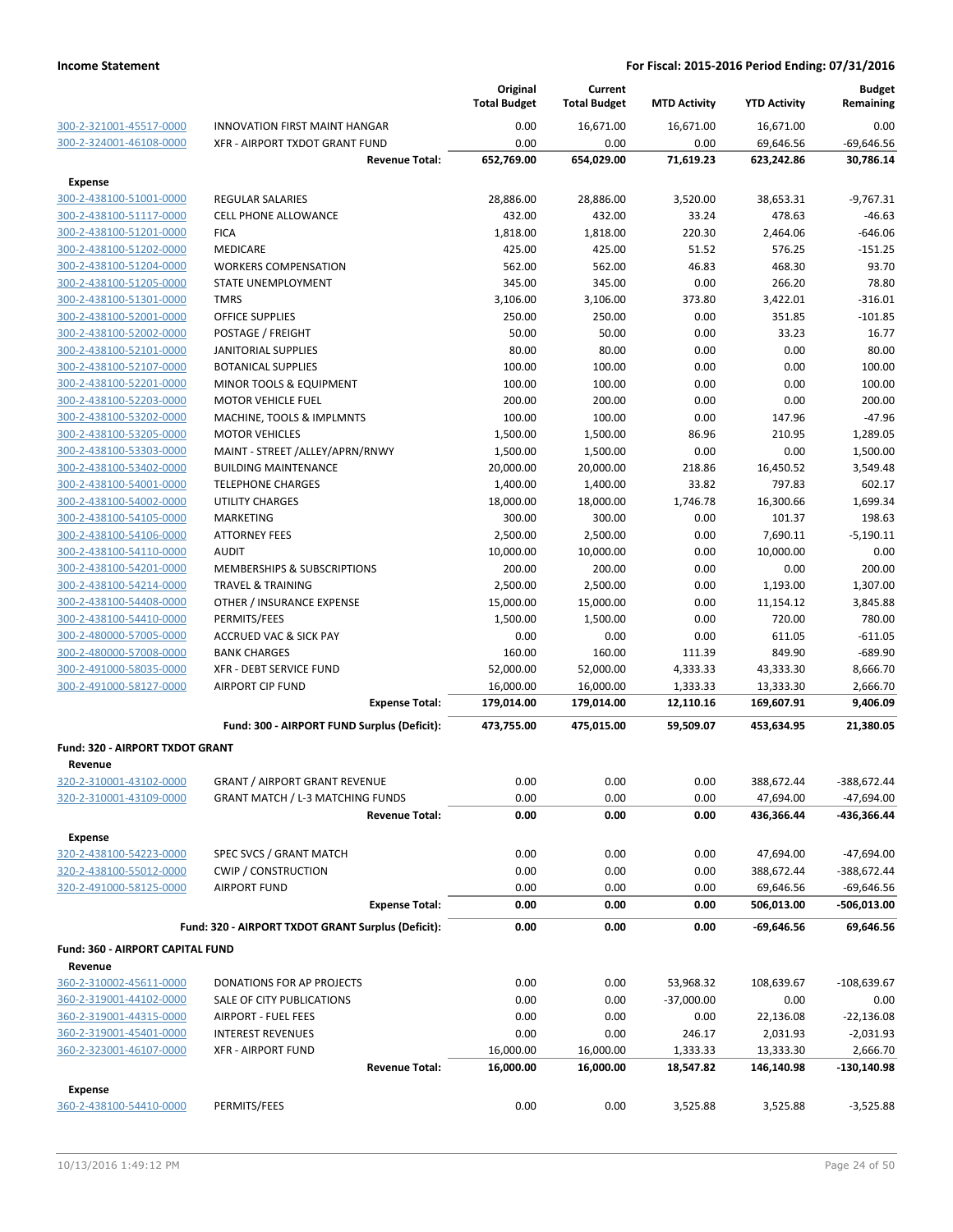|                                                    |                                                      | Original<br><b>Total Budget</b> | Current<br><b>Total Budget</b> | <b>MTD Activity</b> | <b>YTD Activity</b>  | <b>Budget</b><br>Remaining |
|----------------------------------------------------|------------------------------------------------------|---------------------------------|--------------------------------|---------------------|----------------------|----------------------------|
| 360-2-438100-55007-0000                            | ENG/ARCHITECTS/MGMT                                  | 35,000.00                       | 35,000.00                      | 804.09              | 19,568.00            | 15,432.00                  |
| 360-2-438100-55012-0000                            | <b>CWIP / CONSTRUCTION</b>                           | 379,000.00                      | 379,000.00                     | 0.00                | 0.00                 | 379,000.00                 |
| 360-2-438100-55099-0000                            | CWIP / PROJ BUDGET - NO EXPENSES                     | 46,000.00                       | 46,000.00                      | 0.00                | 0.00                 | 46,000.00                  |
| 360-2-480000-57008-0000                            | <b>BANK CHARGES</b>                                  | 500.00                          | 500.00                         | 109.34              | 912.84               | $-412.84$                  |
|                                                    | <b>Expense Total:</b>                                | 460,500.00                      | 460,500.00                     | 4,439.31            | 24,006.72            | 436,493.28                 |
|                                                    | Fund: 360 - AIRPORT CAPITAL FUND Surplus (Deficit):  | -444,500.00                     | -444,500.00                    | 14,108.51           | 122,134.26           | -566,634.26                |
| Fund: 362 - AIRPORT FBO FUEL                       |                                                      |                                 |                                |                     |                      |                            |
| Revenue                                            |                                                      |                                 |                                |                     |                      |                            |
| 362-2-319001-44315-0000                            | <b>AIRPORT - FUEL FEES</b>                           | 0.00                            | 0.00                           | 31,575.96           | 90,852.47            | $-90,852.47$               |
| 362-2-319001-44316-0000                            | AIRPORT - PARKING, TIE DOWNS, & RAMP FE              | 0.00                            | 0.00                           | 1,030.65            | 1,450.16             | $-1,450.16$                |
| 362-2-319001-44320-0000                            | AIRPORT - OIL                                        | 0.00                            | 0.00                           | 369.00              | 1,167.68             | $-1,167.68$                |
| 362-2-319001-44322-0000                            | AIRPORT - PILOT SUPPLIES                             | 0.00                            | 0.00                           | 42.20               | 172.80               | $-172.80$                  |
|                                                    | <b>Revenue Total:</b>                                | 0.00                            | 0.00                           | 33,017.81           | 93,643.11            | $-93,643.11$               |
| <b>Expense</b>                                     |                                                      |                                 |                                |                     |                      |                            |
| 362-2-438100-52221-0000                            | <b>AIRPORT - FUEL FEES</b>                           | 0.00                            | 0.00                           | 36,237.89           | 36,237.89            | $-36,237.89$               |
| 362-2-438100-52222-0000                            | AIRPORT - OIL                                        | 0.00                            | 0.00                           | 958.70              | 958.70               | $-958.70$                  |
| 362-2-438100-52421-0000                            | <b>AIRPORT - CHARTS</b>                              | 0.00                            | 0.00                           | 0.00                | 54.00                | $-54.00$                   |
| 362-2-438100-52422-0000                            | AIRPORT - PILOT SUPPLIES                             | 0.00                            | 0.00                           | 91.29               | 157.68               | $-157.68$                  |
| 362-2-438100-57003-0000<br>362-2-491000-58125-0000 | <b>CREDIT CARD FEES</b>                              | 0.00                            | 0.00                           | 924.43              | 2,625.65             | $-2,625.65$                |
| 362-2-491000-58127-0000                            | <b>XFR - AIRPORT FUND</b><br><b>AIRPORT CIP FUND</b> | 0.00<br>0.00                    | 0.00<br>0.00                   | 0.00<br>0.00        | 429.72<br>22,136.08  | -429.72<br>$-22,136.08$    |
|                                                    | <b>Expense Total:</b>                                | 0.00                            | 0.00                           | 38,212.31           | 62,599.72            | $-62,599.72$               |
|                                                    | Fund: 362 - AIRPORT FBO FUEL Surplus (Deficit):      | 0.00                            | 0.00                           | $-5,194.50$         | 31,043.39            | $-31,043.39$               |
|                                                    |                                                      |                                 |                                |                     |                      |                            |
| Fund: 400 - GOLF FUND<br>Revenue                   |                                                      |                                 |                                |                     |                      |                            |
| 400-2-319001-45604-0000                            | OTHER REVENUE / OVER/SHORT                           | 50.00                           | 50.00                          | 1.57                | $-252.33$            | 302.33                     |
| 400-2-319005-44510-0000                            | <b>GREENS FEES</b>                                   | 100,000.00                      | 100,000.00                     | 13,267.24           | 85,982.12            | 14,017.88                  |
| 400-2-319006-45308-0000                            | PRO SHOP CONCESSIONS                                 | 10,985.00                       | 10,985.00                      | 990.65              | 7,865.78             | 3,119.22                   |
| 400-2-319007-45309-0000                            | <b>MERCHANDISE SALES</b>                             | 10,372.00                       | 10,372.00                      | 1,126.86            | 8,369.89             | 2,002.11                   |
| 400-2-319008-45511-0000                            | <b>CART RENTALS</b>                                  | 64,000.00                       | 64,000.00                      | 7,554.50            | 50,828.50            | 13,171.50                  |
| 400-2-319009-45512-0000                            | <b>GOLF LEASES / MEMBERSHIPS</b>                     | 47,226.00                       | 47,226.00                      | 3,653.52            | 27,323.31            | 19,902.69                  |
|                                                    | <b>Revenue Total:</b>                                | 232,633.00                      | 232,633.00                     | 26,594.34           | 180,117.27           | 52,515.73                  |
| <b>Expense</b>                                     |                                                      |                                 |                                |                     |                      |                            |
| 400-2-451250-51001-0000                            | <b>REGULAR SALARIES</b>                              | 79,185.00                       | 79,185.00                      | 8,368.45            | 86,256.67            | $-7,071.67$                |
| 400-2-451250-51020-0000                            | <b>OVERTIME</b>                                      | 11,957.00                       | 9,737.00                       | 1,104.73            | 3,712.19             | 6,024.81                   |
| 400-2-451250-51021-0000                            | <b>LONGEVITY</b>                                     | 3,798.00                        | 3,798.00                       | 0.00                | 4,914.00             | $-1,116.00$                |
| 400-2-451250-51101-0000                            | <b>CERTIFICATION PAY</b>                             | 600.00                          | 600.00                         | 46.16               | 507.76               | 92.24                      |
| 400-2-451250-51117-0000                            | CELL PHONE ALLOWANCE                                 | 696.00                          | 696.00                         | 53.54               | 588.94               | 107.06                     |
| 400-2-451250-51201-0000                            | <b>FICA</b>                                          | 5,967.00                        | 5,967.00                       | 582.98              | 5,812.37             | 154.63                     |
| 400-2-451250-51202-0000<br>400-2-451250-51203-0000 | <b>MEDICARE</b><br>HEALTH INSURANCE                  | 1,395.00<br>9,600.00            | 1,395.00<br>9,600.00           | 136.35<br>800.00    | 1,359.35             | 35.65<br>1,600.00          |
| 400-2-451250-51204-0000                            | <b>WORKERS COMPENSATION</b>                          | 2,616.00                        | 2,616.00                       | 218.00              | 8,000.00<br>2,180.00 | 436.00                     |
| 400-2-451250-51205-0000                            | STATE UNEMPLOYMENT                                   | 518.00                          | 518.00                         | 78.95               | 1,220.39             | $-702.39$                  |
| 400-2-451250-51301-0000                            | <b>TMRS</b>                                          | 10,194.00                       | 10,194.00                      | 923.00              | 6,244.14             | 3,949.86                   |
| 400-2-451250-52001-0000                            | <b>OFFICE SUPPLIES</b>                               | 400.00                          | 400.00                         | 0.00                | 320.84               | 79.16                      |
| 400-2-451250-52101-0000                            | <b>JANITORIAL SUPPLIES</b>                           | 600.00                          | 800.00                         | 0.00                | 423.77               | 376.23                     |
| 400-2-451250-52104-0000                            | <b>WEARING APPAREL</b>                               | 300.00                          | 300.00                         | 0.00                | 239.31               | 60.69                      |
| 400-2-451250-52107-0000                            | <b>BOTANICAL SUPPLIES</b>                            | 8,600.00                        | 4,500.00                       | 885.17              | 3,563.46             | 936.54                     |
| 400-2-451250-52201-0000                            | MINOR TOOLS & EQUIPMENT                              | 600.00                          | 2,100.00                       | 73.88               | 1,321.69             | 778.31                     |
| 400-2-451250-52203-0000                            | <b>MOTOR VEHICLE FUEL</b>                            | 500.00                          | 3,100.00                       | 246.39              | 1,169.39             | 1,930.61                   |
| 400-2-451250-52401-0000                            | RECREATIONAL SUPPLIES                                | 1,200.00                        | 1,200.00                       | 0.00                | 362.13               | 837.87                     |
| 400-2-451250-52403-0000                            | <b>RESALE ITEMS</b>                                  | 17,000.00                       | 17,000.00                      | 1,755.85            | 12,692.06            | 4,307.94                   |
| 400-2-451250-52404-0000                            | RESALE ITEMS - PRO SHOP                              | 3,500.00                        | 2,500.00                       | 0.00                | 934.13               | 1,565.87                   |
| 400-2-451250-53202-0000                            | MACHINE, TOOLS & IMPLMNTS                            | 6,000.00                        | 4,900.00                       | 485.64              | 1,623.44             | 3,276.56                   |
| 400-2-451250-53205-0000                            | <b>MOTOR VEHICLES</b>                                | 500.00                          | 500.00                         | 0.00                | 96.85                | 403.15                     |
| 400-2-451250-53307-0000                            | <b>IRRIGATION</b>                                    | 1,500.00                        | 1,500.00                       | 512.26              | 905.50               | 594.50                     |
| 400-2-451250-53402-0000                            | <b>BUILDING MAINTENANCE</b>                          | 2,000.00                        | 1,500.00                       | 0.00                | 1,060.27             | 439.73                     |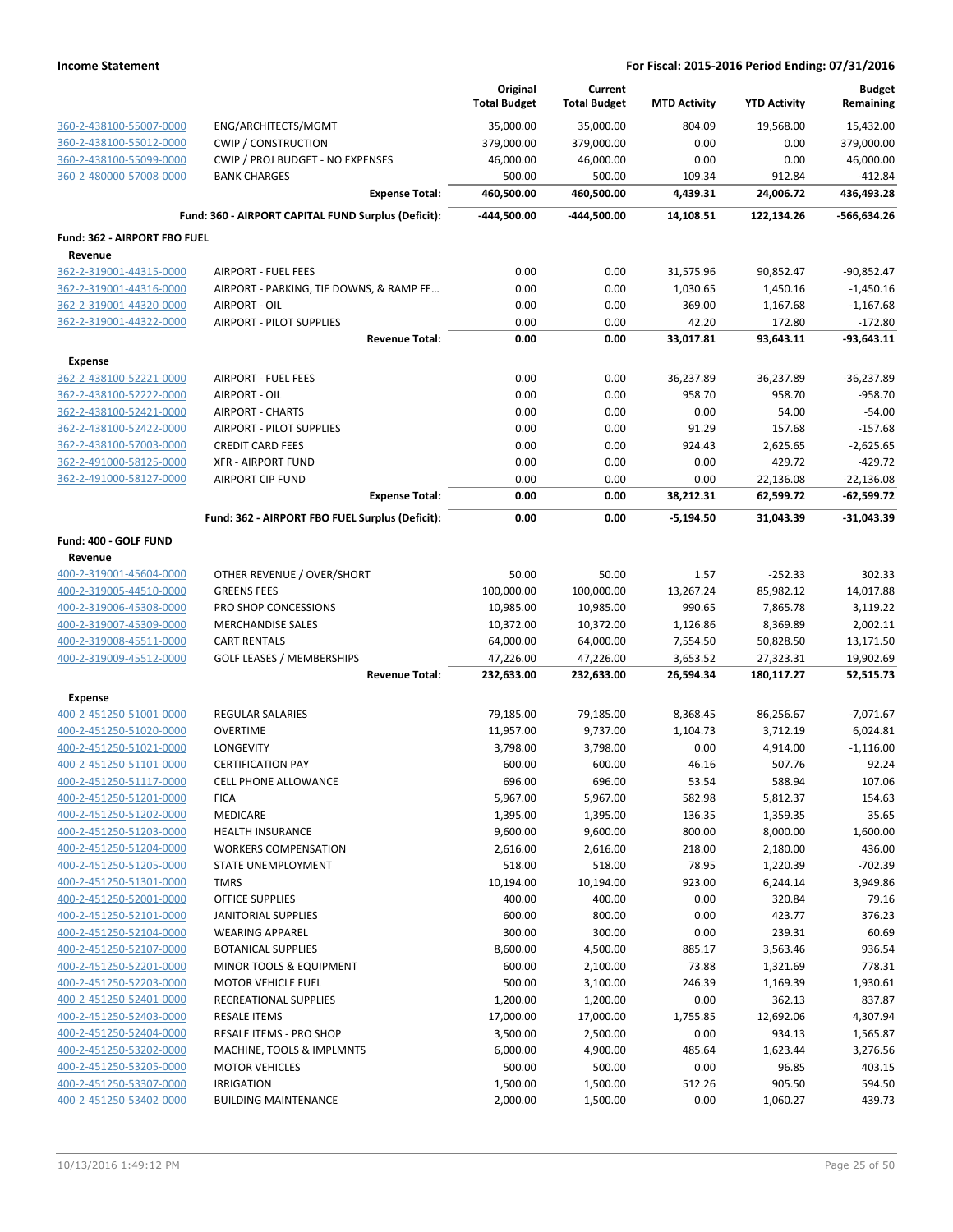|                                                    |                                           | Original<br><b>Total Budget</b> | Current<br><b>Total Budget</b> | <b>MTD Activity</b>   | <b>YTD Activity</b>     | <b>Budget</b><br>Remaining |
|----------------------------------------------------|-------------------------------------------|---------------------------------|--------------------------------|-----------------------|-------------------------|----------------------------|
| 400-2-451250-54001-0000                            | <b>TELEPHONE CHARGES</b>                  | 1,250.00                        | 1,050.00                       | 0.28                  | 296.96                  | 753.04                     |
| 400-2-451250-54002-0000                            | <b>UTILITY CHARGES</b>                    | 9,467.00                        | 10,567.00                      | 795.64                | 8,090.31                | 2,476.69                   |
| 400-2-451250-54105-0000                            | MARKETING                                 | 1,000.00                        | 1,000.00                       | 338.90                | 461.46                  | 538.54                     |
| 400-2-451250-54201-0000                            | MEMBERSHIPS & SUBSCRIPTIONS               | 765.00                          | 765.00                         | 0.00                  | 755.00                  | 10.00                      |
| 400-2-451250-54214-0000                            | TRAVEL & TRAINING                         | 2,100.00                        | 2,100.00                       | 0.00                  | 1,291.25                | 808.75                     |
| 400-2-451250-54226-0000                            | <b>INSURANCE EXPENSE</b>                  | 300.00                          | 300.00                         | 0.00                  | 158.81                  | 141.19                     |
| 400-2-451250-54909-0000                            | <b>GOLF CART LEASE EXPENSE</b>            | 29,000.00                       | 31,220.00                      | 2,203.59              | 26,046.89               | 5,173.11                   |
| 400-2-480000-57008-0000                            | <b>BANK CHARGES</b>                       | 2,500.00                        | 4,000.00                       | 587.56                | 2,797.27                | 1,202.73                   |
|                                                    | <b>Expense Total:</b>                     | 215,608.00                      | 215,608.00                     | 20,197.32             | 185,406.60              | 30,201.40                  |
|                                                    | Fund: 400 - GOLF FUND Surplus (Deficit):  | 17,025.00                       | 17,025.00                      | 6,397.02              | $-5,289.33$             | 22,314.33                  |
| <b>Fund: 500 - SANITATION FUND</b>                 |                                           |                                 |                                |                       |                         |                            |
| Revenue                                            |                                           |                                 |                                |                       |                         |                            |
| 500-2-318001-44314-0000                            | LATE CHARGES                              | 83,100.00                       | 83,100.00                      | 7,520.66              | 68,724.47               | 14,375.53                  |
| 500-2-319001-45401-0000                            | <b>INTEREST REVENUES</b>                  | 5,000.00                        | 5,000.00                       | 444.03                | 3,648.64                | 1,351.36                   |
| 500-2-319020-44313-0000                            | <b>FUEL SURCHARGE</b>                     | 146,400.00                      | 146,400.00                     | 11,877.09             | 120,179.39              | 26,220.61                  |
| 500-2-319020-45107-0000                            | <b>COLLECTION CHARGES</b>                 | 2,043,200.00                    | 2,043,200.00                   | 178,806.61            | 1,801,374.09            | 241,825.91                 |
| 500-2-319021-45108-0000                            | <b>DISPOSAL CHARGES</b>                   | 1,167,200.00                    | 1,167,200.00                   | 104,374.18            | 1,055,980.14            | 111,219.86                 |
| 500-2-319022-45612-0000                            | REG HH HAZ WASTE COL CTR                  | 15,636.00                       | 15,636.00                      | 0.00                  | 15,340.00               | 296.00                     |
| 500-2-324001-46612-0000                            | CA - SANITATION FD COL & FUEL             | 139,700.00                      | 139,700.00                     | 12,171.31             | 108,672.70              | 31,027.30                  |
| 500-2-324001-46614-0000                            | CA - SANITATION FD-DISPOSAL               | 74,500.00                       | 74,500.00                      | 6,662.18              | 52,394.81               | 22,105.19                  |
|                                                    | <b>Revenue Total:</b>                     | 3,674,736.00                    | 3,674,736.00                   | 321,856.06            | 3,226,314.24            | 448,421.76                 |
| <b>Expense</b>                                     |                                           |                                 |                                |                       |                         |                            |
| 500-2-432300-54412-0000                            | <b>COLLECTION CHARGES</b>                 | 1,979,774.00                    | 1,979,774.00                   | 174,804.50            | 1,613,649.26            | 366,124.74                 |
| 500-2-432400-54403-0000                            | <b>DISPOSAL CHARGES</b>                   | 859,500.00                      | 859,500.00                     | 106,377.80            | 760,954.33              | 98,545.67                  |
| 500-2-432500-51401-0000                            | <b>CONTRA - SALARIES</b>                  | 8,000.00                        | 8,000.00                       | 0.00                  | 0.00                    | 8,000.00                   |
| 500-2-432500-52001-0000                            | OFFICE SUPPLIES                           | 150.00                          | 150.00                         | 0.00                  | 0.00                    | 150.00                     |
| 500-2-432500-52002-0000                            | POSTAGE / FREIGHT                         | 1,200.00                        | 1,200.00                       | 0.00                  | 0.00                    | 1,200.00                   |
| 500-2-432500-52112-0000                            | <b>OTHER SUPPLIES</b>                     | 500.00                          | 500.00                         | 0.00                  | 0.00                    | 500.00                     |
| 500-2-432500-52201-0000                            | MINOR TOOLS & EQUIPMENT                   | 500.00                          | 500.00                         | 0.00                  | 407.87                  | 92.13                      |
| 500-2-432500-52301-0000                            | <b>SAFETY SUPPLIES</b>                    | 450.00                          | 450.00                         | 0.00                  | 299.97                  | 150.03                     |
| 500-2-432500-52303-0000                            | <b>TRAINING SUPPLIES</b>                  | 200.00                          | 200.00                         | 0.00                  | 0.00                    | 200.00                     |
| 500-2-432500-52305-0000                            | PUBLIC EDUCATION                          | 125.00                          | 125.00                         | 0.00                  | 0.00                    | 125.00                     |
| 500-2-432500-54002-0000                            | <b>UTILITY CHARGES</b>                    | 2,208.00                        | 2,208.00                       | 166.74                | 1,648.97                | 559.03                     |
| 500-2-432500-54212-0000                            | PRINTING                                  | 200.00                          | 200.00                         | 0.00                  | 0.00                    | 200.00                     |
| 500-2-432500-54214-0000                            | <b>TRAVEL &amp; TRAINING</b>              | 100.00                          | 100.00                         | 0.00                  | 0.00                    | 100.00                     |
| 500-2-432500-54403-0000                            | DISPOSAL CHARGES                          | 16,000.00                       | 16,000.00                      | 2,041.22              | 4,961.72                | 11,038.28                  |
| 500-2-442200-51001-0000                            | <b>REGULAR SALARIES</b>                   | 101,240.00                      | 101,240.00                     | 6,714.40              | 79,093.48               | 22,146.52                  |
| 500-2-442200-51020-0000                            | <b>OVERTIME</b>                           | 6,255.00                        | 6,255.00                       | 4,974.78              | 5,927.78                | 327.22                     |
| 500-2-442200-51021-0000                            | LONGEVITY                                 | 198.00                          | 198.00                         | 0.00                  | 558.00                  | $-360.00$                  |
| 500-2-442200-51201-0000                            | <b>FICA</b>                               | 6,677.00                        | 6,677.00                       | 424.34                | 4,882.16                | 1,794.84                   |
| 500-2-442200-51202-0000                            | <b>MEDICARE</b>                           | 1,562.00                        | 1,562.00                       | 99.24                 | 1,141.78                | 420.22                     |
| 500-2-442200-51203-0000                            | <b>HEALTH INSURANCE</b>                   | 9,600.00                        | 9,600.00                       | 800.00                | 8,000.00                | 1,600.00                   |
| 500-2-442200-51204-0000                            | <b>WORKERS COMPENSATION</b>               | 2,612.00                        | 2,612.00                       | 217.66                | 2,176.60                | 435.40                     |
| 500-2-442200-51205-0000                            | STATE UNEMPLOYMENT                        | 1,351.00                        | 1,351.00                       | 87.31                 | 1,582.60                | $-231.60$                  |
| 500-2-442200-51301-0000<br>500-2-442200-51401-0000 | <b>TMRS</b>                               | 10,624.00                       | 10,624.00                      | 503.90                | 4,481.22                | 6,142.78                   |
| 500-2-442200-52203-0000                            | <b>CONTRA - SALARIES</b>                  | 0.00                            | 0.00                           | 0.00                  | $-1,412.28$             | 1,412.28                   |
| 500-2-442200-53202-0000                            | MOTOR VEHICLE FUEL                        | 7,700.00                        | 5,700.00                       | 202.16                | 1,871.00<br>2,614.99    | 3,829.00                   |
|                                                    | MACHINE, TOOLS & IMPLMNTS                 | 5,400.00                        | 6,200.00                       | 918.81                |                         | 3,585.01                   |
| 500-2-442200-53205-0000                            | <b>MOTOR VEHICLES</b>                     | 1,500.00                        | 2,700.00                       | 219.95                | 2,407.64                | 292.36                     |
| 500-2-442200-55201-0000                            | <b>EQUIPMENT PURCHASES</b>                | 300.00                          | 300.00                         | 0.00                  | 0.00                    | 300.00                     |
| 500-2-480000-54413-0000                            | <b>BULK WASTE PICK-UP</b>                 | 10,000.00                       | 10,000.00                      | 0.00                  | 0.00                    | 10,000.00                  |
| 500-2-480000-57005-0000                            | <b>ACCRUED VAC &amp; SICK PAY</b>         | 0.00                            | 0.00                           | 130.81                | 130.81                  | -130.81                    |
| 500-2-480000-57007-0000                            | <b>COMMUNITY SERVICES</b>                 | 30,650.00                       | 30,650.00                      | 1,500.00              | 9,575.00                | 21,075.00                  |
| 500-2-480000-57008-0000<br>500-2-491000-58001-0000 | <b>BANK CHARGES</b><br>XFR - GENERAL FUND | 5,812.00<br>214,200.00          | 5,812.00                       | 716.09                | 5,588.46                | 223.54<br>54,426.83        |
| 500-2-495000-58501-0000                            | CA - GENERAL FUND                         | 26,271.00                       | 214,200.00<br>26,271.00        | 19,217.84<br>2,189.25 | 159,773.17<br>21,892.50 | 4,378.50                   |
| 500-2-495000-58701-0000                            | CA - CENTRAL SERVICE FUND                 | 3,469.00                        | 3,469.00                       | 289.08                | 2,890.80                | 578.20                     |
| 500-2-495000-58710-0000                            | CA - INSURANCE FUND                       | 2,446.00                        | 2,446.00                       | 203.83                | 2,038.30                | 407.70                     |
|                                                    |                                           |                                 |                                |                       |                         |                            |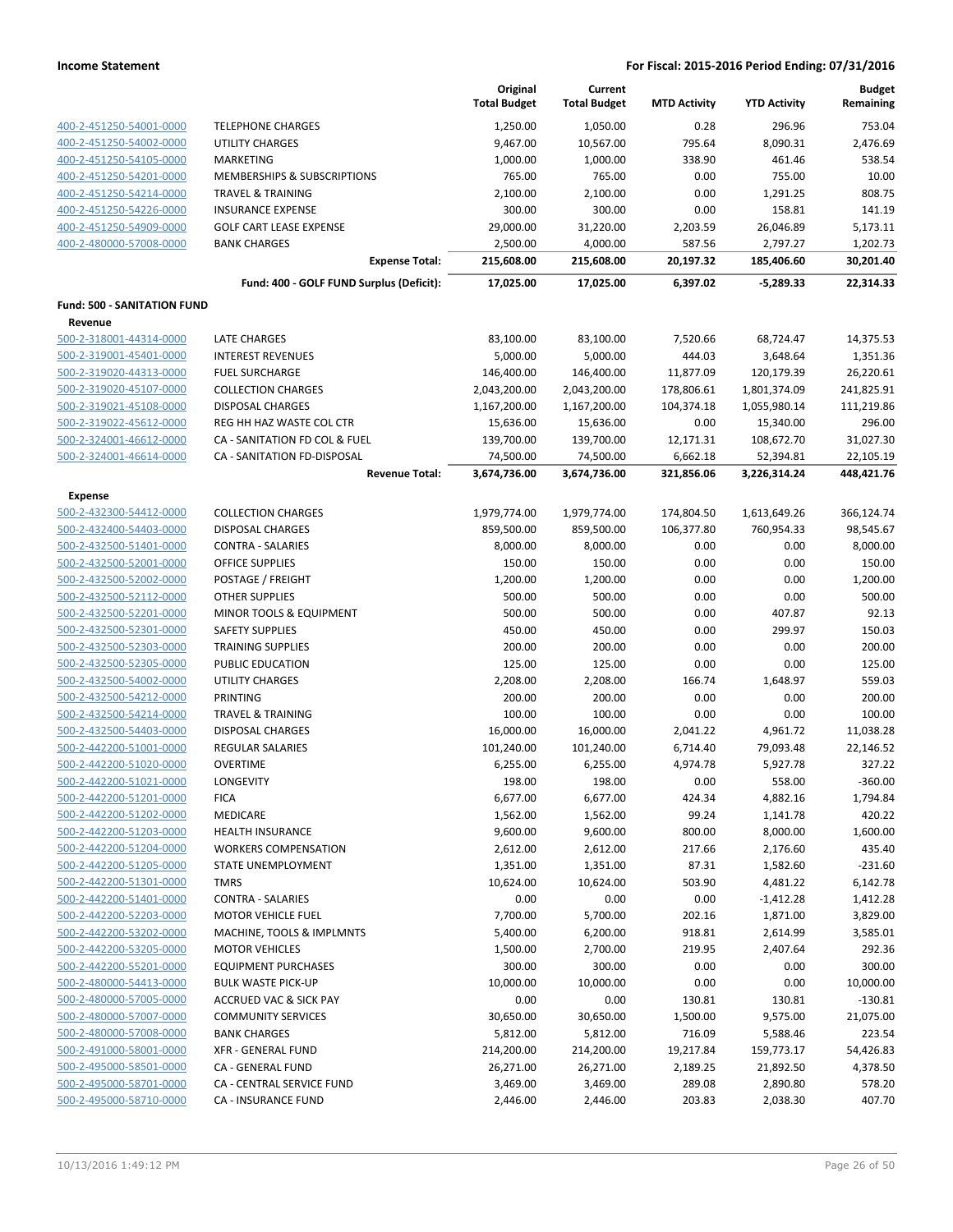|                                                    |                                                | Original<br><b>Total Budget</b> | Current<br><b>Total Budget</b> | <b>MTD Activity</b> | <b>YTD Activity</b>  | <b>Budget</b><br>Remaining |
|----------------------------------------------------|------------------------------------------------|---------------------------------|--------------------------------|---------------------|----------------------|----------------------------|
| 500-2-495000-58720-0000                            | CA - MIS FUN                                   | 9,594.00                        | 9,594.00                       | 799.50              | 7,995.00             | 1,599.00                   |
| 500-2-495000-58900-0000                            | <b>CA - ELECTRIC FUND</b>                      | 96,259.00                       | 96,259.00                      | 8,021.58            | 80,215.80            | 16,043.20                  |
|                                                    | <b>Expense Total:</b>                          | 3,422,627.00                    | 3,422,627.00                   | 331,620.79          | 2,785,346.93         | 637,280.07                 |
|                                                    | Fund: 500 - SANITATION FUND Surplus (Deficit): | 252,109.00                      | 252,109.00                     | $-9.764.73$         | 440,967.31           | $-188,858.31$              |
| Fund: 601 - CENTRAL SERVICE FUND                   |                                                |                                 |                                |                     |                      |                            |
| Revenue                                            |                                                |                                 |                                |                     |                      |                            |
| 601-2-324001-46501-0000                            | CA - GENERAL FUND                              | 491,832.00                      | 491,832.00                     | 40,986.00           | 409,860.00           | 81,972.00                  |
| 601-2-324001-46506-0000                            | <b>CA - RECREATION FUND</b>                    | 397.00                          | 397.00                         | 33.08               | 330.80               | 66.20                      |
| 601-2-324001-46509-0000                            | CA - VENUE MGMT FUND                           | 71,105.00                       | 71,105.00                      | 5,925.42            | 59,254.20            | 11,850.80                  |
| 601-2-324001-46611-0000                            | <b>CA - UTILITY FUND</b>                       | 178,803.00                      | 178,803.00                     | 14,900.25           | 149,002.50           | 29,800.50                  |
| 601-2-324001-46614-0000                            | CA - SANITATION FUND COLLECTION                | 3,469.00                        | 3,469.00                       | 289.08              | 2,890.80             | 578.20                     |
| 601-2-324009-46901-0000                            | <b>CA - ELECTRIC UTILITY</b>                   | 78,349.00                       | 78,349.00                      | 6,529.08            | 65,290.80            | 13,058.20                  |
| 601-2-324009-46906-0000                            | <b>CA - CABLE UTILITY</b>                      | 17,921.00                       | 17,921.00                      | 1,493.42            | 14,934.20            | 2,986.80                   |
|                                                    | <b>Revenue Total:</b>                          | 841,876.00                      | 841,876.00                     | 70,156.33           | 701,563.30           | 140,312.70                 |
| <b>Expense</b>                                     |                                                |                                 |                                |                     |                      |                            |
| 601-2-461100-51001-0000                            | <b>REGULAR SALARIES</b>                        | 243,097.00                      | 243,097.00                     | 17,349.78           | 185,864.61           | 57,232.39                  |
| 601-2-461100-51020-0000                            | <b>OVERTIME</b>                                | 7,999.00                        | 7,999.00                       | 534.41              | 10,816.18            | $-2,817.18$                |
| 601-2-461100-51021-0000                            | LONGEVITY                                      | 4,578.00                        | 4,578.00                       | 0.00                | 4,662.00             | $-84.00$                   |
| 601-2-461100-51101-0000                            | <b>CERTIFICATION PAY</b>                       | 1,500.00                        | 1,500.00                       | 92.32               | 957.82               | 542.18                     |
| 601-2-461100-51117-0000                            | <b>CELL PHONE ALLOWANCE</b>                    | 912.00                          | 912.00                         | 33.22               | 457.72               | 454.28                     |
| 601-2-461100-51201-0000                            | <b>FICA</b>                                    | 16,001.00                       | 16,001.00                      | 1,075.51            | 12,133.50            | 3,867.50                   |
| 601-2-461100-51202-0000                            | <b>MEDICARE</b>                                | 3,742.00                        | 3,742.00                       | 251.54              | 2,837.70             | 904.30                     |
| 601-2-461100-51203-0000                            | <b>HEALTH INSURANCE</b>                        | 67,200.00                       | 67,200.00                      | 5,600.00            | 56,000.00            | 11,200.00                  |
| 601-2-461100-51204-0000                            | <b>WORKERS COMPENSATION</b>                    | 6,976.00                        | 6,976.00                       | 581.33              | 5,813.30             | 1,162.70                   |
| 601-2-461100-51205-0000                            | STATE UNEMPLOYMENT                             | 1,858.00                        | 1,858.00                       | 41.05               | 1,517.68             | 340.32                     |
| 601-2-461100-51301-0000                            | <b>TMRS</b>                                    | 27,338.00                       | 27,338.00                      | 1,667.28            | 18,873.32            | 8,464.68                   |
| 601-2-461100-51401-0000                            | <b>CONTRA - SALARIES</b>                       | 0.00                            | 0.00                           | 0.00                | $-169.74$            | 169.74                     |
| 601-2-461100-52001-0000                            | <b>OFFICE SUPPLIES</b>                         | 100.00                          | 100.00                         | 0.00                | 145.10               | $-45.10$                   |
| 601-2-461100-52002-0000                            | POSTAGE / FREIGHT                              | 40.00                           | 40.00                          | 0.00                | 0.75                 | 39.25                      |
| 601-2-461100-52101-0000                            | <b>JANITORIAL SUPPLIES</b>                     | 18,203.00                       | 18,203.00                      | 284.59              | 15,482.35            | 2,720.65                   |
| 601-2-461100-52104-0000                            | <b>WEARING APPAREL</b>                         | 3,282.00                        | 3,282.00                       | 284.00              | 2,667.77             | 614.23                     |
| 601-2-461100-52201-0000                            | MINOR TOOLS & EQUIPMENT                        | 1,908.00                        | 1,908.00                       | 157.60              | 2,411.98             | $-503.98$                  |
| 601-2-461100-52203-0000                            | <b>MOTOR VEHICLE FUEL</b>                      | 6,010.00                        | 6,010.00                       | 357.60              | 2,174.18             | 3,835.82                   |
| 601-2-461100-53201-0000                            | FURNITURE & OFFICE EQUIPMENT                   | 850.00                          | 850.00                         | 0.00                | 179.27               | 670.73                     |
| 601-2-461100-53205-0000                            | <b>MOTOR VEHICLES</b>                          | 2,024.40                        | 2,024.40                       | 99.96               | 1,812.77             | 211.63                     |
| 601-2-461100-53302-0000                            | <b>WALKS &amp; PARKING LOTS</b>                | 3,415.00                        | 3,415.00                       | 160.00              | 905.86               | 2,509.14                   |
| 601-2-461100-53406-0000<br>601-2-461100-53407-0000 | <b>CITY HALL</b>                               | 23,883.00                       | 23,883.00                      | $-43,583.62$        | 8,453.19             | 15,429.81                  |
| 601-2-461100-53408-0000                            | <b>ANIMAL SHELTER</b><br>FLEET MAINTENANCE     | 2,979.00<br>1,300.00            | 2,979.00<br>1,300.00           | 752.92<br>1,500.00  | 2,618.51<br>5,630.22 | 360.49<br>$-4,330.22$      |
|                                                    | POLICE & COURTS BLDG                           | 13,958.00                       |                                | 59.50               |                      |                            |
| 601-2-461100-53501-0000<br>601-2-461100-53503-0000 | FIRE ADMINISTRATION                            | 1,910.00                        | 13,958.00<br>1,910.00          | 101.95              | 17,848.86<br>683.77  | $-3,890.86$<br>1,226.23    |
| 601-2-461100-53504-0000                            | <b>FIRE STATION 1</b>                          | 2,418.00                        | 2,418.00                       | 129.95              | 2,445.87             | $-27.87$                   |
| 601-2-461100-53505-0000                            | <b>FIRE STATION 2</b>                          | 2,418.00                        | 2,418.00                       | 127.90              | 3,287.13             | $-869.13$                  |
| 601-2-461100-53506-0000                            | <b>FIRE STATION 3</b>                          | 3,500.00                        | 3,500.00                       | 34.95               | 2,100.66             | 1,399.34                   |
| 601-2-461100-53507-0000                            | <b>FIRE STATION 4</b>                          | 2,488.00                        | 2,488.00                       | 34.95               | 1,622.17             | 865.83                     |
| 601-2-461100-53508-0000                            | <b>AUSTIN SCHOOL BLDG</b>                      | 250.00                          | 250.00                         | 0.00                | 0.00                 | 250.00                     |
| 601-2-461100-53601-0000                            | <b>ANNEX</b>                                   | 2,972.00                        | 2,972.00                       | 1,857.68            | 4,542.78             | $-1,570.78$                |
| 601-2-461100-53602-0000                            | <b>SERVICE CENTER</b>                          | 5,600.00                        | 5,600.00                       | 995.86              | 5,362.96             | 237.04                     |
| 601-2-461100-53603-0000                            | <b>WATER TREATMENT BLDG</b>                    | 290.00                          | 290.00                         | 0.00                | 1,826.03             | $-1,536.03$                |
| 601-2-461100-53604-0000                            | WASTEWATER TRTMNT BLDG                         | 0.00                            | 0.00                           | 0.00                | 623.44               | $-623.44$                  |
| 601-2-461100-53701-0000                            | LIBRARY                                        | 13,714.00                       | 13,714.00                      | 1,462.52            | 8,952.39             | 4,761.61                   |
| 601-2-461100-53703-0000                            | REECY DAVIS REC CENTER                         | 9,244.00                        | 9,244.00                       | 1,151.35            | 6,572.62             | 2,671.38                   |
| 601-2-461100-53704-0000                            | <b>CIVIC CENTER</b>                            | 0.00                            | 0.00                           | 0.00                | 55.00                | $-55.00$                   |
| 601-2-461100-53705-0000                            | <b>GOLF COURSE</b>                             | 898.00                          | 898.00                         | 0.00                | 394.65               | 503.35                     |
| 601-2-461100-53706-0000                            | SPORTSPARK                                     | 1,440.00                        | 1,440.00                       | 0.00                | 1,127.51             | 312.49                     |
| 601-2-461100-54001-0000                            | <b>TELEPHONE CHARGES</b>                       | 4,200.00                        | 4,200.00                       | 265.90              | 2,872.51             | 1,327.49                   |
| 601-2-461100-54002-0000                            | <b>UTILITY CHARGES</b>                         | 99,996.00                       | 99,996.00                      | 9,077.21            | 78,391.32            | 21,604.68                  |
| 601-2-461100-54112-0000                            | <b>ALARM MONITOR SERVICE</b>                   | 300.00                          | 300.00                         | 0.00                | 250.00               | 50.00                      |
|                                                    |                                                |                                 |                                |                     |                      |                            |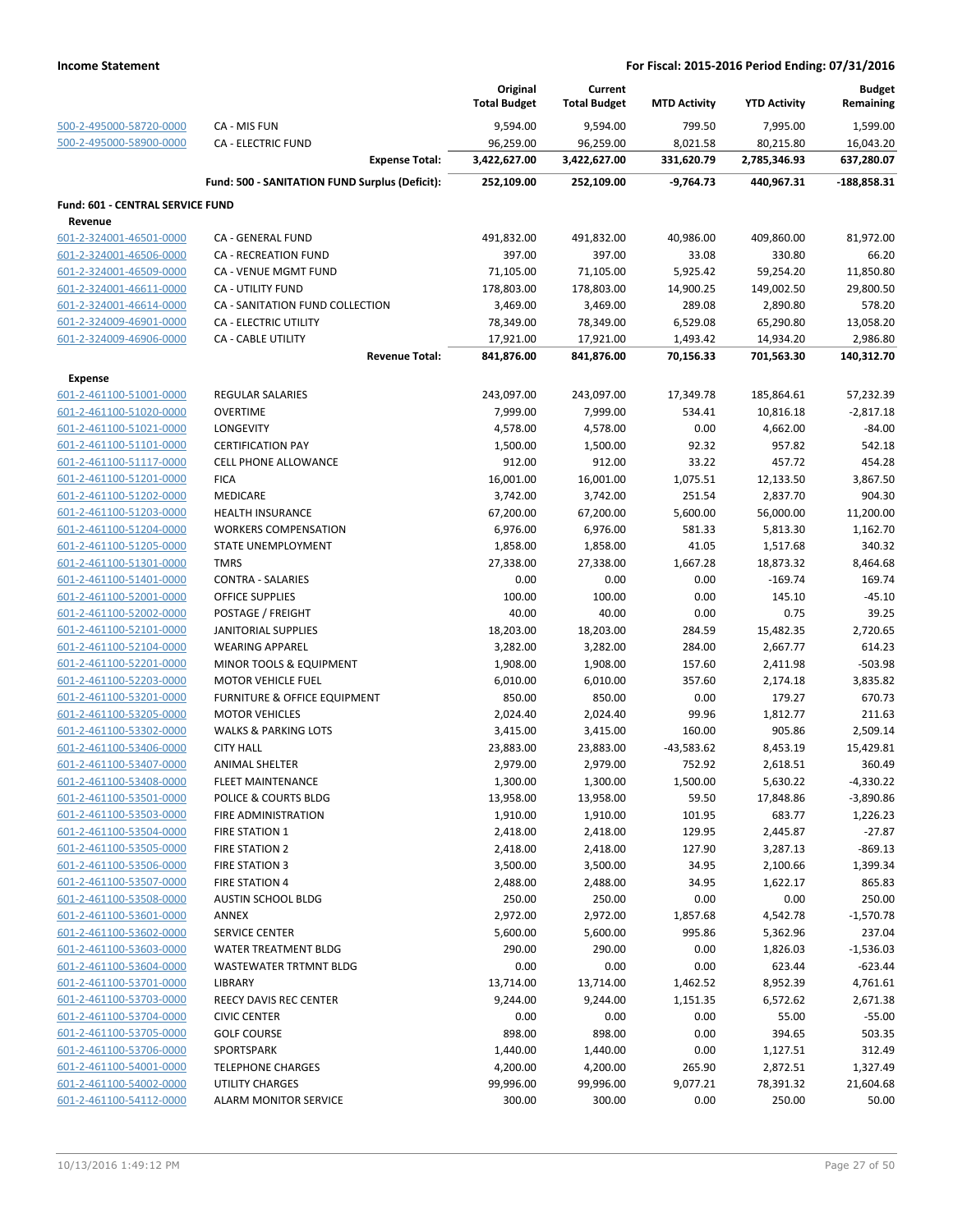| 601-2-461100-54214-0000 |
|-------------------------|
| 601-2-461200-51001-0000 |
| 601-2-461200-51020-0000 |
| 601-2-461200-51021-0000 |
| 601-2-461200-51101-0000 |
| 601-2-461200-51117-0000 |
| 601-2-461200-51201-0000 |
| 601-2-461200-51202-0000 |
| 601-2-461200-51203-0000 |
| 601-2-461200-51204-0000 |
| 601-2-461200-51205-0000 |
| 601-2-461200-51301-0000 |
| 601-2-461200-51401-0000 |
| 601-2-461200-52001-0000 |
| 601-2-461200-52002-0000 |
| 601-2-461200-52104-0000 |
| 601-2-461200-52106-0000 |
| 601-2-461200-52201-0000 |
| 601-2-461200-52202-0000 |
| 601-2-461200-52203-0000 |
| 601-2-461200-53202-0000 |
| 601-2-461200-53205-0000 |
| 601-2-461200-53402-0000 |
| 601-2-461200-54001-0000 |
| 601-2-461200-54002-0000 |
| 601-2-461200-54201-0000 |
| 601-2-461200-54214-0000 |
| 601-2-480000-55099-0000 |
| 601-2-480000-57005-0000 |

|                         |                                                     | Original<br><b>Total Budget</b> | Current<br><b>Total Budget</b> | <b>MTD Activity</b> | <b>YTD Activity</b> | <b>Budget</b><br>Remaining |
|-------------------------|-----------------------------------------------------|---------------------------------|--------------------------------|---------------------|---------------------|----------------------------|
| 601-2-461100-54214-0000 | <b>TRAVEL &amp; TRAINING</b>                        | 3,000.00                        | 3,000.00                       | 0.00                | 0.00                | 3,000.00                   |
| 601-2-461200-51001-0000 | <b>REGULAR SALARIES</b>                             | 155,900.00                      | 155,900.00                     | 9,501.57            | 108,143.07          | 47,756.93                  |
| 601-2-461200-51020-0000 | <b>OVERTIME</b>                                     | 3,045.00                        | 3,045.00                       | 2,115.30            | 5,154.61            | $-2,109.61$                |
| 601-2-461200-51021-0000 | <b>LONGEVITY</b>                                    | 2,220.00                        | 2,220.00                       | 0.00                | 1,569.00            | 651.00                     |
| 601-2-461200-51101-0000 | <b>CERTIFICATION PAY</b>                            | 3,000.00                        | 3,000.00                       | 184.64              | 1,973.34            | 1,026.66                   |
| 601-2-461200-51117-0000 | <b>CELL PHONE ALLOWANCE</b>                         | 1,440.00                        | 1,440.00                       | 73.84               | 719.94              | 720.06                     |
| 601-2-461200-51201-0000 | <b>FICA</b>                                         | 10,268.00                       | 10,268.00                      | 673.50              | 6,657.90            | 3,610.10                   |
| 601-2-461200-51202-0000 | <b>MEDICARE</b>                                     | 2,401.00                        | 2,401.00                       | 157.51              | 1,557.10            | 843.90                     |
| 601-2-461200-51203-0000 | <b>HEALTH INSURANCE</b>                             | 43,200.00                       | 43,200.00                      | 3,600.00            | 36,000.00           | 7,200.00                   |
| 601-2-461200-51204-0000 | <b>WORKERS COMPENSATION</b>                         | 5,150.00                        | 5,150.00                       | 429.17              | 4,291.70            | 858.30                     |
| 601-2-461200-51205-0000 | STATE UNEMPLOYMENT                                  | 777.00                          | 777.00                         | 0.00                | 539.30              | 237.70                     |
| 601-2-461200-51301-0000 | <b>TMRS</b>                                         | 17,542.00                       | 17,542.00                      | 1,249.28            | 12,471.11           | 5,070.89                   |
| 601-2-461200-51401-0000 | <b>CONTRA - SALARIES</b>                            | 0.00                            | 0.00                           | 0.00                | $-20.83$            | 20.83                      |
| 601-2-461200-52001-0000 | <b>OFFICE SUPPLIES</b>                              | 65.00                           | 65.00                          | 67.10               | 138.10              | $-73.10$                   |
| 601-2-461200-52002-0000 | POSTAGE / FREIGHT                                   | 96.00                           | 96.00                          | 11.21               | 11.21               | 84.79                      |
| 601-2-461200-52104-0000 | <b>WEARING APPAREL</b>                              | 2,900.00                        | 2,900.00                       | 0.00                | 2,673.63            | 226.37                     |
| 601-2-461200-52106-0000 | <b>CHEMICAL SUPPLIES</b>                            | 2,076.00                        | 2,076.00                       | 0.00                | 0.00                | 2,076.00                   |
| 601-2-461200-52201-0000 | MINOR TOOLS & EQUIPMENT                             | 1,950.00                        | 1,950.00                       | 190.80              | 1,657.61            | 292.39                     |
| 601-2-461200-52202-0000 | <b>MECHANICAL SUPPLIES</b>                          | 5,616.00                        | 5,616.00                       | 572.34              | 10,014.99           | $-4,398.99$                |
| 601-2-461200-52203-0000 | <b>MOTOR VEHICLE FUEL</b>                           | 5,935.00                        | 5,935.00                       | 734.14              | 3,280.64            | 2,654.36                   |
| 601-2-461200-53202-0000 | MACHINE, TOOLS & IMPLMNTS                           | 1,650.00                        | 1,650.00                       | 0.00                | 0.00                | 1,650.00                   |
| 601-2-461200-53205-0000 | <b>MOTOR VEHICLES</b>                               | 1,628.00                        | 1,628.00                       | 93.52               | 673.43              | 954.57                     |
| 601-2-461200-53402-0000 | <b>BUILDING MAINTENANCE</b>                         | 648.00                          | 648.00                         | 0.00                | 104.34              | 543.66                     |
| 601-2-461200-54001-0000 | <b>TELEPHONE CHARGES</b>                            | 1,680.00                        | 1,680.00                       | 33.82               | 797.84              | 882.16                     |
| 601-2-461200-54002-0000 | <b>UTILITY CHARGES</b>                              | 9,264.00                        | 9,264.00                       | 556.82              | 8,089.24            | 1,174.76                   |
| 601-2-461200-54201-0000 | <b>MEMBERSHIPS &amp; SUBSCRIPTIONS</b>              | 1,500.00                        | 1,500.00                       | 0.00                | 0.00                | 1,500.00                   |
| 601-2-461200-54214-0000 | <b>TRAVEL &amp; TRAINING</b>                        | 1,500.00                        | 1,500.00                       | 0.00                | 0.00                | 1,500.00                   |
| 601-2-480000-55099-0000 | CWIP / PROJ BUDGET - NO EXPENSES                    | 77,316.00                       | 77,316.00                      | 0.00                | 0.00                | 77,316.00                  |
| 601-2-480000-57005-0000 | <b>ACCRD VAC/SICK PAY EXP</b>                       | 0.00                            | 0.00                           | 0.00                | 839.51              | $-839.51$                  |
|                         | <b>Expense Total:</b>                               | 972,558.40                      | 972,558.40                     | 22,783.77           | 688,542.49          | 284,015.91                 |
|                         | Fund: 601 - CENTRAL SERVICE FUND Surplus (Deficit): | $-130,682.40$                   | $-130,682.40$                  | 47.372.56           | 13.020.81           | $-143,703.21$              |

# **Fund: 602 - INSURANCE FUND**

| Revenue                 |                                      |              |              |            |              |             |
|-------------------------|--------------------------------------|--------------|--------------|------------|--------------|-------------|
| 602-2-319001-43211-0000 | PRIOR YEAR INS REIMB                 | 0.00         | 0.00         | 0.00       | 4,539.00     | $-4,539.00$ |
| 602-2-319001-45401-0000 | <b>INTEREST REVENUES</b>             | 7,000.00     | 7,000.00     | 205.69     | 1,563.76     | 5,436.24    |
| 602-2-322001-43201-0000 | <b>EMPLOYEE PORTION</b>              | 390,000.00   | 390,000.00   | 31,737.18  | 304,521.57   | 85,478.43   |
| 602-2-322001-43202-0000 | <b>CITY PORTION-HEALTH</b>           | 2,472,000.00 | 2,472,000.00 | 208,400.00 | 2,084,000.00 | 388,000.00  |
| 602-2-322001-43203-0000 | <b>CITY PORTION-WORK COMP</b>        | 275,000.00   | 275,000.00   | 22,286.10  | 222,860.47   | 52,139.53   |
| 602-2-322001-43204-0000 | <b>CITY PORTION-TWC FUTA</b>         | 300.00       | 300.00       | 43.26      | 432.60       | $-132.60$   |
| 602-2-322001-43205-0000 | <b>GEUS EMPLOYEE PORTION</b>         | 198,000.00   | 198,000.00   | 17,029.00  | 164,381.00   | 33,619.00   |
| 602-2-322001-43206-0000 | <b>GEUS PORTION-HEALTH</b>           | 1,180,800.00 | 1,180,800.00 | 98,400.00  | 984,000.00   | 196,800.00  |
| 602-2-322001-43207-0000 | <b>GEUS PORTION-WORK COMP</b>        | 56,000.00    | 56,000.00    | 4,807.60   | 48,076.00    | 7,924.00    |
| 602-2-322001-48610-0000 | OTHER REV / CITY EMPL-DEPENDENT CARE | 0.00         | 0.00         | 484.00     | 5,570.00     | $-5,570.00$ |
| 602-2-324001-46501-0000 | <b>CA - GENERAL FUND</b>             | 175,903.00   | 175,903.00   | 14,658.59  | 146,585.90   | 29,317.10   |
| 602-2-324001-46506-0000 | <b>CA - RECREATION FUND</b>          | 294.00       | 294.00       | 24.50      | 245.00       | 49.00       |
| 602-2-324001-46509-0000 | CA - VENUE MGMT FUND                 | 985.00       | 985.00       | 82.08      | 820.80       | 164.20      |
| 602-2-324001-46611-0000 | <b>CA - UTILITY FUND</b>             | 87,154.00    | 87,154.00    | 7,262.83   | 72,628.30    | 14,525.70   |
| 602-2-324001-46614-0000 | CA - SANITATION FUND COLLECTION      | 2,446.00     | 2,446.00     | 203.83     | 2,038.30     | 407.70      |
| 602-2-324009-46612-0000 | <b>CA - ELECTRIC UTILITY</b>         | 24,537.00    | 24,537.00    | 2,044.75   | 20,447.50    | 4,089.50    |
| 602-2-324009-46613-0000 | <b>CA - CABLE UTILITY</b>            | 5,873.00     | 5,873.00     | 489.42     | 4,894.20     | 978.80      |
|                         | <b>Revenue Total:</b>                | 4,876,292.00 | 4,876,292.00 | 408,158.83 | 4,067,604.40 | 808,687.60  |
| <b>Expense</b>          |                                      |              |              |            |              |             |
| 602-2-462100-54101-0000 | PROFESSIONAL SERVICES                | 15,000.00    | 15,000.00    | 833.00     | 19,228.61    | $-4,228.61$ |
| 602-2-462100-54801-0000 | <b>WELLNESS PROGRAM</b>              | 10,000.00    | 10,000.00    | 0.00       | 5,353.80     | 4,646.20    |
| 602-2-462100-54802-0000 | <b>MEDICAL CLAIMS</b>                | 1,000.00     | 1,000.00     | 0.00       | 353.00       | 647.00      |
| 602-2-462100-54809-0000 | <b>HEALTH AND DENTAL / PREMIUMS</b>  | 4,900,000.00 | 4,900,000.00 | 405,106.25 | 4,287,119.50 | 612,880.50  |
| 602-2-462100-54810-0000 | RETIREE INSURANCE PREMIUM            | 75,000.00    | 75,000.00    | 8,480.43   | 72,278.27    | 2,721.73    |

602-2-462100-54812-0000 LONG TERM DISABILITY 50,000.00 50,000.00 3,993.33 43,785.67 6,214.33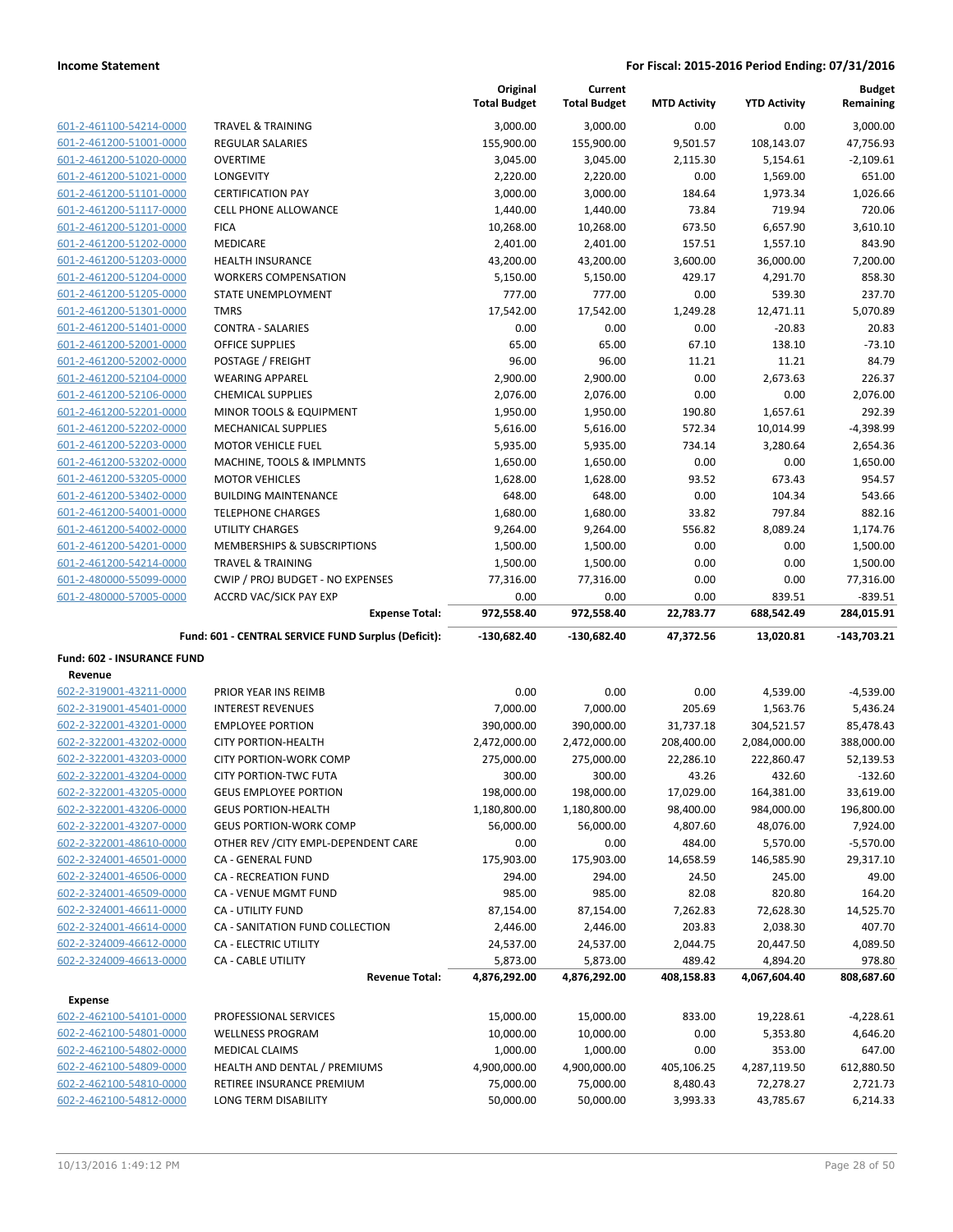|                                                    |                                               | Original<br><b>Total Budget</b> | Current<br><b>Total Budget</b> | <b>MTD Activity</b> | <b>YTD Activity</b> | <b>Budget</b><br>Remaining |
|----------------------------------------------------|-----------------------------------------------|---------------------------------|--------------------------------|---------------------|---------------------|----------------------------|
| 602-2-462100-54813-0000                            | LIFE / AD & D INSURANCE                       | 25,000.00                       | 25,000.00                      | 1,509.35            | 14,218.40           | 10,781.60                  |
| 602-2-462100-54820-0000                            | AIR EVAC PREMIUMS                             | 17,000.00                       | 17,000.00                      | 144.00              | 19,445.00           | $-2,445.00$                |
| 602-2-462100-54821-0000                            | <b>WORKERS' COMPENSATION</b>                  | 368,000.00                      | 368,000.00                     | 15.32               | 360,130.47          | 7,869.53                   |
| 602-2-462100-54822-0000                            | STATE UNEMPLOYMENT INS.                       | 0.00                            | 0.00                           | 4,770.45            | 4,770.55            | $-4,770.55$                |
| 602-2-462100-54823-0000                            | HEALTH CARE-125 FLEX PLAN                     | 12,000.00                       | 12,000.00                      | 0.00                | 7,053.28            | 4,946.72                   |
| 602-2-480000-54101-0000                            | PROFESSIONAL SERVICES                         | 73,000.00                       | 73,000.00                      | 9,030.86            | 69,903.32           | 3,096.68                   |
| 602-2-480000-54226-0000                            | <b>INSURANCE EXPENSE</b>                      | 291,500.00                      | 291,500.00                     | 772.18              | 206,934.86          | 84,565.14                  |
| 602-2-480000-57008-0000                            | <b>BANK CHARGES</b>                           | 1,456.00                        | 1,456.00                       | 95.51               | 1,070.53            | 385.47                     |
|                                                    | <b>Expense Total:</b>                         | 5,838,956.00                    | 5,838,956.00                   | 434,750.68          | 5,111,645.26        | 727,310.74                 |
|                                                    | Fund: 602 - INSURANCE FUND Surplus (Deficit): | $-962,664.00$                   | $-962,664.00$                  | $-26,591.85$        | $-1,044,040.86$     | 81,376.86                  |
| Fund: 604 - MIS FUND                               |                                               |                                 |                                |                     |                     |                            |
| Revenue                                            |                                               |                                 |                                |                     |                     |                            |
| 604-2-324001-46501-0000                            | CA - GENERAL FUND                             | 527,851.00                      | 527,851.00                     | 43,987.57           | 439,875.70          | 87,975.30                  |
| 604-2-324001-46506-0000                            | <b>CA - RECREATION FUND</b>                   | 3,095.00                        | 3,095.00                       | 257.92              | 2,579.20            | 515.80                     |
| 604-2-324001-46509-0000                            | CA - VENUE MGMT FUND                          | 7,239.00                        | 7,239.00                       | 603.25              | 6,032.50            | 1,206.50                   |
| 604-2-324001-46611-0000                            | CA - UTILITY FUND                             | 175,318.00                      | 175,318.00                     | 14,609.83           | 146,098.30          | 29,219.70                  |
| 604-2-324001-46614-0000                            | CA - SANITATION FUND COLLECTION               | 9,594.00                        | 9,594.00                       | 799.50              | 7,995.00            | 1,599.00                   |
| 604-2-324009-46901-0000                            | <b>ELECTRIC UTILITY</b>                       | 152,776.00                      | 152,776.00                     | 12,731.33           | 127,313.30          | 25,462.70                  |
| 604-2-324009-46906-0000                            | <b>CABLE UTILITY</b>                          | 35,714.00                       | 35,714.00                      | 2,976.17            | 29,761.70           | 5,952.30                   |
|                                                    | <b>Revenue Total:</b>                         | 911,587.00                      | 911,587.00                     | 75,965.57           | 759,655.70          | 151,931.30                 |
| <b>Expense</b>                                     |                                               |                                 |                                |                     |                     |                            |
| 604-2-441400-51001-0000                            | <b>REGULAR SALARIES</b>                       | 17,932.00                       | 17,932.00                      | 0.00                | 0.00                | 17,932.00                  |
| 604-2-441400-51201-0000                            | <b>FICA</b>                                   | 1,112.00                        | 1,112.00                       | 0.00                | 0.00                | 1,112.00                   |
| 604-2-441400-51202-0000                            | MEDICARE                                      | 260.00                          | 260.00                         | 0.00                | 0.00                | 260.00                     |
| 604-2-441400-51204-0000                            | <b>WORKERS COMPENSATION</b>                   | 46.00                           | 46.00                          | $-11.49$            | $-8.02$             | 54.02                      |
| 604-2-441400-51205-0000                            | STATE UNEMPLOYMENT                            | 86.00                           | 86.00                          | 0.00                | 0.00                | 86.00                      |
| 604-2-441400-51301-0000                            | <b>TMRS</b>                                   | 1,899.00                        | 1,899.00                       | 0.00                | 0.00                | 1,899.00                   |
| 604-2-441400-51401-0000                            | <b>CONTRA - SALARIES</b>                      | $-21,336.00$                    | $-21,336.00$                   | 0.00                | 0.00                | $-21,336.00$               |
| 604-2-441400-52001-0000                            | <b>OFFICE SUPPLIES</b>                        | 100.00                          | 100.00<br>30.00                | 0.00                | 0.00                | 100.00                     |
| 604-2-441400-52002-0000<br>604-2-441400-53209-0000 | POSTAGE / FREIGHT<br>HARDWARE/SOFTWARE        | 30.00<br>0.00                   | 0.00                           | 0.00<br>346.65      | 0.00<br>346.65      | 30.00<br>$-346.65$         |
| 604-2-441400-54001-0000                            | <b>TELEPHONE CHARGES</b>                      | 435.00                          | 435.00                         | 0.14                | 148.47              | 286.53                     |
| 604-2-441400-54002-0000                            | UTILITY CHARGES                               | 1,150.00                        | 1,150.00                       | 6.49                | 457.08              | 692.92                     |
| 604-2-441400-54101-0000                            | PROFESSIONAL SERVICES                         | 20,000.00                       | 20,000.00                      | 0.00                | 10,500.00           | 9,500.00                   |
| 604-2-441400-54214-0000                            | <b>TRAVEL &amp; TRAINING</b>                  | 700.00                          | 700.00                         | $-42.83$            | 0.00                | 700.00                     |
| 604-2-465100-51001-0000                            | REGULAR SALARIES                              | 197,314.00                      | 197,314.00                     | 15,508.79           | 168,255.41          | 29,058.59                  |
| 604-2-465100-51020-0000                            | <b>OVERTIME</b>                               | 23,265.00                       | 23,265.00                      | 537.45              | 2,929.51            | 20,335.49                  |
| 604-2-465100-51021-0000                            | LONGEVITY                                     | 2,976.00                        | 2,976.00                       | 0.00                | 3,138.00            | $-162.00$                  |
| 604-2-465100-51116-0000                            | CAR ALLOWANCE                                 | 3,600.00                        | 3,600.00                       | 276.92              | 3,046.12            | 553.88                     |
| 604-2-465100-51117-0000                            | <b>CELL PHONE ALLOWANCE</b>                   | 2,880.00                        | 2,880.00                       | 221.52              | 2,436.72            | 443.28                     |
| 604-2-465100-51201-0000                            | <b>FICA</b>                                   | 14,262.00                       | 14,262.00                      | 992.69              | 10,797.73           | 3,464.27                   |
| 604-2-465100-51202-0000                            | MEDICARE                                      | 3,336.00                        | 3,336.00                       | 232.16              | 2,525.26            | 810.74                     |
| 604-2-465100-51203-0000                            | <b>HEALTH INSURANCE</b>                       | 28,800.00                       | 28,800.00                      | 2,400.00            | 24,000.00           | 4,800.00                   |
| 604-2-465100-51204-0000                            | <b>WORKERS COMPENSATION</b>                   | 596.00                          | 596.00                         | 49.67               | 496.70              | 99.30                      |
| 604-2-465100-51205-0000                            | STATE UNEMPLOYMENT                            | 258.00                          | 258.00                         | 0.00                | 404.33              | $-146.33$                  |
| 604-2-465100-51301-0000                            | <b>TMRS</b>                                   | 24,366.00                       | 24,366.00                      | 1,740.50            | 19,087.74           | 5,278.26                   |
| 604-2-465100-52001-0000                            | <b>OFFICE SUPPLIES</b>                        | 300.00                          | 300.00                         | 0.00                | 0.00                | 300.00                     |
| 604-2-465100-52002-0000                            | POSTAGE / FREIGHT                             | 25.00                           | 25.00                          | 0.00                | 2.65                | 22.35                      |
| 604-2-465100-52004-0000                            | <b>COMPUTER SUPPLIES</b>                      | 1,700.00                        | 1,700.00                       | 0.00                | 697.06              | 1,002.94                   |
| 604-2-465100-52201-0000                            | MINOR TOOLS & EQUIPMENT                       | 500.00                          | 500.00                         | 0.00                | 109.99              | 390.01                     |
| 604-2-465100-52203-0000                            | <b>MOTOR VEHICLE FUEL</b>                     | 562.00                          | 562.00                         | 0.00                | 309.07              | 252.93                     |
| 604-2-465100-52303-0000                            | <b>TRAINING SUPPLIES</b>                      | 800.00                          | 800.00                         | 0.00                | 0.00                | 800.00                     |
| 604-2-465100-53205-0000                            | <b>MOTOR VEHICLES</b>                         | 500.00                          | 500.00                         | 0.00                | 173.83              | 326.17                     |
| 604-2-465100-53209-0000                            | HARDWARE/SOFTWARE                             | 262,476.00                      | 262,476.00                     | 25,256.44           | 237,573.58          | 24,902.42                  |
| 604-2-465100-54001-0000                            | <b>TELEPHONE CHARGES</b>                      | 15,000.00                       | 15,000.00                      | 409.21              | 6,004.29            | 8,995.71                   |
| 604-2-465100-54101-0000                            | PROFESSIONAL SERVICES                         | 3,500.00                        | 3,500.00                       | 0.00                | 0.00                | 3,500.00                   |
| 604-2-465100-54103-0000                            | CONSULTING                                    | 4,000.00                        | 4,000.00                       | $-945.00$           | $-945.00$           | 4,945.00                   |
| 604-2-465100-54201-0000                            | MEMBERSHIPS & SUBSCRIPTIONS                   | 500.00                          | 500.00                         | 0.00                | 0.00                | 500.00                     |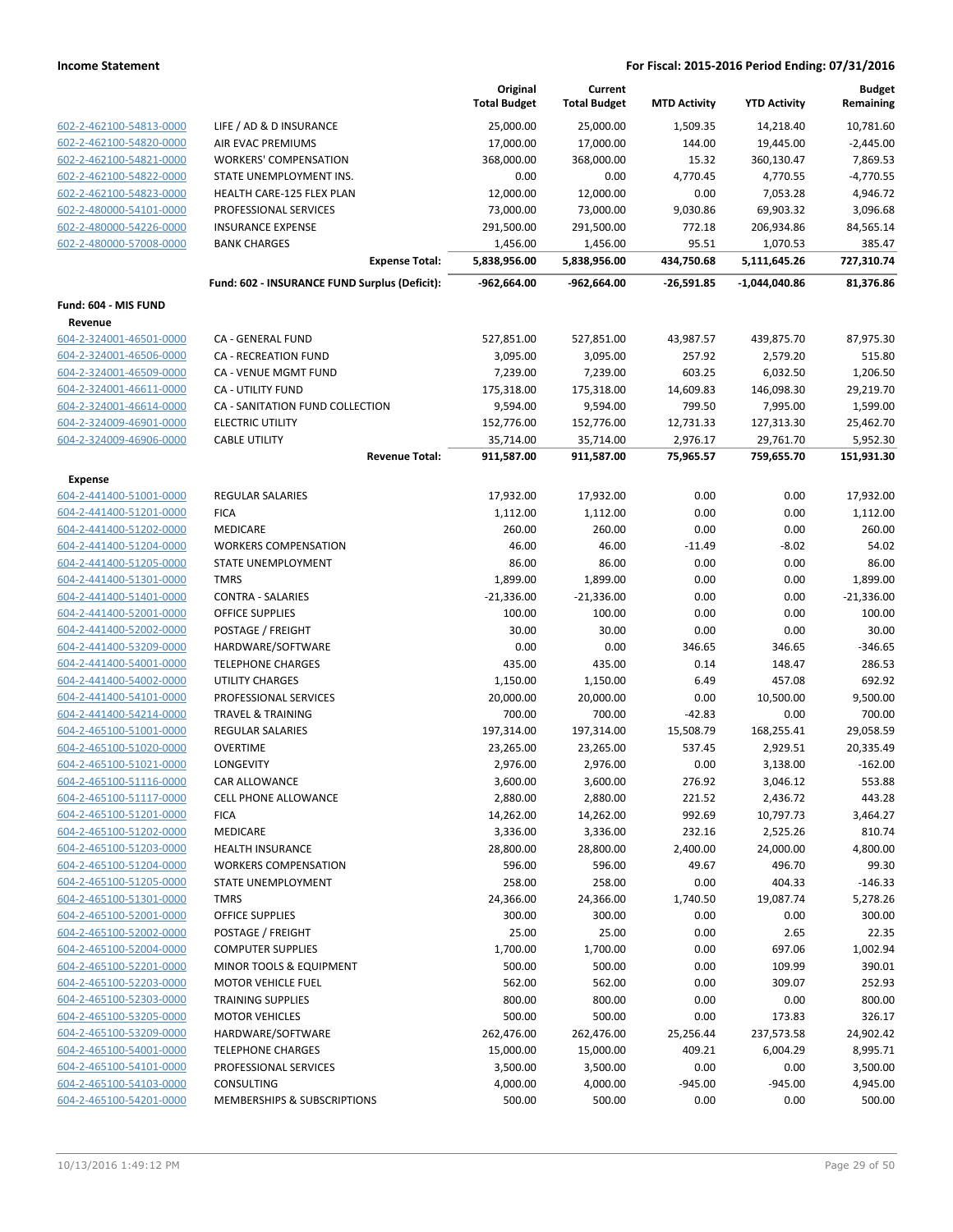|                                                 |                                                         | Original<br><b>Total Budget</b> | Current<br><b>Total Budget</b> | <b>MTD Activity</b> | <b>YTD Activity</b>  | <b>Budget</b><br>Remaining |
|-------------------------------------------------|---------------------------------------------------------|---------------------------------|--------------------------------|---------------------|----------------------|----------------------------|
| 604-2-465100-54214-0000                         | <b>TRAVEL &amp; TRAINING</b>                            | 5,000.00                        | 5,000.00                       | 42.83               | 1,955.96             | 3,044.04                   |
| 604-2-465100-54901-0000                         | <b>RENTALS / LEASES</b>                                 | 25,000.00                       | 25,000.00                      | 1,792.83            | 17,959.50            | 7,040.50                   |
| 604-2-465100-54908-0000                         | LEASE PURCHASE PAYMENTS                                 | 118,280.00                      | 118,280.00                     | 0.00                | 57,875.77            | 60,404.23                  |
| 604-2-465100-55205-0000                         | COMPUTER EQUIPMENT / SOFTWARE                           | 37,448.00                       | 37,448.00                      | 10,381.75           | 30,504.22            | 6,943.78                   |
| 604-2-465100-55207-0000                         | RADIO COMMUNICATION EQUIP                               | 30,000.00                       | 30,000.00                      | 0.00                | 0.00                 | 30,000.00                  |
| 604-2-491000-58037-0000                         | XFR - DEBT SERVICE FUND                                 | 80,878.00                       | 80,878.00                      | 6,739.83            | 67,398.30            | 13,479.70                  |
|                                                 | <b>Expense Total:</b>                                   | 910,536.00                      | 910,536.00                     | 65,936.55           | 668,180.92           | 242,355.08                 |
|                                                 | Fund: 604 - MIS FUND Surplus (Deficit):                 | 1,051.00                        | 1,051.00                       | 10,029.02           | 91,474.78            | $-90,423.78$               |
| Fund: 660 - VEHICLE REPLACEMENT FUND<br>Revenue |                                                         |                                 |                                |                     |                      |                            |
| 660-2-310003-45305-0000                         | <b>AUCTION PROCEEDS</b>                                 | 0.00                            | 0.00                           | 0.00                | 2,784.00             | $-2,784.00$                |
| 660-2-319001-43212-0000                         | INSURANCE REIMBURSEMENTS                                | 0.00                            | 0.00                           | 0.00                | 584,465.75           | -584,465.75                |
| 660-2-319001-45401-0000                         | <b>INTEREST REVENUES</b>                                | 450.00                          | 450.00                         | 19.58               | 722.33               | $-272.33$                  |
| 660-2-322001-47205-0000                         | EQUIPMENT LEASES / GENERAL FUND                         | 65,037.00                       | 65,037.00                      | 10,839.44           | 54,197.20            | 10,839.80                  |
| 660-2-323001-46001-0000                         | <b>XFR - GENERAL FUND</b>                               | 387,931.00                      | 387,931.00                     | 32,327.58           | 324,175.80           | 63,755.20                  |
| 660-2-323001-46023-0000                         | XFR - GENERAL CIP FUND                                  | 0.00                            | 97,155.00                      | 0.00                | 97,155.00            | 0.00                       |
|                                                 | <b>Revenue Total:</b>                                   | 453,418.00                      | 550,573.00                     | 43,186.60           | 1,063,500.08         | -512,927.08                |
| <b>Expense</b>                                  |                                                         |                                 |                                |                     |                      |                            |
| 660-2-421230-55202-0000                         | <b>VEHICLES</b>                                         | 137,931.00                      | 137,931.00                     | 92,209.00           | 135,618.71           | 2,312.29                   |
| 660-2-422200-54908-0000                         | LEASE PURCHASE PAYMENTS                                 | 65,037.00                       | 65,037.00                      | 10,839.44           | 54,197.20            | 10,839.80                  |
| 660-2-422200-55202-0000                         | <b>VEHICLES</b>                                         | 0.00                            | 0.00                           | 0.00                | 583,694.00           | -583,694.00                |
| 660-2-431200-55202-0000                         | <b>VEHICLES</b>                                         | 100,000.00                      | 197,155.00                     | 0.00                | 197,155.00           | 0.00                       |
| 660-2-480000-57008-0000                         | <b>BANK CHARGES</b><br><b>Expense Total:</b>            | 400.00<br>303,368.00            | 400.00<br>400,523.00           | 8.29<br>103,056.73  | 680.94<br>971,345.85 | $-280.94$<br>-570,822.85   |
|                                                 | Fund: 660 - VEHICLE REPLACEMENT FUND Surplus (Deficit): | 150,050.00                      | 150,050.00                     | -59,870.13          | 92,154.23            | 57,895.77                  |
|                                                 |                                                         |                                 |                                |                     |                      |                            |
| Fund: 800 - SPENCE FUND<br>Revenue              |                                                         |                                 |                                |                     |                      |                            |
| 800-3-319001-45401-0000                         | <b>INTEREST REVENUES</b>                                | 4,952.00                        | 4,952.00                       | 27.15               | 3,412.86             | 1,539.14                   |
|                                                 | <b>Revenue Total:</b>                                   | 4,952.00                        | 4,952.00                       | 27.15               | 3,412.86             | 1,539.14                   |
| Expense                                         |                                                         |                                 |                                |                     |                      |                            |
| 800-3-480000-57008-0000                         | <b>BANK CHARGES</b>                                     | 967.00                          | 967.00                         | 0.02                | 0.33                 | 966.67                     |
| 800-3-495000-58501-0000                         | CA - GENERAL FUND                                       | 600.00                          | 600.00                         | 50.00               | 500.00               | 100.00                     |
|                                                 | <b>Expense Total:</b>                                   | 1,567.00                        | 1,567.00                       | 50.02               | 500.33               | 1,066.67                   |
|                                                 | Fund: 800 - SPENCE FUND Surplus (Deficit):              | 3,385.00                        | 3,385.00                       | $-22.87$            | 2,912.53             | 472.47                     |
| Fund: 801 - JONES LIBRARY TRUST<br>Revenue      |                                                         |                                 |                                |                     |                      |                            |
| 801-3-319001-45401-0000                         | <b>INTEREST REVENUES</b>                                | 78.00                           | 78.00                          | 4.64                | 40.47                | 37.53                      |
|                                                 | <b>Revenue Total:</b>                                   | 78.00                           | 78.00                          | 4.64                | 40.47                | 37.53                      |
| <b>Expense</b>                                  |                                                         |                                 |                                |                     |                      |                            |
| 801-3-480000-57008-0000                         | <b>BANK CHARGES</b>                                     | 9.05                            | 9.05                           | 2.08                | 19.21                | $-10.16$                   |
|                                                 | <b>Expense Total:</b>                                   | 9.05                            | 9.05                           | 2.08                | 19.21                | $-10.16$                   |
|                                                 | Fund: 801 - JONES LIBRARY TRUST Surplus (Deficit):      | 68.95                           | 68.95                          | 2.56                | 21.26                | 47.69                      |
| Fund: 809 - GREENVILLE IDC (L-3)<br>Revenue     |                                                         |                                 |                                |                     |                      |                            |
| 809-3-319001-45609-0000                         | INTERGOVERNMENTAL / IDC GREENVILLE                      | 0.00                            | 0.00                           | 0.00                | 2,501,081.97         | $-2,501,081.97$            |
|                                                 | <b>Revenue Total:</b>                                   | 0.00                            | 0.00                           | 0.00                | 2,501,081.97         | -2,501,081.97              |
| <b>Expense</b>                                  |                                                         |                                 |                                |                     |                      |                            |
| 809-3-438100-55320-0000                         | <b>CONSTRUCTION PROJECTS</b>                            | 0.00                            | 0.00                           | 0.00                | 2,501,081.97         | -2,501,081.97              |
|                                                 | <b>Expense Total:</b>                                   | 0.00                            | 0.00                           | 0.00                | 2,501,081.97         | -2,501,081.97              |
|                                                 | Fund: 809 - GREENVILLE IDC (L-3) Surplus (Deficit):     | 0.00                            | 0.00                           | 0.00                | 0.00                 | 0.00                       |
| Fund: 810 - SEIZURE FUNDS - STATE RULES         |                                                         |                                 |                                |                     |                      |                            |
| Revenue                                         |                                                         |                                 |                                |                     |                      |                            |
| 810-3-319001-45401-0000                         | <b>INTEREST REVENUES</b>                                | 806.00                          | 806.00                         | 96.74               | 844.03               | $-38.03$                   |
|                                                 | <b>Revenue Total:</b>                                   | 806.00                          | 806.00                         | 96.74               | 844.03               | $-38.03$                   |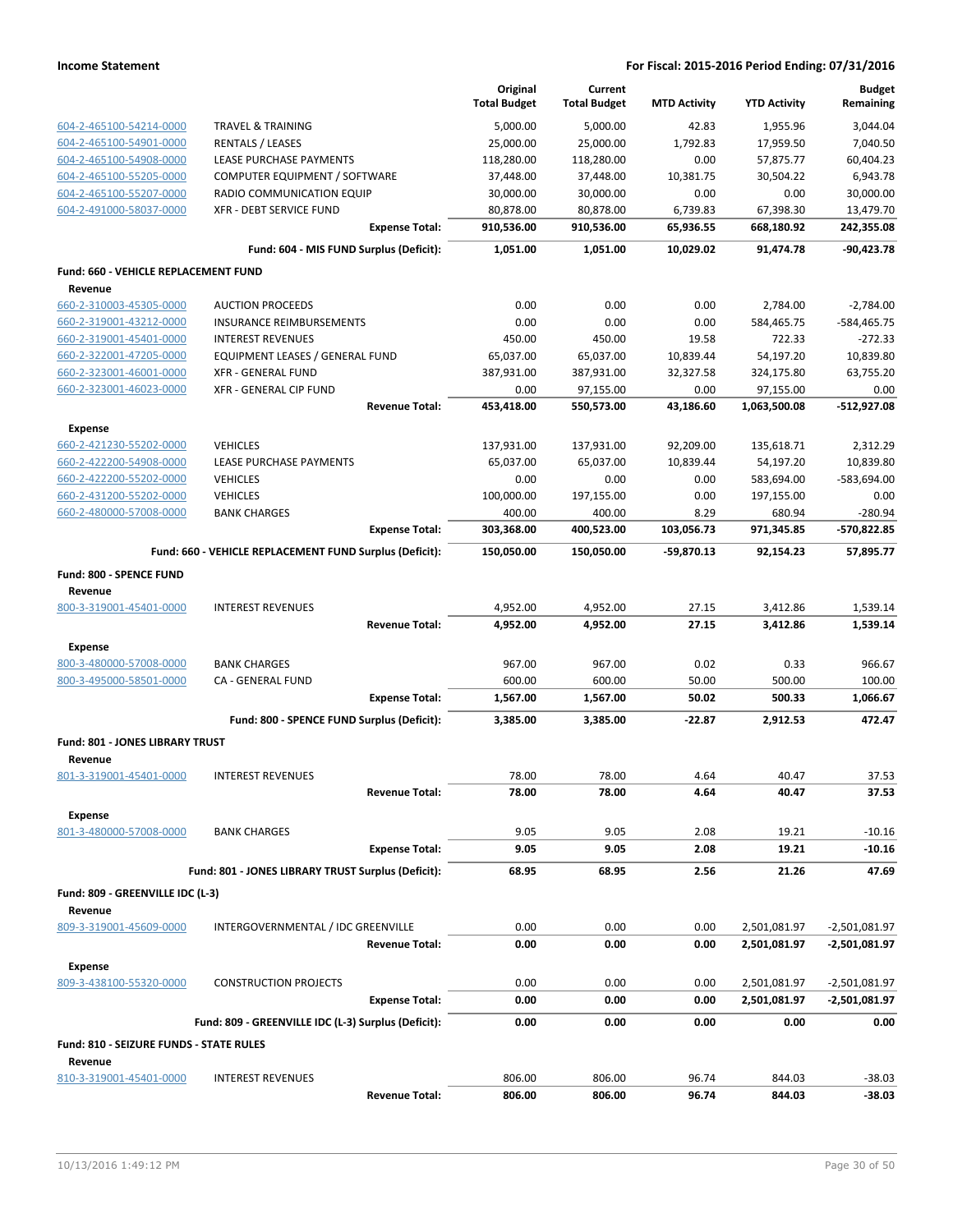|                                                    |                                                                            | Original            | Current             |                     |                     | <b>Budget</b>            |
|----------------------------------------------------|----------------------------------------------------------------------------|---------------------|---------------------|---------------------|---------------------|--------------------------|
|                                                    |                                                                            | <b>Total Budget</b> | <b>Total Budget</b> | <b>MTD Activity</b> | <b>YTD Activity</b> | Remaining                |
| <b>Expense</b>                                     |                                                                            |                     |                     |                     |                     |                          |
| 810-3-421230-53205-0000                            | <b>MOTOR VEHICLES</b>                                                      | 0.00                | 0.00                | 18.68               | 27.30               | $-27.30$                 |
| 810-3-480000-57008-0000                            | <b>BANK CHARGES</b>                                                        | 93.00               | 93.00               | 43.30               | 399.93              | $-306.93$                |
|                                                    | <b>Expense Total:</b>                                                      | 93.00               | 93.00               | 61.98               | 427.23              | -334.23                  |
|                                                    | Fund: 810 - SEIZURE FUNDS - STATE RULES Surplus (Deficit):                 | 713.00              | 713.00              | 34.76               | 416.80              | 296.20                   |
| Fund: 811 - SEIZURE FUNDS - FED RULES              |                                                                            |                     |                     |                     |                     |                          |
| Revenue                                            |                                                                            |                     |                     |                     |                     |                          |
| 811-3-319001-45401-0000                            | <b>INTEREST REVENUES</b>                                                   | 709.00              | 709.00              | 41.94               | 363.31              | 345.69                   |
| 811-3-322001-46803-0000                            | FED SEIZURES-CONTRIBUTION                                                  | 0.00                | 0.00                | 0.00                | 29,059.16           | $-29,059.16$             |
|                                                    | <b>Revenue Total:</b>                                                      | 709.00              | 709.00              | 41.94               | 29,422.47           | $-28,713.47$             |
| <b>Expense</b>                                     |                                                                            |                     |                     |                     |                     |                          |
| 811-3-421230-54214-0000                            | <b>TRAVEL &amp; TRAINING</b>                                               | 0.00                | 0.00                | 0.00                | 1,543.16            | $-1,543.16$              |
| 811-3-421230-55201-0000                            | <b>EQUIPMENT PURCHASES</b>                                                 | 3,004.61            | 3,004.61            | 0.00                | 0.00                | 3,004.61                 |
| 811-3-480000-57008-0000                            | <b>BANK CHARGES</b>                                                        | 98.00               | 98.00               | 18.53               | 162.22              | $-64.22$                 |
|                                                    | <b>Expense Total:</b>                                                      | 3,102.61            | 3,102.61            | 18.53               | 1,705.38            | 1,397.23                 |
|                                                    | Fund: 811 - SEIZURE FUNDS - FED RULES Surplus (Deficit):                   | $-2,393.61$         | $-2,393.61$         | 23.41               | 27,717.09           | $-30,110.70$             |
|                                                    | Fund: 820 - TIRZ FUND (Tax Increment Reinvestment Zone)                    |                     |                     |                     |                     |                          |
| Revenue                                            |                                                                            |                     |                     |                     |                     |                          |
| 820-3-311001-41101-0000                            | <b>REAL PROPERTY TAXES - CITY</b>                                          | 247,935.00          | 247,935.00          | 134.53              | 243,529.12          | 4,405.88                 |
| 820-3-311001-41111-0000                            | <b>REAL PROPERTY TAXES - COUNTY</b>                                        | 118,166.00          | 118,166.00          | 803.54              | 111,063.72          | 7,102.28                 |
| 820-3-311002-41102-0000                            | <b>DELINQUENT TAXES</b>                                                    | 2,648.00            | 2,648.00            | 0.00                | 1,310.55            | 1,337.45                 |
| 820-3-319001-45401-0000                            | OTHER REVENUES / INTEREST REVENUES                                         | 3,302.00            | 3,302.00            | 280.84              | 2,172.95            | 1,129.05                 |
|                                                    | <b>Revenue Total:</b>                                                      | 372,051.00          | 372,051.00          | 1,218.91            | 358,076.34          | 13,974.66                |
| <b>Expense</b>                                     |                                                                            |                     |                     |                     |                     |                          |
| 820-3-416100-54101-0000                            | PROFESSIONAL SERVICES                                                      | 6,000.00            | 6,000.00            | 0.00                | 1,887.45            | 4,112.55                 |
| 820-3-480000-57008-0000                            | <b>BANK CHARGES</b>                                                        | 225.00              | 225.00              | 125.64              | 900.82              | $-675.82$                |
|                                                    | <b>Expense Total:</b>                                                      | 6,225.00            | 6,225.00            | 125.64              | 2,788.27            | 3,436.73                 |
|                                                    | Fund: 820 - TIRZ FUND (Tax Increment Reinvestment Zone) Surplus (Deficit): | 365,826.00          | 365,826.00          | 1,093.27            | 355,288.07          | 10,537.93                |
| Fund: 899 - POOLED CASH                            |                                                                            |                     |                     |                     |                     |                          |
| Revenue                                            |                                                                            |                     |                     |                     |                     |                          |
| 899-8-319001-45401-0000                            | <b>INTEREST REVENUES</b>                                                   | 0.00                | 0.00                | 0.00                | $-0.05$             | 0.05                     |
|                                                    | <b>Revenue Total:</b>                                                      | 0.00                | 0.00                | 0.00                | $-0.05$             | 0.05                     |
|                                                    | Fund: 899 - POOLED CASH Total:                                             | 0.00                | 0.00                | 0.00                | -0.05               | 0.05                     |
| <b>Fund: 910 - ELECTRIC OPERATING FUND</b>         |                                                                            |                     |                     |                     |                     |                          |
| Revenue                                            |                                                                            |                     |                     |                     |                     |                          |
| 910-9-000000-49001-4400                            | METERED SALES - RESIDENTIAL                                                | 11,995,218.00       | 11,995,218.00       | 1,542,405.15        | 8,862,433.55        | 3,132,784.45             |
| 910-9-000000-49010-4421                            | METERED SALES - GS-NO DEMAND                                               | 781,428.00          | 781,428.00          | 76,472.13           | 634,261.68          | 147,166.32               |
| 910-9-000000-49020-4422                            | METERED SALES - GS-DEMAND                                                  | 17,834,108.00       | 17,834,108.00       | 1,632,035.26        | 14,223,849.18       | 3,610,258.82             |
| 910-9-000000-49030-4424                            | METERED SALES - GS-PRIMARY                                                 | 488,862.00          | 488,862.00          | 36,779.01           | 343,966.94          | 144,895.06               |
| 910-9-000000-49040-4440                            | <b>METERED SALES - STREET LIGHTS</b>                                       | 227,683.00          | 227,683.00          | 18,722.04           | 189,717.15          | 37,965.85                |
| 910-9-000000-49050-4400                            | <b>FUEL ADJUSTMENT</b>                                                     | 14,797,006.00       | 14,797,006.00       | 1,267,875.00        | 10,725,833.77       | 4,071,172.23             |
| 910-9-000000-49057-4490                            | POWER COST RECOVERY                                                        | 0.00                | 0.00                | 0.00                | 56.04               | $-56.04$                 |
| 910-9-000000-49058-4400                            | <b>REGULATORY CHARGE</b>                                                   | 417,403.00          | 417,403.00          | 31,116.88           | 214,992.37          | 202,410.63               |
| 910-9-000000-49140-4490                            | <b>VAPOR LIGHT REVENUES</b>                                                | 157,500.00          | 157,500.00          | 13,111.65           | 131,047.82          | 26,452.18                |
| 910-9-000000-49201-4510                            | <b>LATE CHARGES</b>                                                        | 310,000.00          | 310,000.00          | 20,135.34           | 214,608.90          | 95,391.10                |
| 910-9-000000-49209-4511                            | SERVICE CHARGES - CLEARING                                                 | 0.00                | 0.00                | $-0.01$             | 0.00                | 0.00                     |
| 910-9-000000-49210-4511                            | <b>ELECTRIC SERVICE CHARGES</b>                                            | 77,000.00           | 77,000.00           | 6,152.34            | 57,640.12           | 19,359.88                |
| 910-9-000000-49211-4511                            | VAPOR LIGHT SERVICE CHARGES                                                | 500.00              | 500.00              | 25.00               | 361.78              | 138.22                   |
| 910-9-000000-49212-4511<br>910-9-000000-49213-4511 | SAW POLES SERVICE CHARGES<br>AMPY SERVICE CHARGES                          | 600.00<br>25,000.00 | 600.00<br>25,000.00 | 520.00              | 1,020.00            | $-420.00$                |
| 910-9-000000-49220-4512                            | <b>RE-READ CHARGES</b>                                                     | 10.00               | 10.00               | 3,683.50<br>10.00   | 36,521.13<br>40.00  | $-11,521.13$<br>$-30.00$ |
| 910-9-000000-49230-4512                            | METER TESTING CHARGES                                                      | 10.00               | 10.00               | 0.00                | 0.00                | 10.00                    |
| 910-9-000000-49301-4490                            | METERED SALES - 5% XFER to GENERAL FUND                                    | 2,306,215.00        | 2,306,215.00        | 230,845.26          | 1,765,403.77        | 540,811.23               |
| 910-9-000000-49307-4490                            | METERED SALES - 1% XFER to GBOD                                            | 461,243.00          | 461,243.00          | 46,171.65           | 353,103.13          | 108,139.87               |
| 910-9-000000-49410-4564                            | <b>CUSTOMER AID TO CONSTRUCTION</b>                                        | 10,000.00           | 10,000.00           | 0.00                | 0.00                | 10,000.00                |
| 910-9-000000-49420-4564                            | UNDERGROUND SERVICE                                                        | 7,500.00            | 7,500.00            | 6,981.89            | 14,737.96           | $-7,237.96$              |
|                                                    |                                                                            |                     |                     |                     |                     |                          |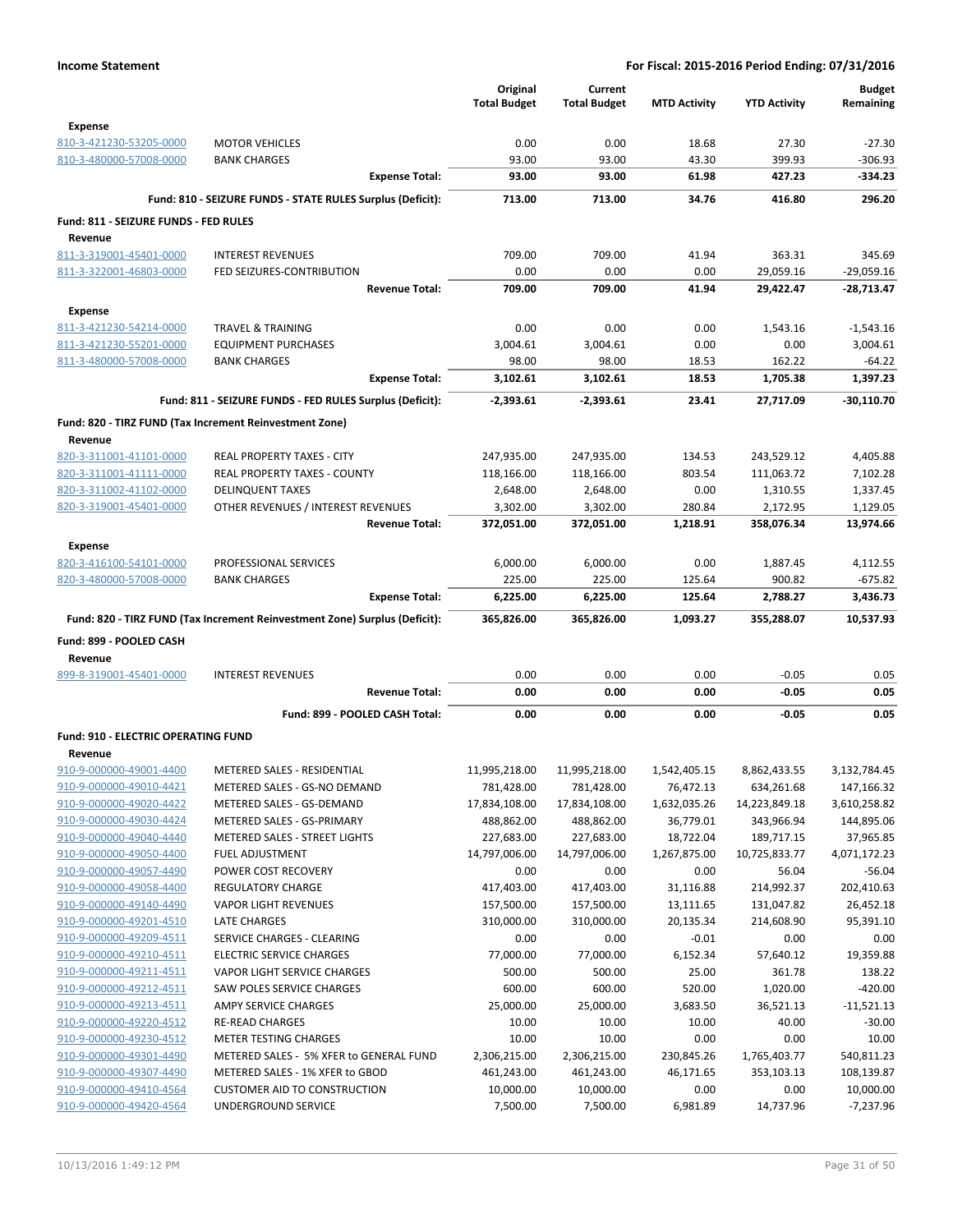|                         |                                     | Original<br><b>Total Budget</b> | Current<br><b>Total Budget</b> | <b>MTD Activity</b> | <b>YTD Activity</b> | Budget<br>Remaining |
|-------------------------|-------------------------------------|---------------------------------|--------------------------------|---------------------|---------------------|---------------------|
| 910-9-000000-49430-4564 | <b>RELOCATION OF SERVICE</b>        | 100.00                          | 100.00                         | 0.00                | 18,805.03           | $-18,705.03$        |
| 910-9-000000-49440-4564 | <b>OVERTIME SERVICES</b>            | 100.00                          | 100.00                         | 0.00                | 0.00                | 100.00              |
| 910-9-000000-49450-4564 | <b>ACCIDENTS</b>                    | 10,000.00                       | 10,000.00                      | 30.00               | $-1,776.32$         | 11,776.32           |
| 910-9-000000-49460-4564 | <b>METER DAMAGE</b>                 | 200.00                          | 200.00                         | 35.00               | 35.00               | 165.00              |
| 910-9-000000-49470-4564 | OTHER REIMBURSEMENTS                | 1,000.00                        | 1,000.00                       | 0.00                | 5.26                | 994.74              |
| 910-9-000000-49480-4564 | <b>METER BASES</b>                  | 2,000.00                        | 2,000.00                       | 0.00                | 5,195.34            | $-3,195.34$         |
| 910-9-000000-49490-4564 | <b>MATERIAL SALES</b>               | 20,000.00                       | 20,000.00                      | 1,472.96            | 4,774.83            | 15,225.17           |
| 910-9-000000-49520-4470 | <b>ENERGY SALES</b>                 | 11,325,000.00                   | 11,325,000.00                  | 623,948.17          | 936,765.60          | 10,388,234.40       |
| 910-9-000000-49521-4470 | <b>RUC REVENUES</b>                 | 250.00                          | 250.00                         | 62.74               | 245.77              | 4.23                |
| 910-9-000000-49530-4572 | TCR AUCTION PROCEEDS                | 325,000.00                      | 325,000.00                     | 44,603.65           | 244,629.83          | 80,370.17           |
| 910-9-000000-49540-4572 | <b>BLACK START REVENUES</b>         | 500,000.00                      | 500,000.00                     | 169,841.52          | 213,368.30          | 286,631.70          |
| 910-9-000000-49560-4571 | <b>TCOS REVENUES</b>                | 725,000.00                      | 725,000.00                     | 49,126.10           | 435,369.56          | 289,630.44          |
| 910-9-000000-49601-4540 | POLE USE REVENUES                   | 27,035.00                       | 27,035.00                      | 0.00                | 27,320.50           | $-285.50$           |
| 910-9-000000-49602-4118 | EPA ALLOWANCE SALES                 | 1.00                            | 1.00                           | 0.00                | 0.62                | 0.38                |
| 910-9-000000-49700-4990 | REDEMPTION OF LONG TERM DEBT        | 455,000.00                      | 455,000.00                     | 0.00                | 0.00                | 455,000.00          |
| 910-9-000000-49701-4567 | XFER FROM COG - GEN FUND            | 690,969.00                      | 690,969.00                     | 57,580.75           | 575,807.50          | 115,161.50          |
| 910-9-000000-49754-4994 | XFER FROM 950 - BILLING             | 101,119.00                      | 101,119.00                     | 8,426.59            | 84,265.82           | 16,853.18           |
| 910-9-000000-49755-4995 | XFER FROM 950 - CASHIERS            | 70,879.00                       | 70,879.00                      | 5,906.59            | 59,065.82           | 11,813.18           |
| 910-9-000000-49759-4545 | XFER FROM 950 FOR POLE USE          | 18,800.00                       | 18,800.00                      | 0.00                | 18,800.00           | 0.00                |
| 910-9-000000-49801-4190 | <b>INTEREST INCOME</b>              | 60,000.00                       | 60,000.00                      | 4,552.77            | 47,695.63           | 12,304.37           |
|                         | <b>Revenue Total:</b>               | 64,229,739.00                   | 64,229,739.00                  | 5,898,628.93        | 40,439,969.38       | 23,789,769.62       |
| <b>Expense</b>          |                                     |                                 |                                |                     |                     |                     |
| 910-9-901000-51001-5000 | REGULAR SALARIES                    | 470,155.00                      | 470,155.00                     | 37,104.86           | 389,205.09          | 80,949.91           |
| 910-9-901000-51011-5000 | PART TIME TEMPORARY                 | 17,743.00                       | 17,743.00                      | 0.00                | 0.00                | 17,743.00           |
| 910-9-901000-51020-5000 | <b>OVERTIME</b>                     | 73,000.00                       | 73,000.00                      | 5,003.68            | 58,649.86           | 14,350.14           |
| 910-9-901000-51115-5000 | <b>CLOTHING ALLOWANCE</b>           | 2,000.00                        | 2,000.00                       | 0.00                | 1,955.87            | 44.13               |
| 910-9-901000-51116-5000 | CAR ALLOWANCE                       | 1,950.00                        | 1,950.00                       | 150.00              | 1,650.00            | 300.00              |
| 910-9-901000-51117-5000 | <b>CELL PHONE ALLOWANCE</b>         | 623.00                          | 623.00                         | 47.92               | 483.08              | 139.92              |
| 910-9-901000-51201-5000 | <b>FICA</b>                         | 35,009.00                       | 35,009.00                      | 2,411.84            | 25,825.56           | 9,183.44            |
| 910-9-901000-51202-5000 | MEDICARE                            | 8,199.00                        | 8,199.00                       | 564.06              | 6,039.85            | 2,159.15            |
| 910-9-901000-51203-5000 | <b>HEALTH INSURANCE</b>             | 70,080.00                       | 70,080.00                      | 5,840.00            | 58,400.00           | 11,680.00           |
| 910-9-901000-51204-5000 | <b>WORKERS COMPENSATION</b>         | 5,492.00                        | 5,492.00                       | 457.67              | 4,576.70            | 915.30              |
| 910-9-901000-51205-5000 | UNEMPLOYMENT                        | 1,643.00                        | 1,643.00                       | 0.00                | 1,131.33            | 511.67              |
| 910-9-901000-51301-5000 | <b>TMRS</b>                         | 58,004.00                       | 58,004.00                      | 4,325.56            | 46,484.18           | 11,519.82           |
| 910-9-901001-59020-5010 | <b>NATURAL GAS</b>                  | 750,000.00                      | 750,000.00                     | 44,869.77           | 147,104.52          | 602,895.48          |
| 910-9-901001-59021-5010 | <b>FUEL OIL</b>                     | 50,000.00                       | 50,000.00                      | 0.00                | 0.00                | 50,000.00           |
| 910-9-901008-59110-5080 | <b>GEUS OPERATIONS</b>              | 29,750.00                       | 29,550.00                      | 2,923.34            | 21,905.49           | 7,644.51            |
| 910-9-901008-59112-5080 | SAFETY                              | 11,500.00                       | 11,500.00                      | 0.00                | 6,772.46            | 4,727.54            |
| 910-9-901008-59121-5080 | <b>MECHANICAL SUPPLIES</b>          | 16,000.00                       | 16,000.00                      | 727.97              | 16,542.21           | $-542.21$           |
| 910-9-901008-59125-5080 | CHEMICAL & LABORATORY SUPPLIES      | 55,100.00                       | 55,100.00                      | 2,502.88            | 44,446.98           | 10,653.02           |
| 910-9-901008-59141-5080 | UTILITY BILLS                       | 312,000.00                      | 312,000.00                     | 18,038.64           | 250,692.44          | 61,307.56           |
| 910-9-901008-59144-5080 | MISCELLANEOUS SERVICES              | 185,765.00                      | 185,765.00                     | 33,568.40           | 98,992.78           | 86,772.22           |
| 910-9-901008-59146-5080 | TRAINING AND/OR TRAVEL              | 12,700.00                       | 12,700.00                      | 0.00                | 834.40              | 11,865.60           |
| 910-9-901015-51001-5150 | REGULAR SALARIES                    | 341,495.00                      | 341,495.00                     | 25,834.98           | 277,734.54          | 63,760.46           |
| 910-9-901015-51020-5150 | <b>OVERTIME</b>                     | 53,000.00                       | 53,000.00                      | 2,895.01            | 27,661.43           | 25,338.57           |
| 910-9-901015-51115-5150 | <b>CLOTHING ALLOWANCE</b>           | 2,100.00                        | 2,100.00                       | 0.00                | 2,356.96            | $-256.96$           |
| 910-9-901015-51116-5150 | CAR ALLOWANCE                       | 1,950.00                        | 1,950.00                       | 150.00              | 1,650.00            | 300.00              |
| 910-9-901015-51201-5150 | <b>FICA</b>                         | 24,710.00                       | 24,710.00                      | 1,644.04            | 17,625.69           | 7,084.31            |
| 910-9-901015-51202-5150 | MEDICARE                            | 5,779.00                        | 5,779.00                       | 384.49              | 4,122.13            | 1,656.87            |
| 910-9-901015-51203-5150 | <b>HEALTH INSURANCE</b>             | 67,200.00                       | 67,200.00                      | 5,600.00            | 56,000.00           | 11,200.00           |
| 910-9-901015-51204-5150 | <b>WORKERS COMPENSATION</b>         | 4,190.00                        | 4,190.00                       | 349.17              | 3,491.70            | 698.30              |
| 910-9-901015-51205-5150 | UNEMPLOYMENT                        | 1,575.00                        | 1,575.00                       | 0.00                | 1,052.83            | 522.17              |
| 910-9-901015-51301-5150 | <b>TMRS</b>                         | 42,206.00                       | 42,206.00                      | 3,053.99            | 32,845.47           | 9,360.53            |
| 910-9-901015-51401-5150 | <b>CONTRA - SALARIES</b>            | 0.00                            | 0.00                           | 0.00                | $-145.84$           | 145.84              |
| 910-9-901015-59201-5150 | <b>BUILDING MAINTENANCE</b>         | 13,500.00                       | 13,500.00                      | 1,633.79            | 8,859.25            | 4,640.75            |
| 910-9-901015-59205-5150 | <b>EQUIPMENT MAINTENANCE</b>        | 3,000.00                        | 3,000.00                       | 1,288.12            | 4,787.31            | $-1,787.31$         |
| 910-9-901015-59290-5150 | GENERAL PLANT EQUIPMENT MAINTENANCE | 20,000.00                       | 20,000.00                      | 280.98              | 17,331.00           | 2,669.00            |
| 910-9-901015-59291-5150 | UNIT 1 MAINTENANCE                  | 95,500.00                       | 95,500.00                      | 4,215.53            | 39,671.08           | 55,828.92           |
| 910-9-901015-59292-5150 | UNIT 2 MAINTENANCE                  | 117,500.00                      | 117,500.00                     | 6,270.38            | 89,500.35           | 27,999.65           |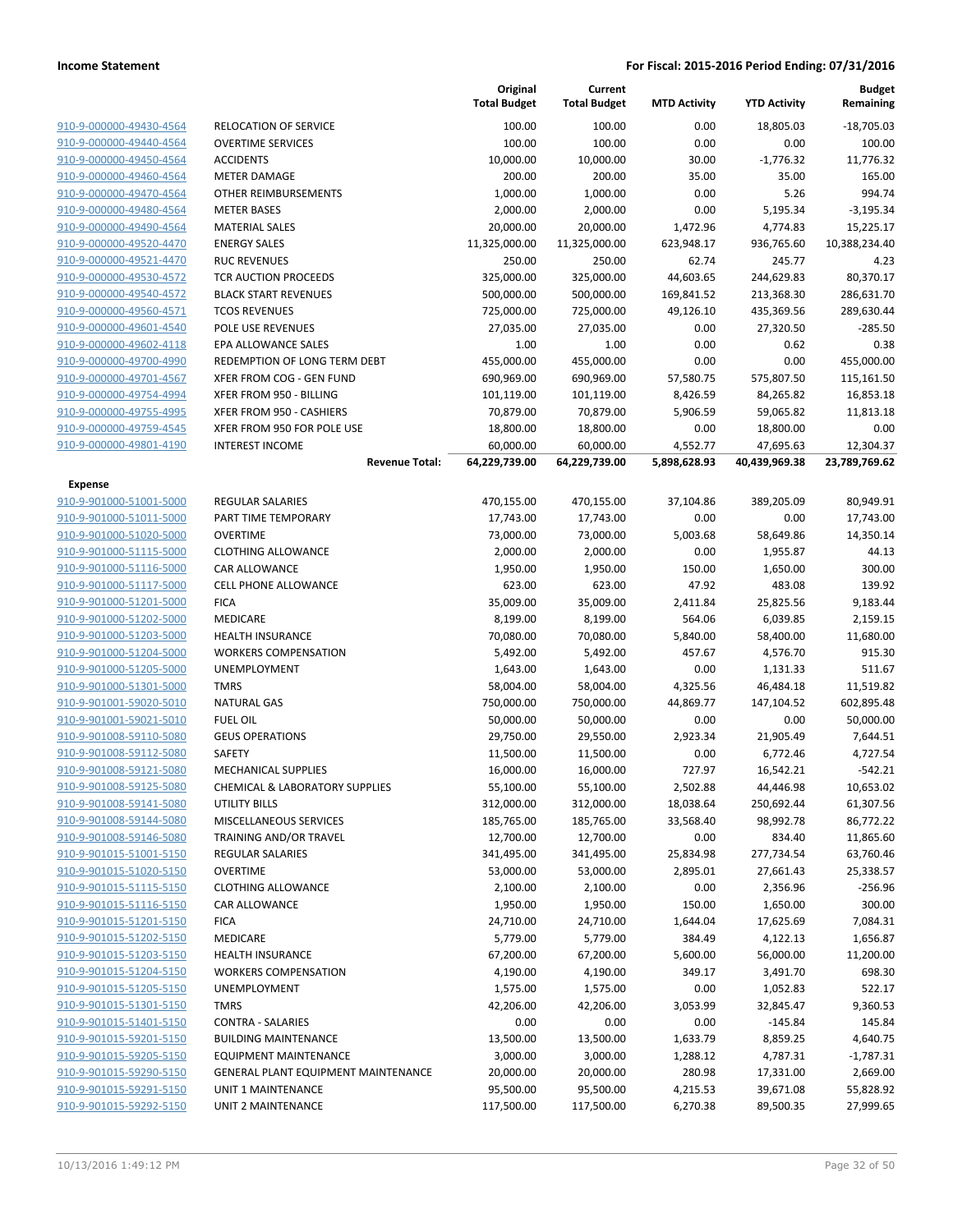| 910-9-901015-59293-5150                            | <b>UNIT 3 MAINTENANCE</b>                                |
|----------------------------------------------------|----------------------------------------------------------|
| 910-9-901090-59311-9900                            | STEAM PLANT STRUCTURES<br><b>BOILER PLANT EQUIPMENT</b>  |
| 910-9-901090-59312-9900<br>910-9-901090-59315-9900 | <b>ACCESSORY ELECTRIC EQUIPMENT</b>                      |
| 910-9-901146-51001-5460                            | <b>REGULAR SALARIES</b>                                  |
| 910-9-901146-51011-5460                            | PART TIME TEMPORARY                                      |
|                                                    | <b>OVERTIME</b>                                          |
| 910-9-901146-51020-5460<br>910-9-901146-51115-5460 | <b>CLOTHING ALLOWANCE</b>                                |
| 910-9-901146-51116-5460                            | CAR ALLOWANCE                                            |
| 910-9-901146-51117-5460                            | <b>CELL PHONE ALLOWANCE</b>                              |
| 910-9-901146-51201-5460                            | <b>FICA</b>                                              |
| 910-9-901146-51202-5460                            | <b>MEDICARE</b>                                          |
| 910-9-901146-51203-5460                            | <b>HEALTH INSURANCE</b>                                  |
| 910-9-901146-51204-5460                            | <b>WORKERS COMPENSATION</b>                              |
| 910-9-901146-51205-5460                            | <b>UNEMPLOYMENT</b>                                      |
| 910-9-901146-51301-5460                            | <b>TMRS</b>                                              |
| 910-9-901147-59020-5470                            | <b>NATURAL GAS</b>                                       |
| 910-9-901151-59110-5501                            | <b>GEUS OPERATIONS</b>                                   |
| 910-9-901151-59112-5501                            | <b>SAFETY PROGRAM</b>                                    |
| 910-9-901151-59121-5501                            | <b>MECHANICAL SUPPLIES</b>                               |
| 910-9-901151-59125-5501                            | <b>CHEMICAL &amp; LABORATORY</b>                         |
| 910-9-901151-59141-5501                            | UTILITY BILLS                                            |
| 910-9-901151-59144-5501                            | <b>MISCELLANEOUS SERVICES</b>                            |
| 910-9-901151-59146-5501                            | <b>TRAINING AND/OR TRAVEL</b>                            |
| 910-9-901154-51001-5541                            | <b>REGULAR SALARIES</b>                                  |
| 910-9-901154-51020-5541                            | <b>OVERTIME</b>                                          |
| 910-9-901154-51115-5541                            | <b>CLOTHING ALLOWANCE</b>                                |
| 910-9-901154-51116-5541                            | <b>CAR ALLOWANCE</b>                                     |
| 910-9-901154-51201-5541                            | <b>FICA</b>                                              |
| 910-9-901154-51202-5541                            | <b>MEDICARE</b>                                          |
| 910-9-901154-51203-5541                            | <b>HEALTH INSURANCE</b>                                  |
| 910-9-901154-51204-5541                            | <b>WORKERS COMPENSATION</b>                              |
| 910-9-901154-51205-5541                            | <b>UNEMPLOYMENT</b>                                      |
| 910-9-901154-51301-5541                            | <b>TMRS</b>                                              |
| 910-9-901154-59201-5541                            | <b>BUILDINGS MAINTENANCE</b>                             |
| 910-9-901154-59205-5541                            | <b>EQUIPMENT MAINTENANCE</b>                             |
| 910-9-901154-59290-5541                            | <b>GENERAL PLANT EQUIPMENT MAINTENANCE</b>               |
| 910-9-901154-59291-5541                            | UNIT 1 MAINTENANCE                                       |
| 910-9-901154-59292-5541                            | UNIT 2 MAINTENANCE                                       |
| 910-9-901154-59293-5541                            | UNIT 3 MAINTENANCE                                       |
| 910-9-901190-59345-9900                            | EP ACCESSORY ELEC EQUIPMENT                              |
| 910-9-901190-59346-9900                            | EP MISCELLANEOUS POWER PLANT EQUIPM                      |
| 910-9-901200-59110-5502                            | <b>GEUS OPERATIONS</b>                                   |
| 910-9-901500-59040-5550                            | TMPA FIXED COST                                          |
| 910-9-901500-59041-5550                            | AMORTIZE PREPAID SCRUBBER<br>AMORTIZE PREPAID TMPA FIXED |
| 910-9-901500-59043-5550                            | <b>GCSES ENERGY</b>                                      |
| 910-9-901500-59045-5550<br>910-9-901500-59050-5550 | DUKE WIND ENERGY                                         |
| 910-9-901500-59052-5550                            | OFF-SYSTEM NET PURCHASES                                 |
| 910-9-901500-59053-5550                            | <b>ERCOT BALANCING ENERGY</b>                            |
| 910-9-901500-59054-5550                            | <b>ANCILLARY SERVICES</b>                                |
| 910-9-901500-59055-5550                            | <b>CONTROL CENTER COSTS</b>                              |
| 910-9-901500-59057-5550                            | <b>ERCOT UPLIFT</b>                                      |
| 910-9-901500-59059-5550                            | <b>EILS</b>                                              |
| 910-9-901500-59063-5550                            | <b>ERCOT CONGESTION RIGHTS</b>                           |
| 910-9-901500-59080-5550                            | DEMAND SIDE RESPONSE                                     |
| 910-9-901500-59099-5550                            | <b>GARLAND CLEARING ACCOUNT</b>                          |
| 910-9-901600-51001-5750                            | <b>REGULAR SALARIES</b>                                  |
|                                                    |                                                          |

|                                                    |                                                        | Original<br><b>Total Budget</b> | Current<br><b>Total Budget</b> | <b>MTD Activity</b> | <b>YTD Activity</b>   | <b>Budget</b><br>Remaining |
|----------------------------------------------------|--------------------------------------------------------|---------------------------------|--------------------------------|---------------------|-----------------------|----------------------------|
| 910-9-901015-59293-5150                            | <b>UNIT 3 MAINTENANCE</b>                              | 177,500.00                      | 177,500.00                     | 3,434.71            | 109,790.26            | 67.709.74                  |
| 910-9-901090-59311-9900                            | <b>STEAM PLANT STRUCTURES</b>                          | 25,000.00                       | 25,200.00                      | 0.00                | 25,200.00             | 0.00                       |
| 910-9-901090-59312-9900                            | <b>BOILER PLANT EQUIPMENT</b>                          | 123,000.00                      | 123,000.00                     | 0.00                | 52,629.56             | 70,370.44                  |
| 910-9-901090-59315-9900                            | ACCESSORY ELECTRIC EQUIPMENT                           | 20,500.00                       | 75,600.00                      | 19,615.00           | 26,201.68             | 49,398.32                  |
| 910-9-901146-51001-5460                            | <b>REGULAR SALARIES</b>                                | 470,155.00                      | 470,155.00                     | 35,544.86           | 372,225.09            | 97,929.91                  |
| 910-9-901146-51011-5460                            | PART TIME TEMPORARY                                    | 17,743.00                       | 17,743.00                      | 0.00                | 0.00                  | 17,743.00                  |
| 910-9-901146-51020-5460                            | <b>OVERTIME</b>                                        | 73,000.00                       | 73,000.00                      | 4,613.68            | 54,434.59             | 18,565.41                  |
| 910-9-901146-51115-5460                            | <b>CLOTHING ALLOWANCE</b>                              | 2,000.00                        | 2,000.00                       | 0.00                | 1,887.12              | 112.88                     |
| 910-9-901146-51116-5460                            | CAR ALLOWANCE                                          | 1,950.00                        | 1,950.00                       | 300.00              | 3,300.00              | $-1,350.00$                |
| 910-9-901146-51117-5460                            | CELL PHONE ALLOWANCE                                   | 623.00                          | 623.00                         | 47.88               | 482.64                | 140.36                     |
| 910-9-901146-51201-5460                            | <b>FICA</b>                                            | 35,009.00                       | 35,009.00                      | 2,492.80            | 26,494.42             | 8,514.58                   |
| 910-9-901146-51202-5460                            | MEDICARE                                               | 8,199.00                        | 8,199.00                       | 582.99              | 6,206.52              | 1,992.48                   |
| 910-9-901146-51203-5460                            | <b>HEALTH INSURANCE</b>                                | 70,080.00                       | 70,080.00                      | 5,840.00            | 58,400.00             | 11,680.00                  |
| 910-9-901146-51204-5460<br>910-9-901146-51205-5460 | <b>WORKERS COMPENSATION</b><br><b>UNEMPLOYMENT</b>     | 5,492.00<br>1,643.00            | 5,492.00<br>1,643.00           | 457.67<br>0.00      | 4,576.70<br>899.73    | 915.30<br>743.27           |
| 910-9-901146-51301-5460                            | <b>TMRS</b>                                            | 58,004.00                       | 58,004.00                      | 4,088.86            | 43,876.46             | 14,127.54                  |
| 910-9-901147-59020-5470                            | <b>NATURAL GAS</b>                                     | 500,000.00                      | 435,000.00                     | 67,329.62           | 157,499.51            | 277,500.49                 |
| 910-9-901151-59110-5501                            | <b>GEUS OPERATIONS</b>                                 | 2,000.00                        | 2,000.00                       | 537.06              | 2,310.97              | $-310.97$                  |
| 910-9-901151-59112-5501                            | SAFETY PROGRAM                                         | 1,600.00                        | 1,600.00                       | 0.00                | 0.00                  | 1,600.00                   |
| 910-9-901151-59121-5501                            | MECHANICAL SUPPLIES                                    | 5,000.00                        | 5,000.00                       | 1,323.37            | 2,761.24              | 2,238.76                   |
| 910-9-901151-59125-5501                            | <b>CHEMICAL &amp; LABORATORY</b>                       | 6,500.00                        | 6,500.00                       | 0.00                | 0.00                  | 6,500.00                   |
| 910-9-901151-59141-5501                            | <b>UTILITY BILLS</b>                                   | 2,500.00                        | 2,500.00                       | 274.13              | 1,421.20              | 1,078.80                   |
| 910-9-901151-59144-5501                            | MISCELLANEOUS SERVICES                                 | 48,500.00                       | 60,325.00                      | 26,406.97           | 42,757.25             | 17,567.75                  |
| 910-9-901151-59146-5501                            | TRAINING AND/OR TRAVEL                                 | 11,000.00                       | 11,000.00                      | 500.00              | 2,200.00              | 8,800.00                   |
| 910-9-901154-51001-5541                            | REGULAR SALARIES                                       | 341,495.00                      | 341,495.00                     | 27,394.98           | 294,714.51            | 46,780.49                  |
| 910-9-901154-51020-5541                            | <b>OVERTIME</b>                                        | 53,000.00                       | 53,000.00                      | 3,285.01            | 31,876.43             | 21,123.57                  |
| 910-9-901154-51115-5541                            | <b>CLOTHING ALLOWANCE</b>                              | 2,000.00                        | 2,000.00                       | 0.00                | 2,425.71              | $-425.71$                  |
| 910-9-901154-51116-5541                            | <b>CAR ALLOWANCE</b>                                   | 1,950.00                        | 1,950.00                       | 0.00                | 0.00                  | 1,950.00                   |
| 910-9-901154-51201-5541                            | <b>FICA</b>                                            | 24,703.00                       | 24,703.00                      | 1,902.16            | 20,304.06             | 4,398.94                   |
| 910-9-901154-51202-5541                            | MEDICARE                                               | 5,777.00                        | 5,777.00                       | 444.86              | 4,748.53              | 1,028.47                   |
| 910-9-901154-51203-5541<br>910-9-901154-51204-5541 | <b>HEALTH INSURANCE</b><br><b>WORKERS COMPENSATION</b> | 67,200.00<br>4,190.00           | 67,200.00<br>4,190.00          | 5,600.00<br>349.17  | 56,000.00<br>3,491.70 | 11,200.00<br>698.30        |
| 910-9-901154-51205-5541                            | <b>UNEMPLOYMENT</b>                                    | 1,575.00                        | 1,575.00                       | 0.00                | 1,009.24              | 565.76                     |
| 910-9-901154-51301-5541                            | <b>TMRS</b>                                            | 42,196.00                       | 42,196.00                      | 3,227.57            | 34,752.81             | 7,443.19                   |
| 910-9-901154-59201-5541                            | <b>BUILDINGS MAINTENANCE</b>                           | 2,500.00                        | 2,500.00                       | 337.21              | 6,525.07              | $-4,025.07$                |
| 910-9-901154-59205-5541                            | <b>EQUIPMENT MAINTENANCE</b>                           | 1,500.00                        | 1,500.00                       | 0.00                | 542.96                | 957.04                     |
| 910-9-901154-59290-5541                            | GENERAL PLANT EQUIPMENT MAINTENANCE                    | 8,000.00                        | 8,000.00                       | 0.00                | 929.07                | 7,070.93                   |
| 910-9-901154-59291-5541                            | <b>UNIT 1 MAINTENANCE</b>                              | 40,500.00                       | 99,500.00                      | 143.81              | 16,754.06             | 82,745.94                  |
| 910-9-901154-59292-5541                            | <b>UNIT 2 MAINTENANCE</b>                              | 40,500.00                       | 34,675.00                      | 143.82              | 12,674.50             | 22,000.50                  |
| 910-9-901154-59293-5541                            | UNIT 3 MAINTENANCE                                     | 40,500.00                       | 40,500.00                      | 143.82              | 9,666.91              | 30,833.09                  |
| 910-9-901190-59345-9900                            | EP ACCESSORY ELEC EQUIPMENT                            | 0.00                            | 34,000.00                      | 0.00                | 0.00                  | 34,000.00                  |
| 910-9-901190-59346-9900                            | EP MISCELLANEOUS POWER PLANT EQUIPM                    | 15,000.00                       | 15,000.00                      | 0.00                | 14,005.46             | 994.54                     |
| 910-9-901200-59110-5502                            | <b>GEUS OPERATIONS</b>                                 | 5,500.00                        | 5,200.00                       | 0.00                | 3,196.80              | 2,003.20                   |
| 910-9-901500-59040-5550                            | TMPA FIXED COST                                        | 12,697,358.00                   | 12,697,358.00                  | 1,022,244.72        | 10,072,768.28         | 2,624,589.72               |
| 910-9-901500-59041-5550                            | AMORTIZE PREPAID SCRUBBER                              | 317,742.00                      | 317,742.00                     | 26,478.50           | 264,785.00            | 52,957.00                  |
| 910-9-901500-59043-5550                            | AMORTIZE PREPAID TMPA FIXED                            | 1,232,154.00                    | 1,232,154.00                   | 102,679.50          | 1,026,795.00          | 205,359.00                 |
| 910-9-901500-59045-5550                            | <b>GCSES ENERGY</b>                                    | 5,747,315.00                    | 5,747,315.00                   | 418,146.43          | 2,404,050.54          | 3,343,264.46               |
| 910-9-901500-59050-5550<br>910-9-901500-59052-5550 | DUKE WIND ENERGY<br>OFF-SYSTEM NET PURCHASES           | 3,106,620.00<br>28,750.00       | 3,106,620.00<br>28,750.00      | 225,355.23<br>0.00  | 1,593,275.68<br>0.00  | 1,513,344.32<br>28,750.00  |
| 910-9-901500-59053-5550                            | <b>ERCOT BALANCING ENERGY</b>                          | 14,969,900.00                   | 14,969,900.00                  | 2,277,455.63        | 3,050,521.12          | 11,919,378.88              |
| 910-9-901500-59054-5550                            | <b>ANCILLARY SERVICES</b>                              | 210,000.00                      | 210,000.00                     | 97,997.78           | 133,832.92            | 76,167.08                  |
| 910-9-901500-59055-5550                            | <b>CONTROL CENTER COSTS</b>                            | 244,500.00                      | 244,500.00                     | 18,500.00           | 189,000.00            | 55,500.00                  |
| 910-9-901500-59057-5550                            | <b>ERCOT UPLIFT</b>                                    | 300,000.00                      | 300,000.00                     | 88,808.68           | 112,322.03            | 187,677.97                 |
| 910-9-901500-59059-5550                            | <b>EILS</b>                                            | 85,000.00                       | 85,000.00                      | 23,483.89           | 54,126.82             | 30,873.18                  |
| 910-9-901500-59063-5550                            | <b>ERCOT CONGESTION RIGHTS</b>                         | $-210,000.00$                   | $-210,000.00$                  | $-48,776.03$        | $-53,203.31$          | $-156,796.69$              |
| 910-9-901500-59080-5550                            | DEMAND SIDE RESPONSE                                   | 1,000.00                        | 1,000.00                       | 0.00                | 0.00                  | 1,000.00                   |
| 910-9-901500-59099-5550                            | <b>GARLAND CLEARING ACCOUNT</b>                        | 0.00                            | 0.00                           | $-1,216,628.42$     | 2,240,979.20          | $-2,240,979.20$            |
| 910-9-901600-51001-5750                            | REGULAR SALARIES                                       | 116,470.00                      | 116,470.00                     | 9,073.60            | 97,099.40             | 19,370.60                  |
| 910-9-901600-51020-5750                            | <b>OVERTIME</b>                                        | 2,500.00                        | 2,500.00                       | 140.63              | 7,977.66              | $-5,477.66$                |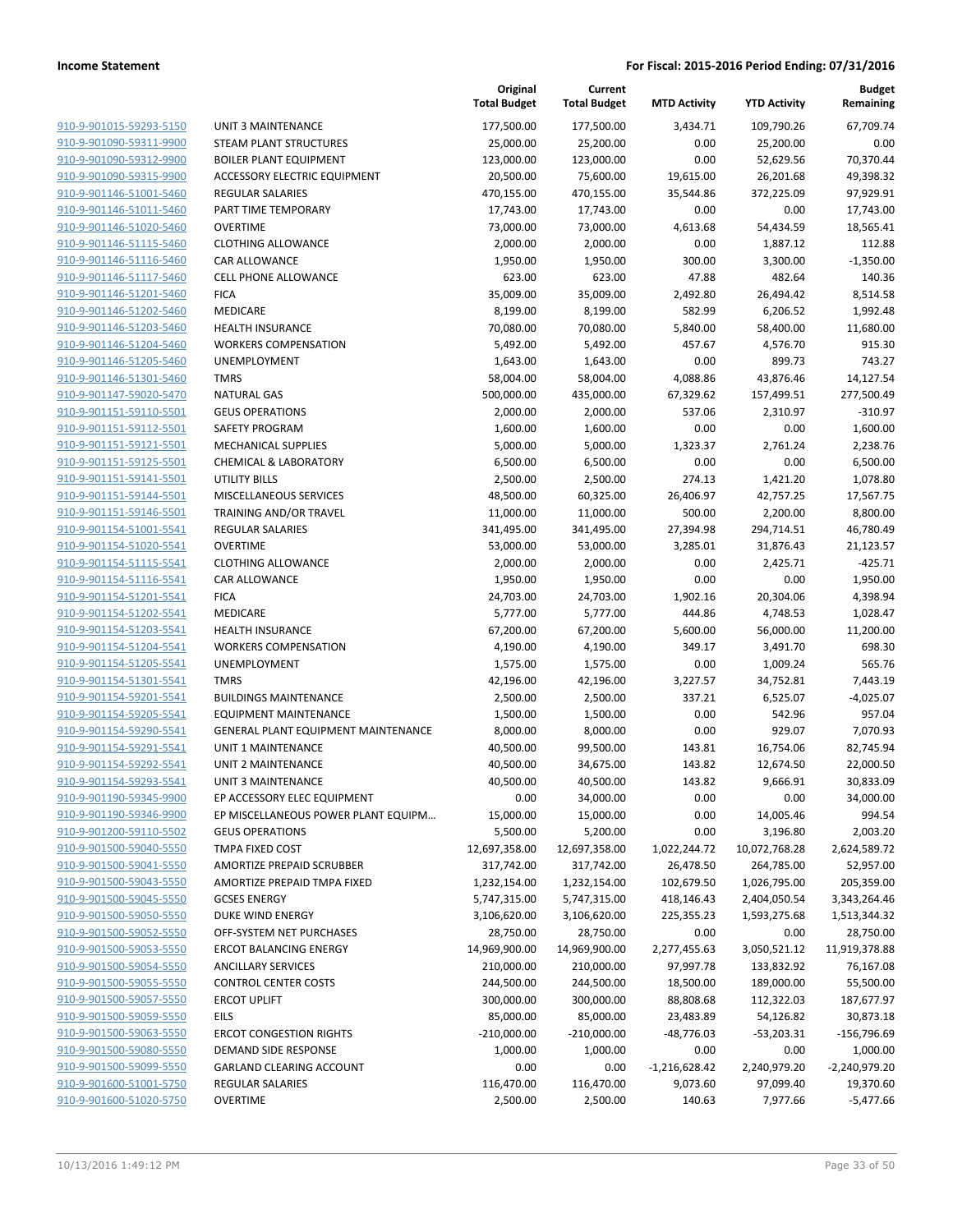| 910-9-901600-51116-5750        |
|--------------------------------|
| 910-9-901600-51117-5750        |
| 910-9-901600-51201-5750        |
| 910-9-901600-51202-5750        |
| 910-9-901600-51203-5750        |
| 910-9-901600-51204-5750        |
| 910-9-901600-51205-5750        |
| 910-9-901600-51301-5750        |
| 910-9-901600-59110-5750        |
| 910-9-901600-59146-5750        |
| 910-9-910120-51001-9200        |
| 910-9-910120-51020-9200        |
| 910-9-910120-51115-9200        |
|                                |
| 910-9-910120-51116-9200        |
| 910-9-910120-51117-9200        |
| 910-9-910120-51201-9200        |
| 910-9-910120-51202-9200        |
| 910-9-910120-51203-9200        |
| 910-9-910120-51204-9200        |
| 910-9-910120-51205-9200        |
| 910-9-910120-51301-9200        |
| 910-9-910121-59110-9210        |
| 910-9-910121-59116-9210        |
| 910-9-910121-59141-9210        |
| 910-9-910121-59143-9210        |
| 910-9-910121-59144-9210        |
| 910-9-910121-59193-9210        |
| 910-9-910121-59198-9210        |
| 910-9-910132-59110-9302        |
| 910-9-910132-59142-9302        |
| 910-9-910132-59146-9302        |
| 910-9-910135-59200-9350        |
| 910-9-910135-59201-9350        |
| 910-9-910135-59205-9350        |
|                                |
| 910-9-910190-59390-9900        |
| 910-9-910190-59391-9900        |
| 910-9-911120-51001-9201        |
| 910-9-911120-51020-9201        |
| 910-9-911120-51115-9201        |
| 910-9-911120-51117-9201        |
| 910-9-911120-51201-9201        |
| 910-9-911120-51202-9201        |
| 910-9-911120-51203-9201        |
| 910-9-911120-51204-9201        |
| 910-9-911120-51205-9201        |
| 910-9-911120-51301-9201        |
| 910-9-911121-59110-9211        |
| 910-9-911121-59111-9211        |
| 910-9-911121-59187-9211        |
| <u>910-9-911135-59205-9351</u> |
| 910-9-913101-51001-9301        |
| 910-9-913101-51020-9301        |
| 910-9-913101-51117-9301        |
| 910-9-913101-51201-9301        |
| 910-9-913101-51202-9301        |
| 910-9-913101-51203-9301        |
| 910-9-913101-51204-9301        |
|                                |
| 910-9-913101-51205-9301        |
| 910-9-913101-51301-9301        |
|                                |

|                         |                               | Original<br><b>Total Budget</b> | Current<br><b>Total Budget</b> | <b>MTD Activity</b> | <b>YTD Activity</b> | <b>Budget</b><br>Remaining |
|-------------------------|-------------------------------|---------------------------------|--------------------------------|---------------------|---------------------|----------------------------|
| 910-9-901600-51116-5750 | CAR ALLOWANCE                 | 3,000.00                        | 3,000.00                       | 230.76              | 2,538.36            | 461.64                     |
| 910-9-901600-51117-5750 | <b>CELL PHONE ALLOWANCE</b>   | 864.00                          | 864.00                         | 66.46               | 730.87              | 133.13                     |
| 910-9-901600-51201-5750 | <b>FICA</b>                   | 7,616.00                        | 7,616.00                       | 515.27              | 6,087.71            | 1,528.29                   |
| 910-9-901600-51202-5750 | MEDICARE                      | 1,781.00                        | 1,781.00                       | 120.50              | 1,423.74            | 357.26                     |
| 910-9-901600-51203-5750 | <b>HEALTH INSURANCE</b>       | 19,200.00                       | 19,200.00                      | 1,600.00            | 16,000.00           | 3,200.00                   |
| 910-9-901600-51204-5750 | <b>WORKERS COMPENSATION</b>   | 302.00                          | 302.00                         | 25.17               | 251.70              | 50.30                      |
| 910-9-901600-51205-5750 | UNEMPLOYMENT                  | 450.00                          | 450.00                         | 0.00                | 269.65              | 180.35                     |
| 910-9-901600-51301-5750 | <b>TMRS</b>                   | 13,008.00                       | 13,008.00                      | 1,000.61            | 11,500.62           | 1,507.38                   |
| 910-9-901600-59110-5750 | <b>GEUS OPERATIONS</b>        | 49,300.00                       | 83,900.00                      | 4,198.41            | 45,325.94           | 38,574.06                  |
| 910-9-901600-59146-5750 | TRAINING AND/OR TRAVEL        | 2,000.00                        | 2,700.00                       | 47.52               | 2,635.16            | 64.84                      |
| 910-9-910120-51001-9200 | <b>REGULAR SALARIES</b>       | 307,119.00                      | 307,119.00                     | 24,282.25           | 252,543.15          | 54,575.85                  |
| 910-9-910120-51020-9200 | <b>OVERTIME</b>               | 200.00                          | 200.00                         | 0.00                | 0.00                | 200.00                     |
| 910-9-910120-51115-9200 | <b>CLOTHING ALLOWANCE</b>     | 250.00                          | 250.00                         | 0.00                | 228.16              | 21.84                      |
| 910-9-910120-51116-9200 | <b>CAR ALLOWANCE</b>          | 7,000.00                        | 8,800.00                       | 688.46              | 7,348.06            | 1,451.94                   |
| 910-9-910120-51117-9200 | <b>CELL PHONE ALLOWANCE</b>   | 908.00                          | 1,558.00                       | 118.74              | 1,232.76            | 325.24                     |
| 910-9-910120-51201-9200 | <b>FICA</b>                   | 17,668.00                       | 17,668.00                      | 1,514.66            | 14,118.49           | 3,549.51                   |
| 910-9-910120-51202-9200 | MEDICARE                      | 4,574.00                        | 4,574.00                       | 354.24              | 3,704.24            | 869.76                     |
| 910-9-910120-51203-9200 | <b>HEALTH INSURANCE</b>       | 32,640.00                       | 32,640.00                      | 2,720.00            | 27,200.00           | 5,440.00                   |
| 910-9-910120-51204-9200 | <b>WORKERS COMPENSATION</b>   | 1,392.00                        | 1,392.00                       | 116.00              | 1,160.00            | 232.00                     |
| 910-9-910120-51205-9200 | <b>UNEMPLOYMENT</b>           | 765.00                          | 765.00                         | 0.00                | 510.99              | 254.01                     |
| 910-9-910120-51301-9200 | <b>TMRS</b>                   | 33,409.00                       | 33,409.00                      | 2,639.42            | 27,724.30           | 5,684.70                   |
| 910-9-910121-59110-9210 | <b>GEUS OPERATIONS</b>        | 19,000.00                       | 16,550.00                      | 312.15              | 6,940.99            | 9,609.01                   |
| 910-9-910121-59116-9210 | <b>BUILDING OPERATIONS</b>    | 7,000.00                        | 7,000.00                       | 96.20               | 1,906.15            | 5,093.85                   |
| 910-9-910121-59141-9210 | <b>UTILITY BILLS</b>          | 78,000.00                       | 78,000.00                      | 5,034.41            | 57,799.75           | 20,200.25                  |
| 910-9-910121-59143-9210 | PROFESSIONAL SERVICES         | 25,000.00                       | 34,116.00                      | 990.00              | 23,049.28           | 11,066.72                  |
| 910-9-910121-59144-9210 | MISCELLANEOUS SERVICES        | 12,000.00                       | 11,021.00                      | 1,651.60            | 8,116.44            | 2,904.56                   |
| 910-9-910121-59193-9210 | <b>GEUS INTERNET SERVICE</b>  | 13,596.00                       | 37,980.00                      | 0.00                | 37,980.00           | 0.00                       |
| 910-9-910121-59198-9210 | <b>COLOCATION CHARGES</b>     | 0.00                            | 9,979.00                       | 0.00                | 9,979.00            | 0.00                       |
| 910-9-910132-59110-9302 | <b>GEUS OPERATIONS</b>        | 11,000.00                       | 11,000.00                      | 1,330.52            | 7,510.70            | 3,489.30                   |
| 910-9-910132-59142-9302 | <b>MEMBERSHIP FEES</b>        | 53,970.00                       | 57,070.00                      | 24,367.35           | 51,204.08           | 5,865.92                   |
| 910-9-910132-59146-9302 | TRAINING AND/OR TRAVEL        | 5,000.00                        | 5,000.00                       | 105.00              | 1,553.80            | 3,446.20                   |
| 910-9-910135-59200-9350 | LANDSCAPING MAINTENANCE       | 18,500.00                       | 18,500.00                      | 1,410.00            | 8,741.00            | 9,759.00                   |
| 910-9-910135-59201-9350 | <b>BUILDING MAINTENANCE</b>   | 29,500.00                       | 33,220.00                      | 3,054.88            | 19,685.40           | 13,534.60                  |
| 910-9-910135-59205-9350 | <b>EQUIPMENT MAINTENANCE</b>  | 3,000.00                        | 3,000.00                       | 0.00                | 4.30                | 2,995.70                   |
| 910-9-910190-59390-9900 | STRUCTURES & IMPROVEMENTS     | 70,000.00                       | 66,280.00                      | 0.00                | 55,442.00           | 10,838.00                  |
| 910-9-910190-59391-9900 | FURNITURE & OFFICE EQUIPMENT  | 0.00                            | 8,800.00                       | 0.00                | 8,732.68            | 67.32                      |
| 910-9-911120-51001-9201 | <b>REGULAR SALARIES</b>       | 331,213.00                      | 331,213.00                     | 23,708.82           | 275,830.61          | 55,382.39                  |
| 910-9-911120-51020-9201 | <b>OVERTIME</b>               | 1,000.00                        | 1,000.00                       | 0.00                | 569.34              | 430.66                     |
| 910-9-911120-51115-9201 | <b>CLOTHING ALLOWANCE</b>     | 400.00                          | 400.00                         | 0.00                | 395.02              | 4.98                       |
| 910-9-911120-51117-9201 | <b>CELL PHONE ALLOWANCE</b>   | 1,639.00                        | 1,639.00                       | 77.16               | 966.85              | 672.15                     |
| 910-9-911120-51201-9201 | <b>FICA</b>                   | 20,723.00                       | 20,723.00                      | 1,393.93            | 16,365.35           | 4,357.65                   |
| 910-9-911120-51202-9201 | MEDICARE                      | 4,847.00                        | 4,847.00                       | 326.00              | 3,827.36            | 1,019.64                   |
| 910-9-911120-51203-9201 | <b>HEALTH INSURANCE</b>       | 60,480.00                       | 60,480.00                      | 5,040.00            | 50,400.00           | 10,080.00                  |
| 910-9-911120-51204-9201 | <b>WORKERS COMPENSATION</b>   | 3,584.00                        | 3,584.00                       | 298.67              | 2,986.70            | 597.30                     |
| 910-9-911120-51205-9201 | <b>UNEMPLOYMENT</b>           | 1,418.00                        | 1,418.00                       | 0.00                | 842.96              | 575.04                     |
| 910-9-911120-51301-9201 | <b>TMRS</b>                   | 35,397.00                       | 35,397.00                      | 2,502.30            | 29,466.03           | 5,930.97                   |
| 910-9-911121-59110-9211 | <b>GEUS OPERATIONS</b>        | 37,800.00                       | 39,800.00                      | 3,450.68            | 35,805.11           | 3,994.89                   |
| 910-9-911121-59111-9211 | MISCELLANEOUS OFFICE EXPENSES | 0.00                            | 0.00                           | $-4,692.77$         | $-2,000.44$         | 2,000.44                   |
| 910-9-911121-59187-9211 | <b>EMPLOYEE RELATIONS</b>     | 19,200.00                       | 19,200.00                      | 1,571.18            | 17,023.54           | 2,176.46                   |
| 910-9-911135-59205-9351 | <b>EQUIPMENT MAINTENANCE</b>  | 6,450.00                        | 10,450.00                      | 0.00                | 8,016.77            | 2,433.23                   |
| 910-9-913101-51001-9301 | REGULAR(TMRS)                 | 153,171.00                      | 153,171.00                     | 14,748.80           | 154,972.81          | $-1,801.81$                |
| 910-9-913101-51020-9301 | <b>OVERTIME</b>               | 0.00                            | 0.00                           | 0.00                | 270.90              | $-270.90$                  |
| 910-9-913101-51117-9301 | CELL PHONE ALLOWANCE          | 1,272.00                        | 1,272.00                       | 97.84               | 1,076.24            | 195.76                     |
| 910-9-913101-51201-9301 | <b>FICA</b>                   | 9,576.00                        | 9,576.00                       | 857.38              | 9,174.40            | 401.60                     |
| 910-9-913101-51202-9301 | MEDICARE                      | 2,239.00                        | 2,239.00                       | 200.52              | 2,145.64            | 93.36                      |
| 910-9-913101-51203-9301 | <b>HEALTH INSURANCE</b>       | 19,200.00                       | 19,200.00                      | 1,600.00            | 16,000.00           | 3,200.00                   |
| 910-9-913101-51204-9301 | <b>WORKERS COMPENSATION</b>   | 397.00                          | 397.00                         | 33.08               | 330.80              | 66.20                      |
| 910-9-913101-51205-9301 | UNEMPLOYMENT                  | 450.00                          | 450.00                         | 0.00                | 404.63              | 45.37                      |
| 910-9-913101-51301-9301 | <b>TMRS</b>                   | 16,356.00                       | 16,356.00                      | 1,561.86            | 16,635.18           | $-279.18$                  |
|                         |                               |                                 |                                |                     |                     |                            |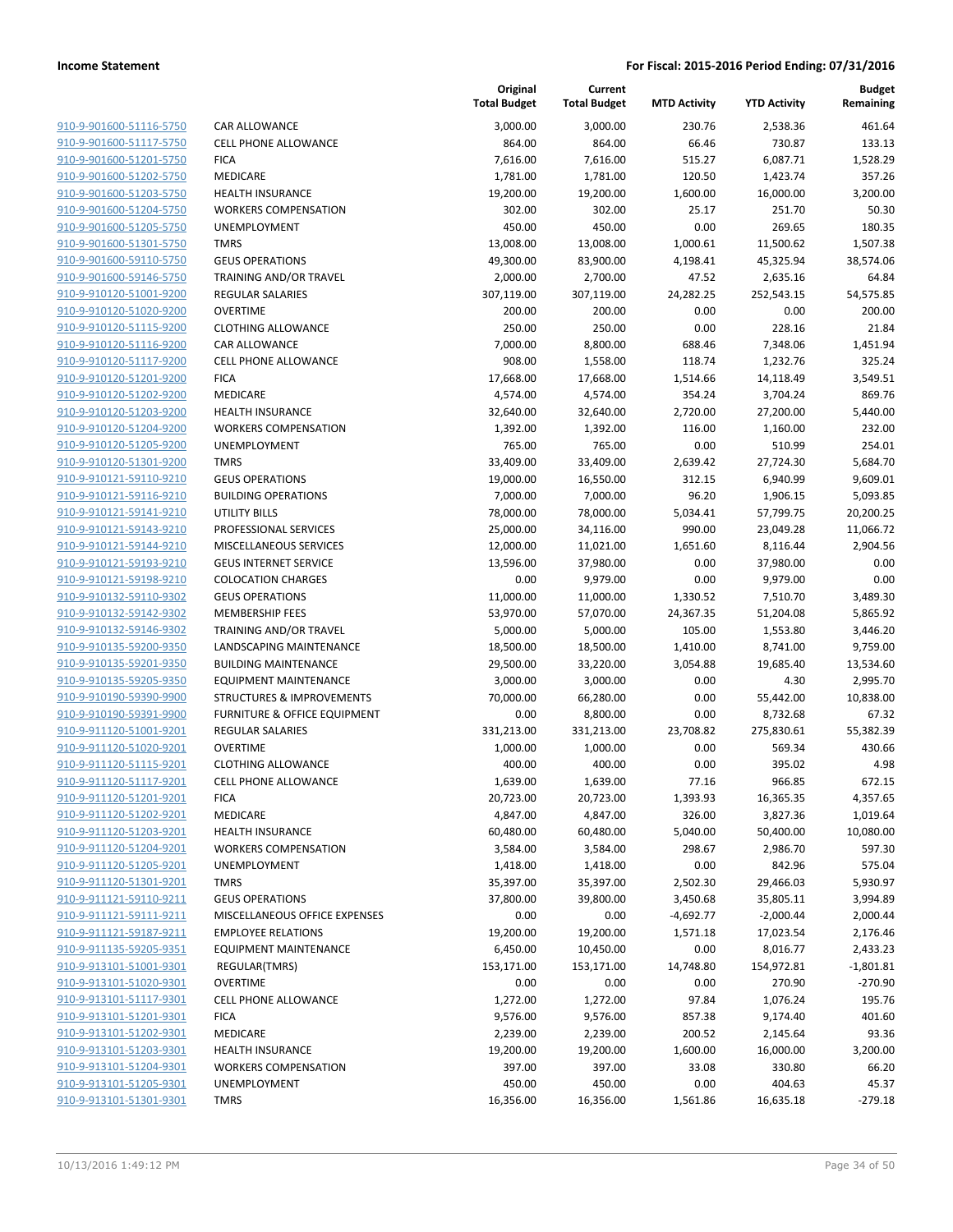| <u>910-9-913101-59110-9301</u> |
|--------------------------------|
| 910-9-913101-59112-9301        |
| 910-9-913101-59131-9301        |
| 910-9-913101-59160-9301        |
| 910-9-913101-59164-9301        |
| 910-9-913101-59167-9301        |
| 910-9-913101-59195-9301        |
| 910-9-913102-51001-9020        |
| 910-9-913102-51020-9020        |
| 910-9-913102-51115-9020        |
| 910-9-913102-51201-9020        |
| 910-9-913102-51202-9020        |
| 910-9-913102-51203-9020        |
| 910-9-913102-51204-9020        |
| 910-9-913102-51205-9020        |
| 910-9-913102-51301-9020        |
| 910-9-913102-59110-9020        |
| 910-9-913102-59169-9020        |
| 910-9-913130-51001-9030        |
| 910-9-913130-51010-9030        |
| 910-9-913130-51020-9030        |
| 910-9-913130-51102-9030        |
| 910-9-913130-51201-9030        |
| 910-9-913130-51202-9030        |
| 910-9-913130-51203-9030        |
| 910-9-913130-51204-9030        |
| 910-9-913130-51205-9030        |
| 910-9-913130-51301-9030        |
| 910-9-913130-59110-9030        |
| 910-9-913130-59166-9030        |
| 910-9-913131-51001-9031        |
| 910-9-913131-51020-9031        |
| 910-9-913131-51102-9031        |
| 910-9-913131-51201-9031        |
| 910-9-913131-51202-9031        |
| 910-9-913131-51203-9031        |
| 910-9-913131-51204-9031        |
| 910-9-913131-51205-9031        |
| 910-9-913131-51301-9031        |
| 910-9-913131-59110-9031        |
| 910-9-913134-51001-9034        |
| 910-9-913134-51020-9034        |
| 910-9-913134-51201-9034        |
| <u>910-9-913134-51202-9034</u> |
| 910-9-913134-51203-9034        |
| 910-9-913134-51204-9034        |
| 910-9-913134-51205-9034        |
| 910-9-913134-51301-9034        |
| <u>910-9-913134-59110-9034</u> |
| 910-9-913135-51001-9035        |
| 910-9-913135-51020-9035        |
| 910-9-913135-51102-9035        |
| 910-9-913135-51201-9035        |
| 910-9-913135-51202-9035        |
| 910-9-913135-51203-9035        |
| 910-9-913135-51204-9035        |
| 910-9-913135-51205-9035        |
| 910-9-913135-51301-9035        |
| 910-9-913135-59110-9035        |

|                         |                                     | Original<br><b>Total Budget</b> | Current<br><b>Total Budget</b> | <b>MTD Activity</b> | <b>YTD Activity</b> | <b>Budget</b><br>Remaining |
|-------------------------|-------------------------------------|---------------------------------|--------------------------------|---------------------|---------------------|----------------------------|
| 910-9-913101-59110-9301 | <b>GEUS OPERATIONS</b>              | 42,500.00                       | 42,500.00                      | 2,470.93            | 19,812.40           | 22,687.60                  |
| 910-9-913101-59112-9301 | SAFETY                              | 1,250.00                        | 1,250.00                       | 128.69              | 198.69              | 1,051.31                   |
| 910-9-913101-59131-9301 | NON-BAD DEBT WRITE OFFS             | 7,500.00                        | 7,500.00                       | 150.00              | 795.72              | 6,704.28                   |
| 910-9-913101-59160-9301 | ADVERTISING                         | 40,500.00                       | 40,500.00                      | 585.23              | 16,678.79           | 23,821.21                  |
| 910-9-913101-59164-9301 | <b>CONSUMER INFORMATION</b>         | 6,000.00                        | 6,000.00                       | 0.00                | 1,017.85            | 4,982.15                   |
| 910-9-913101-59167-9301 | <b>ENERGY EFFICIENCY OPERATIONS</b> | 15,000.00                       | 15,000.00                      | 375.00              | 7,415.51            | 7,584.49                   |
| 910-9-913101-59195-9301 | PUBLIC SERVICE BY GEUS C/I          | 15,000.00                       | 15,000.00                      | 0.00                | 15,000.00           | 0.00                       |
| 910-9-913102-51001-9020 | REGULAR(TMRS)                       | 249,579.00                      | 249,579.00                     | 22,010.86           | 237,927.48          | 11,651.52                  |
| 910-9-913102-51020-9020 | <b>OVERTIME</b>                     | 21,000.00                       | 21,000.00                      | 2,995.47            | 18,441.93           | 2,558.07                   |
| 910-9-913102-51115-9020 | <b>CLOTHING ALLOWANCE</b>           | 2,300.00                        | 2,300.00                       | 0.00                | 3,015.27            | $-715.27$                  |
| 910-9-913102-51201-9020 | <b>FICA</b>                         | 16,919.00                       | 16,919.00                      | 1,452.01            | 14,940.78           | 1,978.22                   |
| 910-9-913102-51202-9020 | MEDICARE                            | 3,957.00                        | 3,957.00                       | 339.58              | 3,494.20            | 462.80                     |
| 910-9-913102-51203-9020 | <b>HEALTH INSURANCE</b>             | 67,200.00                       | 67,200.00                      | 5,600.00            | 56,000.00           | 11,200.00                  |
| 910-9-913102-51204-9020 | <b>WORKERS COMPENSATION</b>         | 2,699.00                        | 2,699.00                       | 224.92              | 2,249.20            | 449.80                     |
| 910-9-913102-51205-9020 | <b>UNEMPLOYMENT</b>                 | 1,575.00                        | 1,575.00                       | 0.00                | 1,006.54            | 568.46                     |
| 910-9-913102-51301-9020 | <b>TMRS</b>                         | 28,897.00                       | 28,897.00                      | 2,630.68            | 27,245.25           | 1,651.75                   |
| 910-9-913102-59110-9020 | <b>GEUS OPERATIONS</b>              | 39,900.00                       | 39,900.00                      | 1,851.09            | 22,584.26           | 17,315.74                  |
| 910-9-913102-59169-9020 | PRE PAID METER COSTS                | 13,850.00                       | 36,650.00                      | 22,725.00           | 32,932.55           | 3,717.45                   |
| 910-9-913130-51001-9030 | <b>REGULAR(TMRS)</b>                | 225,680.00                      | 225,680.00                     | 19,913.60           | 208,312.01          | 17,367.99                  |
| 910-9-913130-51010-9030 | PART TIME REGULAR                   | 28,683.00                       | 28,683.00                      | 0.00                | 0.00                | 28,683.00                  |
| 910-9-913130-51020-9030 | <b>OVERTIME</b>                     | 1,000.00                        | 1,000.00                       | 40.32               | 2,452.12            | $-1,452.12$                |
| 910-9-913130-51102-9030 | <b>BILINGUAL PAY</b>                | 2,800.00                        | 2,800.00                       | 276.96              | 2,861.77            | $-61.77$                   |
| 910-9-913130-51201-9030 | <b>FICA</b>                         | 16,007.00                       | 16,007.00                      | 1,196.86            | 12,721.00           | 3,286.00                   |
| 910-9-913130-51202-9030 | <b>MEDICARE</b>                     | 3,743.00                        | 3,743.00                       | 279.92              | 2,975.06            | 767.94                     |
| 910-9-913130-51203-9030 | <b>HEALTH INSURANCE</b>             | 67,200.00                       | 67,200.00                      | 5,600.00            | 56,000.00           | 11,200.00                  |
| 910-9-913130-51204-9030 | <b>WORKERS COMPENSATION</b>         | 585.00                          | 585.00                         | 48.75               | 487.50              | 97.50                      |
| 910-9-913130-51205-9030 | <b>UNEMPLOYMENT</b>                 | 1,575.00                        | 1,575.00                       | 40.85               | 1,614.14            | $-39.14$                   |
| 910-9-913130-51301-9030 | <b>TMRS</b>                         | 24,302.00                       | 24,302.00                      | 2,128.29            | 22,683.56           | 1,618.44                   |
| 910-9-913130-59110-9030 | <b>GEUS OPERATIONS</b>              | 38,000.00                       | 38,000.00                      | 5,051.43            | 23,115.50           | 14,884.50                  |
| 910-9-913130-59166-9030 | LOW INCOME ASSISTANCE               | 15,000.00                       | 15,000.00                      | 850.00              | 8,990.00            | 6,010.00                   |
| 910-9-913131-51001-9031 | REGULAR(TMRS)                       | 40,747.00                       | 40,747.00                      | 3,192.00            | 34,602.59           | 6,144.41                   |
| 910-9-913131-51020-9031 | <b>OVERTIME</b>                     | 100.00                          | 100.00                         | 0.00                | 313.90              | $-213.90$                  |
| 910-9-913131-51102-9031 | <b>BILINGUAL PAY</b>                | 600.00                          | 600.00                         | 46.14               | 507.54              | 92.46                      |
| 910-9-913131-51201-9031 | <b>FICA</b>                         | 2,569.00                        | 2,569.00                       | 200.76              | 2,196.24            | 372.76                     |
| 910-9-913131-51202-9031 | MEDICARE                            | 601.00                          | 601.00                         | 46.95               | 513.67              | 87.33                      |
| 910-9-913131-51203-9031 | <b>HEALTH INSURANCE</b>             | 9,600.00                        | 9,600.00                       | 800.00              | 8,000.00            | 1,600.00                   |
| 910-9-913131-51204-9031 | <b>WORKERS COMPENSATION</b>         | 106.00                          | 106.00                         | 8.83                | 88.30               | 17.70                      |
| 910-9-913131-51205-9031 | <b>UNEMPLOYMENT</b>                 | 225.00                          | 225.00                         | 0.00                | 134.68              | 90.32                      |
| 910-9-913131-51301-9031 | <b>TMRS</b>                         | 4,389.00                        | 4,389.00                       | 340.65              | 3,759.07            | 629.93                     |
| 910-9-913131-59110-9031 | <b>GEUS OPERATIONS</b>              | 11,200.00                       | 11,200.00                      | 604.57              | 8,804.57            | 2,395.43                   |
| 910-9-913134-51001-9034 | REGULAR(TMRS)                       | 122,990.00                      | 122,990.00                     | 6,588.85            | 81,248.31           | 41,741.69                  |
| 910-9-913134-51020-9034 | <b>OVERTIME</b>                     | 100.00                          | 100.00                         | 185.40              | 703.14              | $-603.14$                  |
| 910-9-913134-51201-9034 | <b>FICA</b>                         | 7,631.00                        | 7,631.00                       | 382.78              | 4,711.12            | 2,919.88                   |
| 910-9-913134-51202-9034 | MEDICARE                            | 1,784.00                        | 1,784.00                       | 89.53               | 1,101.82            | 682.18                     |
| 910-9-913134-51203-9034 | <b>HEALTH INSURANCE</b>             | 28,800.00                       | 28,800.00                      | 2,400.00            | 24,000.00           | 4,800.00                   |
| 910-9-913134-51204-9034 | <b>WORKERS COMPENSATION</b>         | 319.00                          | 319.00                         | 26.58               | 265.80              | 53.20                      |
| 910-9-913134-51205-9034 | <b>UNEMPLOYMENT</b>                 | 675.00                          | 675.00                         | 0.00                | 341.86              | 333.14                     |
| 910-9-913134-51301-9034 | <b>TMRS</b>                         | 13,036.00                       | 13,036.00                      | 712.66              | 8,696.73            | 4,339.27                   |
| 910-9-913134-59110-9034 | <b>GEUS OPERATIONS</b>              | 112,395.00                      | 112,395.00                     | 14,342.20           | 71,597.03           | 40,797.97                  |
| 910-9-913135-51001-9035 | REGULAR(TMRS)                       | 142,334.00                      | 142,334.00                     | 10,878.40           | 114,657.55          | 27,676.45                  |
| 910-9-913135-51020-9035 | <b>OVERTIME</b>                     | 3,200.00                        | 3,200.00                       | 128.81              | 1,709.80            | 1,490.20                   |
| 910-9-913135-51102-9035 | <b>BILINGUAL PAY</b>                | 0.00                            | 0.00                           | 46.16               | 323.12              | $-323.12$                  |
| 910-9-913135-51201-9035 | <b>FICA</b>                         | 9,023.00                        | 9,023.00                       | 613.87              | 6,617.56            | 2,405.44                   |
| 910-9-913135-51202-9035 | MEDICARE                            | 2,110.00                        | 2,110.00                       | 143.57              | 1,547.67            | 562.33                     |
| 910-9-913135-51203-9035 | <b>HEALTH INSURANCE</b>             | 38,400.00                       | 38,400.00                      | 3,200.00            | 32,000.00           | 6,400.00                   |
| 910-9-913135-51204-9035 | <b>WORKERS COMPENSATION</b>         | 369.00                          | 369.00                         | 30.75               | 307.50              | 61.50                      |
| 910-9-913135-51205-9035 | UNEMPLOYMENT                        | 900.00                          | 900.00                         | 0.00                | 595.18              | 304.82                     |
| 910-9-913135-51301-9035 | <b>TMRS</b>                         | 15,412.00                       | 15,412.00                      | 1,162.83            | 12,404.93           | 3,007.07                   |
| 910-9-913135-59110-9035 | <b>GEUS OPERATIONS</b>              | 41,950.00                       | 41,950.00                      | 2,072.97            | 19,744.45           | 22,205.55                  |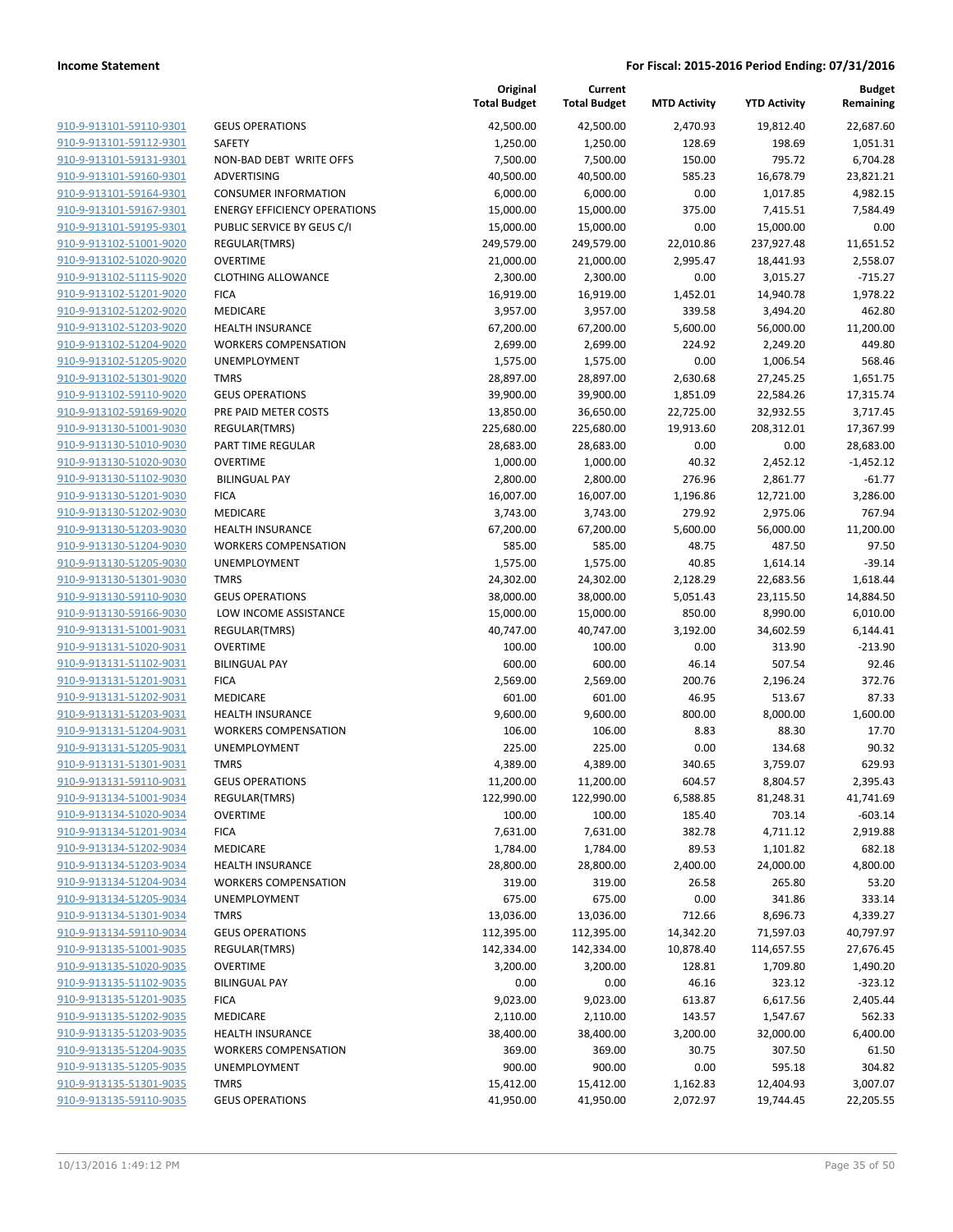|                         |                                     | Original<br><b>Total Budget</b> | Current<br><b>Total Budget</b> | <b>MTD Activity</b> | <b>YTD Activity</b> | Budget<br>Remaining |
|-------------------------|-------------------------------------|---------------------------------|--------------------------------|---------------------|---------------------|---------------------|
| 910-9-913135-59170-9035 | <b>CREDIT CARD FEES</b>             | 78,000.00                       | 78,000.00                      | 5,549.15            | 46,541.19           | 31,458.81           |
| 910-9-913135-59172-9035 | LOCKBOX OVER/SHORT                  | 500.00                          | 500.00                         | 0.00                | 0.00                | 500.00              |
| 910-9-913135-59173-9035 | <b>ONLINE PAYMENT OVER/SHORT</b>    | 500.00                          | 500.00                         | 894.73              | 1,431.09            | $-931.09$           |
| 910-9-913135-59174-9035 | <b>BANK RECS OVER/SHORT</b>         | 100.00                          | 100.00                         | 38,839.69           | 7,472.20            | $-7,372.20$         |
| 910-9-913135-59175-9035 | <b>CASHIERS OVER/SHORT</b>          | 500.00                          | 500.00                         | 100.02              | 228.95              | 271.05              |
| 910-9-913135-59179-9035 | <b>AMPY OVER/SHORT</b>              | 100.00                          | 100.00                         | 0.00                | 0.00                | 100.00              |
| 910-9-913136-51001-9036 | REGULAR(TMRS)                       | 29,370.00                       | 29,370.00                      | 2,286.41            | 24,814.41           | 4,555.59            |
| 910-9-913136-51020-9036 | <b>OVERTIME</b>                     | 500.00                          | 500.00                         | 0.00                | 0.00                | 500.00              |
| 910-9-913136-51115-9036 | <b>CLOTHING ALLOWANCE</b>           | 250.00                          | 250.00                         | 0.00                | 219.72              | 30.28               |
| 910-9-913136-51201-9036 | <b>FICA</b>                         | 1,868.00                        | 1,868.00                       | 119.28              | 1,322.29            | 545.71              |
| 910-9-913136-51202-9036 | MEDICARE                            | 437.00                          | 437.00                         | 27.90               | 309.26              | 127.74              |
| 910-9-913136-51203-9036 | <b>HEALTH INSURANCE</b>             | 9,600.00                        | 9,600.00                       | 800.00              | 8,000.00            | 1,600.00            |
| 910-9-913136-51204-9036 | <b>WORKERS COMPENSATION</b>         | 841.00                          | 841.00                         | 70.08               | 700.80              | 140.20              |
| 910-9-913136-51205-9036 | <b>UNEMPLOYMENT</b>                 | 225.00                          | 225.00                         | 0.00                | 134.68              | 90.32               |
| 910-9-913136-51301-9036 | <b>TMRS</b>                         | 3,189.00                        | 3,189.00                       | 240.53              | 2,647.43            | 541.57              |
| 910-9-913136-59110-9036 | <b>GEUS OPERATIONS</b>              | 23,500.00                       | 23,500.00                      | 560.09              | 8,519.54            | 14,980.46           |
| 910-9-913136-59141-9036 | <b>UTILITY BILLS</b>                | 54,000.00                       | 54,000.00                      | 4,120.83            | 39,774.39           | 14,225.61           |
| 910-9-913139-59780-9240 | PROPERTY INSURANCE                  | 4,000.00                        | 12,340.00                      | 0.00                | 12,336.73           | 3.27                |
| 910-9-913139-59781-9250 | <b>LIABILITY INSURANCE</b>          | 7,200.00                        | 7,700.00                       | 0.00                | 7,685.43            | 14.57               |
| 910-9-913139-59902-9301 | XFER to COG - ADMIN EXPENSES        | 86,942.00                       | 86,942.00                      | 7,245.17            | 72,451.70           | 14,490.30           |
| 910-9-913139-59926-9301 | XFER to COG - GARAGE                | 7,949.00                        | 7,949.00                       | 662.42              | 6,624.20            | 1,324.80            |
| 910-9-913139-59927-9301 | XFER to COG - INSURANCE             | 6,461.00                        | 6,461.00                       | 538.42              | 5,384.20            | 1,076.80            |
| 910-9-913139-59928-9301 | XFER to COG - IT                    | 125,282.00                      | 125,282.00                     | 10,440.17           | 104,401.70          | 20,880.30           |
| 910-9-913159-59200-9353 | <b>LANDSCAPING MAINTENANCE</b>      | 3,000.00                        | 3,000.00                       | 215.00              | 1,935.00            | 1,065.00            |
| 910-9-913159-59201-9353 | <b>BUILDINGS MAINTNANCE</b>         | 25,350.00                       | 55,350.00                      | 0.00                | 12,793.22           | 42,556.78           |
| 910-9-913159-59205-9353 | EQUIPMENT MAINTENANCE               | 32,600.00                       | 32,600.00                      | 627.04              | 9,476.01            | 23,123.99           |
| 910-9-913190-59391-9900 | FURNITURE & OFFICE EQUIPMENT        | 16,800.00                       | 16,800.00                      | 0.00                | 8,134.27            | 8,665.73            |
| 910-9-913190-59392-9900 | <b>TRANSPORTATION EQUIPMENT</b>     | 20,000.00                       | 20,000.00                      | 0.00                | 19,404.00           | 596.00              |
| 910-9-930000-59060-5650 | <b>TRANSMISSION COSTS</b>           | 1,100,000.00                    | 1,100,000.00                   | 101,327.50          | 868,357.55          | 231,642.45          |
| 910-9-930000-59110-5600 | <b>GEUS OPERATIONS</b>              | 91,000.00                       | 91,000.00                      | 17,677.57           | 66,216.00           | 24,784.00           |
| 910-9-930161-51001-5610 | <b>REGULAR SALARIES</b>             | 207,567.00                      | 207,567.00                     | 15,143.78           | 160,908.75          | 46,658.25           |
| 910-9-930161-51020-5610 | <b>OVERTIME</b>                     | 25,000.00                       | 25,000.00                      | 2,396.45            | 26,901.37           | $-1,901.37$         |
| 910-9-930161-51116-5610 | CAR ALLOWANCE                       | 3,000.00                        | 3,000.00                       | 230.76              | 2,538.36            | 461.64              |
| 910-9-930161-51117-5610 | <b>CELL PHONE ALLOWANCE</b>         | 648.00                          | 648.00                         | 49.84               | 548.24              | 99.76               |
| 910-9-930161-51201-5610 | <b>FICA</b>                         | 14,645.00                       | 14,645.00                      | 1,072.38            | 11,723.14           | 2,921.86            |
| 910-9-930161-51202-5610 | MEDICARE                            | 3,425.00                        | 3,425.00                       | 250.79              | 2,741.71            | 683.29              |
| 910-9-930161-51203-5610 | <b>HEALTH INSURANCE</b>             | 32,400.00                       | 32,400.00                      | 2,700.00            | 27,000.00           | 5,400.00            |
| 910-9-930161-51204-5610 | <b>WORKERS COMPENSATION</b>         | 538.00                          | 538.00                         | 44.83               | 448.30              | 89.70               |
| 910-9-930161-51205-5610 | <b>UNEMPLOYMENT</b>                 | 759.00                          | 759.00                         | 34.02               | 522.68              | 236.32              |
| 910-9-930161-51301-5610 | TMRS                                | 25,015.00                       | 25,015.00                      | 1,874.76            | 21,105.24           | 3,909.76            |
| 910-9-930161-59110-5610 | <b>GEUS OPERATIONS</b>              | 23,500.00                       | 17,500.00                      | 1,463.97            | 10,360.39           | 7,139.61            |
| 910-9-930161-59146-5610 | TRAINING AND/OR TRAVEL              | 32,000.00                       | 29,000.00                      | 1,419.22            | 21,452.16           | 7,547.84            |
| 910-9-930181-51001-5810 | <b>REGULAR SALARIES</b>             | 126,676.00                      | 126,676.00                     | 8,998.94            | 93,205.83           | 33,470.17           |
| 910-9-930181-51020-5810 | <b>OVERTIME</b>                     | 24,000.00                       | 24,000.00                      | 2,406.26            | 27,057.24           | $-3,057.24$         |
| 910-9-930181-51117-5810 | <b>CELL PHONE ALLOWANCE</b>         | 216.00                          | 216.00                         | 16.60               | 182.60              | 33.40               |
| 910-9-930181-51201-5810 | <b>FICA</b>                         | 9,355.00                        | 9,355.00                       | 708.15              | 7,497.04            | 1,857.96            |
| 910-9-930181-51202-5810 | MEDICARE                            | 2,188.00                        | 2,188.00                       | 165.62              | 1,753.34            | 434.66              |
| 910-9-930181-51203-5810 | <b>HEALTH INSURANCE</b>             | 22,800.00                       | 22,800.00                      | 1,900.00            | 19,000.00           | 3,800.00            |
| 910-9-930181-51204-5810 | <b>WORKERS COMPENSATION</b>         | 328.00                          | 328.00                         | 27.33               | 273.30              | 54.70               |
| 910-9-930181-51205-5810 | <b>UNEMPLOYMENT</b>                 | 534.00                          | 534.00                         | 34.02               | 351.30              | 182.70              |
| 910-9-930181-51301-5810 | <b>TMRS</b>                         | 15,979.00                       | 15,979.00                      | 1,201.57            | 12,828.72           | 3,150.28            |
| 910-9-930181-59110-5810 | <b>GEUS OPERATIONS</b>              | 12,500.00                       | 15,500.00                      | 262.02              | 5,298.93            | 10,201.07           |
| 910-9-930190-59391-9900 | <b>FURNITURE &amp; OFFICE EQUIP</b> | 0.00                            | 6,000.00                       | 0.00                | 5,857.41            | 142.59              |
| 910-9-931080-51001-5800 | <b>REGULAR SALARIES</b>             | 486,466.00                      | 486,466.00                     | 36,310.78           | 397,896.06          | 88,569.94           |
| 910-9-931080-51011-5800 | PART TIME TEMPORARY                 | 34,611.00                       | 34,611.00                      | 0.00                | 0.00                | 34,611.00           |
| 910-9-931080-51020-5800 | <b>OVERTIME</b>                     | 500.00                          | 500.00                         | 0.00                | 0.00                | 500.00              |
| 910-9-931080-51115-5800 | <b>CLOTHING ALLOWANCE</b>           | 550.00                          | 550.00                         | 0.00                | 370.53              | 179.47              |
| 910-9-931080-51116-5800 | CAR ALLOWANCE                       | 7,900.00                        | 7,900.00                       | 300.00              | 3,300.00            | 4,600.00            |
| 910-9-931080-51117-5800 | CELL PHONE ALLOWANCE                | 2,594.00                        | 2,594.00                       | 264.16              | 2,822.62            | $-228.62$           |
|                         |                                     |                                 |                                |                     |                     |                     |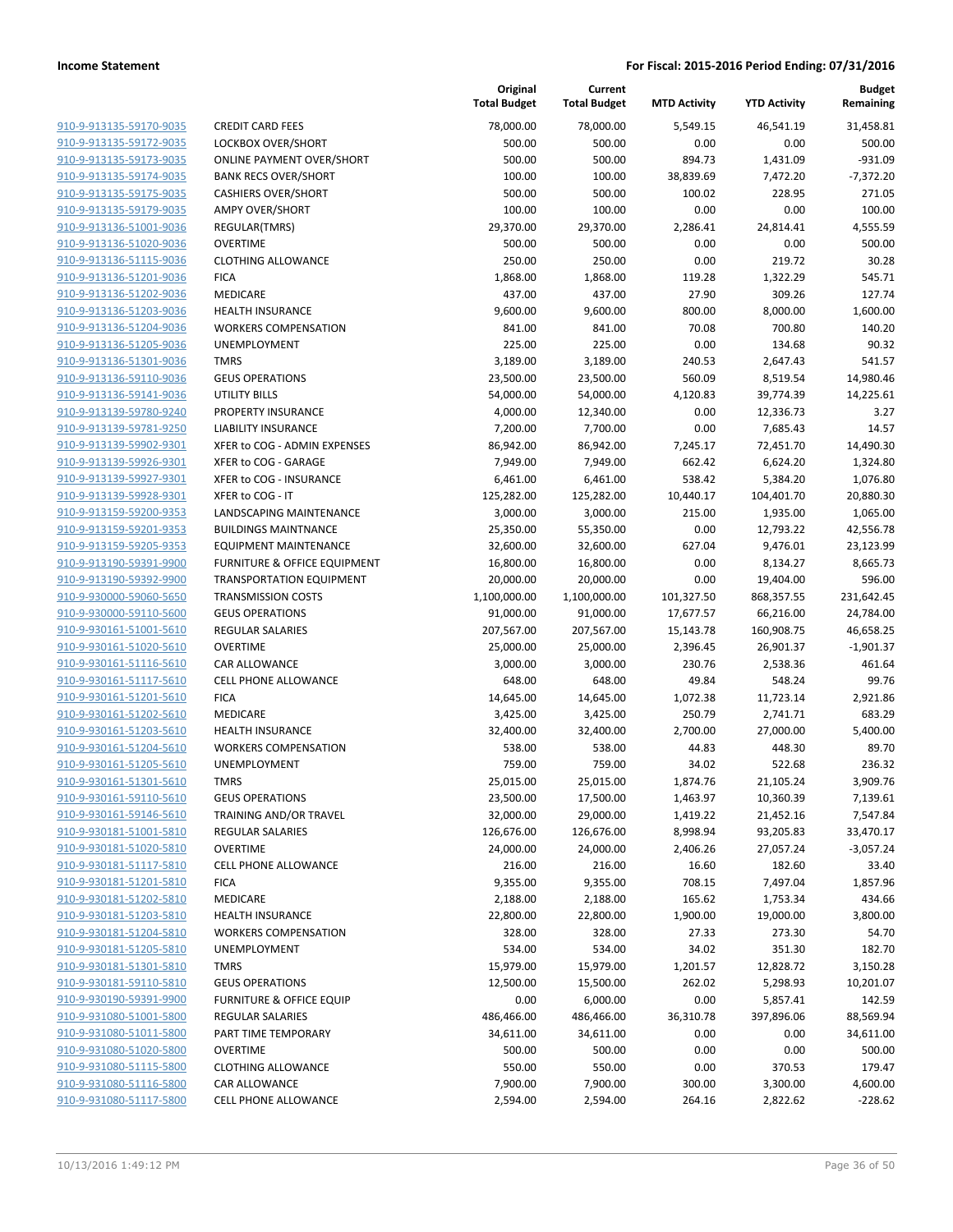|                         |                                         | Original<br><b>Total Budget</b> | Current<br><b>Total Budget</b> | <b>MTD Activity</b> | <b>YTD Activity</b> | Budget<br>Remaining |
|-------------------------|-----------------------------------------|---------------------------------|--------------------------------|---------------------|---------------------|---------------------|
| 910-9-931080-51201-5800 | <b>FICA</b>                             | 31,619.00                       | 31,619.00                      | 2,162.51            | 23,370.26           | 8,248.74            |
| 910-9-931080-51202-5800 | MEDICARE                                | 7,723.00                        | 7,723.00                       | 505.74              | 5,618.52            | 2,104.48            |
| 910-9-931080-51203-5800 | <b>HEALTH INSURANCE</b>                 | 51,840.00                       | 51,840.00                      | 4,320.00            | 43,200.00           | 8,640.00            |
| 910-9-931080-51204-5800 | <b>WORKERS COMPENSATION</b>             | 1,589.00                        | 1,589.00                       | 132.42              | 1,324.20            | 264.80              |
| 910-9-931080-51205-5800 | <b>UNEMPLOYMENT</b>                     | 1,215.00                        | 1,215.00                       | 0.00                | 1,239.19            | $-24.19$            |
| 910-9-931080-51301-5800 | <b>TMRS</b>                             | 52,739.00                       | 52,739.00                      | 3,548.96            | 40,008.58           | 12,730.42           |
| 910-9-931080-59110-5800 | <b>GEUS OPERATIONS</b>                  | 30,300.00                       | 30,300.00                      | 854.32              | 25,652.63           | 4,647.37            |
| 910-9-931080-59205-5800 | <b>EQUIPMENT MAINTENANCE</b>            | 5,700.00                        | 5,700.00                       | 16.50               | 3,060.60            | 2,639.40            |
| 910-9-931088-51001-5880 | <b>REGULAR SALARIES</b>                 | 76,378.00                       | 76,378.00                      | 5,870.40            | 64,574.40           | 11,803.60           |
| 910-9-931088-51201-5880 | <b>FICA</b>                             | 4,735.00                        | 4,735.00                       | 326.36              | 3,581.03            | 1,153.97            |
| 910-9-931088-51202-5880 | MEDICARE                                | 1,107.00                        | 1,107.00                       | 76.32               | 837.47              | 269.53              |
| 910-9-931088-51203-5880 | <b>HEALTH INSURANCE</b>                 | 19,200.00                       | 19,200.00                      | 1,600.00            | 16,000.00           | 3,200.00            |
| 910-9-931088-51204-5880 | <b>WORKERS COMPENSATION</b>             | 198.00                          | 198.00                         | 16.50               | 165.00              | 33.00               |
| 910-9-931088-51205-5880 | <b>UNEMPLOYMENT</b>                     | 450.00                          | 450.00                         | 0.00                | 270.10              | 179.90              |
| 910-9-931088-51301-5880 | <b>TMRS</b>                             | 8,088.00                        | 8,088.00                       | 617.58              | 6,852.88            | 1,235.12            |
| 910-9-931088-59110-5880 | <b>GEUS OPERATIONS</b>                  | 4,900.00                        | 4,900.00                       | 269.81              | 1,464.16            | 3,435.84            |
| 910-9-931092-51001-9202 | <b>REGULAR SALARIES</b>                 | 94,020.00                       | 94,020.00                      | 7,202.88            | 79,119.34           | 14,900.66           |
| 910-9-931092-51117-9202 | <b>CELL PHONE ALLOWANCE</b>             | 1,632.00                        | 1,632.00                       | 125.54              | 1,380.94            | 251.06              |
| 910-9-931092-51201-9202 | <b>FICA</b>                             | 5,930.00                        | 5,930.00                       | 423.76              | 4,793.12            | 1,136.88            |
| 910-9-931092-51202-9202 | <b>MEDICARE</b>                         | 1,387.00                        | 1,387.00                       | 99.10               | 1,120.91            | 266.09              |
| 910-9-931092-51203-9202 | <b>HEALTH INSURANCE</b>                 | 16,320.00                       | 16,320.00                      | 1,360.00            | 13,600.00           | 2,720.00            |
| 910-9-931092-51204-9202 | <b>WORKERS COMPENSATION</b>             | 244.00                          | 244.00                         | 20.33               | 203.30              | 40.70               |
| 910-9-931092-51205-9202 | <b>UNEMPLOYMENT</b>                     | 383.00                          | 383.00                         | 0.00                | 233.85              | 149.15              |
| 910-9-931092-51301-9202 | <b>TMRS</b>                             | 10,130.00                       | 10,130.00                      | 770.96              | 8,542.75            | 1,587.25            |
| 910-9-931092-59110-9212 | <b>GEUS OPERATIONS</b>                  | 9,000.00                        | 16,400.00                      | 2,062.01            | 12,001.38           | 4,398.62            |
| 910-9-931092-59130-9212 | PHONE MANAGEMENT SERVICE                | 66,900.00                       | 61,900.00                      | 5,560.00            | 45,617.71           | 16,282.29           |
| 910-9-931093-59205-9352 | EQUIPMENT MAINTENANCE - IT              | 11,000.00                       | 8,600.00                       | 467.68              | 6,889.95            | 1,710.05            |
| 910-9-931099-59391-9900 | <b>FURNITURE &amp; OFFICE EQUIPMENT</b> | 10,000.00                       | 13,200.00                      | 0.00                | 13,120.79           | 79.21               |
| 910-9-931099-59392-9900 | <b>TRANSPORTATION EQUIPMENT</b>         | 28,500.00                       | 28,500.00                      | 0.00                | 27,338.62           | 1,161.38            |
| 910-9-931462-51001-5620 | <b>REGULAR SALARIES</b>                 | 57,438.00                       | 57,438.00                      | 4,623.20            | 49,102.68           | 8,335.32            |
| 910-9-931462-51115-5620 | <b>CLOTHING ALLOWANCE</b>               | 150.00                          | 150.00                         | 0.00                | 119.41              | 30.59               |
| 910-9-931462-51117-5620 | <b>CELL PHONE ALLOWANCE</b>             | 480.00                          | 480.00                         | 36.92               | 406.12              | 73.88               |
| 910-9-931462-51201-5620 | <b>FICA</b>                             | 3,600.00                        | 3,600.00                       | 253.04              | 2,715.32            | 884.68              |
| 910-9-931462-51202-5620 | MEDICARE                                | 842.00                          | 842.00                         | 59.18               | 635.08              | 206.92              |
| 910-9-931462-51203-5620 | <b>HEALTH INSURANCE</b>                 | 4,800.00                        | 4,800.00                       | 400.00              | 4,000.00            | 800.00              |
| 910-9-931462-51204-5620 | <b>WORKERS COMPENSATION</b>             | 717.00                          | 717.00                         | 59.75               | 597.50              | 119.50              |
| 910-9-931462-51205-5620 | <b>UNEMPLOYMENT</b>                     | 113.00                          | 113.00                         | 0.00                | 68.31               | 44.69               |
| 910-9-931462-51301-5620 | <b>TMRS</b>                             | 6,149.00                        | 6,149.00                       | 490.24              | 5,260.62            | 888.38              |
| 910-9-931462-59110-5620 | <b>GEUS OPERATIONS</b>                  | 15,420.00                       | 13,620.00                      | 1,775.01            | 13,118.03           | 501.97              |
| 910-9-931462-59198-5620 | <b>COLOCATION CHARGES</b>               | 9,979.00                        | 9,979.00                       | 0.00                | 9,979.00            | 0.00                |
| 910-9-931462-59199-5620 | LEASE OF DARK FIBER                     | 206,520.00                      | 206,520.00                     | 0.00                | 206,520.00          | 0.00                |
| 910-9-931470-51001-5700 | <b>REGULAR SALARIES</b>                 | 68,016.00                       | 68,016.00                      | 5,272.00            | 55,808.01           | 12,207.99           |
| 910-9-931470-51020-5700 | <b>OVERTIME</b>                         | 3,200.00                        | 3,200.00                       | 0.00                | 1,938.82            | 1,261.18            |
| 910-9-931470-51115-5700 | <b>CLOTHING ALLOWANCE</b>               | 500.00                          | 500.00                         | 0.00                | 494.91              | 5.09                |
| 910-9-931470-51117-5700 | <b>CELL PHONE ALLOWANCE</b>             | 432.00                          | 432.00                         | 33.24               | 357.33              | 74.67               |
| 910-9-931470-51201-5700 | <b>FICA</b>                             | 4,473.00                        | 4,473.00                       | 292.78              | 3,246.85            | 1,226.15            |
| 910-9-931470-51202-5700 | MEDICARE                                | 1,046.00                        | 1,046.00                       | 68.48               | 759.36              | 286.64              |
| 910-9-931470-51203-5700 | <b>HEALTH INSURANCE</b>                 | 9,600.00                        | 9,600.00                       | 800.00              | 8,000.00            | 1,600.00            |
| 910-9-931470-51204-5700 | <b>WORKERS COMPENSATION</b>             | 835.00                          | 835.00                         | 69.58               | 695.80              | 139.20              |
| 910-9-931470-51205-5700 | <b>UNEMPLOYMENT</b>                     | 225.00                          | 225.00                         | 0.00                | 137.67              | 87.33               |
| 910-9-931470-51301-5700 | <b>TMRS</b>                             | 7,641.00                        | 7,641.00                       | 558.12              | 6,167.16            | 1,473.84            |
| 910-9-931470-59205-5700 | <b>EQUIPMENT MAINTENANCE</b>            | 2,800.00                        | 4,600.00                       | 0.00                | 4,342.42            | 257.58              |
| 910-9-931470-59253-5700 | TRANSMISSION SUBSTATION MAINT           | 32,400.00                       | 54,400.00                      | 1,104.55            | 31,184.66           | 23,215.34           |
| 910-9-931490-59353-9900 | <b>TRANSMISSION SUBSTATIONS</b>         | 138,800.00                      | 143,789.00                     | 0.00                | 77,903.79           | 65,885.21           |
| 910-9-931491-51001-9911 | <b>REGULAR SALARIES</b>                 | 2,000.00                        | 2,000.00                       | 0.00                | 2,240.00            | $-240.00$           |
| 910-9-931491-51020-9911 | <b>OVERTIME</b>                         | 0.00                            | 0.00                           | 0.00                | 126.87              | $-126.87$           |
| 910-9-931491-51201-9911 | <b>FICA</b>                             | 124.00                          | 124.00                         | 0.00                | 142.09              | $-18.09$            |
| 910-9-931491-51202-9911 | MEDICARE                                | 29.00                           | 29.00                          | 0.00                | 33.23               | $-4.23$             |
| 910-9-931491-51301-9911 | <b>TMRS</b>                             | 212.00                          | 212.00                         | 0.00                | 250.74              | $-38.74$            |
|                         |                                         |                                 |                                |                     |                     |                     |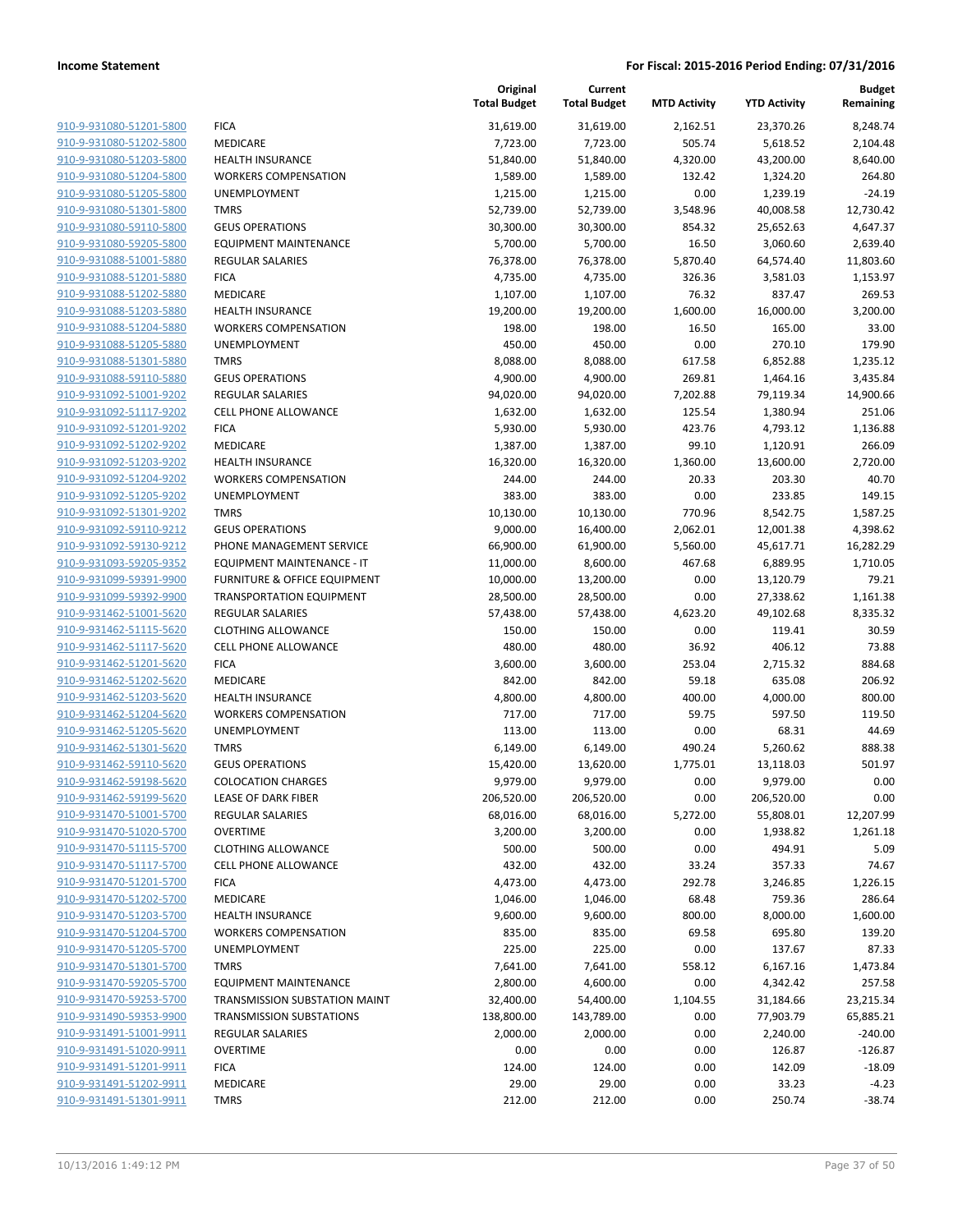|                                                    |                                     | Original<br><b>Total Budget</b> | Current<br><b>Total Budget</b> | <b>MTD Activity</b> | <b>YTD Activity</b>      | <b>Budget</b><br>Remaining |
|----------------------------------------------------|-------------------------------------|---------------------------------|--------------------------------|---------------------|--------------------------|----------------------------|
| 910-9-931528-51001-5820                            | <b>REGULAR SALARIES</b>             | 57,438.00                       | 57,438.00                      | 4,623.20            | 49,102.67                | 8,335.33                   |
| 910-9-931528-51115-5820                            | <b>CLOTHING ALLOWANCE</b>           | 150.00                          | 150.00                         | 0.00                | 119.41                   | 30.59                      |
| 910-9-931528-51117-5820                            | <b>CELL PHONE ALLOWANCE</b>         | 480.00                          | 480.00                         | 36.92               | 406.12                   | 73.88                      |
| 910-9-931528-51201-5820                            | <b>FICA</b>                         | 3,600.00                        | 3,600.00                       | 288.92              | 3,073.73                 | 526.27                     |
| 910-9-931528-51202-5820                            | MEDICARE                            | 842.00                          | 842.00                         | 67.58               | 718.89                   | 123.11                     |
| 910-9-931528-51203-5820                            | <b>HEALTH INSURANCE</b>             | 4,800.00                        | 4,800.00                       | 400.00              | 4,000.00                 | 800.00                     |
| 910-9-931528-51204-5820                            | <b>WORKERS COMPENSATION</b>         | 717.00                          | 717.00                         | 59.75               | 597.50                   | 119.50                     |
| 910-9-931528-51205-5820                            | <b>UNEMPLOYMENT</b>                 | 113.00                          | 113.00                         | 0.00                | 66.51                    | 46.49                      |
| 910-9-931528-51301-5820                            | <b>TMRS</b>                         | 6,149.00                        | 6,149.00                       | 490.24              | 5,260.62                 | 888.38                     |
| 910-9-931528-59110-5820                            | <b>GEUS OPERATIONS</b>              | 18,700.00                       | 18,700.00                      | 1,717.07            | 15,728.06                | 2,971.94                   |
| 910-9-931529-51001-5920                            | REGULAR SALARIES                    | 68,016.00                       | 68,016.00                      | 5,272.00            | 55,808.01                | 12,207.99                  |
| 910-9-931529-51020-5920                            | <b>OVERTIME</b>                     | 3,200.00                        | 3,200.00                       | 0.00                | 1,938.82                 | 1,261.18                   |
| 910-9-931529-51115-5920                            | <b>CLOTHING ALLOWANCE</b>           | 500.00                          | 500.00                         | 0.00                | 490.91                   | 9.09                       |
| 910-9-931529-51117-5920                            | <b>CELL PHONE ALLOWANCE</b>         | 432.00                          | 432.00                         | 33.20               | 373.51                   | 58.49                      |
| 910-9-931529-51201-5920                            | <b>FICA</b>                         | 4,473.00                        | 4,473.00                       | 328.92              | 3,602.44                 | 870.56                     |
| 910-9-931529-51202-5920                            | MEDICARE                            | 1,046.00                        | 1,046.00                       | 76.92               | 842.48                   | 203.52                     |
| 910-9-931529-51203-5920                            | <b>HEALTH INSURANCE</b>             | 9,600.00                        | 9,600.00                       | 800.00              | 8,000.00                 | 1,600.00                   |
| 910-9-931529-51204-5920                            | <b>WORKERS COMPENSATION</b>         | 835.00                          | 835.00                         | 69.58               | 695.80                   | 139.20                     |
| 910-9-931529-51205-5920                            | <b>UNEMPLOYMENT</b>                 | 225.00                          | 225.00                         | 0.00                | 131.98                   | 93.02                      |
| 910-9-931529-51301-5920                            | <b>TMRS</b>                         | 7,641.00                        | 7,641.00                       | 558.12              | 6,167.13                 | 1,473.87                   |
| 910-9-931529-59205-5920                            | EQUIPMENT MAINTENANCE               | 6,500.00                        | 6,500.00                       | 119.66              | 5,600.60                 | 899.40                     |
| 910-9-931529-59262-5920                            | DISTRIBUTION SUBSTATION MAINTENANCE | 28,000.00                       | 34,000.00                      | 6,192.50            | 27,499.18                | 6,500.82                   |
| 910-9-931590-59362-9900                            | <b>DISTRIBUTION SUBSTATIONS</b>     | 43,000.00                       | 30,011.00                      | 0.00                | 25,950.00                | 4,061.00                   |
| 910-9-931591-51001-9912                            | <b>REGULAR SALARIES</b>             | 2,000.00                        | 2,000.00                       | 0.00                | 0.00                     | 2,000.00                   |
| 910-9-931591-51201-9912                            | <b>FICA</b>                         | 124.00                          | 124.00                         | 0.00                | 0.00                     | 124.00                     |
| 910-9-931591-51202-9912                            | MEDICARE                            | 29.00                           | 29.00                          | 0.00                | 0.00                     | 29.00                      |
| 910-9-931591-51301-9912                            | <b>TMRS</b>                         | 212.00                          | 212.00                         | 0.00                | 0.00                     | 212.00                     |
| 910-9-932467-51001-5671                            | <b>REGULAR SALARIES</b>             | 65,269.00                       | 65,269.00                      | 8,639.18            | 79,380.61                | $-14,111.61$               |
| 910-9-932467-51011-5670                            | PART TIME TEMPORARY                 | 34,570.00                       | 34,570.00                      | 0.00                | 0.00                     | 34,570.00                  |
| 910-9-932467-51020-5671                            | <b>OVERTIME</b>                     | 12,000.00                       | 12,000.00                      | 888.58              | 7,098.71                 | 4,901.29                   |
| 910-9-932467-51115-5671                            | <b>CLOTHING ALLOWANCE</b>           | 500.00                          | 500.00                         | 0.00                | 519.00                   | $-19.00$                   |
| 910-9-932467-51201-5671                            | <b>FICA</b>                         | 6,965.00                        | 6,965.00                       | 579.60              | 5,250.45                 | 1,714.55                   |
| 910-9-932467-51202-5671                            | MEDICARE                            | 1,629.00                        | 1,629.00                       | 135.55              | 1,227.91                 | 401.09                     |
| 910-9-932467-51203-5671                            | <b>HEALTH INSURANCE</b>             | 9,600.00                        | 9,600.00                       | 800.00              | 8,000.00                 | 1,600.00                   |
| 910-9-932467-51204-5671                            | <b>WORKERS COMPENSATION</b>         | 813.00                          | 813.00                         | 67.75               | 677.50                   | 135.50                     |
| 910-9-932467-51205-5671                            | UNEMPLOYMENT                        | 225.00                          | 225.00                         | 0.00                | 269.65                   | $-44.65$                   |
| 910-9-932467-51301-5671                            | <b>TMRS</b>                         | 8,236.00                        | 8,236.00                       | 678.58              | 7,212.43                 | 1,023.57                   |
| 910-9-932467-59110-5671                            | <b>GEUS OPERATIONS</b>              | 31,000.00                       | 31,000.00                      | 689.97              | 12,501.71                | 18,498.29                  |
| 910-9-932474-51001-5740                            | <b>REGULAR SALARIES</b>             | 60,235.00                       | 60,235.00                      | 5,600.00            | 51,252.48                | 8,982.52                   |
| 910-9-932474-51020-5740                            | OVERTIME                            | 10,000.00                       | 10,000.00                      | 1,152.00            | 8,593.45                 | 1,406.55                   |
| 910-9-932474-51115-5740                            | <b>CLOTHING ALLOWANCE</b>           | 500.00                          | 500.00                         | 0.00                | 505.04                   | $-5.04$                    |
| 910-9-932474-51201-5740                            | <b>FICA</b>                         | 4,386.00                        | 4,386.00                       | 393.37              | 3,467.29                 | 918.71                     |
| 910-9-932474-51202-5740                            | MEDICARE                            | 1,026.00                        | 1,026.00                       | 92.00               | 810.90                   | 215.10                     |
| 910-9-932474-51203-5740<br>910-9-932474-51204-5740 | <b>HEALTH INSURANCE</b>             | 9,600.00                        | 9,600.00                       | 800.00              | 8,000.00                 | 1,600.00                   |
|                                                    | <b>WORKERS COMPENSATION</b>         | 751.00                          | 751.00                         | 62.58               | 625.80                   | 125.20                     |
| 910-9-932474-51205-5740<br>910-9-932474-51301-5740 | <b>UNEMPLOYMENT</b><br><b>TMRS</b>  | 225.00                          | 225.00<br>7,491.00             | 0.00                | 134.83                   | 90.17<br>1,139.32          |
| 910-9-932474-59205-5740                            | <b>EQUIPMENT MAINTENANCE</b>        | 7,491.00                        |                                | 710.31              | 6,351.68                 | $-4.27$                    |
| 910-9-932474-59257-5740                            | TRANSMISSION LINE MAINTENANCE       | 0.00                            | 0.00                           | 0.00                | 4.27                     |                            |
| 910-9-932490-59356-9900                            | <b>GEUS TRANSMISSION LINES</b>      | 34,000.00<br>55,000.00          | 34,000.00<br>55,000.00         | 2,157.40<br>0.00    | 22,597.33<br>$-3,267.63$ | 11,402.67<br>58,267.63     |
| 910-9-932491-51001-9913                            | <b>REGULAR SALARIES</b>             | 3,000.00                        | 3,000.00                       | 0.00                | 0.00                     | 3,000.00                   |
| 910-9-932491-51201-9913                            |                                     |                                 |                                |                     |                          |                            |
| 910-9-932491-51202-9913                            | <b>FICA</b><br>MEDICARE             | 186.00<br>44.00                 | 186.00<br>44.00                | 0.00<br>0.00        | 0.00<br>0.00             | 186.00<br>44.00            |
| 910-9-932491-51301-9913                            | <b>TMRS</b>                         | 318.00                          | 318.00                         | 0.00                | 0.00                     | 318.00                     |
| 910-9-932500-51001-5801                            | REGULAR SALARIES                    | 109,242.00                      | 109,242.00                     | 8,320.00            | 91,520.00                | 17,722.00                  |
| 910-9-932500-51115-5801                            | <b>CLOTHING ALLOWANCE</b>           | 400.00                          | 400.00                         | 0.00                | 250.36                   | 149.64                     |
| 910-9-932500-51117-5801                            | <b>CELL PHONE ALLOWANCE</b>         | 636.00                          | 636.00                         | 48.92               | 538.12                   | 97.88                      |
| 910-9-932500-51201-5801                            | <b>FICA</b>                         | 6,837.00                        | 6,837.00                       | 494.38              |                          | 1,366.20                   |
| 910-9-932500-51202-5801                            |                                     |                                 |                                |                     | 5,470.80                 | 319.54                     |
|                                                    | MEDICARE                            | 1,599.00                        | 1,599.00                       | 115.62              | 1,279.46                 |                            |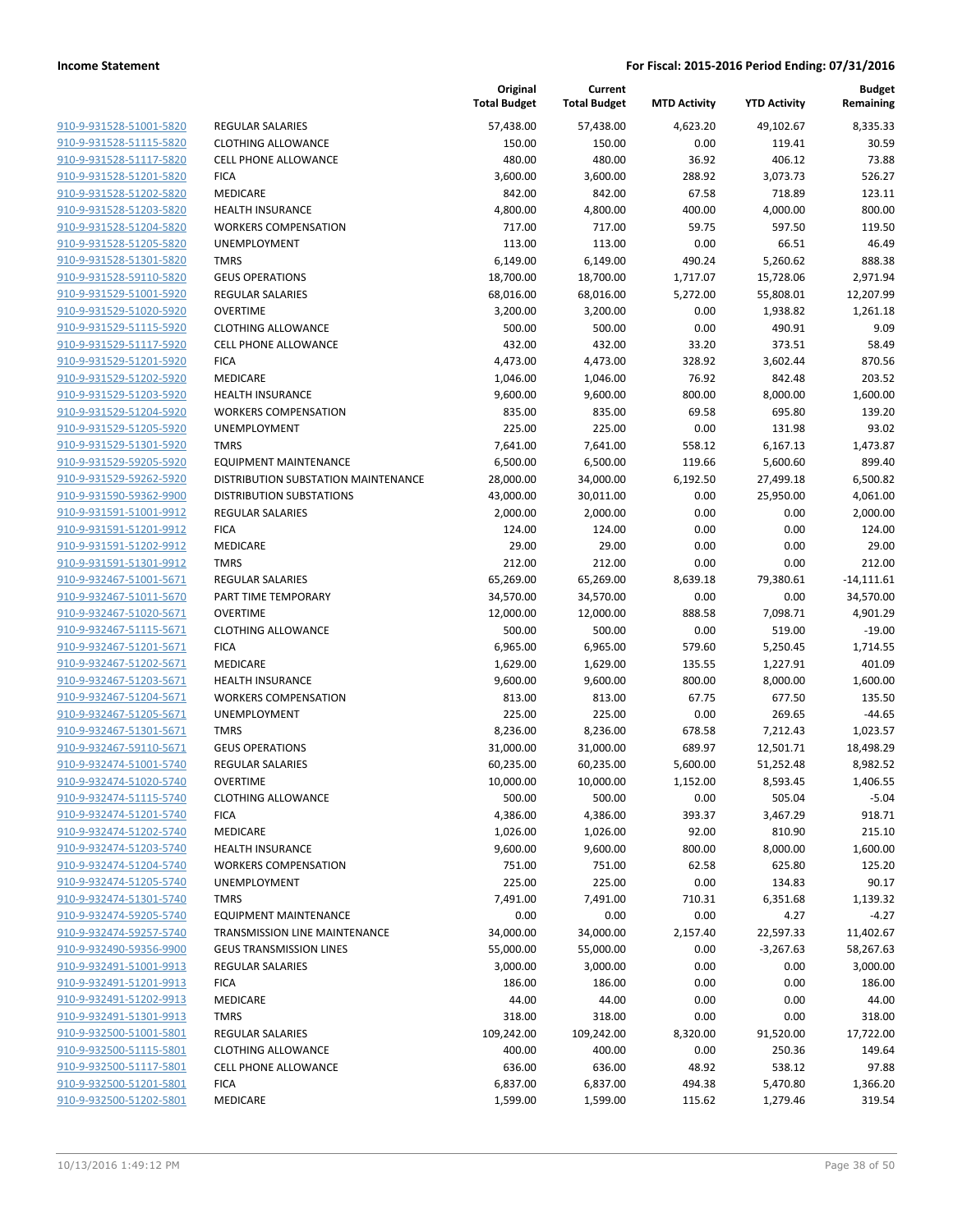| 910-9-932500-51203-5801        |
|--------------------------------|
| 910-9-932500-51204-5801        |
| 910-9-932500-51205-5801        |
| 910-9-932500-51301-5801        |
| 910-9-932500-59110-5801        |
| 910-9-932500-59112-5801        |
| 910-9-932500-59146-5801        |
| 910-9-932503-51001-5830        |
| 910-9-932503-51020-5830        |
| 910-9-932503-51115-5830        |
| 910-9-932503-51117-5830        |
| 910-9-932503-51201-5830        |
|                                |
| 910-9-932503-51202-5830        |
| <u>910-9-932503-51203-5830</u> |
| <u>910-9-932503-51204-5830</u> |
| 910-9-932503-51205-5830        |
| 910-9-932503-51301-5830        |
| 910-9-932503-59110-5830        |
| 910-9-932504-51001-5840        |
| 910-9-932504-51020-5840        |
| 910-9-932504-51115-5840        |
| 910-9-932504-51117-5840        |
| 910-9-932504-51201-5840        |
| 910-9-932504-51202-5840        |
| 910-9-932504-51203-5840        |
| 910-9-932504-51204-5840        |
| 910-9-932504-51205-5840        |
| 910-9-932504-51301-5840        |
| 910-9-932504-59110-5840        |
| <u>910-9-932505-51001-5850</u> |
| 910-9-932505-51201-5850        |
| 910-9-932505-51202-5850        |
|                                |
| 910-9-932505-51301-5850        |
| 910-9-932505-59110-5850        |
| <u>910-9-932506-51001-5860</u> |
| 910-9-932506-51020-5860        |
| 910-9-932506-51115-5860        |
| 910-9-932506-51117-5860        |
| 910-9-932506-51201-5860        |
| 910-9-932506-51202-5860        |
| 910-9-932506-51203-5860        |
| 910-9-932506-51204-5860        |
| 910-9-932506-51205-5860        |
| 910-9-932506-51301-5860        |
| 910-9-932506-59110-5860        |
| 910-9-932507-51001-5870        |
| 910-9-932507-51201-5870        |
| 910-9-932507-51202-5870        |
| 910-9-932507-51301-5870        |
| <u>910-9-932507-59110-5870</u> |
| 910-9-932509-59147-5890        |
|                                |
| 910-9-932510-51001-5900        |
| 910-9-932510-51020-5900        |
| 910-9-932510-51102-5900        |
| <u>910-9-932510-51115-5900</u> |
| 910-9-932510-51201-5900        |
| 910-9-932510-51202-5900        |
| 910-9-932510-51203-5900        |
| 910-9-932510-51204-5900        |
|                                |

| <b>HEALTH INSURANCE</b>     |
|-----------------------------|
| <b>WORKERS COMPENSATION</b> |
| <b>UNEMPLOYMENT</b>         |
| <b>TMRS</b>                 |
| <b>GEUS OPERATIONS</b>      |
| SAFETY                      |
| TRAINING AND/OR TRAVEL      |
| <b>REGULAR SALARIES</b>     |
| <b>OVERTIME</b>             |
| <b>CLOTHING ALLOWANCE</b>   |
| CELL PHONE ALLOWANCE        |
| <b>FICA</b>                 |
| <b>MEDICARE</b>             |
| <b>HEALTH INSURANCE</b>     |
| <b>WORKERS COMPENSATION</b> |
| <b>UNEMPLOYMENT</b>         |
| <b>TMRS</b>                 |
| <b>GEUS OPERATIONS</b>      |
| <b>REGULAR SALARIES</b>     |
| <b>OVERTIME</b>             |
| <b>CLOTHING ALLOWANCE</b>   |
| <b>CELL PHONE ALLOWANCE</b> |
| <b>FICA</b>                 |
| <b>MEDICARE</b>             |
| <b>HEALTH INSURANCE</b>     |
| <b>WORKERS COMPENSATION</b> |
| UNEMPLOYMENT                |
| <b>TMRS</b>                 |
| <b>GEUS OPERATIONS</b>      |
| <b>REGULAR SALARIES</b>     |
| <b>FICA</b>                 |
| <b>MEDICARE</b>             |
| <b>TMRS</b>                 |
| <b>GEUS OPERATIONS</b>      |
| <b>REGULAR SALARIES</b>     |
| <b>OVERTIME</b>             |
| <b>CLOTHING ALLOWANCE</b>   |
| <b>CELL PHONE ALLOWANCE</b> |
| <b>FICA</b>                 |
| <b>MEDICARE</b>             |
| <b>HEALTH INSURANCE</b>     |
| <b>WORKERS COMPENSATION</b> |
| <b>UNEMPLOYMENT</b>         |
| <b>TMRS</b>                 |
| <b>GEUS OPERATIONS</b>      |
| <b>REGULAR SALARIES</b>     |
| <b>FICA</b>                 |
| <b>MEDICARE</b>             |
| <b>TMRS</b>                 |
| <b>GEUS OPERATIONS</b>      |
| <b>RENT</b>                 |
| <b>REGULAR SALARIES</b>     |
| <b>OVERTIME</b>             |
| <b>BILINGUAL PAY</b>        |
| <b>CLOTHING ALLOWANCE</b>   |
| <b>FICA</b>                 |
| <b>MEDICARE</b>             |
| <b>HEALTH INSURANCE</b>     |

|                         |                             | Original<br><b>Total Budget</b> | Current<br><b>Total Budget</b> | <b>MTD Activity</b> | <b>YTD Activity</b> | <b>Budget</b><br>Remaining |
|-------------------------|-----------------------------|---------------------------------|--------------------------------|---------------------|---------------------|----------------------------|
| 910-9-932500-51203-5801 | <b>HEALTH INSURANCE</b>     | 9,600.00                        | 9,600.00                       | 800.00              | 8,000.00            | 1,600.00                   |
| 910-9-932500-51204-5801 | <b>WORKERS COMPENSATION</b> | 1,340.00                        | 1,340.00                       | 111.67              | 1,116.70            | 223.30                     |
| 910-9-932500-51205-5801 | <b>UNEMPLOYMENT</b>         | 225.00                          | 225.00                         | 0.00                | 134.67              | 90.33                      |
| 910-9-932500-51301-5801 | <b>TMRS</b>                 | 11,679.00                       | 11,679.00                      | 880.42              | 9,783.99            | 1,895.01                   |
| 910-9-932500-59110-5801 | <b>GEUS OPERATIONS</b>      | 11,600.00                       | 11,600.00                      | 461.98              | 10,670.76           | 929.24                     |
| 910-9-932500-59112-5801 | <b>SAFETY</b>               | 44,210.00                       | 44,210.00                      | 2,959.66            | 37,945.40           | 6,264.60                   |
| 910-9-932500-59146-5801 | TRAINING AND/OR TRAVEL      | 19,000.00                       | 19,000.00                      | 15.76               | 16,161.74           | 2,838.26                   |
| 910-9-932503-51001-5830 | REGULAR SALARIES            | 157,747.00                      | 157,747.00                     | 10,886.42           | 135,049.43          | 22,697.57                  |
| 910-9-932503-51020-5830 | <b>OVERTIME</b>             | 7,100.00                        | 7,100.00                       | 293.06              | 5,356.95            | 1,743.05                   |
| 910-9-932503-51115-5830 | <b>CLOTHING ALLOWANCE</b>   | 700.00                          | 700.00                         | 0.00                | 639.27              | 60.73                      |
| 910-9-932503-51117-5830 | CELL PHONE ALLOWANCE        | 318.00                          | 318.00                         | 24.46               | 269.06              | 48.94                      |
| 910-9-932503-51201-5830 | <b>FICA</b>                 | 10,284.00                       | 10,284.00                      | 612.93              | 7,908.97            | 2,375.03                   |
| 910-9-932503-51202-5830 | MEDICARE                    | 2,405.00                        | 2,405.00                       | 143.35              | 1,849.66            | 555.34                     |
| 910-9-932503-51203-5830 | <b>HEALTH INSURANCE</b>     | 19,200.00                       | 19,200.00                      | 1,600.00            | 16,000.00           | 3,200.00                   |
| 910-9-932503-51204-5830 | <b>WORKERS COMPENSATION</b> | 2,022.00                        | 2,022.00                       | 168.50              | 1,685.00            | 337.00                     |
| 910-9-932503-51205-5830 | <b>UNEMPLOYMENT</b>         | 450.00                          | 450.00                         | 0.00                | 292.87              | 157.13                     |
| 910-9-932503-51301-5830 | <b>TMRS</b>                 | 17,565.00                       | 17,565.00                      | 1,178.68            | 14,936.16           | 2,628.84                   |
| 910-9-932503-59110-5830 | <b>GEUS OPERATIONS</b>      | 72,500.00                       | 72,500.00                      | 5,426.85            | 62,196.27           | 10,303.73                  |
| 910-9-932504-51001-5840 | <b>REGULAR SALARIES</b>     | 157,747.00                      | 157,747.00                     | 10,886.42           | 135,049.43          | 22,697.57                  |
| 910-9-932504-51020-5840 | <b>OVERTIME</b>             | 7,100.00                        | 7,100.00                       | 293.06              | 5,356.95            | 1,743.05                   |
| 910-9-932504-51115-5840 | <b>CLOTHING ALLOWANCE</b>   | 700.00                          | 700.00                         | 0.00                | 639.27              | 60.73                      |
| 910-9-932504-51117-5840 | CELL PHONE ALLOWANCE        | 318.00                          | 318.00                         | 24.46               | 269.06              | 48.94                      |
| 910-9-932504-51201-5840 | <b>FICA</b>                 | 10,284.00                       | 10,284.00                      | 694.64              | 8,726.12            | 1,557.88                   |
| 910-9-932504-51202-5840 | <b>MEDICARE</b>             | 2,405.00                        | 2,405.00                       | 162.45              | 2,040.79            | 364.21                     |
| 910-9-932504-51203-5840 | <b>HEALTH INSURANCE</b>     | 19,200.00                       | 19,200.00                      | 1,600.00            | 16,000.00           | 3,200.00                   |
| 910-9-932504-51204-5840 | <b>WORKERS COMPENSATION</b> | 2,022.00                        | 2,022.00                       | 168.50              | 1,685.00            | 337.00                     |
| 910-9-932504-51205-5840 | UNEMPLOYMENT                | 450.00                          | 450.00                         | 0.00                | 246.28              | 203.72                     |
| 910-9-932504-51301-5840 | <b>TMRS</b>                 | 17,565.00                       | 17,565.00                      | 1,178.68            | 14,936.16           | 2,628.84                   |
| 910-9-932504-59110-5840 | <b>GEUS OPERATIONS</b>      | 59,000.00                       | 59,000.00                      | 6,588.84            | 39,156.05           | 19,843.95                  |
| 910-9-932505-51001-5850 | <b>REGULAR SALARIES</b>     | 1,000.00                        | 1,000.00                       | 0.00                | 0.00                | 1,000.00                   |
| 910-9-932505-51201-5850 | <b>FICA</b>                 | 62.00                           | 62.00                          | 0.00                | 0.00                | 62.00                      |
| 910-9-932505-51202-5850 | MEDICARE                    | 15.00                           | 15.00                          | 0.00                | 0.00                | 15.00                      |
| 910-9-932505-51301-5850 | <b>TMRS</b>                 | 106.00                          | 106.00                         | 0.00                | 0.00                | 106.00                     |
| 910-9-932505-59110-5850 | <b>GEUS OPERATIONS</b>      | 500.00                          | 500.00                         | 0.00                | 0.00                | 500.00                     |
| 910-9-932506-51001-5860 | REGULAR SALARIES            | 22,819.00                       | 22,819.00                      | 5,520.00            | 57,814.60           | $-34,995.60$               |
| 910-9-932506-51020-5860 | <b>OVERTIME</b>             | 1,600.00                        | 1,600.00                       | 110.99              | 1,141.75            | 458.25                     |
| 910-9-932506-51115-5860 | <b>CLOTHING ALLOWANCE</b>   | 550.00                          | 550.00                         | 0.00                | 8.25                | 541.75                     |
| 910-9-932506-51117-5860 | <b>CELL PHONE ALLOWANCE</b> | 432.00                          | 432.00                         | 33.22               | 365.42              | 66.58                      |
| 910-9-932506-51201-5860 | <b>FICA</b>                 | 1,575.00                        | 1,575.00                       | 353.14              | 3,689.23            | $-2,114.23$                |
| 910-9-932506-51202-5860 | <b>MEDICARE</b>             | 368.00                          | 368.00                         | 82.59               | 862.77              | $-494.77$                  |
| 910-9-932506-51203-5860 | <b>HEALTH INSURANCE</b>     | 9,600.00                        | 9,600.00                       | 800.00              | 8,000.00            | 1,600.00                   |
| 910-9-932506-51204-5860 | <b>WORKERS COMPENSATION</b> | 906.00                          | 906.00                         | 75.50               | 755.00              | 151.00                     |
| 910-9-932506-51205-5860 | <b>UNEMPLOYMENT</b>         | 225.00                          | 225.00                         | 0.00                | 134.83              | 90.17                      |
| 910-9-932506-51301-5860 | <b>TMRS</b>                 | 2,690.00                        | 2,690.00                       | 595.87              | 6,282.86            | $-3,592.86$                |
| 910-9-932506-59110-5860 | <b>GEUS OPERATIONS</b>      | 11,600.00                       | 11,600.00                      | 1,272.48            | 8,167.40            | 3,432.60                   |
| 910-9-932507-51001-5870 | REGULAR SALARIES            | 1,000.00                        | 1,000.00                       | 0.00                | 0.00                | 1,000.00                   |
| 910-9-932507-51201-5870 | <b>FICA</b>                 | 62.00                           | 62.00                          | 0.00                | 0.00                | 62.00                      |
| 910-9-932507-51202-5870 | MEDICARE                    | 15.00                           | 15.00                          | 0.00                | 0.00                | 15.00                      |
| 910-9-932507-51301-5870 | <b>TMRS</b>                 | 106.00                          | 106.00                         | 0.00                | 0.00                | 106.00                     |
| 910-9-932507-59110-5870 | <b>GEUS OPERATIONS</b>      | 400.00                          | 400.00                         | 0.00                | 56.66               | 343.34                     |
| 910-9-932509-59147-5890 | RENT                        | 500.00                          | 500.00                         | 0.00                | 0.00                | 500.00                     |
| 910-9-932510-51001-5900 | REGULAR SALARIES            | 55,390.00                       | 55,390.00                      | 4,211.20            | 44,823.20           | 10,566.80                  |
| 910-9-932510-51020-5900 | <b>OVERTIME</b>             | 8,000.00                        | 8,000.00                       | 956.39              | 8,620.95            | $-620.95$                  |
| 910-9-932510-51102-5900 | <b>BILINGUAL PAY</b>        | 600.00                          | 600.00                         | 46.16               | 507.76              | 92.24                      |
| 910-9-932510-51115-5900 | <b>CLOTHING ALLOWANCE</b>   | 500.00                          | 500.00                         | 0.00                | 495.04              | 4.96                       |
| 910-9-932510-51201-5900 | <b>FICA</b>                 | 3,998.00                        | 3,998.00                       | 280.58              | 2,912.00            | 1,086.00                   |
| 910-9-932510-51202-5900 | MEDICARE                    | 935.00                          | 935.00                         | 65.62               | 681.04              | 253.96                     |
| 910-9-932510-51203-5900 | <b>HEALTH INSURANCE</b>     | 9,600.00                        | 9,600.00                       | 800.00              | 8,000.00            | 1,600.00                   |
| 910-9-932510-51204-5900 | <b>WORKERS COMPENSATION</b> | 680.00                          | 680.00                         | 56.67               | 566.70              | 113.30                     |
|                         |                             |                                 |                                |                     |                     |                            |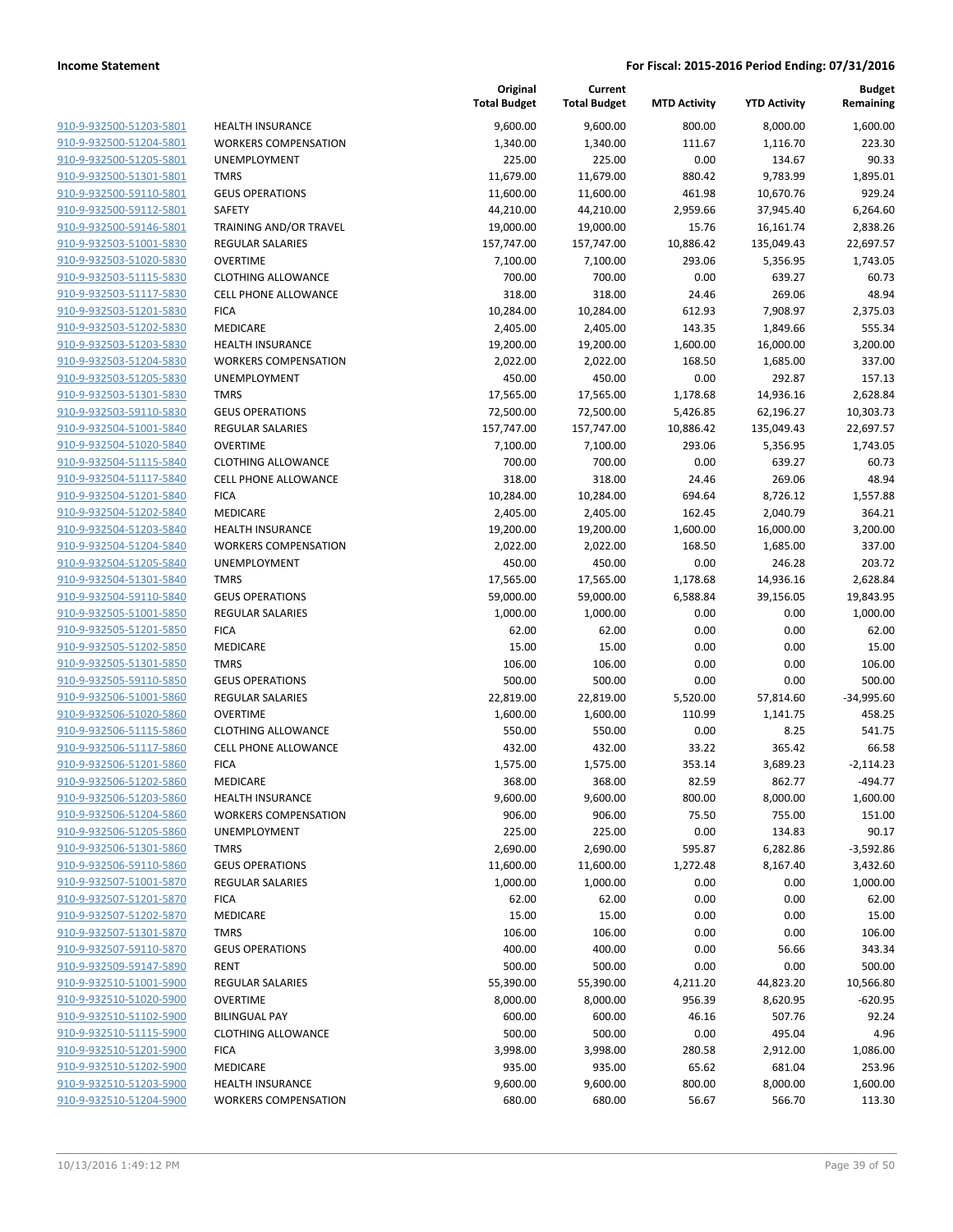| 910-9-932510-51205-5900<br><b>UNEMPLOYMENT</b><br>225.00<br>225.00<br>0.00<br>910-9-932510-51301-5900<br><b>TMRS</b><br>6,830.00<br>6,830.00<br>548.48<br>910-9-932510-59205-5900<br><b>EQUIPMENT MAINTENANCE</b><br>60,000.00<br>60,000.00<br>9,369.67<br>910-9-932514-51001-5941<br><b>REGULAR SALARIES</b><br>424,770.00<br>424,770.00<br>34,802.63<br>403,811.40<br>910-9-932514-51020-5941<br><b>OVERTIME</b><br>60,000.00<br>60,000.00<br>2,625.17<br>910-9-932514-51102-5941<br><b>BILINGUAL PAY</b><br>1,200.00<br>1,200.00<br>92.32<br>910-9-932514-51115-5941<br><b>CLOTHING ALLOWANCE</b><br>5,200.00<br>5,200.00<br>0.00<br>910-9-932514-51201-5941<br><b>FICA</b><br>30,453.00<br>30,453.00<br>2,167.79<br>910-9-932514-51202-5941<br><b>MEDICARE</b><br>7,122.00<br>7,122.00<br>506.98<br>910-9-932514-51203-5941<br><b>HEALTH INSURANCE</b><br>105,600.00<br>105,600.00<br>8,800.00<br>910-9-932514-51204-5941<br><b>WORKERS COMPENSATION</b><br>5,911.00<br>5,911.00<br>492.58<br>36.64<br>910-9-932514-51205-5941<br>UNEMPLOYMENT<br>2,475.00<br>2,475.00<br>910-9-932514-51301-5941<br><b>TMRS</b><br>52,014.00<br>52,014.00<br>3,944.68<br>910-9-932514-59275-5941<br>POLES, OH, UG & SERVICES MAINTENANCE<br>175,000.00<br>166,000.00<br>9,191.40<br>910-9-932515-51001-5950<br><b>REGULAR SALARIES</b><br>1,000.00<br>1,000.00<br>0.00<br>910-9-932515-51201-5950<br><b>FICA</b><br>62.00<br>62.00<br>0.00<br>15.00<br>15.00<br>910-9-932515-51202-5950<br>MEDICARE<br>0.00<br>910-9-932515-51301-5950<br><b>TMRS</b><br>106.00<br>106.00<br>0.00<br>910-9-932515-59282-5950<br>20,000.00<br>0.00<br><b>TRANSFORMERS MAINTENANCE</b><br>9,000.00<br>910-9-932516-51001-5960<br><b>REGULAR SALARIES</b><br>7,500.00<br>7,500.00<br>328.84<br>910-9-932516-51020-5960<br><b>OVERTIME</b><br>0.00<br>0.00<br>0.00<br>465.00<br>20.39<br>910-9-932516-51201-5960<br><b>FICA</b><br>465.00 | 134.68<br>90.32                |
|------------------------------------------------------------------------------------------------------------------------------------------------------------------------------------------------------------------------------------------------------------------------------------------------------------------------------------------------------------------------------------------------------------------------------------------------------------------------------------------------------------------------------------------------------------------------------------------------------------------------------------------------------------------------------------------------------------------------------------------------------------------------------------------------------------------------------------------------------------------------------------------------------------------------------------------------------------------------------------------------------------------------------------------------------------------------------------------------------------------------------------------------------------------------------------------------------------------------------------------------------------------------------------------------------------------------------------------------------------------------------------------------------------------------------------------------------------------------------------------------------------------------------------------------------------------------------------------------------------------------------------------------------------------------------------------------------------------------------------------------------------------------------------------------------------------------------------------------------------------------------------------------------------|--------------------------------|
|                                                                                                                                                                                                                                                                                                                                                                                                                                                                                                                                                                                                                                                                                                                                                                                                                                                                                                                                                                                                                                                                                                                                                                                                                                                                                                                                                                                                                                                                                                                                                                                                                                                                                                                                                                                                                                                                                                            |                                |
|                                                                                                                                                                                                                                                                                                                                                                                                                                                                                                                                                                                                                                                                                                                                                                                                                                                                                                                                                                                                                                                                                                                                                                                                                                                                                                                                                                                                                                                                                                                                                                                                                                                                                                                                                                                                                                                                                                            | 5,724.50<br>1,105.50           |
|                                                                                                                                                                                                                                                                                                                                                                                                                                                                                                                                                                                                                                                                                                                                                                                                                                                                                                                                                                                                                                                                                                                                                                                                                                                                                                                                                                                                                                                                                                                                                                                                                                                                                                                                                                                                                                                                                                            | 41,014.00<br>18,986.00         |
|                                                                                                                                                                                                                                                                                                                                                                                                                                                                                                                                                                                                                                                                                                                                                                                                                                                                                                                                                                                                                                                                                                                                                                                                                                                                                                                                                                                                                                                                                                                                                                                                                                                                                                                                                                                                                                                                                                            | 20,958.60                      |
|                                                                                                                                                                                                                                                                                                                                                                                                                                                                                                                                                                                                                                                                                                                                                                                                                                                                                                                                                                                                                                                                                                                                                                                                                                                                                                                                                                                                                                                                                                                                                                                                                                                                                                                                                                                                                                                                                                            | 54,986.84<br>5,013.16          |
|                                                                                                                                                                                                                                                                                                                                                                                                                                                                                                                                                                                                                                                                                                                                                                                                                                                                                                                                                                                                                                                                                                                                                                                                                                                                                                                                                                                                                                                                                                                                                                                                                                                                                                                                                                                                                                                                                                            | 1,015.52<br>184.48             |
|                                                                                                                                                                                                                                                                                                                                                                                                                                                                                                                                                                                                                                                                                                                                                                                                                                                                                                                                                                                                                                                                                                                                                                                                                                                                                                                                                                                                                                                                                                                                                                                                                                                                                                                                                                                                                                                                                                            | $-369.99$<br>5,569.99          |
|                                                                                                                                                                                                                                                                                                                                                                                                                                                                                                                                                                                                                                                                                                                                                                                                                                                                                                                                                                                                                                                                                                                                                                                                                                                                                                                                                                                                                                                                                                                                                                                                                                                                                                                                                                                                                                                                                                            | 27,074.33<br>3,378.67          |
|                                                                                                                                                                                                                                                                                                                                                                                                                                                                                                                                                                                                                                                                                                                                                                                                                                                                                                                                                                                                                                                                                                                                                                                                                                                                                                                                                                                                                                                                                                                                                                                                                                                                                                                                                                                                                                                                                                            | 6,331.91<br>790.09             |
|                                                                                                                                                                                                                                                                                                                                                                                                                                                                                                                                                                                                                                                                                                                                                                                                                                                                                                                                                                                                                                                                                                                                                                                                                                                                                                                                                                                                                                                                                                                                                                                                                                                                                                                                                                                                                                                                                                            | 17,600.00<br>88,000.00         |
|                                                                                                                                                                                                                                                                                                                                                                                                                                                                                                                                                                                                                                                                                                                                                                                                                                                                                                                                                                                                                                                                                                                                                                                                                                                                                                                                                                                                                                                                                                                                                                                                                                                                                                                                                                                                                                                                                                            | 985.20<br>4,925.80             |
|                                                                                                                                                                                                                                                                                                                                                                                                                                                                                                                                                                                                                                                                                                                                                                                                                                                                                                                                                                                                                                                                                                                                                                                                                                                                                                                                                                                                                                                                                                                                                                                                                                                                                                                                                                                                                                                                                                            | 787.93<br>1,687.07             |
|                                                                                                                                                                                                                                                                                                                                                                                                                                                                                                                                                                                                                                                                                                                                                                                                                                                                                                                                                                                                                                                                                                                                                                                                                                                                                                                                                                                                                                                                                                                                                                                                                                                                                                                                                                                                                                                                                                            | 48,700.98<br>3,313.02          |
|                                                                                                                                                                                                                                                                                                                                                                                                                                                                                                                                                                                                                                                                                                                                                                                                                                                                                                                                                                                                                                                                                                                                                                                                                                                                                                                                                                                                                                                                                                                                                                                                                                                                                                                                                                                                                                                                                                            | 97,756.08<br>68,243.92         |
|                                                                                                                                                                                                                                                                                                                                                                                                                                                                                                                                                                                                                                                                                                                                                                                                                                                                                                                                                                                                                                                                                                                                                                                                                                                                                                                                                                                                                                                                                                                                                                                                                                                                                                                                                                                                                                                                                                            | 0.00<br>1,000.00               |
|                                                                                                                                                                                                                                                                                                                                                                                                                                                                                                                                                                                                                                                                                                                                                                                                                                                                                                                                                                                                                                                                                                                                                                                                                                                                                                                                                                                                                                                                                                                                                                                                                                                                                                                                                                                                                                                                                                            | 0.00<br>62.00                  |
|                                                                                                                                                                                                                                                                                                                                                                                                                                                                                                                                                                                                                                                                                                                                                                                                                                                                                                                                                                                                                                                                                                                                                                                                                                                                                                                                                                                                                                                                                                                                                                                                                                                                                                                                                                                                                                                                                                            | 15.00<br>0.00                  |
|                                                                                                                                                                                                                                                                                                                                                                                                                                                                                                                                                                                                                                                                                                                                                                                                                                                                                                                                                                                                                                                                                                                                                                                                                                                                                                                                                                                                                                                                                                                                                                                                                                                                                                                                                                                                                                                                                                            | 0.00<br>106.00                 |
|                                                                                                                                                                                                                                                                                                                                                                                                                                                                                                                                                                                                                                                                                                                                                                                                                                                                                                                                                                                                                                                                                                                                                                                                                                                                                                                                                                                                                                                                                                                                                                                                                                                                                                                                                                                                                                                                                                            | 3,055.85<br>5,944.15           |
|                                                                                                                                                                                                                                                                                                                                                                                                                                                                                                                                                                                                                                                                                                                                                                                                                                                                                                                                                                                                                                                                                                                                                                                                                                                                                                                                                                                                                                                                                                                                                                                                                                                                                                                                                                                                                                                                                                            | 4,835.65<br>2,664.35           |
|                                                                                                                                                                                                                                                                                                                                                                                                                                                                                                                                                                                                                                                                                                                                                                                                                                                                                                                                                                                                                                                                                                                                                                                                                                                                                                                                                                                                                                                                                                                                                                                                                                                                                                                                                                                                                                                                                                            | $-208.44$<br>208.44            |
|                                                                                                                                                                                                                                                                                                                                                                                                                                                                                                                                                                                                                                                                                                                                                                                                                                                                                                                                                                                                                                                                                                                                                                                                                                                                                                                                                                                                                                                                                                                                                                                                                                                                                                                                                                                                                                                                                                            | 349.05<br>115.95               |
| 910-9-932516-51202-5960<br><b>MEDICARE</b><br>109.00<br>109.00<br>4.77                                                                                                                                                                                                                                                                                                                                                                                                                                                                                                                                                                                                                                                                                                                                                                                                                                                                                                                                                                                                                                                                                                                                                                                                                                                                                                                                                                                                                                                                                                                                                                                                                                                                                                                                                                                                                                     | 81.64<br>27.36                 |
| 910-9-932516-51301-5960<br><b>TMRS</b><br>794.00<br>794.00<br>34.59                                                                                                                                                                                                                                                                                                                                                                                                                                                                                                                                                                                                                                                                                                                                                                                                                                                                                                                                                                                                                                                                                                                                                                                                                                                                                                                                                                                                                                                                                                                                                                                                                                                                                                                                                                                                                                        | 597.99<br>196.01               |
| 910-9-932516-59284-5960<br>ST LIGHTING & SIGNALS MAINTENANCE<br>5,000.00<br>5,000.00<br>277.00                                                                                                                                                                                                                                                                                                                                                                                                                                                                                                                                                                                                                                                                                                                                                                                                                                                                                                                                                                                                                                                                                                                                                                                                                                                                                                                                                                                                                                                                                                                                                                                                                                                                                                                                                                                                             | 2,700.91<br>2,299.09           |
| 910-9-932517-51001-5970<br><b>REGULAR SALARIES</b><br>53,456.00<br>53,456.00<br>4,084.08                                                                                                                                                                                                                                                                                                                                                                                                                                                                                                                                                                                                                                                                                                                                                                                                                                                                                                                                                                                                                                                                                                                                                                                                                                                                                                                                                                                                                                                                                                                                                                                                                                                                                                                                                                                                                   | 44,062.98<br>9,393.02          |
| <b>OVERTIME</b><br>910-9-932517-51020-5970<br>500.00<br>500.00<br>0.00                                                                                                                                                                                                                                                                                                                                                                                                                                                                                                                                                                                                                                                                                                                                                                                                                                                                                                                                                                                                                                                                                                                                                                                                                                                                                                                                                                                                                                                                                                                                                                                                                                                                                                                                                                                                                                     | 0.00<br>500.00                 |
| 910-9-932517-51115-5970<br><b>CLOTHING ALLOWANCE</b><br>500.00<br>500.00<br>0.00                                                                                                                                                                                                                                                                                                                                                                                                                                                                                                                                                                                                                                                                                                                                                                                                                                                                                                                                                                                                                                                                                                                                                                                                                                                                                                                                                                                                                                                                                                                                                                                                                                                                                                                                                                                                                           | 495.04<br>4.96                 |
| 910-9-932517-51201-5970<br><b>FICA</b><br>3,376.00<br>3,376.00<br>232.96                                                                                                                                                                                                                                                                                                                                                                                                                                                                                                                                                                                                                                                                                                                                                                                                                                                                                                                                                                                                                                                                                                                                                                                                                                                                                                                                                                                                                                                                                                                                                                                                                                                                                                                                                                                                                                   | 2,538.78<br>837.22<br>196.25   |
| 910-9-932517-51202-5970<br>MEDICARE<br>790.00<br>790.00<br>54.48<br>910-9-932517-51203-5970<br><b>HEALTH INSURANCE</b><br>9,600.00<br>9,600.00<br>800.00                                                                                                                                                                                                                                                                                                                                                                                                                                                                                                                                                                                                                                                                                                                                                                                                                                                                                                                                                                                                                                                                                                                                                                                                                                                                                                                                                                                                                                                                                                                                                                                                                                                                                                                                                   | 593.75<br>8,000.00<br>1,600.00 |
| 656.00<br>54.67<br>910-9-932517-51204-5970<br><b>WORKERS COMPENSATION</b><br>656.00                                                                                                                                                                                                                                                                                                                                                                                                                                                                                                                                                                                                                                                                                                                                                                                                                                                                                                                                                                                                                                                                                                                                                                                                                                                                                                                                                                                                                                                                                                                                                                                                                                                                                                                                                                                                                        | 109.30<br>546.70               |
| 910-9-932517-51205-5970<br>UNEMPLOYMENT<br>225.00<br>225.00<br>0.00                                                                                                                                                                                                                                                                                                                                                                                                                                                                                                                                                                                                                                                                                                                                                                                                                                                                                                                                                                                                                                                                                                                                                                                                                                                                                                                                                                                                                                                                                                                                                                                                                                                                                                                                                                                                                                        | 134.83<br>90.17                |
| 910-9-932517-51301-5970<br><b>TMRS</b><br>5,767.00<br>5,767.00<br>429.64                                                                                                                                                                                                                                                                                                                                                                                                                                                                                                                                                                                                                                                                                                                                                                                                                                                                                                                                                                                                                                                                                                                                                                                                                                                                                                                                                                                                                                                                                                                                                                                                                                                                                                                                                                                                                                   | 4,672.16<br>1,094.84           |
| 910-9-932517-59270-5970<br><b>METERS MAINTENANCE</b><br>1,000.00<br>1,000.00<br>0.00                                                                                                                                                                                                                                                                                                                                                                                                                                                                                                                                                                                                                                                                                                                                                                                                                                                                                                                                                                                                                                                                                                                                                                                                                                                                                                                                                                                                                                                                                                                                                                                                                                                                                                                                                                                                                       | 322.50<br>677.50               |
| 910-9-932518-51001-5980<br><b>REGULAR SALARIES</b><br>1,000.00<br>1,000.00<br>30.63                                                                                                                                                                                                                                                                                                                                                                                                                                                                                                                                                                                                                                                                                                                                                                                                                                                                                                                                                                                                                                                                                                                                                                                                                                                                                                                                                                                                                                                                                                                                                                                                                                                                                                                                                                                                                        | 884.04<br>115.96               |
| <b>OVERTIME</b><br>910-9-932518-51020-5980<br>0.00<br>0.00<br>0.00                                                                                                                                                                                                                                                                                                                                                                                                                                                                                                                                                                                                                                                                                                                                                                                                                                                                                                                                                                                                                                                                                                                                                                                                                                                                                                                                                                                                                                                                                                                                                                                                                                                                                                                                                                                                                                         | 141.20<br>$-141.20$            |
| 910-9-932518-51201-5980<br><b>FICA</b><br>62.00<br>62.00<br>1.90                                                                                                                                                                                                                                                                                                                                                                                                                                                                                                                                                                                                                                                                                                                                                                                                                                                                                                                                                                                                                                                                                                                                                                                                                                                                                                                                                                                                                                                                                                                                                                                                                                                                                                                                                                                                                                           | 76.84<br>$-14.84$              |
| 910-9-932518-51202-5980<br>MEDICARE<br>15.00<br>15.00<br>0.44                                                                                                                                                                                                                                                                                                                                                                                                                                                                                                                                                                                                                                                                                                                                                                                                                                                                                                                                                                                                                                                                                                                                                                                                                                                                                                                                                                                                                                                                                                                                                                                                                                                                                                                                                                                                                                              | 17.94<br>$-2.94$               |
| 3.22<br>910-9-932518-51301-5980<br><b>TMRS</b><br>106.00<br>106.00                                                                                                                                                                                                                                                                                                                                                                                                                                                                                                                                                                                                                                                                                                                                                                                                                                                                                                                                                                                                                                                                                                                                                                                                                                                                                                                                                                                                                                                                                                                                                                                                                                                                                                                                                                                                                                         | $-25.47$<br>131.47             |
| 910-9-932518-59288-5980<br>200.00<br>200.00<br>0.00<br><b>VAPOR LIGHTS MAINTENANCE</b>                                                                                                                                                                                                                                                                                                                                                                                                                                                                                                                                                                                                                                                                                                                                                                                                                                                                                                                                                                                                                                                                                                                                                                                                                                                                                                                                                                                                                                                                                                                                                                                                                                                                                                                                                                                                                     | 0.00<br>200.00                 |
| 1,000.00<br>1,000.00<br>379.92<br>910-9-932519-51001-5990<br>REGULAR SALARIES                                                                                                                                                                                                                                                                                                                                                                                                                                                                                                                                                                                                                                                                                                                                                                                                                                                                                                                                                                                                                                                                                                                                                                                                                                                                                                                                                                                                                                                                                                                                                                                                                                                                                                                                                                                                                              | 688.70<br>311.30               |
| 910-9-932519-51201-5990<br>62.00<br>62.00<br>23.56<br><b>FICA</b>                                                                                                                                                                                                                                                                                                                                                                                                                                                                                                                                                                                                                                                                                                                                                                                                                                                                                                                                                                                                                                                                                                                                                                                                                                                                                                                                                                                                                                                                                                                                                                                                                                                                                                                                                                                                                                          | 42.70<br>19.30                 |
| 910-9-932519-51202-5990<br>MEDICARE<br>15.00<br>15.00<br>5.51                                                                                                                                                                                                                                                                                                                                                                                                                                                                                                                                                                                                                                                                                                                                                                                                                                                                                                                                                                                                                                                                                                                                                                                                                                                                                                                                                                                                                                                                                                                                                                                                                                                                                                                                                                                                                                              | 9.99<br>5.01                   |
| 910-9-932519-51301-5990<br><b>TMRS</b><br>106.00<br>106.00<br>39.97                                                                                                                                                                                                                                                                                                                                                                                                                                                                                                                                                                                                                                                                                                                                                                                                                                                                                                                                                                                                                                                                                                                                                                                                                                                                                                                                                                                                                                                                                                                                                                                                                                                                                                                                                                                                                                        | 72.60<br>33.40                 |
| 910-9-932590-59364-9900<br>POLES<br>201,000.00<br>163,600.00<br>80.89                                                                                                                                                                                                                                                                                                                                                                                                                                                                                                                                                                                                                                                                                                                                                                                                                                                                                                                                                                                                                                                                                                                                                                                                                                                                                                                                                                                                                                                                                                                                                                                                                                                                                                                                                                                                                                      | 41,519.90<br>122,080.10        |
| 910-9-932590-59365-9900<br>OH CONDUCTOR & DEVICES<br>92,000.00<br>92,000.00<br>472.24                                                                                                                                                                                                                                                                                                                                                                                                                                                                                                                                                                                                                                                                                                                                                                                                                                                                                                                                                                                                                                                                                                                                                                                                                                                                                                                                                                                                                                                                                                                                                                                                                                                                                                                                                                                                                      | 27,535.38<br>64,464.62         |
| 910-9-932590-59366-9900<br>UG CONDUIT<br>24,600.00<br>58,800.00<br>0.00                                                                                                                                                                                                                                                                                                                                                                                                                                                                                                                                                                                                                                                                                                                                                                                                                                                                                                                                                                                                                                                                                                                                                                                                                                                                                                                                                                                                                                                                                                                                                                                                                                                                                                                                                                                                                                    | 19,471.14<br>39,328.86         |
| 910-9-932590-59367-9900<br><b>UG CONDUCTOR &amp; DEVICES</b><br>62,500.00<br>62,500.00<br>0.00                                                                                                                                                                                                                                                                                                                                                                                                                                                                                                                                                                                                                                                                                                                                                                                                                                                                                                                                                                                                                                                                                                                                                                                                                                                                                                                                                                                                                                                                                                                                                                                                                                                                                                                                                                                                             | 29,951.12<br>32,548.88         |
| 910-9-932590-59368-9900<br><b>TRANSFORMERS &amp; CAPACITORS</b><br>170,000.00<br>228,744.00<br>17,464.98<br>134,673.99                                                                                                                                                                                                                                                                                                                                                                                                                                                                                                                                                                                                                                                                                                                                                                                                                                                                                                                                                                                                                                                                                                                                                                                                                                                                                                                                                                                                                                                                                                                                                                                                                                                                                                                                                                                     | 94,070.01                      |
| 910-9-932590-59369-9900<br>SERVICE CONNECTIONS<br>25,000.00<br>25,000.00<br>0.00                                                                                                                                                                                                                                                                                                                                                                                                                                                                                                                                                                                                                                                                                                                                                                                                                                                                                                                                                                                                                                                                                                                                                                                                                                                                                                                                                                                                                                                                                                                                                                                                                                                                                                                                                                                                                           | 333.14<br>24,666.86            |
| 910-9-932590-59370-9900<br><b>METERS</b><br>85,000.00<br>85,000.00<br>762.00                                                                                                                                                                                                                                                                                                                                                                                                                                                                                                                                                                                                                                                                                                                                                                                                                                                                                                                                                                                                                                                                                                                                                                                                                                                                                                                                                                                                                                                                                                                                                                                                                                                                                                                                                                                                                               | 41,962.36<br>43,037.64         |
| 910-9-932590-59371-9900<br><b>VAPOR LIGHTS</b><br>5,000.00<br>5,000.00<br>0.00                                                                                                                                                                                                                                                                                                                                                                                                                                                                                                                                                                                                                                                                                                                                                                                                                                                                                                                                                                                                                                                                                                                                                                                                                                                                                                                                                                                                                                                                                                                                                                                                                                                                                                                                                                                                                             | 1,446.17<br>3,553.83           |
| 910-9-932590-59375-9900<br>STREET LIGHTING & SIGNALS<br>5,000.00<br>5,000.00<br>0.00                                                                                                                                                                                                                                                                                                                                                                                                                                                                                                                                                                                                                                                                                                                                                                                                                                                                                                                                                                                                                                                                                                                                                                                                                                                                                                                                                                                                                                                                                                                                                                                                                                                                                                                                                                                                                       | 2,851.17<br>2,148.83           |
| 910-9-932590-59392-9900<br>193,000.00<br>134,256.00<br>0.00<br>134,226.00<br><b>TRANSPORTATION EQUIPMENT</b>                                                                                                                                                                                                                                                                                                                                                                                                                                                                                                                                                                                                                                                                                                                                                                                                                                                                                                                                                                                                                                                                                                                                                                                                                                                                                                                                                                                                                                                                                                                                                                                                                                                                                                                                                                                               | 30.00                          |
| 910-9-932590-59396-9900<br>POWER OPERATED EQUIPMENT<br>45,000.00<br>45,000.00<br>0.00                                                                                                                                                                                                                                                                                                                                                                                                                                                                                                                                                                                                                                                                                                                                                                                                                                                                                                                                                                                                                                                                                                                                                                                                                                                                                                                                                                                                                                                                                                                                                                                                                                                                                                                                                                                                                      | 41,997.50<br>3,002.50          |
| 910-9-932591-51001-9914<br>REGULAR SALARIES<br>15,000.00<br>15,000.00<br>1,772.70                                                                                                                                                                                                                                                                                                                                                                                                                                                                                                                                                                                                                                                                                                                                                                                                                                                                                                                                                                                                                                                                                                                                                                                                                                                                                                                                                                                                                                                                                                                                                                                                                                                                                                                                                                                                                          | 14,133.20<br>866.80            |
| 910-9-932591-51201-9914<br>930.00<br>930.00<br>109.91<br><b>FICA</b>                                                                                                                                                                                                                                                                                                                                                                                                                                                                                                                                                                                                                                                                                                                                                                                                                                                                                                                                                                                                                                                                                                                                                                                                                                                                                                                                                                                                                                                                                                                                                                                                                                                                                                                                                                                                                                       | 46.16<br>883.84                |
| 910-9-932591-51202-9914<br>MEDICARE<br>218.00<br>218.00<br>25.70                                                                                                                                                                                                                                                                                                                                                                                                                                                                                                                                                                                                                                                                                                                                                                                                                                                                                                                                                                                                                                                                                                                                                                                                                                                                                                                                                                                                                                                                                                                                                                                                                                                                                                                                                                                                                                           | 206.71<br>11.29                |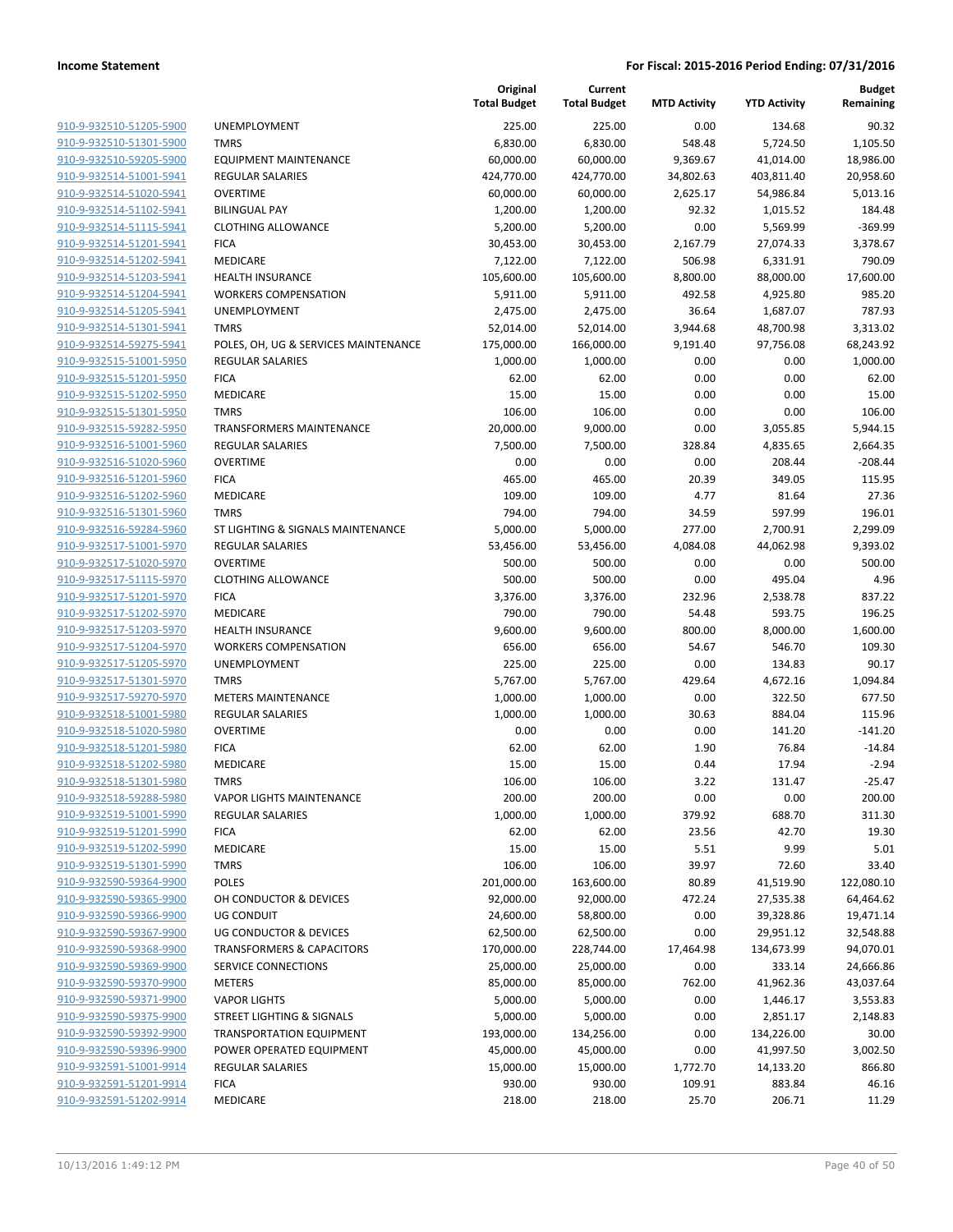| 910-9-932591-51301-9914        |
|--------------------------------|
| 910-9-932592-51001-9915        |
| 910-9-932592-51201-9915        |
| 910-9-932592-51202-9915        |
| 910-9-932592-51301-9915        |
| <u>910-9-932593-51001-9916</u> |
| 910-9-932593-51020-9916        |
| 910-9-932593-51201-9916        |
| 910-9-932593-51202-9916        |
| 910-9-932593-51301-9916        |
| 910-9-932594-51001-9917        |
| 910-9-932594-51020-9917        |
| 910-9-932594-51201-9917        |
| 910-9-932594-51202-9917        |
| 910-9-932594-51301-9917        |
| 910-9-932595-51001-9918        |
| 910-9-932595-51201-9918        |
| 910-9-932595-51202-9918        |
| 910-9-932595-51301-9918        |
| 910-9-932596-51001-9919        |
| 910-9-932596-51201-9919        |
| 910-9-932596-51202-9919        |
| 910-9-932596-51301-9919        |
| 910-9-932597-51001-9920        |
| 910-9-932597-51201-9920        |
| 910-9-932597-51202-9920        |
| 910-9-932597-51301-9920        |
| 910-9-932598-51001-9921        |
| 910-9-932598-51201-9921        |
| 910-9-932598-51202-9921        |
| 910-9-932598-51301-9921        |
|                                |
| 910-9-932599-51001-9922        |
| 910-9-932599-51201-9922        |
| 910-9-932599-51202-9922        |
| 910-9-932599-51301-9922        |
| <u>910-9-970000-59701-9040</u> |
| 910-9-970000-59703-4030        |
| 910-9-970000-59720-9705        |
| 910-9-970000-59730-9250        |
| 910-9-970000-59731-9250        |
| 910-9-970000-59732-9250        |
| <u>910-9-970000-59734-4210</u> |
| <u>910-9-970000-59750-9260</u> |
| 910-9-970000-59760-4390        |
| 910-9-970000-59770-9997        |
| <u>910-9-970000-59780-9240</u> |
| 910-9-970000-59781-9250        |
| <u>910-9-970000-59790-9970</u> |
| 910-9-980000-59841-4280        |
| <u>910-9-990000-59901-9270</u> |
| <u>910-9-990000-59902-9200</u> |
| 910-9-990000-59903-4082        |
| 910-9-990000-59911-9999        |
| 910-9-990000-59912-9999        |
| 910-9-990000-59926-9330        |
| <u>910-9-990000-59927-9200</u> |
| <u>910-9-990000-59928-9200</u> |
|                                |

|                         |                              | Original<br><b>Total Budget</b> | Current<br><b>Total Budget</b> | <b>MTD Activity</b> | <b>YTD Activity</b> | <b>Budget</b><br>Remaining |
|-------------------------|------------------------------|---------------------------------|--------------------------------|---------------------|---------------------|----------------------------|
| 910-9-932591-51301-9914 | <b>TMRS</b>                  | 1,589.00                        | 1,589.00                       | 186.49              | 1,512.13            | 76.87                      |
| 910-9-932592-51001-9915 | <b>REGULAR SALARIES</b>      | 15,000.00                       | 15,000.00                      | 1,679.40            | 11,267.18           | 3,732.82                   |
| 910-9-932592-51201-9915 | <b>FICA</b>                  | 930.00                          | 930.00                         | 105.64              | 710.68              | 219.32                     |
| 910-9-932592-51202-9915 | <b>MEDICARE</b>              | 218.00                          | 218.00                         | 24.70               | 166.21              | 51.79                      |
| 910-9-932592-51301-9915 | <b>TMRS</b>                  | 1,589.00                        | 1,589.00                       | 179.25              | 1,213.17            | 375.83                     |
| 910-9-932593-51001-9916 | <b>REGULAR SALARIES</b>      | 17,500.00                       | 17,500.00                      | 6,052.84            | 14,985.32           | 2,514.68                   |
| 910-9-932593-51020-9916 | <b>OVERTIME</b>              | 0.00                            | 0.00                           | 1,095.91            | 1,095.91            | $-1,095.91$                |
| 910-9-932593-51201-9916 | <b>FICA</b>                  | 1,085.00                        | 1,085.00                       | 444.65              | 1,011.40            | 73.60                      |
| 910-9-932593-51202-9916 | MEDICARE                     | 254.00                          | 254.00                         | 103.99              | 236.54              | 17.46                      |
| 910-9-932593-51301-9916 | <b>TMRS</b>                  | 1,853.00                        | 1,853.00                       | 754.49              | 1,729.76            | 123.24                     |
| 910-9-932594-51001-9917 | <b>REGULAR SALARIES</b>      | 7,500.00                        | 7,500.00                       | 2,502.72            | 13,935.47           | $-6,435.47$                |
| 910-9-932594-51020-9917 | <b>OVERTIME</b>              | 0.00                            | 0.00                           | 1,422.14            | 1,422.14            | $-1,422.14$                |
| 910-9-932594-51201-9917 | <b>FICA</b>                  | 465.00                          | 465.00                         | 244.86              | 956.64              | $-491.64$                  |
| 910-9-932594-51202-9917 | <b>MEDICARE</b>              | 109.00                          | 109.00                         | 57.26               | 223.73              | $-114.73$                  |
| 910-9-932594-51301-9917 | <b>TMRS</b>                  | 794.00                          | 794.00                         | 415.46              | 1,630.94            | $-836.94$                  |
| 910-9-932595-51001-9918 | <b>REGULAR SALARIES</b>      | 7,500.00                        | 7,500.00                       | 0.00                | 1,253.54            | 6,246.46                   |
| 910-9-932595-51201-9918 | <b>FICA</b>                  | 465.00                          | 465.00                         | 0.00                | 80.80               | 384.20                     |
| 910-9-932595-51202-9918 | MEDICARE                     | 109.00                          | 109.00                         | 0.00                | 18.90               | 90.10                      |
| 910-9-932595-51301-9918 | <b>TMRS</b>                  | 794.00                          | 794.00                         | 0.00                | 137.93              | 656.07                     |
| 910-9-932596-51001-9919 | <b>REGULAR SALARIES</b>      | 5,000.00                        | 5,000.00                       | 354.24              | 2,066.40            | 2,933.60                   |
| 910-9-932596-51201-9919 | <b>FICA</b>                  | 310.00                          | 310.00                         | 21.96               | 132.66              | 177.34                     |
| 910-9-932596-51202-9919 | MEDICARE                     | 73.00                           | 73.00                          | 5.14                | 31.02               | 41.98                      |
| 910-9-932596-51301-9919 | <b>TMRS</b>                  | 530.00                          | 530.00                         | 37.27               | 226.78              | 303.22                     |
| 910-9-932597-51001-9920 | <b>REGULAR SALARIES</b>      | 50,000.00                       | 50,000.00                      | 147.20              | 5,059.54            | 44,940.46                  |
| 910-9-932597-51201-9920 | <b>FICA</b>                  | 3,100.00                        | 3,100.00                       | 9.13                | 305.85              | 2,794.15                   |
| 910-9-932597-51202-9920 | <b>MEDICARE</b>              | 725.00                          | 725.00                         | 2.13                | 71.52               | 653.48                     |
| 910-9-932597-51301-9920 | <b>TMRS</b>                  | 5,295.00                        | 5,295.00                       | 15.49               | 548.31              | 4,746.69                   |
| 910-9-932598-51001-9921 | <b>REGULAR SALARIES</b>      | 1,000.00                        | 1,000.00                       | 0.00                | 59.04               | 940.96                     |
| 910-9-932598-51201-9921 | <b>FICA</b>                  | 62.00                           | 62.00                          | 0.00                | 3.66                | 58.34                      |
| 910-9-932598-51202-9921 | MEDICARE                     | 15.00                           | 15.00                          | 0.00                | 0.86                | 14.14                      |
| 910-9-932598-51301-9921 | <b>TMRS</b>                  | 106.00                          | 106.00                         | 0.00                | 6.38                | 99.62                      |
| 910-9-932599-51001-9922 | <b>REGULAR SALARIES</b>      | 1,000.00                        | 1,000.00                       | 0.00                | 0.00                | 1,000.00                   |
| 910-9-932599-51201-9922 | <b>FICA</b>                  | 62.00                           | 62.00                          | 0.00                | 0.00                | 62.00                      |
| 910-9-932599-51202-9922 | <b>MEDICARE</b>              | 15.00                           | 15.00                          | 0.00                | 0.00                | 15.00                      |
| 910-9-932599-51301-9922 | <b>TMRS</b>                  | 106.00                          | 106.00                         | 0.00                | 0.00                | 106.00                     |
| 910-9-970000-59701-9040 | <b>BAD DEBT</b>              | 100,000.00                      | 100,000.00                     | 0.00                | 0.00                | 100,000.00                 |
| 910-9-970000-59703-4030 | DEPRECIATION EXPENSE         | 2,800,000.00                    | 2,800,000.00                   | 0.00                | 0.00                | 2,800,000.00               |
| 910-9-970000-59720-9705 | <b>BANK FEES</b>             | 10,000.00                       | 10,000.00                      | 1,744.01            | 20,420.17           | $-10,420.17$               |
| 910-9-970000-59730-9250 | <b>INVENTORY LOSS/GAIN</b>   | 5,000.00                        | 5,000.00                       | 0.00                | 0.00                | 5,000.00                   |
| 910-9-970000-59731-9250 | GASOLINE LOSSES/GAINS        | 1,000.00                        | 1,000.00                       | $-62.65$            | 56.04               | 943.96                     |
| 910-9-970000-59732-9250 | FUEL OIL LOSSES/GAINS        | 3,000.00                        | 3,000.00                       | 0.00                | 1,433.64            | 1,566.36                   |
| 910-9-970000-59734-4210 | ASSET DISPOSAL LOSSES/GAINS  | 1,000.00                        | 1,000.00                       | 0.00                | 0.00                | 1,000.00                   |
| 910-9-970000-59750-9260 | <b>ACCRUED PTO PAY</b>       | 25,000.00                       | 25,000.00                      | 0.00                | 8,945.96            | 16,054.04                  |
| 910-9-970000-59760-4390 | PRIOR YEAR ADJUSTMENT        | 100.00                          | 100.00                         | 0.00                | 0.00                | 100.00                     |
| 910-9-970000-59770-9997 | CONTINGENCY                  | 250,000.00                      | 12,700.00                      | 0.00                | 0.00                | 12,700.00                  |
| 910-9-970000-59780-9240 | PROPERTY INSURANCE           | 185,000.00                      | 176,660.00                     | 0.00                | 168,527.46          | 8,132.54                   |
| 910-9-970000-59781-9250 | LIABILITY INSURANCE          | 45,000.00                       | 44,500.00                      | 0.00                | 41,865.31           | 2,634.69                   |
| 910-9-970000-59790-9970 | CAPITALIZED                  | $-1,623,274.00$                 | $-1,623,274.00$                | 0.00                | 0.00                | $-1,623,274.00$            |
| 910-9-980000-59841-4280 | AMORTIZATION OF DISCOUNT     | $-41,286.00$                    | $-41,286.00$                   | 0.00                | 0.00                | $-41,286.00$               |
| 910-9-990000-59901-9270 | XFER to COG - FRANCHISE FEES | 2,455,212.00                    | 2,455,212.00                   | 0.00                | 1,113,457.28        | 1,341,754.72               |
| 910-9-990000-59902-9200 | XFER to COG- ADMIN EXPENSES  | 239,125.00                      | 239,125.00                     | 19,927.08           | 199,270.80          | 39,854.20                  |
| 910-9-990000-59903-4082 | XFER to COG - PILOT          | 309,488.00                      | 309,488.00                     | 0.00                | 309,555.86          | $-67.86$                   |
| 910-9-990000-59911-9999 | XFER TO GEUS 911 - SAVINGS   | 0.00                            | 0.00                           | 0.00                | 2,800,000.00        | $-2,800,000.00$            |
| 910-9-990000-59912-9999 | XFER TO 912 - DEBT SERVICE   | 3,840,000.00                    | 3,840,000.00                   | 320,000.00          | 3,200,000.00        | 640,000.00                 |
| 910-9-990000-59926-9330 | XFER to COG - GARAGE         | 71,259.00                       | 71,259.00                      | 5,938.25            | 59,382.50           | 11,876.50                  |
| 910-9-990000-59927-9200 | XFER to COG - INSURANCE      | 19,158.00                       | 19,158.00                      | 1,596.58            | 15,965.80           | 3,192.20                   |
| 910-9-990000-59928-9200 | XFER to COG - IT             | 49,198.00                       | 49,198.00                      | 4,099.83            | 40,998.30           | 8,199.70                   |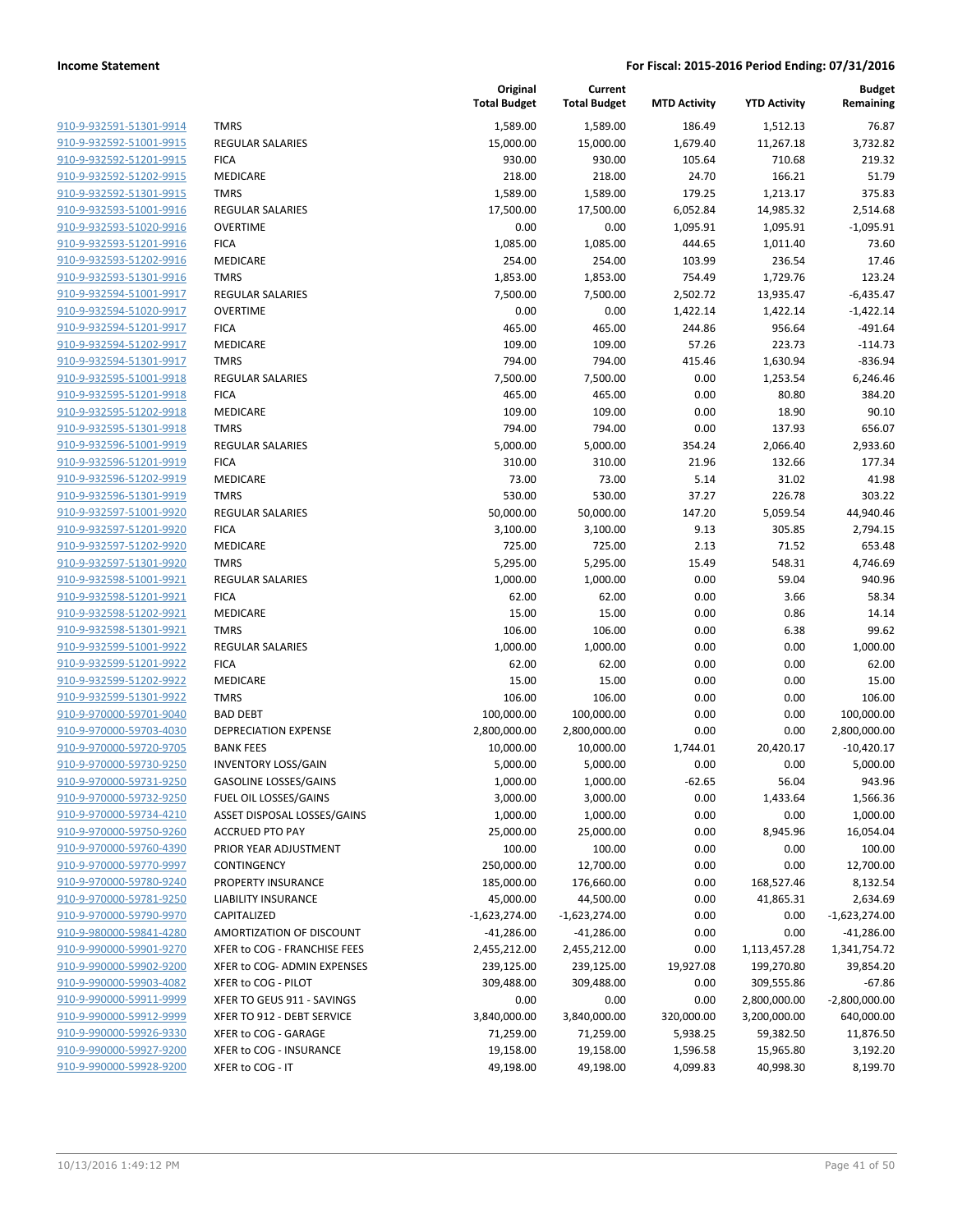|                                                    |                                                             |                       | Original                | Current                 |                     |                         | <b>Budget</b>       |
|----------------------------------------------------|-------------------------------------------------------------|-----------------------|-------------------------|-------------------------|---------------------|-------------------------|---------------------|
|                                                    |                                                             |                       | <b>Total Budget</b>     | <b>Total Budget</b>     | <b>MTD Activity</b> | <b>YTD Activity</b>     | Remaining           |
| 910-9-990000-59930-9270                            | XFER to GBOD                                                |                       | 491,042.00              | 491,042.00              | 0.00                | 222,691.45              | 268,350.55          |
|                                                    |                                                             | <b>Expense Total:</b> | 64,220,312.00           | 64,220,312.00           | 4,663,121.33        | 41,117,832.12           | 23,102,479.88       |
|                                                    | Fund: 910 - ELECTRIC OPERATING FUND Surplus (Deficit):      |                       | 9,427.00                | 9,427.00                | 1,235,507.60        | -677,862.74             | 687,289.74          |
| <b>Fund: 911 - ELECTRIC DEBT REDUCTION</b>         |                                                             |                       |                         |                         |                     |                         |                     |
| Revenue                                            |                                                             |                       |                         |                         |                     |                         |                     |
| 911-9-000000-49710-4990                            | TRANSFER FROM 910 - GEUS ELECTRIC OP                        |                       | 0.00                    | 0.00                    | 0.00                | 2,800,000.00            | $-2,800,000.00$     |
| 911-9-000000-49801-4190                            | <b>INTEREST INCOME</b>                                      | <b>Revenue Total:</b> | 1,000.00<br>1,000.00    | 1,000.00                | 503.26<br>503.26    | 926.38                  | 73.62               |
|                                                    |                                                             |                       |                         | 1,000.00                |                     | 2,800,926.38            | -2,799,926.38       |
|                                                    | Fund: 911 - ELECTRIC DEBT REDUCTION Total:                  |                       | 1,000.00                | 1,000.00                | 503.26              | 2,800,926.38            | -2,799,926.38       |
| Fund: 912 - ELECTRIC DEBT SERVICE                  |                                                             |                       |                         |                         |                     |                         |                     |
| Revenue<br>912-9-000000-49710-4999                 | TRANFSER FROM GEUS 910 - ELECTRIC OP                        |                       | 3,840,000.00            | 3,840,000.00            | 320,000.00          | 3,200,000.00            | 640,000.00          |
|                                                    |                                                             | <b>Revenue Total:</b> | 3,840,000.00            | 3,840,000.00            | 320,000.00          | 3,200,000.00            | 640,000.00          |
|                                                    |                                                             |                       |                         |                         |                     |                         |                     |
| <b>Expense</b><br>912-9-980000-59801-9800          | PAYING AGENT FEES                                           |                       | 1,000.00                | 1,000.00                | 0.00                | 400.00                  | 600.00              |
| 912-9-980000-59810-9800                            | ARBITRAGE                                                   |                       | 3,000.00                | 3,000.00                | 0.00                | 2,800.00                | 200.00              |
| 912-9-980000-59811-9800                            | <b>CONTINUING DISCLOSURE</b>                                |                       | 1,000.00                | 1,000.00                | 0.00                | 1,000.00                | 0.00                |
| 912-9-980000-59820-9800                            | <b>SURETY BOND</b>                                          |                       | 700.00                  | 700.00                  | 0.00                | 700.00                  | 0.00                |
| 912-9-980000-59852-9800                            | PRINCIPAL 2008 ISSUE                                        |                       | 455,000.00              | 455,000.00              | 0.00                | 455,000.00              | 0.00                |
| 912-9-980000-59853-4270                            | INTEREST 2008 ISSUE                                         |                       | 697,515.00              | 697,515.00              | 0.00                | 357,956.26              | 339,558.74          |
| 912-9-980000-59857-4270                            | INTEREST 2010 ISSUE                                         |                       | 2,585,790.00            | 2,585,790.00            | 0.00                | 1,292,895.00            | 1,292,895.00        |
| 912-9-980000-59859-4270                            | Interest on 2015 Tax Exempt                                 |                       | 37,311.00               | 37,311.00               | 0.00                | 16,388.79               | 20,922.21           |
| 912-9-980000-59861-4270                            | Interest on 2015 Taxable                                    |                       | 19,022.00               | 19,022.00               | 0.00                | 8,355.35                | 10,666.65           |
|                                                    |                                                             | <b>Expense Total:</b> | 3,800,338.00            | 3,800,338.00            | 0.00                | 2,135,495.40            | 1,664,842.60        |
|                                                    | Fund: 912 - ELECTRIC DEBT SERVICE Surplus (Deficit):        |                       | 39,662.00               | 39,662.00               | 320,000.00          | 1,064,504.60            | -1,024,842.60       |
| <b>Fund: 913 - ELECTRIC CONSTRUCTION FUND</b>      |                                                             |                       |                         |                         |                     |                         |                     |
|                                                    |                                                             |                       |                         |                         |                     |                         |                     |
| Revenue                                            |                                                             |                       |                         |                         |                     |                         |                     |
| 913-9-000000-49801-4190                            | <b>INTEREST INCOME</b>                                      |                       | 400.00                  | 400.00                  | 16.80               | 139.58                  | 260.42              |
|                                                    |                                                             | <b>Revenue Total:</b> | 400.00                  | 400.00                  | 16.80               | 139.58                  | 260.42              |
|                                                    | Fund: 913 - ELECTRIC CONSTRUCTION FUND Total:               |                       | 400.00                  | 400.00                  | 16.80               | 139.58                  | 260.42              |
| Fund: 950 - CABLE / INTERNET                       |                                                             |                       |                         |                         |                     |                         |                     |
| Revenue                                            |                                                             |                       |                         |                         |                     |                         |                     |
| 950-9-000000-48001-3950                            | <b>CABLE REVENUES</b>                                       |                       | 2,814,901.00            | 2,814,901.00            | 219,403.60          | 2,232,911.76            | 581,989.24          |
| 950-9-000000-48002-3950                            | MOVIE PAY-PER-VIEW                                          |                       | 0.00                    | 0.00                    | 0.00                | 80.21                   | $-80.21$            |
| 950-9-000000-48003-3950                            | SET-TOP                                                     |                       | 207,647.00              | 207,647.00              | 14,490.16           | 149,241.98              | 58,405.02           |
| 950-9-000000-48030-3950                            | <b>CONTRACT CHANNELS</b>                                    |                       | 9,600.00                | 9,600.00                | 800.00              | 8,000.00                | 1,600.00            |
| 950-9-000000-48040-3950                            | <b>BROADCASTS</b>                                           |                       | 1,800.00                | 1,800.00                | 0.00                | $-375.00$               | 2,175.00            |
| 950-9-000000-48101-3950                            | <b>INTERNET REVENUES</b>                                    |                       | 2,578,940.00            | 2,578,940.00            | 203,733.38          | 2,036,859.15            | 542,080.85          |
| 950-9-000000-48102-3950                            | COLOCATION                                                  |                       | 19,920.00               | 19,920.00               | 0.00                | 0.00                    | 19,920.00           |
| 950-9-000000-48111-3950                            | <b>WIFI REVENUES</b>                                        |                       | 50.00                   | 50.00                   | 0.00                | 0.00                    | 50.00               |
| 950-9-000000-48201-3950                            | <b>LATE CHARGES</b>                                         |                       | 75,000.00               | 75,000.00               | 6,281.76            | 61,074.17               | 13,925.83           |
| 950-9-000000-48202-3950                            | <b>SERVICE CHARGES</b>                                      |                       | 55,000.00               | 55,000.00               | 4,506.58            | 48,967.79               | 6,032.21            |
| 950-9-000000-48203-3950                            | LOST/DAMAGED EQUIPMENT                                      |                       | 50,000.00               | 50,000.00               | 3,385.00            | 26,098.31               | 23,901.69           |
| 950-9-000000-48301-3950                            | <b>TRANSFER TO COG</b>                                      |                       | 290,643.00              | 290,643.00              | 22,214.08           | 221,401.01              | 69,241.99           |
| 950-9-000000-48307-3950<br>950-9-000000-48419-3950 | <b>TRANSFER TO GBOD</b><br><b>CHANNEL 19</b>                |                       | 58,129.00<br>0.00       | 58,129.00<br>0.00       | 4,443.62<br>0.00    | 44,265.98<br>$-293.07$  | 13,863.02<br>293.07 |
| 950-9-000000-48434-3950                            | <b>CHANNEL 34</b>                                           |                       | 4,000.00                | 4,000.00                | 200.00              | 2,082.16                | 1,917.84            |
| 950-9-000000-48488-3950                            | AD INSERTIONS                                               |                       | 60,000.00               | 60,000.00               | 4,781.80            | 46,607.81               | 13,392.19           |
| 950-9-000000-48498-3950                            | PRODUCTION REVENUES                                         |                       | 70.00                   | 70.00                   | 0.00                | $-40.00$                | 110.00              |
| 950-9-000000-48501-3950                            | <b>CUSTOMER AID TO CONSTRUCTION</b>                         |                       | 50.00                   | 50.00                   | 0.00                | 106,879.34              | $-106,829.34$       |
| 950-9-000000-48502-3950                            | OTHER REIMBURSEMENTS                                        |                       | 1,000.00                | 1,000.00                | 0.00                | 337.40                  | 662.60              |
| 950-9-000000-48503-3950                            | FIBER MAINTENANCE FEES                                      |                       | 2,772.00                | 2,772.00                | 0.00                | 0.00                    | 2,772.00            |
| 950-9-000000-48801-4190                            | INTEREST INCOME                                             |                       | 4,000.00                | 4,000.00                | 259.18              | 2,429.31                | 1,570.69            |
| 950-9-000000-48991-3950                            | GEUS ELECTRIC PAYMENT FOR INTERNET                          |                       | 13,596.00               | 13,596.00               | 0.00                | 37,980.00               | $-24,384.00$        |
| 950-9-000000-48993-3950<br>950-9-000000-48994-3950 | GEUS ELECTRIC PAYMENT FOR PUBLIC SVC<br>LEASE OF DARK FIBER |                       | 15,000.00<br>206,520.00 | 15,000.00<br>206,520.00 | 0.00<br>0.00        | 15,000.00<br>206,520.00 | 0.00<br>0.00        |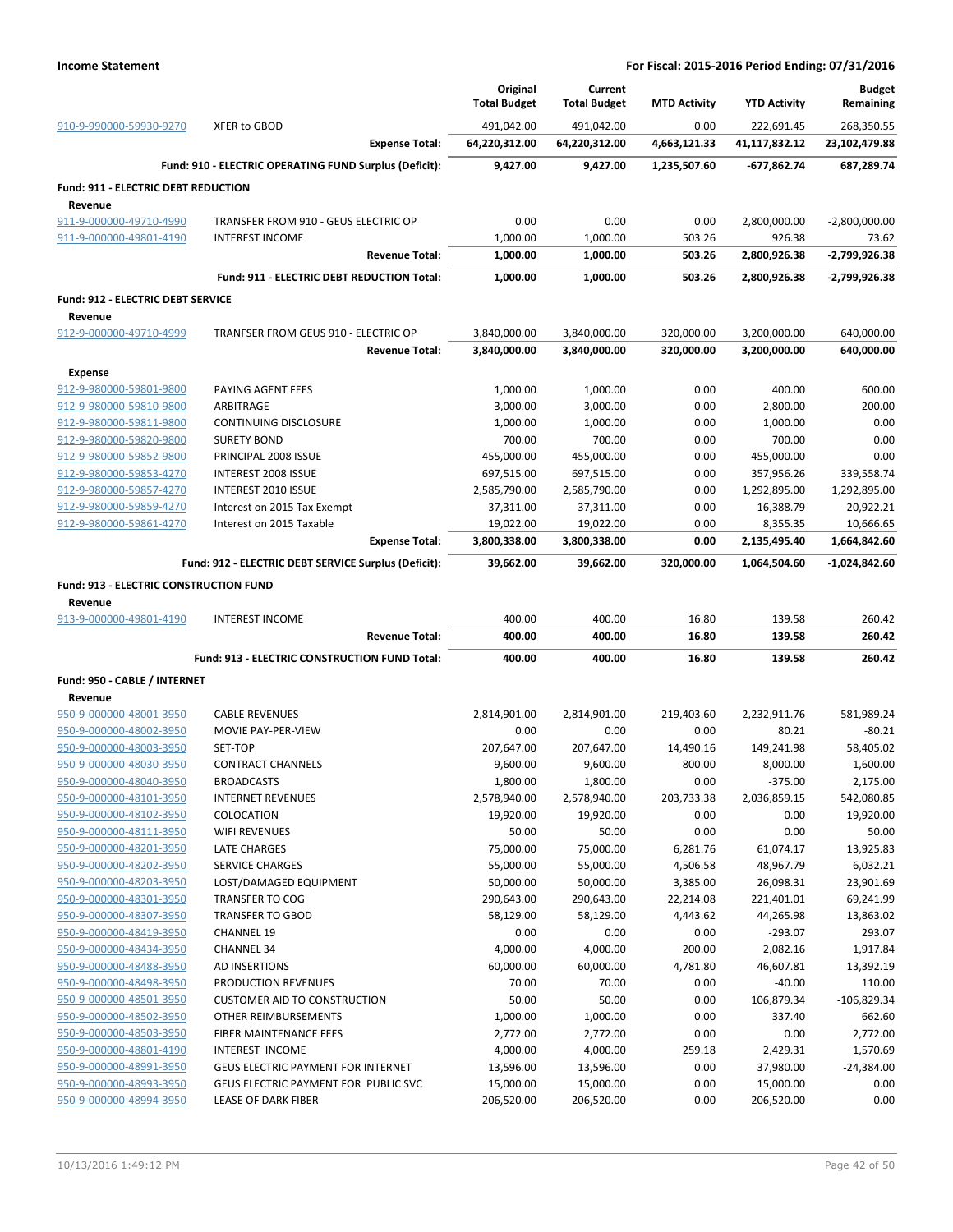|                         |                                                | Original<br><b>Total Budget</b> | Current<br><b>Total Budget</b> | <b>MTD Activity</b> | <b>YTD Activity</b> | <b>Budget</b><br>Remaining |
|-------------------------|------------------------------------------------|---------------------------------|--------------------------------|---------------------|---------------------|----------------------------|
| 950-9-000000-48995-3950 | <b>COLOCATION FOR SCADA &amp; PHONE SYSTEM</b> | 9,979.00                        | 9,979.00                       | 0.00                | 19.958.00           | $-9,979.00$                |
|                         | <b>Revenue Total:</b>                          | 6,478,617.00                    | 6,478,617.00                   | 484,499.16          | 5,265,986.31        | 1,212,630.69               |
| <b>Expense</b>          |                                                |                                 |                                |                     |                     |                            |
| 950-9-951050-51001-8500 | <b>REGULAR SALARIES</b>                        | 56,851.00                       | 56,851.00                      | 4,449.12            | 47,898.26           | 8,952.74                   |
| 950-9-951050-51115-8500 | <b>CLOTHING ALLOWANCE</b>                      | 160.00                          | 160.00                         | 0.00                | 119.41              | 40.59                      |
| 950-9-951050-51116-8500 | <b>CAR ALLOWANCE</b>                           | 975.00                          | 975.00                         | 75.00               | 825.00              | 150.00                     |
| 950-9-951050-51117-8500 | <b>CELL PHONE ALLOWANCE</b>                    | 312.00                          | 312.00                         | 24.00               | 264.00              | 48.00                      |
| 950-9-951050-51201-8500 | <b>FICA</b>                                    | 3,615.00                        | 3,615.00                       | 253.38              | 2,759.35            | 855.65                     |
| 950-9-951050-51202-8500 | <b>MEDICARE</b>                                | 845.00                          | 845.00                         | 59.26               | 645.38              | 199.62                     |
| 950-9-951050-51203-8500 | <b>HEALTH INSURANCE</b>                        | 5,760.00                        | 5,760.00                       | 480.00              | 4,800.00            | 960.00                     |
| 950-9-951050-51204-8500 | <b>WORKERS COMPENSATION</b>                    | 487.00                          | 487.00                         | 40.58               | 405.80              | 81.20                      |
| 950-9-951050-51205-8500 | UNEMPLOYMENT                                   | 135.00                          | 135.00                         | 0.00                | 89.28               | 45.72                      |
| 950-9-951050-51301-8500 | <b>TMRS</b>                                    | 6,173.00                        | 6,173.00                       | 486.36              | 5,293.19            | 879.81                     |
| 950-9-951050-59110-8500 | <b>GEUS OPERATIONS</b>                         | 89,800.00                       | 89,800.00                      | 8,934.94            | 57,801.18           | 31,998.82                  |
| 950-9-951050-59141-8500 | <b>UTILITY BILLS</b>                           | 72,500.00                       | 72,500.00                      | 5,785.00            | 57,660.62           | 14,839.38                  |
| 950-9-951050-59191-8500 | POLE USE                                       | 18,800.00                       | 18,800.00                      | 0.00                | 18,800.00           | 0.00                       |
| 950-9-951051-51001-8510 | <b>REGULAR SALARIES</b>                        | 58,822.00                       | 58,822.00                      | 4,601.60            | 46,941.74           | 11,880.26                  |
| 950-9-951051-51020-8510 | <b>OVERTIME</b>                                | 5,700.00                        | 5,700.00                       | 150.59              | 4,612.77            | 1,087.23                   |
| 950-9-951051-51117-8510 | <b>CELL PHONE ALLOWANCE</b>                    | 432.00                          | 432.00                         | 33.22               | 332.20              | 99.80                      |
| 950-9-951051-51201-8510 | <b>FICA</b>                                    | 4,027.00                        | 4,027.00                       | 293.23              | 3,181.07            | 845.93                     |
| 950-9-951051-51202-8510 | MEDICARE                                       | 942.00                          | 942.00                         | 68.57               | 743.96              | 198.04                     |
| 950-9-951051-51203-8510 | <b>HEALTH INSURANCE</b>                        | 19,200.00                       | 19,200.00                      | 1,600.00            | 16,000.00           | 3,200.00                   |
| 950-9-951051-51204-8510 | <b>WORKERS COMPENSATION</b>                    | 552.00                          | 552.00                         | 46.00               | 460.00              | 92.00                      |
| 950-9-951051-51205-8510 | <b>UNEMPLOYMENT</b>                            | 450.00                          | 450.00                         | 0.00                | 331.22              | 118.78                     |
| 950-9-951051-51301-8510 | <b>TMRS</b>                                    | 6,878.00                        | 6,878.00                       | 503.43              | 5,504.24            | 1,373.76                   |
| 950-9-951051-59110-8510 | <b>GEUS OPERATIONS</b>                         | 15,600.00                       | 15,600.00                      | 646.78              | 6,895.18            | 8,704.82                   |
| 950-9-951051-59151-8510 | <b>BASIC PROGRAM EXPENSE</b>                   | 2,471,765.00                    | 2,471,765.00                   | 205,773.99          | 1,882,649.23        | 589,115.77                 |
| 950-9-951051-59152-8510 | PREMIUM PROGRAM EXPENSE                        | 93,659.00                       | 123,659.00                     | 10,189.70           | 93,418.87           | 30,240.13                  |
| 950-9-951051-59154-8510 | <b>TIVO Fees</b>                               | 35,343.00                       | 35,343.00                      | 3,149.05            | 30,461.59           | 4,881.41                   |
| 950-9-951051-59155-8510 | OTHER PROGRAM EXPENSE                          | 7,500.00                        | 7,500.00                       | 0.00                | 3,717.32            | 3,782.68                   |
| 950-9-951052-51001-8520 | <b>REGULAR SALARIES</b>                        | 58,169.00                       | 58,169.00                      | 4,543.20            | 48,945.60           | 9,223.40                   |
| 950-9-951052-51115-8520 | <b>CLOTHING ALLOWANCE</b>                      | 100.00                          | 100.00                         | 0.00                | 119.41              | $-19.41$                   |
| 950-9-951052-51116-8520 | CAR ALLOWANCE                                  | 975.00                          | 975.00                         | 75.00               | 825.00              | 150.00                     |
| 950-9-951052-51117-8520 | <b>CELL PHONE ALLOWANCE</b>                    | 408.00                          | 408.00                         | 31.36               | 344.96              | 63.04                      |
| 950-9-951052-51201-8520 | <b>FICA</b>                                    | 3,698.00                        | 3,698.00                       | 283.62              | 3,060.19            | 637.81                     |
| 950-9-951052-51202-8520 | MEDICARE                                       | 865.00                          | 865.00                         | 66.34               | 715.79              | 149.21                     |
| 950-9-951052-51203-8520 | <b>HEALTH INSURANCE</b>                        | 6,720.00                        | 6,720.00                       | 560.00              | 5,600.00            | 1,120.00                   |
| 950-9-951052-51204-8520 | <b>WORKERS COMPENSATION</b>                    | 491.00                          | 491.00                         | 40.92               | 409.20              | 81.80                      |
| 950-9-951052-51205-8520 | UNEMPLOYMENT                                   | 158.00                          | 158.00                         | 0.00                | 81.19               | 76.81                      |
| 950-9-951052-51301-8520 | <b>TMRS</b>                                    | 6,317.00                        | 6,317.00                       | 481.26              | 5,238.02            | 1,078.98                   |
| 950-9-951052-59110-8520 | <b>GEUS OPERATIONS</b>                         | 111,100.00                      | 111,100.00                     | 5,055.57            | 58,977.72           | 52,122.28                  |
| 950-9-951052-59150-8520 | ISP SERVICE EXPENSE                            | 693,520.00                      | 693,520.00                     | 56,656.05           | 580,418.14          | 113,101.86                 |
| 950-9-951053-51001-8530 | REGULAR SALARIES                               | 44,678.00                       | 44,678.00                      | 3,390.40            | 37,267.91           | 7,410.09                   |
| 950-9-951053-51020-8530 | <b>OVERTIME</b>                                | 250.00                          | 250.00                         | 176.43              | 1,355.27            | $-1,105.27$                |
| 950-9-951053-51117-8530 | <b>CELL PHONE ALLOWANCE</b>                    | 432.00                          | 432.00                         | 33.22               | 365.42              | 66.58                      |
| 950-9-951053-51201-8530 | <b>FICA</b>                                    | 2,812.00                        | 2,812.00                       | 222.77              | 2,413.05            | 398.95                     |
| 950-9-951053-51202-8530 | MEDICARE                                       | 658.00                          | 658.00                         | 52.10               | 564.34              | 93.66                      |
| 950-9-951053-51203-8530 | <b>HEALTH INSURANCE</b>                        | 9,600.00                        | 9,600.00                       | 800.00              | 8,000.00            | 1,600.00                   |
| 950-9-951053-51204-8530 | <b>WORKERS COMPENSATION</b>                    | 419.00                          | 419.00                         | 34.92               | 349.20              | 69.80                      |
| 950-9-951053-51205-8530 | UNEMPLOYMENT                                   | 225.00                          | 225.00                         | 0.00                | 134.83              | 90.17                      |
| 950-9-951053-51301-8530 | <b>TMRS</b>                                    | 4,803.00                        | 4,803.00                       | 378.73              | 4,137.68            | 665.32                     |
| 950-9-951053-59110-8530 | <b>GEUS OPERATIONS</b>                         | 5,500.00                        | 5,500.00                       | 40.97               | 1,567.36            | 3,932.64                   |
| 950-9-951053-59160-8530 | ADVERTISING                                    | 28,200.00                       | 28,200.00                      | 1,628.93            | 14,573.68           | 13,626.32                  |
| 950-9-951053-59164-8530 | <b>CONSUMER INFORMATION</b>                    | 7,500.00                        | 7,500.00                       | 0.00                | 0.00                | 7,500.00                   |
| 950-9-951054-51001-8540 | <b>REGULAR SALARIES</b>                        | 147,742.00                      | 147,742.00                     | 11,860.97           | 120,479.24          | 27,262.76                  |
| 950-9-951054-51020-8540 | <b>OVERTIME</b>                                | 4,000.00                        | 4,000.00                       | 235.69              | 2,138.78            | 1,861.22                   |
| 950-9-951054-51117-8540 | <b>CELL PHONE ALLOWANCE</b>                    | 216.00                          | 216.00                         | 16.62               | 182.82              | 33.18                      |
| 950-9-951054-51201-8540 | <b>FICA</b>                                    | 9,421.00                        | 9,421.00                       | 717.11              | 7,290.58            | 2,130.42                   |
| 950-9-951054-51202-8540 | MEDICARE                                       | 2,203.00                        | 2,203.00                       | 167.71              | 1,705.04            | 497.96                     |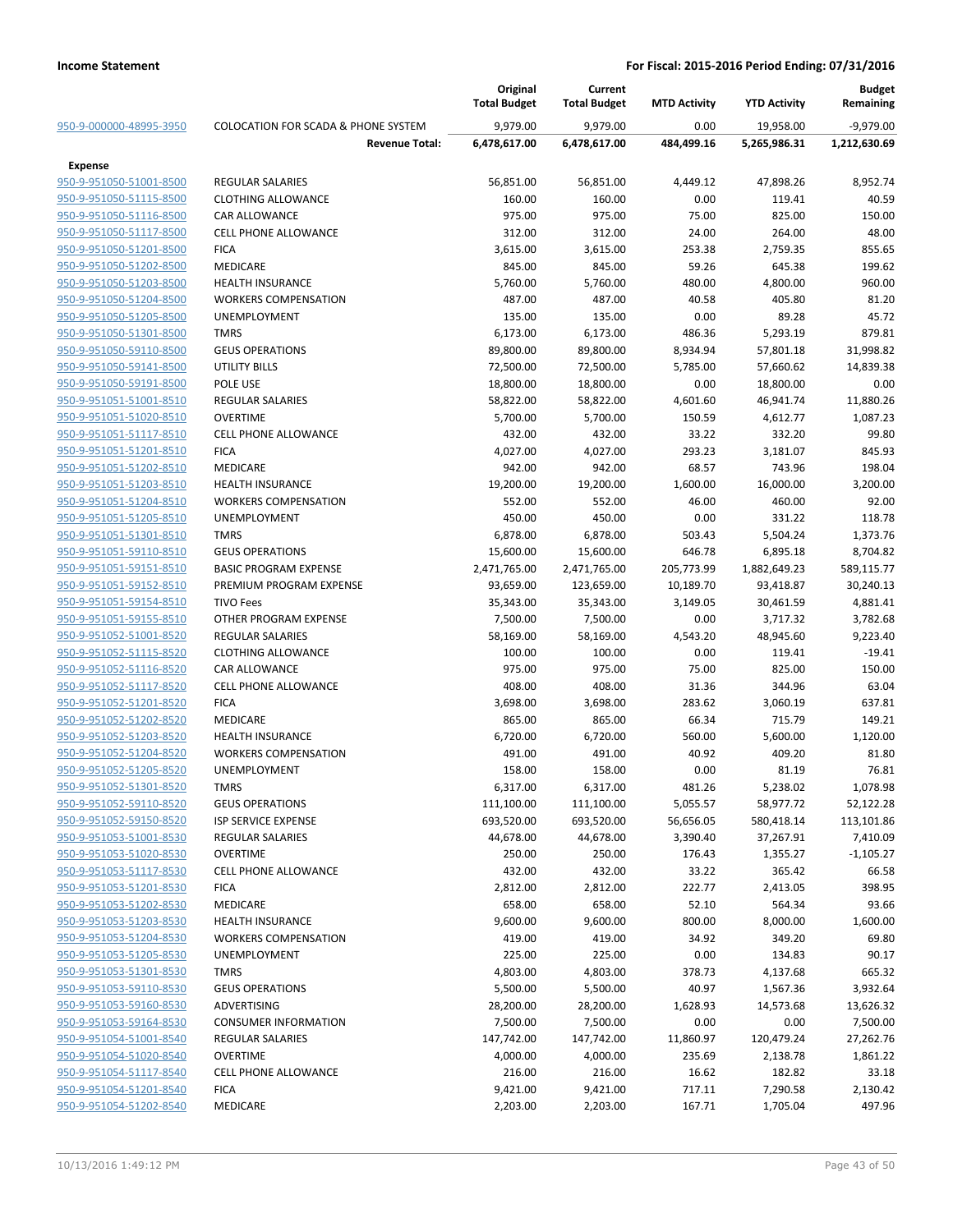| 950-9-951054-51203-8540        |
|--------------------------------|
| 950-9-951054-51204-8540        |
| 950-9-951054-51205-8540        |
| <u>950-9-951054-51301-8540</u> |
| 950-9-951054-59110-8540        |
| 950-9-951055-51001-8550        |
| 950-9-951055-51020-8550        |
| 950-9-951055-51115-8550        |
| 950-9-951055-51117-8550        |
| 950-9-951055-51201-8550        |
| 950-9-951055-51202-8550        |
| 950-9-951055-51203-8550        |
| 950-9-951055-51204-8550        |
| <u>950-9-951055-51205-8550</u> |
| 950-9-951055-51301-8550        |
| 950-9-951055-59110-8550        |
| 950-9-951055-59112-8550        |
| 950-9-951055-59156-8550        |
| 950-9-951055-59158-8550        |
| 950-9-951060-51001-8600        |
| 950-9-951060-51011-8600        |
| 950-9-951060-51020-8600        |
| 950-9-951060-51102-8600        |
| <u>950-9-951060-51115-8600</u> |
| 950-9-951060-51116-8600        |
| 950-9-951060-51117-8600        |
| 950-9-951060-51201-8600        |
| 950-9-951060-51202-8600        |
| <u>950-9-951060-51203-8600</u> |
| 950-9-951060-51204-8600        |
| 950-9-951060-51205-8600        |
| 950-9-951060-51301-8600        |
| 950-9-951060-59201-8600        |
| <u>950-9-951060-59205-8600</u> |
| 950-9-951060-59231-8600        |
| 950-9-951060-59235-8600        |
| 950-9-951061-51001-8610        |
| 950-9-951061-51011-8610        |
| <u>950-9-951061-51020-8610</u> |
| 950-9-951061-51115-8610        |
| 950-9-951061-51116-8610        |
| 950-9-951061-51117-8610        |
| 950-9-951061-51201-8610        |
|                                |
| <u>950-9-951061-51202-8610</u> |
| 950-9-951061-51203-8610        |
| 950-9-951061-51204-8610        |
| 950-9-951061-51205-8610        |
| 950-9-951061-51301-8610        |
| <u>950-9-951061-59205-8610</u> |
| 950-9-951061-59233-8610        |
| 950-9-951090-59510-9900        |
| 950-9-951090-59511-9900        |
| 950-9-951090-59512-9900        |
| 950-9-951090-59513-9900        |
| 950-9-951090-59514-9900        |
| 950-9-951090-59522-9900        |
| 950-9-951090-59592-9900        |
| 950-9-951091-51001-9958        |
| <u>950-9-951091-51020-9958</u> |
|                                |

|                         |                                       | Original<br><b>Total Budget</b> | Current<br><b>Total Budget</b> | <b>MTD Activity</b> | <b>YTD Activity</b> | <b>Budget</b><br>Remaining |
|-------------------------|---------------------------------------|---------------------------------|--------------------------------|---------------------|---------------------|----------------------------|
| 950-9-951054-51203-8540 | <b>HEALTH INSURANCE</b>               | 43,200.00                       | 43,200.00                      | 3,600.00            | 36,000.00           | 7,200.00                   |
| 950-9-951054-51204-8540 | <b>WORKERS COMPENSATION</b>           | 383.00                          | 383.00                         | 31.92               | 319.20              | 63.80                      |
| 950-9-951054-51205-8540 | <b>UNEMPLOYMENT</b>                   | 1,013.00                        | 1,013.00                       | 40.04               | 968.93              | 44.07                      |
| 950-9-951054-51301-8540 | <b>TMRS</b>                           | 16,092.00                       | 16,092.00                      | 1,274.31            | 13,044.95           | 3,047.05                   |
| 950-9-951054-59110-8540 | <b>GEUS OPERATIONS</b>                | 19,000.00                       | 19,000.00                      | 368.05              | 10,502.26           | 8,497.74                   |
| 950-9-951055-51001-8550 | <b>REGULAR SALARIES</b>               | 131,602.00                      | 131,602.00                     | 10,261.94           | 90,554.67           | 41,047.33                  |
| 950-9-951055-51020-8550 | <b>OVERTIME</b>                       | 3,000.00                        | 3,000.00                       | 187.19              | 2,360.14            | 639.86                     |
| 950-9-951055-51115-8550 | <b>CLOTHING ALLOWANCE</b>             | 50.00                           | 50.00                          | 0.00                | 41.24               | 8.76                       |
| 950-9-951055-51117-8550 | <b>CELL PHONE ALLOWANCE</b>           | 657.00                          | 657.00                         | 67.12               | 620.23              | 36.77                      |
| 950-9-951055-51201-8550 | <b>FICA</b>                           | 8,055.00                        | 8,055.00                       | 652.01              | 5,492.70            | 2,562.30                   |
| 950-9-951055-51202-8550 | MEDICARE                              | 1,962.00                        | 1,962.00                       | 152.48              | 1,357.58            | 604.42                     |
| 950-9-951055-51203-8550 | <b>HEALTH INSURANCE</b>               | 19,680.00                       | 19,680.00                      | 1,640.00            | 16,400.00           | 3,280.00                   |
| 950-9-951055-51204-8550 | <b>WORKERS COMPENSATION</b>           | 749.00                          | 749.00                         | 62.42               | 624.20              | 124.80                     |
| 950-9-951055-51205-8550 | UNEMPLOYMENT                          | 461.00                          | 461.00                         | 3.58                | 221.94              | 239.06                     |
| 950-9-951055-51301-8550 | <b>TMRS</b>                           | 14,330.00                       | 14,330.00                      | 1,106.31            | 9,932.93            | 4,397.07                   |
| 950-9-951055-59110-8550 | <b>GEUS OPERATIONS</b>                | 20,800.00                       | 20,800.00                      | 336.50              | 5,433.47            | 15,366.53                  |
| 950-9-951055-59112-8550 | SAFETY                                | 5,400.00                        | 5,400.00                       | 0.00                | 1,434.02            | 3,965.98                   |
| 950-9-951055-59156-8550 | <b>APARTMENT C/I FACILITIES</b>       | 1,000.00                        | 1,000.00                       | 0.00                | 0.00                | 1,000.00                   |
| 950-9-951055-59158-8550 | C/I BILLING                           | 54,000.00                       | 54,000.00                      | 0.00                | 40,843.50           | 13,156.50                  |
| 950-9-951060-51001-8600 | <b>REGULAR SALARIES</b>               | 175,237.00                      | 175,237.00                     | 11,069.77           | 121,548.41          | 53,688.59                  |
| 950-9-951060-51011-8600 | PART TIME TEMPORARY                   | 16,276.00                       | 16,276.00                      | 0.00                | 0.00                | 16,276.00                  |
| 950-9-951060-51020-8600 | <b>OVERTIME</b>                       | 8,600.00                        | 8,600.00                       | 450.83              | 5,834.80            | 2,765.20                   |
| 950-9-951060-51102-8600 | <b>BILINGUAL PAY</b>                  | 550.00                          | 550.00                         | 0.00                | 0.00                | 550.00                     |
| 950-9-951060-51115-8600 | <b>CLOTHING ALLOWANCE</b>             | 1,500.00                        | 1,500.00                       | 0.00                | 1,412.00            | 88.00                      |
| 950-9-951060-51116-8600 | CAR ALLOWANCE                         | 975.00                          | 975.00                         | 150.00              | 900.00              | 75.00                      |
| 950-9-951060-51117-8600 | <b>CELL PHONE ALLOWANCE</b>           | 1,728.00                        | 1,728.00                       | 90.54               | 1,026.80            | 701.20                     |
| 950-9-951060-51201-8600 | <b>FICA</b>                           | 12,702.00                       | 12,702.00                      | 672.97              | 7,395.57            | 5,306.43                   |
| 950-9-951060-51202-8600 | MEDICARE                              | 2,971.00                        | 2,971.00                       | 157.39              | 1,729.62            | 1,241.38                   |
| 950-9-951060-51203-8600 | <b>HEALTH INSURANCE</b>               | 38,400.00                       | 38,400.00                      | 3,200.00            | 32,000.00           | 6,400.00                   |
| 950-9-951060-51204-8600 | <b>WORKERS COMPENSATION</b>           | 1,775.00                        | 1,775.00                       | 147.92              | 1,479.20            | 295.80                     |
| 950-9-951060-51205-8600 | UNEMPLOYMENT                          | 900.00                          | 900.00                         | 9.89                | 506.98              | 393.02                     |
| 950-9-951060-51301-8600 | <b>TMRS</b>                           | 19,972.00                       | 19,972.00                      | 1,197.00            | 13,212.68           | 6,759.32                   |
| 950-9-951060-59201-8600 | <b>BUILDINGS MAINTNANCE</b>           | 29,000.00                       | 19,400.00                      | 0.00                | 4,752.00            | 14,648.00                  |
| 950-9-951060-59205-8600 | <b>EQUIPMENT MAINTENANCE</b>          | 31,250.00                       | 31,250.00                      | 905.59              | 7,829.63            | 23,420.37                  |
| 950-9-951060-59231-8600 | CABLE PLANT MAINTENANCE               | 75,000.00                       | 75,000.00                      | 495.00              | 9,775.65            | 65,224.35                  |
| 950-9-951060-59235-8600 | FIBER OPTICS PLANT MAINTENANCE        | 45,000.00                       | 45,000.00                      | 0.00                | 8,868.40            | 36,131.60                  |
| 950-9-951061-51001-8610 | <b>REGULAR SALARIES</b>               | 175,237.00                      | 175,237.00                     | 18,443.91           | 195,237.94          | $-20,000.94$               |
| 950-9-951061-51011-8610 | PART TIME TEMPORARY                   | 16,276.00                       | 16,276.00                      | 0.00                | 0.00                | 16,276.00                  |
| 950-9-951061-51020-8610 | <b>OVERTIME</b>                       | 12,000.00                       | 12,000.00                      | 1,346.00            | 12,901.40           | $-901.40$                  |
| 950-9-951061-51115-8610 | <b>CLOTHING ALLOWANCE</b>             | 1,650.00                        | 1,650.00                       | 0.00                | 1,865.75            | $-215.75$                  |
| 950-9-951061-51116-8610 | CAR ALLOWANCE                         | 975.00                          | 975.00                         | 150.00              | 900.00              | 75.00                      |
| 950-9-951061-51117-8610 | <b>CELL PHONE ALLOWANCE</b>           | 1,728.00                        | 1,728.00                       | 175.22              | 1,896.62            | $-168.62$                  |
| 950-9-951061-51201-8610 | <b>FICA</b>                           | 12,888.00                       | 12,888.00                      | 1,199.19            | 12,691.01           | 196.99                     |
| 950-9-951061-51202-8610 | MEDICARE                              | 3,022.00                        | 3,022.00                       | 280.46              | 2,968.06            | 53.94                      |
| 950-9-951061-51203-8610 | <b>HEALTH INSURANCE</b>               | 38,400.00                       | 38,400.00                      | 3,200.00            | 32,000.00           | 6,400.00                   |
| 950-9-951061-51204-8610 | <b>WORKERS COMPENSATION</b>           | 1,775.00                        | 1,775.00                       | 147.92              | 1,479.20            | 295.80                     |
| 950-9-951061-51205-8610 | <b>UNEMPLOYMENT</b>                   | 900.00                          | 900.00                         | 9.89                | 944.56              | -44.56                     |
| 950-9-951061-51301-8610 | <b>TMRS</b>                           | 20,290.00                       | 20,290.00                      | 2,044.28            | 21,711.02           | $-1,421.02$                |
| 950-9-951061-59205-8610 | <b>EQUIPMENT MAINTENANCE</b>          | 2,500.00                        | 2,500.00                       | 0.00                | 0.00                | 2,500.00                   |
| 950-9-951061-59233-8610 | INTERNET PLANT MAINTENANCE            | 9,000.00                        | 9,000.00                       | 0.00                | 3,303.72            | 5,696.28                   |
| 950-9-951090-59510-9900 | HEADEND, TRUNK & DISTRIBUTION SYSTEM  | 100,000.00                      | 100,000.00                     | 0.00                | 238,815.33          | $-138,815.33$              |
| 950-9-951090-59511-9900 | <b>HEADEND EQUIPMENT</b>              | 100,000.00                      | 100,000.00                     | 0.00                | 48,639.73           | 51,360.27                  |
| 950-9-951090-59512-9900 | <b>DROPS</b>                          | 100,000.00                      | 100,000.00                     | 6,165.00            | 62,451.78           | 37,548.22                  |
| 950-9-951090-59513-9900 | <b>CUSTOMER PREMISES EQUIPMENT</b>    | 50,000.00                       | 50,000.00                      | 0.00                | 9,574.82            | 40,425.18                  |
| 950-9-951090-59514-9900 | PRODUCTION EQUIPMENT                  | 0.00                            | 9,600.00                       | 0.00                | 9,586.93            | 13.07                      |
| 950-9-951090-59522-9900 | INTERNET CUSTOMER INTERFACE EQUIPMENT | 40,000.00                       | 40,000.00                      | 0.00                | 19,876.38           | 20,123.62                  |
| 950-9-951090-59592-9900 | <b>TRANSPORTATION EQUIPMENT</b>       | 30,000.00                       | 30,000.00                      | 0.00                | 21,904.00           | 8,096.00                   |
| 950-9-951091-51001-9958 | <b>REGULAR SALARIES</b>               | 27,587.00                       | 27,587.00                      | 2,272.37            | 24,041.06           | 3,545.94                   |
| 950-9-951091-51020-9958 | <b>OVERTIME</b>                       | 3,000.00                        | 3,000.00                       | 241.82              | 2,323.66            | 676.34                     |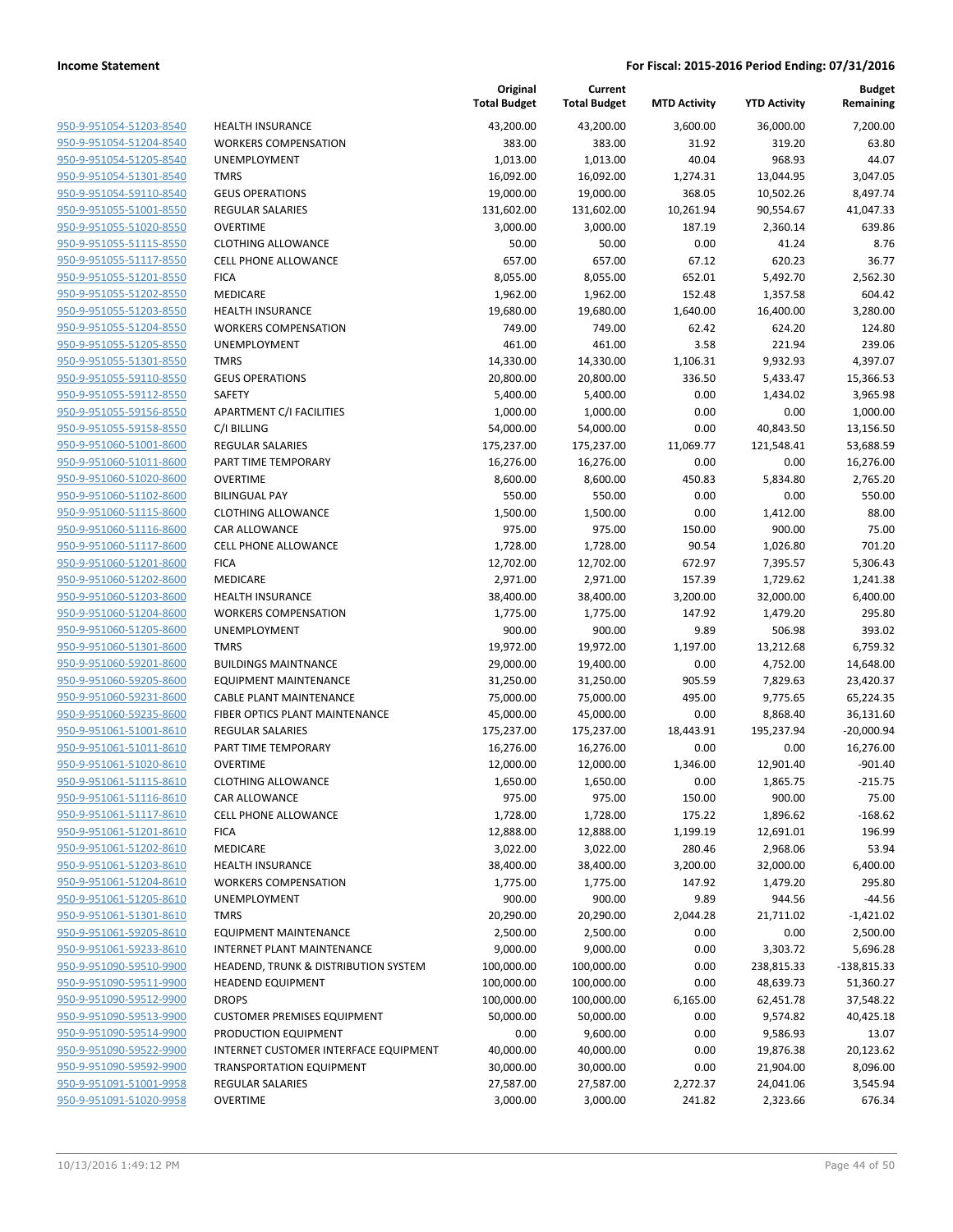|                         |                                                 | Original<br><b>Total Budget</b> | Current<br><b>Total Budget</b> | <b>MTD Activity</b> | <b>YTD Activity</b> | <b>Budget</b><br>Remaining |
|-------------------------|-------------------------------------------------|---------------------------------|--------------------------------|---------------------|---------------------|----------------------------|
| 950-9-951091-51102-9958 | <b>BILINGUAL PAY</b>                            | 100.00                          | 100.00                         | 0.00                | 0.00                | 100.00                     |
| 950-9-951091-51201-9958 | <b>FICA</b>                                     | 1,902.00                        | 1,902.00                       | 157.42              | 1,657.67            | 244.33                     |
| 950-9-951091-51202-9958 | <b>MEDICARE</b>                                 | 445.00                          | 445.00                         | 36.82               | 387.67              | 57.33                      |
| 950-9-951091-51301-9958 | <b>TMRS</b>                                     | 3,249.00                        | 3,249.00                       | 267.12              | 2,836.45            | 412.55                     |
| 950-9-970000-59701-9040 | <b>BAD DEBT</b>                                 | 50,000.00                       | 50,000.00                      | 0.00                | 0.00                | 50,000.00                  |
| 950-9-970000-59703-4030 | <b>DEPRECIATION EXPENSE</b>                     | 1,200,000.00                    | 1,200,000.00                   | 0.00                | 0.00                | 1,200,000.00               |
| 950-9-970000-59720-9705 | <b>CREDIT CARD &amp; BANK FEES</b>              | 15,000.00                       | 15,000.00                      | 876.93              | 13,952.75           | 1,047.25                   |
| 950-9-970000-59730-9250 | <b>INVENTORY LOSS/GAIN</b>                      | 1,000.00                        | 1,000.00                       | 0.00                | 0.00                | 1,000.00                   |
| 950-9-970000-59734-4210 | ASSET DISPOSAL LOSSES/GAINS                     | 1,000.00                        | 1,000.00                       | 0.00                | 0.00                | 1,000.00                   |
| 950-9-970000-59750-9260 | <b>ACCRUED PTO PAY</b>                          | 5,000.00                        | 5,000.00                       | 0.00                | 191.74              | 4,808.26                   |
| 950-9-970000-59770-9970 | <b>CONTINGENCY</b>                              | 100,000.00                      | 70,000.00                      | 0.00                | 0.00                | 70,000.00                  |
| 950-9-970000-59780-9240 | PROPERTY INSURANCE                              | 4,000.00                        | 4,000.00                       | 0.00                | 3,680.05            | 319.95                     |
| 950-9-970000-59781-9250 | <b>LIABILITY INSURANCE</b>                      | 7,000.00                        | 7,000.00                       | 0.00                | 6,363.16            | 636.84                     |
| 950-9-970000-59790-9970 | CAPITALIZED                                     | $-456,283.00$                   | $-456,283.00$                  | 0.00                | 0.00                | $-456,283.00$              |
| 950-9-990000-59901-9270 | TRANSFER to COG - FRANCHISE FEES                | 290,643.00                      | 290,643.00                     | 0.00                | 145,990.56          | 144,652.44                 |
| 950-9-990000-59902-9200 | TRANSFER to COG - ADMIN EXPENSES                | 44,132.00                       | 44,132.00                      | 3,677.67            | 36,776.70           | 7,355.30                   |
| 950-9-990000-59903-4082 | TRANSFER to COG - PILOT                         | 46,112.00                       | 46,112.00                      | 0.00                | 46,121.79           | $-9.79$                    |
| 950-9-990000-59926-9330 | TRANSFER to COG - GARAGE                        | 17,062.00                       | 17,062.00                      | 1,421.83            | 14,218.30           | 2,843.70                   |
| 950-9-990000-59927-9200 | TRANSFER to COG - INSURANCE                     | 4,790.00                        | 4,790.00                       | 399.17              | 3,991.70            | 798.30                     |
| 950-9-990000-59928-9200 | XFER to COG - IT                                | 14,010.00                       | 14,010.00                      | 1,167.50            | 11,675.00           | 2,335.00                   |
| 950-9-990000-59930-9270 | <b>TRANSFER to GBOD</b>                         | 58,129.00                       | 58,129.00                      | 0.00                | 29,198.12           | 28,930.88                  |
| 950-9-990000-59954-8559 | TRANSFER TO 910 - BILLING                       | 101,119.00                      | 101,119.00                     | 8,426.59            | 84,265.82           | 16,853.18                  |
| 950-9-990000-59955-8559 | TRANSFER TO 910 - CASHIERING                    | 70,879.00                       | 70,879.00                      | 5,906.59            | 59,065.82           | 11,813.18                  |
|                         | <b>Expense Total:</b>                           | 7,258,250.00                    | 7,258,250.00                   | 431,538.16          | 4,839,781.25        | 2,418,468.75               |
|                         | Fund: 950 - CABLE / INTERNET Surplus (Deficit): | -779,633.00                     | -779,633.00                    | 52,961.00           | 426,205.06          | $-1,205,838.06$            |
|                         | <b>Total Surplus (Deficit):</b>                 | $-8,731,138.62$                 | $-15.193.383.62$               | 848,713.08          | 6,849,501.10        | -22,042,884.72             |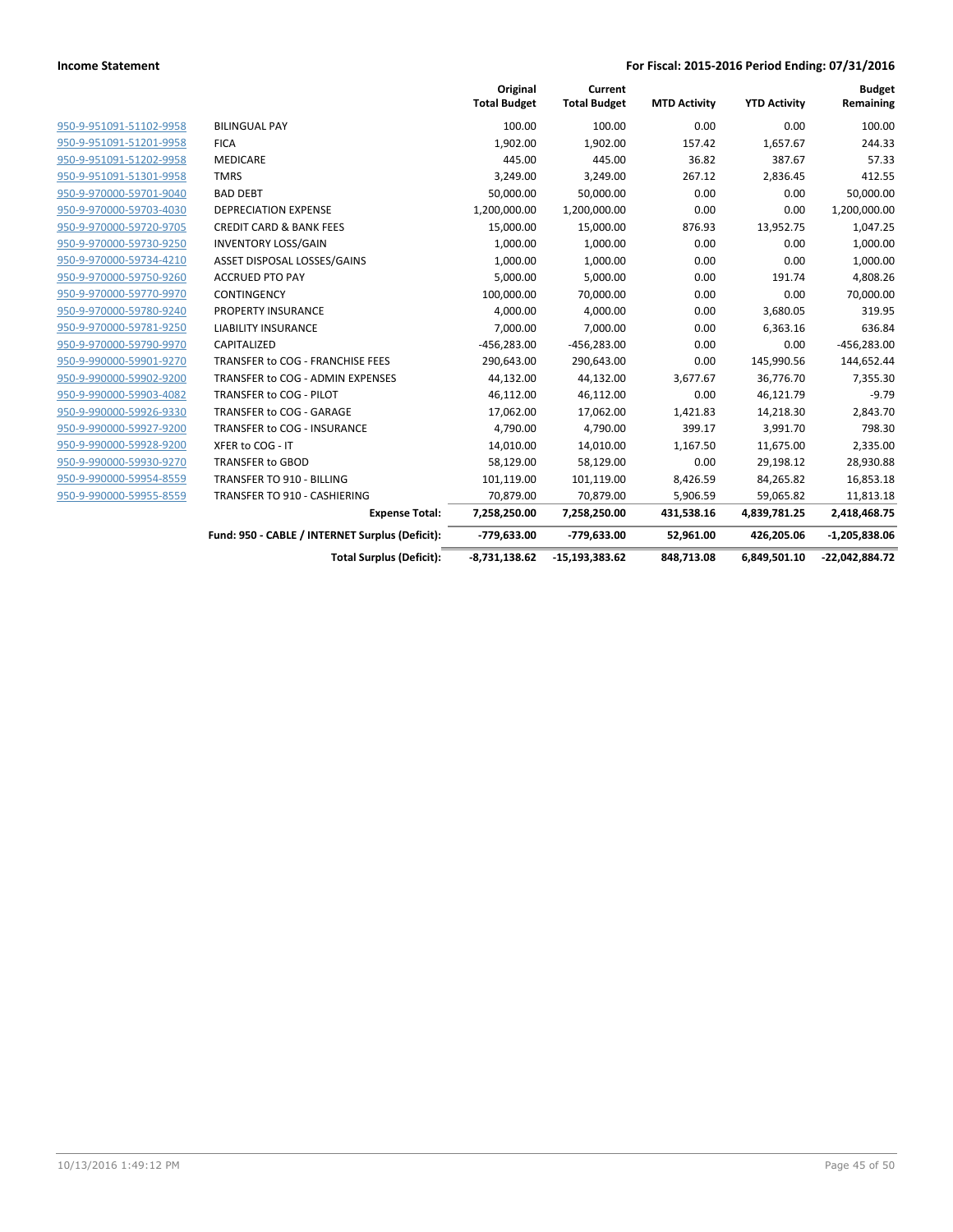# **Group Summary**

| <b>Account Type</b>                                                   | Original<br><b>Total Budget</b> | Current<br><b>Total Budget</b> | <b>MTD Activity</b> | <b>YTD Activity</b> | <b>Budget</b><br>Remaining |
|-----------------------------------------------------------------------|---------------------------------|--------------------------------|---------------------|---------------------|----------------------------|
| Fund: 100 - GENERAL FUND                                              |                                 |                                |                     |                     |                            |
| Revenue                                                               | 21,759,493.29                   | 21,759,493.29                  | 974,165.79          | 18,870,000.01       | 2,889,493.28               |
| Expense                                                               | 22,194,537.46                   | 22,352,490.96                  | 1,675,510.71        | 18,429,965.79       | 3,922,525.17               |
| Fund: 100 - GENERAL FUND Surplus (Deficit):                           | -435,044.17                     | -592,997.67                    | -701,344.92         | 440,034.22          | -1,033,031.89              |
| <b>Fund: 101 - MUNICIPAL COURT BUILDING SECURITY FEES</b>             |                                 |                                |                     |                     |                            |
| Revenue                                                               | 5,889.00                        | 5,889.00                       | 765.78              | 6,742.32            | $-853.32$                  |
| Expense                                                               | 0.00                            | 0.00                           | 5.16                | 43.36               | $-43.36$                   |
| Fund: 101 - MUNICIPAL COURT BUILDING SECURITY FEES Surplus (Deficit): | 5,889.00                        | 5,889.00                       | 760.62              | 6,698.96            | $-809.96$                  |
| Fund: 102 - MUNICIPAL COURT TECH FUND                                 |                                 |                                |                     |                     |                            |
| Revenue                                                               | 7,718.00                        | 7,718.00                       | 1,008.11            | 8,873.58            | $-1,155.58$                |
| Expense                                                               | 0.00                            | 0.00                           | 1.09                | 6,629.61            | $-6,629.61$                |
| Fund: 102 - MUNICIPAL COURT TECH FUND Surplus (Deficit):              | 7,718.00                        | 7,718.00                       | 1,007.02            | 2,243.97            | 5,474.03                   |
| Fund: 103 - MUNICIPAL COURT CHILD SAFETY FUND                         |                                 |                                |                     |                     |                            |
| Revenue                                                               | 26,645.00                       | 26,645.00                      | 7,542.78            | 22,769.50           | 3,875.50                   |
| Expense                                                               | 27,012.00                       | 27,012.00                      | 7,532.69            | 20,149.00           | 6,863.00                   |
| Fund: 103 - MUNICIPAL COURT CHILD SAFETY FUND Surplus (Deficit):      | $-367.00$                       | $-367.00$                      | 10.09               | 2,620.50            | $-2,987.50$                |
| Fund: 110 - EXCHANGE BUILDING FUND                                    |                                 |                                |                     |                     |                            |
| Revenue                                                               | 575,320.00                      | 575,320.00                     | 0.00                | 95,539.76           | 479,780.24                 |
| Expense                                                               | 597,776.14                      | 597,776.14                     | 31.153.49           | 365,517.28          | 232,258.86                 |
| Fund: 110 - EXCHANGE BUILDING FUND Surplus (Deficit):                 | -22,456.14                      | -22,456.14                     | -31,153.49          | -269,977.52         | 247,521.38                 |
| Fund: 111 - RECREATION ACTIVITIES FUND                                |                                 |                                |                     |                     |                            |
| Revenue                                                               | 130,000.00                      | 150,000.00                     | 4,213.60            | 109,549.53          | 40,450.47                  |
| Expense                                                               | 128,949.00                      | 143,649.00                     | 3,554.91            | 115,566.63          | 28,082.37                  |
| Fund: 111 - RECREATION ACTIVITIES FUND Surplus (Deficit):             | 1,051.00                        | 6,351.00                       | 658.69              | $-6,017.10$         | 12,368.10                  |
| <b>Fund: 112 - GUN RANGE FUND</b>                                     |                                 |                                |                     |                     |                            |
| Revenue                                                               | 6,572.00                        | 6,572.00                       | 657.70              | 4,014.98            | 2,557.02                   |
| Expense                                                               | 11,235.00                       | 11,235.00                      | 73.38               | 728.96              | 10,506.04                  |
| Fund: 112 - GUN RANGE FUND Surplus (Deficit):                         | -4,663.00                       | -4,663.00                      | 584.32              | 3,286.02            | $-7,949.02$                |
| Fund: 113 - HOTEL / MOTEL OCCUPANCY TAX FUND                          |                                 |                                |                     |                     |                            |
| Revenue                                                               | 541,200.00                      | 541,200.00                     | 71,592.92           | 476,749.78          | 64,450.22                  |
| Expense                                                               | 541,728.00                      | 541,728.00                     | 33,268.09           | 447,574.36          | 94,153.64                  |
| Fund: 113 - HOTEL / MOTEL OCCUPANCY TAX FUND Surplus (Deficit):       | $-528.00$                       | $-528.00$                      | 38,324.83           | 29,175.42           | $-29,703.42$               |
| Fund: 114 - VENUE MANAGEMENT FUND                                     |                                 |                                |                     |                     |                            |
| Revenue                                                               | 264,893.00                      | 264,893.00                     | 12,595.80           | 183,537.02          | 81,355.98                  |
| Expense                                                               | 401,450.00                      | 401,450.00                     | 16,502.53           | 253,852.36          | 147,597.64                 |
| Fund: 114 - VENUE MANAGEMENT FUND Surplus (Deficit):                  | -136,557.00                     | -136,557.00                    | $-3,906.73$         | $-70,315.34$        | $-66.241.66$               |
| Fund: 116 - ROADWAY IMPACT FEE 1                                      |                                 |                                |                     |                     |                            |
| Revenue                                                               | 0.00                            | 0.00                           | 3.95                | 34.48               | $-34.48$                   |
| Expense                                                               | 0.00                            | 0.00                           | 1.76                | 15.86               | $-15.86$                   |
| Fund: 116 - ROADWAY IMPACT FEE 1 Surplus (Deficit):                   | 0.00                            | 0.00                           | 2.19                | 18.62               | $-18.62$                   |
| Fund: 117 - ROADWAY IMPACT FEE 2                                      |                                 |                                |                     |                     |                            |
| Revenue                                                               | 0.00                            | 0.00                           | 0.02                | 0.18                | $-0.18$                    |
| Expense                                                               | 0.00                            | 0.00                           | 0.01                | 0.07                | $-0.07$                    |
| Fund: 117 - ROADWAY IMPACT FEE 2 Surplus (Deficit):                   | 0.00                            | 0.00                           | 0.01                | 0.11                | $-0.11$                    |
|                                                                       |                                 |                                |                     |                     |                            |
| Fund: 118 - ROADWAY IMPACT FEE 3                                      |                                 |                                |                     |                     |                            |
| Revenue<br>Expense                                                    | 0.00<br>0.00                    | 0.00<br>0.00                   | 0.03<br>0.01        | 0.29<br>0.11        | $-0.29$<br>$-0.11$         |
| Fund: 118 - ROADWAY IMPACT FEE 3 Surplus (Deficit):                   | 0.00                            | 0.00                           | 0.02                | 0.18                | $-0.18$                    |
|                                                                       |                                 |                                |                     |                     |                            |
| Fund: 119 - ROADWAY IMPACT FEE 4                                      |                                 |                                |                     |                     |                            |
| Revenue<br>Fund: 119 - ROADWAY IMPACT FEE 4 Total:                    | 0.00<br>0.00                    | 0.00<br>0.00                   | 0.00<br>0.00        | 0.01<br>0.01        | $-0.01$<br>$-0.01$         |
|                                                                       |                                 |                                |                     |                     |                            |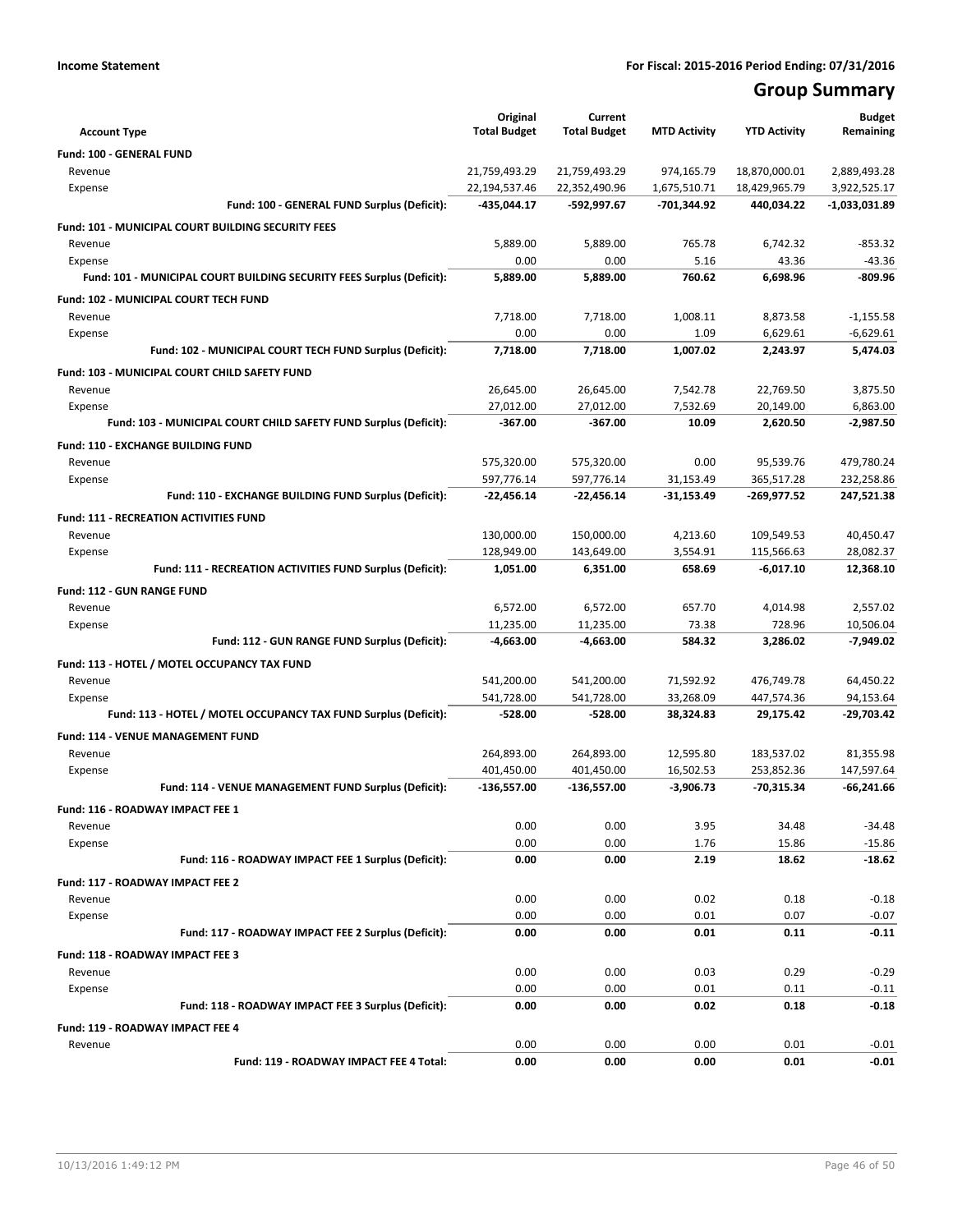| <b>Account Type</b>                                                        | Original<br><b>Total Budget</b> | Current<br><b>Total Budget</b> | <b>MTD Activity</b>    | <b>YTD Activity</b>          | <b>Budget</b><br>Remaining    |
|----------------------------------------------------------------------------|---------------------------------|--------------------------------|------------------------|------------------------------|-------------------------------|
| Fund: 121 - BROWNSFIELD PETROLEUM EPA GRANT                                |                                 |                                |                        |                              |                               |
| Revenue                                                                    | 0.00                            | 0.00                           | 0.00                   | $-15.82$                     | 15.82                         |
| Fund: 121 - BROWNSFIELD PETROLEUM EPA GRANT Total:                         | 0.00                            | 0.00                           | 0.00                   | $-15.82$                     | 15.82                         |
| <b>Fund: 123 - PTRAIN - POLICE REIMBURSEMENT GRANTS &amp; CONT EDUCAT</b>  |                                 |                                |                        |                              |                               |
| Revenue                                                                    | 0.00                            | 0.00                           | 2.12                   | 8,698.25                     | $-8,698.25$                   |
| Expense                                                                    | 0.00                            | 0.00                           | 0.96                   | 9,725.92                     | $-9,725.92$                   |
| Fund: 123 - PTRAIN - POLICE REIMBURSEMENT GRANTS & CONT EDUCAT Surp        | 0.00                            | 0.00                           | 1.16                   | $-1,027.67$                  | 1,027.67                      |
| Fund: 140 - DEBT SERVICE FUND                                              |                                 |                                |                        |                              |                               |
| Revenue                                                                    | 6,102,928.00                    | 6,102,928.00                   | 201,448.91             | 5,764,418.97                 | 338,509.03                    |
| Expense                                                                    | 6,000,279.00                    | 6,000,279.00                   | 120.89                 | 5,193,359.67                 | 806,919.33                    |
| Fund: 140 - DEBT SERVICE FUND Surplus (Deficit):                           | 102,649.00                      | 102,649.00                     | 201,328.02             | 571,059.30                   | -468,410.30                   |
| <b>Fund: 160 - GENERAL CAPITAL IMPROVEMENT FUND</b>                        |                                 |                                |                        |                              |                               |
| Revenue                                                                    | 1,804,096.00                    | 2,120,003.00                   | 158,660.77             | 4,720,178.95                 | $-2,600,175.95$               |
| Expense<br>Fund: 160 - GENERAL CAPITAL IMPROVEMENT FUND Surplus (Deficit): | 1,918,600.00<br>-114,504.00     | 2,331,662.00<br>$-211,659.00$  | 98,681.21<br>59,979.56 | 1,225,840.99<br>3,494,337.96 | 1,105,821.01<br>-3,705,996.96 |
|                                                                            |                                 |                                |                        |                              |                               |
| Fund: 161 - STREET CONSTRUCTION FUND<br>Revenue                            | 0.00                            | 0.00                           | 457.48                 | 3,249.22                     | $-3,249.22$                   |
| Fund: 161 - STREET CONSTRUCTION FUND Total:                                | 0.00                            | 0.00                           | 457.48                 | 3,249.22                     | $-3.249.22$                   |
|                                                                            |                                 |                                |                        |                              |                               |
| Fund: 164 - 2013 CO CAPITAL FUND<br>Revenue                                | 60.00                           | 60.00                          | 12.75                  | 95.13                        | $-35.13$                      |
| Fund: 164 - 2013 CO CAPITAL FUND Total:                                    | 60.00                           | 60.00                          | 12.75                  | 95.13                        | $-35.13$                      |
|                                                                            |                                 |                                |                        |                              |                               |
| Fund: 165 - 2014 GO FUND<br>Revenue                                        | 3,514,000.00                    | 3,514,000.00                   | 1,508.25               | 46,111.01                    | 3,467,888.99                  |
| Expense                                                                    | 7,717,083.00                    | 13,772,826.00                  | 638,297.21             | 2,270,195.40                 | 11,502,630.60                 |
| Fund: 165 - 2014 GO FUND Surplus (Deficit):                                | -4,203,083.00                   | -10,258,826.00                 | -636,788.96            | -2,224,084.39                | $-8,034,741.61$               |
| <b>Fund: 171 - MAIN STREET SPECIAL REVENUE</b>                             |                                 |                                |                        |                              |                               |
| Revenue                                                                    | 0.00                            | 0.00                           | 0.00                   | 25,000.00                    | $-25,000.00$                  |
| Expense                                                                    | 0.00                            | 0.00                           | 0.00                   | 8,878.00                     | $-8,878.00$                   |
| Fund: 171 - MAIN STREET SPECIAL REVENUE Surplus (Deficit):                 | 0.00                            | 0.00                           | 0.00                   | 16,122.00                    | $-16,122.00$                  |
| <b>Fund: 172 - MINOR GRANTS FUND</b>                                       |                                 |                                |                        |                              |                               |
| Revenue                                                                    | 0.00                            | 0.00                           | 0.00                   | 18,666.83                    | $-18,666.83$                  |
| Expense                                                                    | 0.00                            | 0.00                           | 751.79                 | 16,168.29                    | $-16,168.29$                  |
| Fund: 172 - MINOR GRANTS FUND Surplus (Deficit):                           | 0.00                            | 0.00                           | -751.79                | 2,498.54                     | $-2,498.54$                   |
| Fund: 175 - JUSTICE ASSISTANCE GRANT - JAG                                 |                                 |                                |                        |                              |                               |
| Revenue                                                                    | 0.00                            | 0.00                           | 5,492.80               | 7,432.80                     | $-7,432.80$                   |
| Expense                                                                    | 0.00                            | 0.00                           | 5,492.80               | 7.432.80                     | $-7,432.80$                   |
| Fund: 175 - JUSTICE ASSISTANCE GRANT - JAG Surplus (Deficit):              | 0.00                            | 0.00                           | 0.00                   | 0.00                         | 0.00                          |
| Fund: 200 - WATER / WASTEWATER FUND                                        |                                 |                                |                        |                              |                               |
| Revenue                                                                    | 12,506,687.00                   | 12,506,687.00                  | 1,094,232.27           | 10,355,472.84                | 2,151,214.16                  |
| Expense                                                                    | 13,667,563.12                   | 13,825,516.62                  | 919,418.74             | 10,820,555.49                | 3,004,961.13                  |
| Fund: 200 - WATER / WASTEWATER FUND Surplus (Deficit):                     | $-1,160,876.12$                 | -1,318,829.62                  | 174,813.53             | -465,082.65                  | -853,746.97                   |
| <b>Fund: 210 - WATER IMPACT FEES</b>                                       |                                 |                                |                        |                              |                               |
| Revenue                                                                    | 0.00                            | 0.00                           | 0.01                   | 0.10                         | $-0.10$                       |
| Expense<br>Fund: 210 - WATER IMPACT FEES Surplus (Deficit):                | 0.00<br>0.00                    | 0.00<br>0.00                   | 0.00<br>0.01           | 0.01<br>0.09                 | $-0.01$<br>$-0.09$            |
|                                                                            |                                 |                                |                        |                              |                               |
| <b>Fund: 211 - WASTEWATER IMPACT FEES</b>                                  |                                 |                                |                        |                              |                               |
| Revenue                                                                    | 0.00<br>0.00                    | 0.00<br>0.00                   | 0.60<br>0.27           | 5.26<br>2.48                 | $-5.26$<br>$-2.48$            |
| Expense<br>Fund: 211 - WASTEWATER IMPACT FEES Surplus (Deficit):           | 0.00                            | 0.00                           | 0.33                   | 2.78                         | $-2.78$                       |
|                                                                            |                                 |                                |                        |                              |                               |
| Fund: 216 - UTILIITY CIP FUND<br>Revenue                                   | 1,806,600.00                    | 1,806,600.00                   | 150,246.37             | 1,500,038.94                 | 306,561.06                    |
| Expense                                                                    | 3,571,626.13                    | 3,571,626.13                   | 51,922.84              | 313,272.48                   | 3,258,353.65                  |
| Fund: 216 - UTILIITY CIP FUND Surplus (Deficit):                           | -1,765,026.13                   | $-1,765,026.13$                | 98,323.53              | 1,186,766.46                 | -2,951,792.59                 |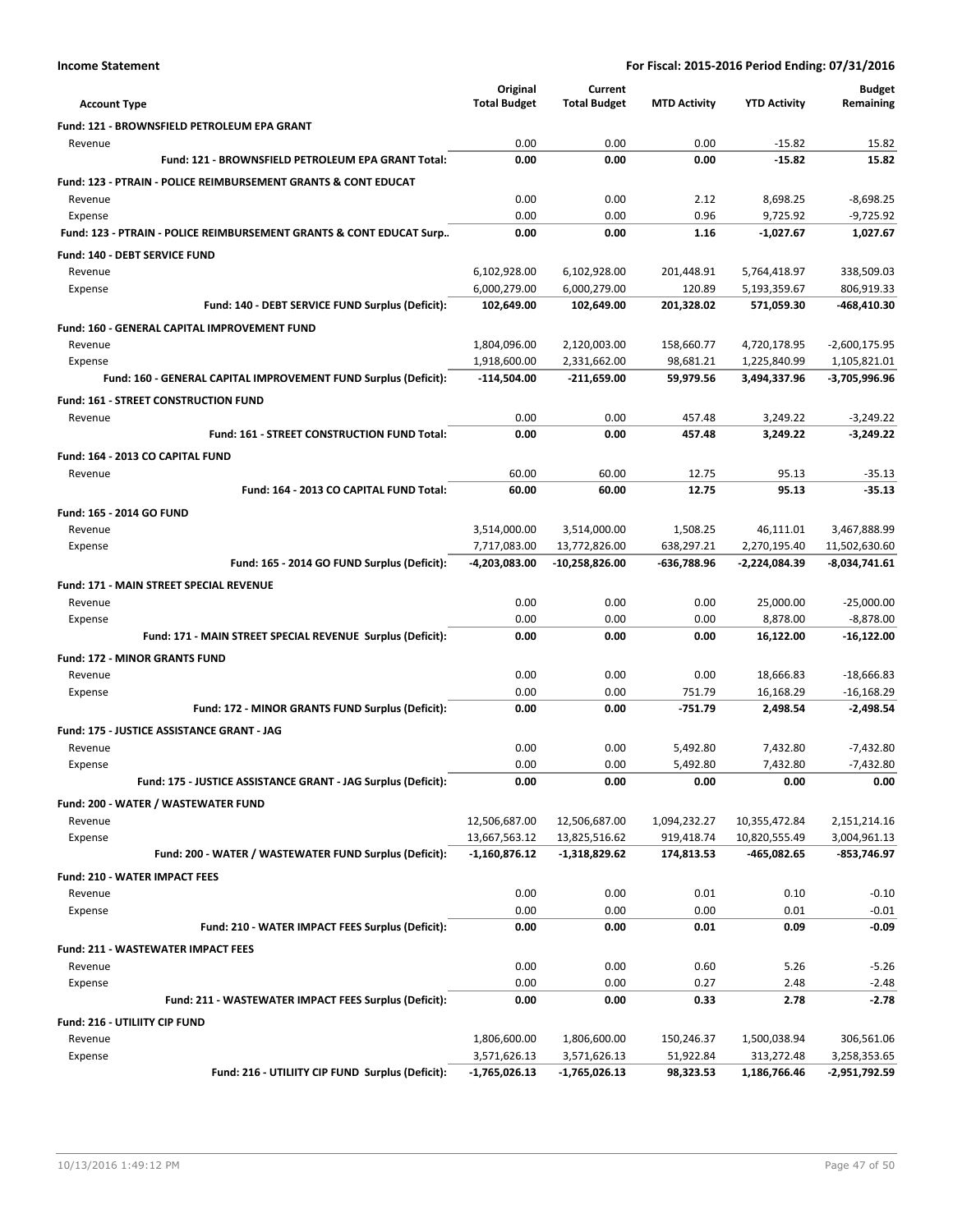|                                                         | Original            | Current             |                     |                     | <b>Budget</b>   |
|---------------------------------------------------------|---------------------|---------------------|---------------------|---------------------|-----------------|
| <b>Account Type</b>                                     | <b>Total Budget</b> | <b>Total Budget</b> | <b>MTD Activity</b> | <b>YTD Activity</b> | Remaining       |
| <b>Fund: 217 - WASTEWATER RECLAMATION FUND</b>          |                     |                     |                     |                     |                 |
| Revenue                                                 | 0.00                | 0.00                | 280.05              | 2,090.54            | $-2,090.54$     |
| Fund: 217 - WASTEWATER RECLAMATION FUND Total:          | 0.00                | 0.00                | 280.05              | 2.090.54            | $-2,090.54$     |
| Fund: 300 - AIRPORT FUND                                |                     |                     |                     |                     |                 |
| Revenue                                                 | 652,769.00          | 654,029.00          | 71,619.23           | 623,242.86          | 30,786.14       |
| Expense                                                 | 179,014.00          | 179,014.00          | 12,110.16           | 169,607.91          | 9,406.09        |
| Fund: 300 - AIRPORT FUND Surplus (Deficit):             | 473,755.00          | 475,015.00          | 59,509.07           | 453,634.95          | 21,380.05       |
| Fund: 320 - AIRPORT TXDOT GRANT                         |                     |                     |                     |                     |                 |
| Revenue                                                 | 0.00                | 0.00                | 0.00                | 436,366.44          | -436,366.44     |
| Expense                                                 | 0.00                | 0.00                | 0.00                | 506,013.00          | $-506,013.00$   |
| Fund: 320 - AIRPORT TXDOT GRANT Surplus (Deficit):      | 0.00                | 0.00                | 0.00                | $-69,646.56$        | 69,646.56       |
| Fund: 360 - AIRPORT CAPITAL FUND                        |                     |                     |                     |                     |                 |
| Revenue                                                 | 16,000.00           | 16,000.00           | 18,547.82           | 146,140.98          | $-130,140.98$   |
| Expense                                                 | 460,500.00          | 460,500.00          | 4,439.31            | 24,006.72           | 436,493.28      |
| Fund: 360 - AIRPORT CAPITAL FUND Surplus (Deficit):     | -444,500.00         | -444,500.00         | 14,108.51           | 122,134.26          | -566,634.26     |
| Fund: 362 - AIRPORT FBO FUEL                            |                     |                     |                     |                     |                 |
| Revenue                                                 | 0.00                | 0.00                | 33,017.81           | 93,643.11           | $-93,643.11$    |
| Expense                                                 | 0.00                | 0.00                | 38,212.31           | 62,599.72           | $-62,599.72$    |
| Fund: 362 - AIRPORT FBO FUEL Surplus (Deficit):         | 0.00                | 0.00                | $-5,194.50$         | 31,043.39           | $-31,043.39$    |
| Fund: 400 - GOLF FUND                                   |                     |                     |                     |                     |                 |
| Revenue                                                 | 232,633.00          | 232,633.00          | 26,594.34           | 180,117.27          | 52,515.73       |
| Expense                                                 | 215,608.00          | 215,608.00          | 20,197.32           | 185,406.60          | 30,201.40       |
| Fund: 400 - GOLF FUND Surplus (Deficit):                | 17,025.00           | 17,025.00           | 6,397.02            | $-5,289.33$         | 22,314.33       |
| <b>Fund: 500 - SANITATION FUND</b>                      |                     |                     |                     |                     |                 |
| Revenue                                                 | 3,674,736.00        | 3,674,736.00        | 321,856.06          | 3,226,314.24        | 448,421.76      |
| Expense                                                 | 3,422,627.00        | 3,422,627.00        | 331,620.79          | 2,785,346.93        | 637,280.07      |
| Fund: 500 - SANITATION FUND Surplus (Deficit):          | 252,109.00          | 252,109.00          | $-9,764.73$         | 440,967.31          | -188,858.31     |
| Fund: 601 - CENTRAL SERVICE FUND                        |                     |                     |                     |                     |                 |
| Revenue                                                 | 841,876.00          | 841,876.00          | 70,156.33           | 701,563.30          | 140,312.70      |
| Expense                                                 | 972,558.40          | 972,558.40          | 22,783.77           | 688,542.49          | 284,015.91      |
| Fund: 601 - CENTRAL SERVICE FUND Surplus (Deficit):     | -130,682.40         | -130,682.40         | 47,372.56           | 13,020.81           | $-143,703.21$   |
| <b>Fund: 602 - INSURANCE FUND</b>                       |                     |                     |                     |                     |                 |
| Revenue                                                 | 4,876,292.00        | 4,876,292.00        | 408,158.83          | 4,067,604.40        | 808,687.60      |
| Expense                                                 | 5,838,956.00        | 5,838,956.00        | 434,750.68          | 5,111,645.26        | 727,310.74      |
| Fund: 602 - INSURANCE FUND Surplus (Deficit):           | $-962,664.00$       | -962,664.00         | $-26,591.85$        | $-1,044,040.86$     | 81,376.86       |
| Fund: 604 - MIS FUND                                    |                     |                     |                     |                     |                 |
| Revenue                                                 | 911,587.00          | 911,587.00          | 75,965.57           | 759,655.70          | 151,931.30      |
| Expense                                                 | 910,536.00          | 910,536.00          | 65,936.55           | 668,180.92          | 242,355.08      |
| Fund: 604 - MIS FUND Surplus (Deficit):                 | 1,051.00            | 1,051.00            | 10,029.02           | 91,474.78           | $-90,423.78$    |
| Fund: 660 - VEHICLE REPLACEMENT FUND                    |                     |                     |                     |                     |                 |
| Revenue                                                 | 453,418.00          | 550,573.00          | 43,186.60           | 1,063,500.08        | $-512,927.08$   |
| Expense                                                 | 303,368.00          | 400,523.00          | 103,056.73          | 971,345.85          | -570,822.85     |
| Fund: 660 - VEHICLE REPLACEMENT FUND Surplus (Deficit): | 150,050.00          | 150,050.00          | -59,870.13          | 92,154.23           | 57,895.77       |
| Fund: 800 - SPENCE FUND                                 |                     |                     |                     |                     |                 |
| Revenue                                                 | 4,952.00            | 4,952.00            | 27.15               | 3,412.86            | 1,539.14        |
| Expense                                                 | 1,567.00            | 1,567.00            | 50.02               | 500.33              | 1,066.67        |
| Fund: 800 - SPENCE FUND Surplus (Deficit):              | 3,385.00            | 3,385.00            | -22.87              | 2,912.53            | 472.47          |
| Fund: 801 - JONES LIBRARY TRUST                         |                     |                     |                     |                     |                 |
| Revenue                                                 | 78.00               | 78.00               | 4.64                | 40.47               | 37.53           |
| Expense                                                 | 9.05                | 9.05                | 2.08                | 19.21               | $-10.16$        |
| Fund: 801 - JONES LIBRARY TRUST Surplus (Deficit):      | 68.95               | 68.95               | 2.56                | 21.26               | 47.69           |
| Fund: 809 - GREENVILLE IDC (L-3)                        |                     |                     |                     |                     |                 |
| Revenue                                                 | 0.00                | 0.00                | 0.00                | 2,501,081.97        | $-2,501,081.97$ |
| Expense                                                 | 0.00                | 0.00                | 0.00                | 2,501,081.97        | $-2,501,081.97$ |
| Fund: 809 - GREENVILLE IDC (L-3) Surplus (Deficit):     | 0.00                | 0.00                | 0.00                | 0.00                | 0.00            |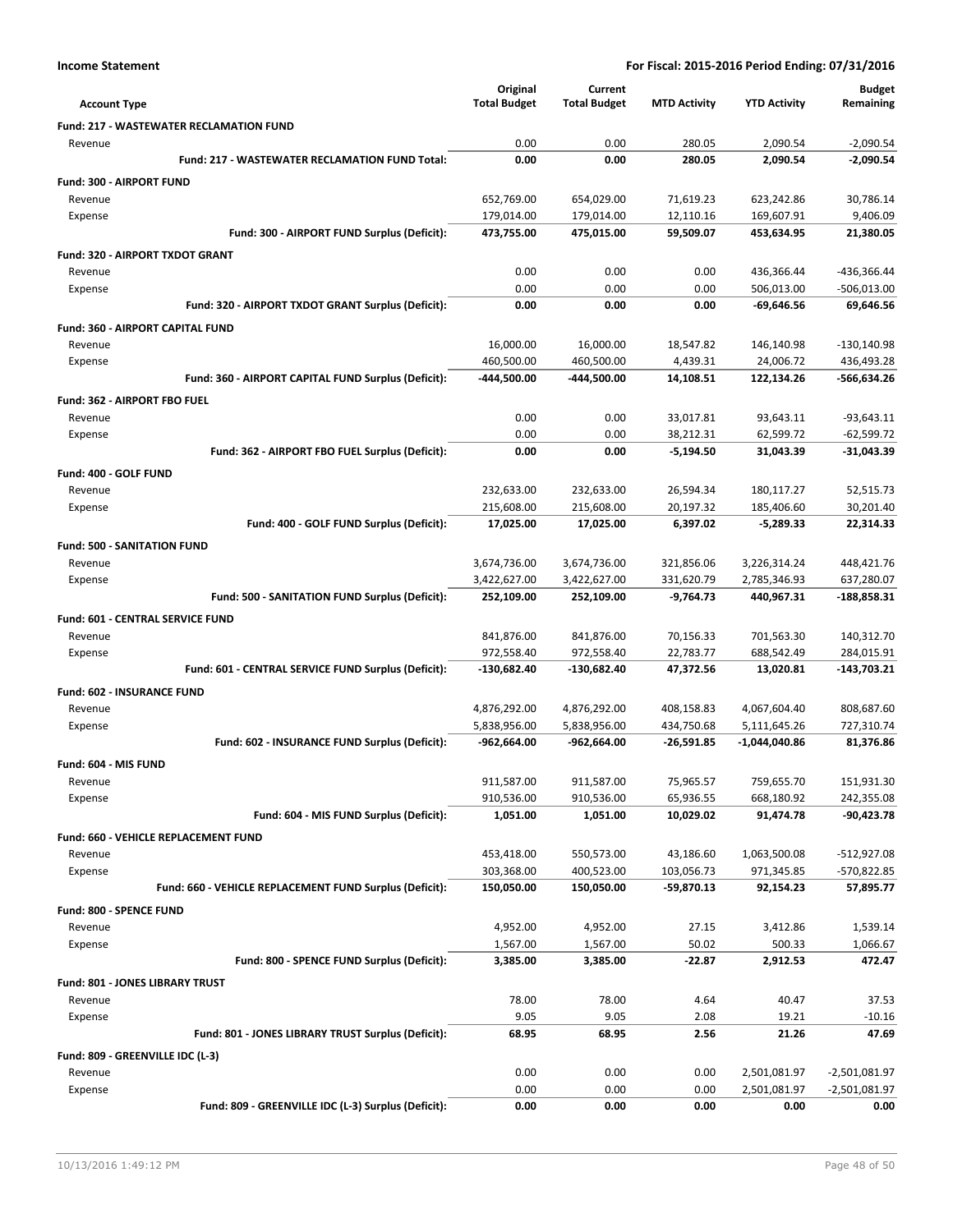| <b>Account Type</b>                                                        | Original<br><b>Total Budget</b> | Current<br><b>Total Budget</b> | <b>MTD Activity</b> | <b>YTD Activity</b> | <b>Budget</b><br>Remaining |
|----------------------------------------------------------------------------|---------------------------------|--------------------------------|---------------------|---------------------|----------------------------|
| <b>Fund: 810 - SEIZURE FUNDS - STATE RULES</b>                             |                                 |                                |                     |                     |                            |
| Revenue                                                                    | 806.00                          | 806.00                         | 96.74               | 844.03              | $-38.03$                   |
| Expense                                                                    | 93.00                           | 93.00                          | 61.98               | 427.23              | $-334.23$                  |
| Fund: 810 - SEIZURE FUNDS - STATE RULES Surplus (Deficit):                 | 713.00                          | 713.00                         | 34.76               | 416.80              | 296.20                     |
| Fund: 811 - SEIZURE FUNDS - FED RULES                                      |                                 |                                |                     |                     |                            |
| Revenue                                                                    | 709.00                          | 709.00                         | 41.94               | 29,422.47           | $-28,713.47$               |
| Expense                                                                    | 3,102.61                        | 3,102.61                       | 18.53               | 1,705.38            | 1,397.23                   |
| Fund: 811 - SEIZURE FUNDS - FED RULES Surplus (Deficit):                   | $-2,393.61$                     | $-2,393.61$                    | 23.41               | 27,717.09           | $-30,110.70$               |
| Fund: 820 - TIRZ FUND (Tax Increment Reinvestment Zone)                    |                                 |                                |                     |                     |                            |
| Revenue                                                                    | 372,051.00                      | 372,051.00                     | 1,218.91            | 358,076.34          | 13,974.66                  |
| Expense                                                                    | 6,225.00                        | 6,225.00                       | 125.64              | 2,788.27            | 3,436.73                   |
| Fund: 820 - TIRZ FUND (Tax Increment Reinvestment Zone) Surplus (Deficit): | 365,826.00                      | 365,826.00                     | 1,093.27            | 355,288.07          | 10,537.93                  |
| Fund: 899 - POOLED CASH                                                    |                                 |                                |                     |                     |                            |
| Revenue                                                                    | 0.00                            | 0.00                           | 0.00                | $-0.05$             | 0.05                       |
| Fund: 899 - POOLED CASH Total:                                             | 0.00                            | 0.00                           | 0.00                | $-0.05$             | 0.05                       |
| <b>Fund: 910 - ELECTRIC OPERATING FUND</b>                                 |                                 |                                |                     |                     |                            |
| Revenue                                                                    | 64,229,739.00                   | 64,229,739.00                  | 5,898,628.93        | 40,439,969.38       | 23,789,769.62              |
| Expense                                                                    | 64,220,312.00                   | 64,220,312.00                  | 4,663,121.33        | 41,117,832.12       | 23,102,479.88              |
| Fund: 910 - ELECTRIC OPERATING FUND Surplus (Deficit):                     | 9,427.00                        | 9,427.00                       | 1,235,507.60        | -677,862.74         | 687,289.74                 |
| <b>Fund: 911 - ELECTRIC DEBT REDUCTION</b>                                 |                                 |                                |                     |                     |                            |
| Revenue                                                                    | 1,000.00                        | 1,000.00                       | 503.26              | 2,800,926.38        | $-2,799,926.38$            |
| <b>Fund: 911 - ELECTRIC DEBT REDUCTION Total:</b>                          | 1,000.00                        | 1,000.00                       | 503.26              | 2,800,926.38        | $-2,799,926.38$            |
| <b>Fund: 912 - ELECTRIC DEBT SERVICE</b>                                   |                                 |                                |                     |                     |                            |
| Revenue                                                                    | 3,840,000.00                    | 3,840,000.00                   | 320,000.00          | 3,200,000.00        | 640,000.00                 |
| Expense                                                                    | 3,800,338.00                    | 3,800,338.00                   | 0.00                | 2,135,495.40        | 1,664,842.60               |
| Fund: 912 - ELECTRIC DEBT SERVICE Surplus (Deficit):                       | 39,662.00                       | 39,662.00                      | 320,000.00          | 1,064,504.60        | $-1,024,842.60$            |
| <b>Fund: 913 - ELECTRIC CONSTRUCTION FUND</b>                              |                                 |                                |                     |                     |                            |
| Revenue                                                                    | 400.00                          | 400.00                         | 16.80               | 139.58              | 260.42                     |
| Fund: 913 - ELECTRIC CONSTRUCTION FUND Total:                              | 400.00                          | 400.00                         | 16.80               | 139.58              | 260.42                     |
| Fund: 950 - CABLE / INTERNET                                               |                                 |                                |                     |                     |                            |
| Revenue                                                                    | 6,478,617.00                    | 6,478,617.00                   | 484,499.16          | 5,265,986.31        | 1,212,630.69               |
| Expense                                                                    | 7,258,250.00                    | 7,258,250.00                   | 431,538.16          | 4,839,781.25        | 2,418,468.75               |
| Fund: 950 - CABLE / INTERNET Surplus (Deficit):                            | -779,633.00                     | -779,633.00                    | 52,961.00           | 426,205.06          | $-1,205,838.06$            |
| <b>Total Surplus (Deficit):</b>                                            | $-8,731,138.62$                 | $-15,193,383.62$               | 848.713.08          | 6.849.501.10        | -22,042,884.72             |